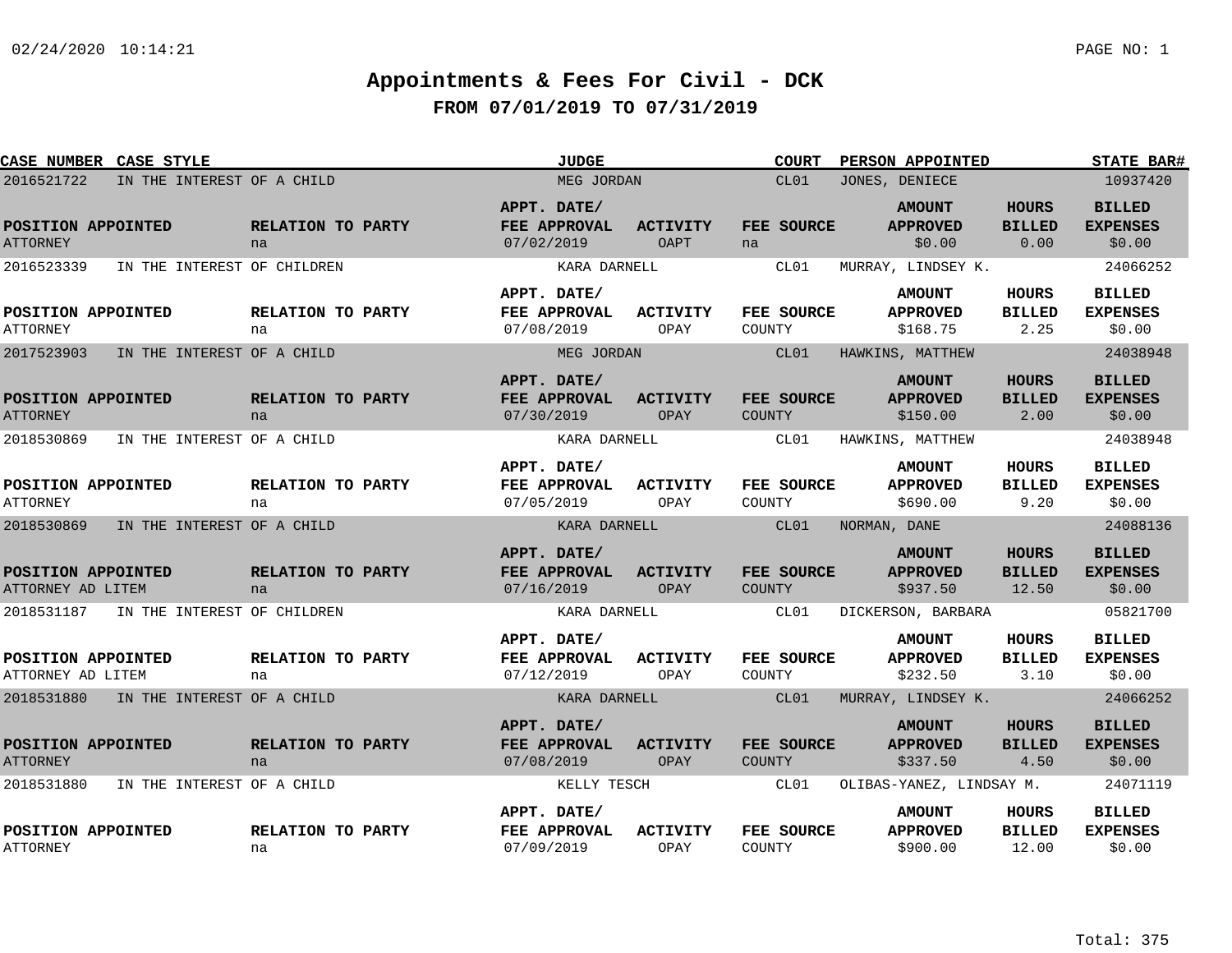| CASE NUMBER CASE STYLE                  |                                       |                                      | <b>JUDGE</b>                                     |                         | <b>COURT</b>                | <b>PERSON APPOINTED</b>                      |                                        | <b>STATE BAR#</b>                          |
|-----------------------------------------|---------------------------------------|--------------------------------------|--------------------------------------------------|-------------------------|-----------------------------|----------------------------------------------|----------------------------------------|--------------------------------------------|
| 2018532606                              | IN THE INTEREST OF A CHILD            |                                      | KARA DARNELL                                     |                         | CL01                        | MORROW, MATT K.                              |                                        | 24081053                                   |
| POSITION APPOINTED<br>ATTORNEY AD LITEM |                                       | RELATION TO PARTY<br>na              | APPT. DATE/<br>FEE APPROVAL<br>07/22/2019        | ACTIVITY<br>OPAY        | FEE SOURCE<br>COUNTY        | <b>AMOUNT</b><br><b>APPROVED</b><br>\$517.50 | <b>HOURS</b><br><b>BILLED</b><br>6.90  | <b>BILLED</b><br><b>EXPENSES</b><br>\$0.00 |
| 2018532920                              | IN THE INTEREST OF A CHILD            |                                      | KARA DARNELL                                     |                         | CL01                        | SHAW, JIM                                    |                                        | 18144800                                   |
| POSITION APPOINTED<br><b>ATTORNEY</b>   |                                       | <b>RELATION TO PARTY</b><br>na       | APPT. DATE/<br><b>FEE APPROVAL</b><br>07/29/2019 | <b>ACTIVITY</b><br>OPAY | <b>FEE SOURCE</b><br>COUNTY | <b>AMOUNT</b><br><b>APPROVED</b><br>\$172.50 | HOURS<br><b>BILLED</b><br>2.30         | <b>BILLED</b><br><b>EXPENSES</b><br>\$0.00 |
| 2018532920                              | IN THE INTEREST OF A CHILD            |                                      | KARA DARNELL                                     |                         | CL01                        | NORMAN, DANE                                 |                                        | 24088136                                   |
| POSITION APPOINTED<br>ATTORNEY AD LITEM |                                       | RELATION TO PARTY<br>na              | APPT. DATE/<br>FEE APPROVAL<br>07/16/2019        | ACTIVITY<br>OPAY        | FEE SOURCE<br>COUNTY        | <b>AMOUNT</b><br><b>APPROVED</b><br>\$862.50 | <b>HOURS</b><br><b>BILLED</b><br>11.50 | <b>BILLED</b><br><b>EXPENSES</b><br>\$0.00 |
| 2019533995                              | IN THE INTEREST OF A CHILD            |                                      | KARA DARNELL                                     |                         | CL01                        | SHAW, JIM                                    |                                        | 18144800                                   |
| POSITION APPOINTED<br><b>ATTORNEY</b>   |                                       | RELATION TO PARTY<br>na              | APPT. DATE/<br>FEE APPROVAL<br>07/12/2019        | <b>ACTIVITY</b><br>OPAY | FEE SOURCE<br>COUNTY        | <b>AMOUNT</b><br><b>APPROVED</b><br>\$90.00  | <b>HOURS</b><br><b>BILLED</b><br>1.20  | <b>BILLED</b><br><b>EXPENSES</b><br>\$0.00 |
| 2019533995                              | IN THE INTEREST OF A CHILD            |                                      | KARA DARNELL                                     |                         | CL01                        | THREADGILL, HEATHER                          |                                        | 24049286                                   |
| POSITION APPOINTED<br><b>ATTORNEY</b>   |                                       | RELATION TO PARTY<br>na              | APPT. DATE/<br>FEE APPROVAL<br>07/22/2019        | <b>ACTIVITY</b><br>OPAY | FEE SOURCE<br><b>COUNTY</b> | <b>AMOUNT</b><br><b>APPROVED</b><br>\$157.50 | <b>HOURS</b><br><b>BILLED</b><br>2.10  | <b>BILLED</b><br><b>EXPENSES</b><br>\$0.00 |
| 2019534750                              | IN THE INTEREST OF CHILDREN           |                                      | KARA DARNELL                                     |                         | CL01                        | MURRAY, LINDSEY K.                           |                                        | 24066252                                   |
| POSITION APPOINTED<br><b>ATTORNEY</b>   |                                       | RELATION TO PARTY<br>na              | APPT. DATE/<br>FEE APPROVAL<br>07/26/2019        | <b>ACTIVITY</b><br>OPAY | FEE SOURCE<br>COUNTY        | <b>AMOUNT</b><br><b>APPROVED</b><br>\$187.50 | HOURS<br><b>BILLED</b><br>2.50         | <b>BILLED</b><br><b>EXPENSES</b><br>\$0.00 |
|                                         | 2019535241 IN THE INTEREST OF A CHILD |                                      | KARA DARNELL                                     |                         | CL01                        | JOHNSTON, J CRAIG                            |                                        | 00787784                                   |
| POSITION APPOINTED<br><b>ATTORNEY</b>   |                                       | RELATION TO PARTY<br>ATTORNEY        | APPT. DATE/<br>FEE APPROVAL<br>07/18/2019        | <b>ACTIVITY</b><br>OPAY | FEE SOURCE<br><b>COUNTY</b> | <b>AMOUNT</b><br><b>APPROVED</b><br>\$285.00 | <b>HOURS</b><br><b>BILLED</b><br>3.80  | <b>BILLED</b><br><b>EXPENSES</b><br>\$0.00 |
| 2019535241                              | IN THE INTEREST OF A CHILD            |                                      | KARA DARNELL                                     |                         | CL01                        | CARTER, AMANDA                               |                                        | 24109695                                   |
| POSITION APPOINTED<br>ATTORNEY AD LITEM |                                       | RELATION TO PARTY<br><b>ATTORNEY</b> | APPT. DATE/<br>FEE APPROVAL<br>07/18/2019        | <b>ACTIVITY</b><br>OPAY | FEE SOURCE<br>COUNTY        | <b>AMOUNT</b><br><b>APPROVED</b><br>\$150.00 | HOURS<br><b>BILLED</b><br>2.00         | <b>BILLED</b><br><b>EXPENSES</b><br>\$0.00 |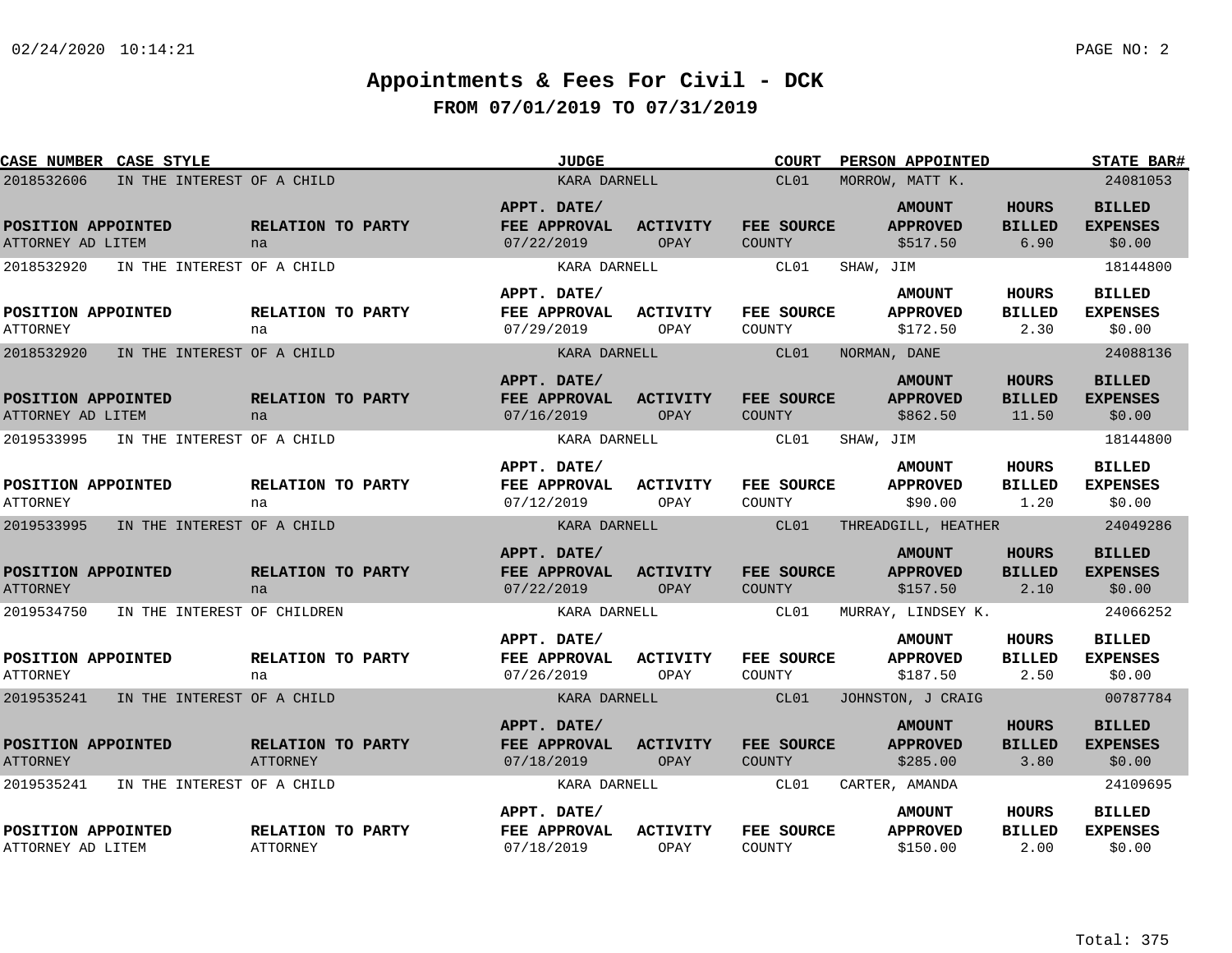| CASE NUMBER CASE STYLE                  |                            | <b>JUDGE</b>                              |                                | <b>COURT</b>                | <b>PERSON APPOINTED</b>                      |                                       | <b>STATE BAR#</b>                          |
|-----------------------------------------|----------------------------|-------------------------------------------|--------------------------------|-----------------------------|----------------------------------------------|---------------------------------------|--------------------------------------------|
| 2019535520                              | IN THE INTEREST OF A CHILD | KARA DARNELL                              |                                | CL01                        | THREADGILL, HEATHER                          |                                       | 24049286                                   |
| POSITION APPOINTED<br>ATTORNEY AD LITEM | RELATION TO PARTY<br>na    | APPT. DATE/<br>FEE APPROVAL<br>07/22/2019 | <b>ACTIVITY</b><br><b>OPAY</b> | FEE SOURCE<br><b>COUNTY</b> | <b>AMOUNT</b><br><b>APPROVED</b><br>\$585.00 | <b>HOURS</b><br><b>BILLED</b><br>7.80 | <b>BILLED</b><br><b>EXPENSES</b><br>\$0.00 |
| 2019535520                              | IN THE INTEREST OF A CHILD | KARA DARNELL                              |                                | CL01                        | WATSON, CARDINE                              |                                       | 24084842                                   |
|                                         |                            | APPT. DATE/                               |                                |                             | <b>AMOUNT</b>                                | <b>HOURS</b>                          | <b>BILLED</b>                              |
| POSITION APPOINTED                      | RELATION TO PARTY          | FEE APPROVAL                              | <b>ACTIVITY</b>                | FEE SOURCE                  | <b>APPROVED</b>                              | <b>BILLED</b>                         | <b>EXPENSES</b>                            |
| ATTORNEY AD LITEM                       | na                         | 07/12/2019                                | OPAY                           | COUNTY                      | \$1,068.75                                   | 14.25                                 | \$0.00                                     |
| 2019535603                              | IN THE INTEREST OF A CHILD | MARK J. HOCKER                            |                                | CL01                        | MOORE, JAMES M "JIM"                         |                                       | 24065783                                   |
| POSITION APPOINTED<br>ATTORNEY AD LITEM | RELATION TO PARTY<br>na    | APPT. DATE/<br>FEE APPROVAL<br>07/25/2019 | <b>ACTIVITY</b><br><b>OAPT</b> | FEE SOURCE<br>na            | <b>AMOUNT</b><br><b>APPROVED</b><br>\$0.00   | <b>HOURS</b><br><b>BILLED</b><br>0.00 | <b>BILLED</b><br><b>EXPENSES</b><br>\$0.00 |
| 2015516655                              | IN THE INTEREST OF A CHILD | MEG JORDAN                                |                                | CL02                        | KRAYNOK, AMANDA                              |                                       | 24107838                                   |
| POSITION APPOINTED<br><b>ATTORNEY</b>   | RELATION TO PARTY<br>na    | APPT. DATE/<br>FEE APPROVAL<br>07/01/2019 | ACTIVITY<br>OPAY               | FEE SOURCE<br><b>COUNTY</b> | <b>AMOUNT</b><br><b>APPROVED</b><br>\$127.50 | <b>HOURS</b><br><b>BILLED</b><br>1.70 | <b>BILLED</b><br><b>EXPENSES</b><br>\$0.00 |
| 2018528829                              | IN THE INTEREST OF A CHILD | KARA DARNELL                              |                                | CL02                        | ADAMS, BARBARA SUE                           |                                       | 24009855                                   |
| POSITION APPOINTED<br>ATTORNEY AD LITEM | RELATION TO PARTY<br>na    | APPT. DATE/<br>FEE APPROVAL<br>07/12/2019 | <b>ACTIVITY</b><br><b>OAPT</b> | FEE SOURCE<br>na            | <b>AMOUNT</b><br><b>APPROVED</b><br>\$0.00   | <b>HOURS</b><br><b>BILLED</b><br>0.00 | <b>BILLED</b><br><b>EXPENSES</b><br>\$0.00 |
| 2018528829                              | IN THE INTEREST OF A CHILD | KARA DARNELL                              |                                | CL02                        | SHAW, JIM                                    |                                       | 18144800                                   |
|                                         |                            |                                           |                                |                             | <b>AMOUNT</b>                                | <b>HOURS</b>                          | <b>BILLED</b>                              |
| POSITION APPOINTED<br><b>ATTORNEY</b>   | RELATION TO PARTY<br>na    | APPT. DATE/<br>FEE APPROVAL<br>07/16/2019 | <b>ACTIVITY</b><br>OAPT        | FEE SOURCE<br>na            | <b>APPROVED</b><br>\$0.00                    | <b>BILLED</b><br>0.00                 | <b>EXPENSES</b><br>\$0.00                  |
| 2018528829                              | IN THE INTEREST OF A CHILD | KARA DARNELL                              |                                | CL02                        | SHAW, JIM                                    |                                       | 18144800                                   |
| POSITION APPOINTED<br><b>ATTORNEY</b>   | RELATION TO PARTY<br>na    | APPT. DATE/<br>FEE APPROVAL<br>07/29/2019 | <b>ACTIVITY</b><br><b>OPAY</b> | FEE SOURCE<br>COUNTY        | <b>AMOUNT</b><br><b>APPROVED</b><br>\$195.00 | <b>HOURS</b><br><b>BILLED</b><br>2.60 | <b>BILLED</b><br><b>EXPENSES</b><br>\$0.00 |
| 2018528829                              | IN THE INTEREST OF A CHILD | KARA DARNELL                              |                                | CL02                        | MURRAY, LINDSEY K.                           |                                       | 24066252                                   |
| POSITION APPOINTED<br><b>ATTORNEY</b>   | RELATION TO PARTY<br>na    | APPT. DATE/<br>FEE APPROVAL<br>07/16/2019 | <b>ACTIVITY</b><br>OAPT        | FEE SOURCE<br>na            | <b>AMOUNT</b><br><b>APPROVED</b><br>\$0.00   | HOURS<br><b>BILLED</b><br>0.00        | <b>BILLED</b><br><b>EXPENSES</b><br>\$0.00 |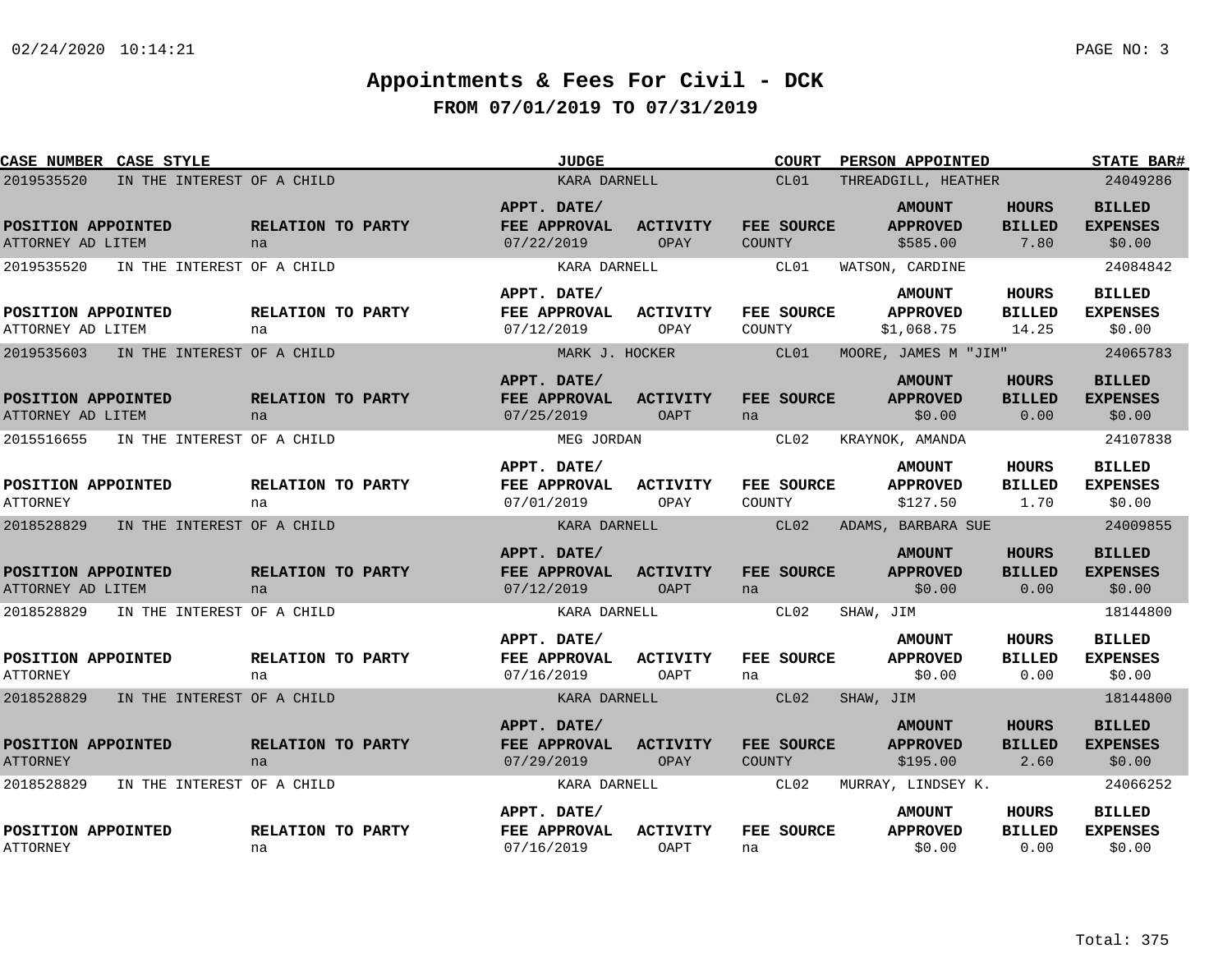| CASE NUMBER CASE STYLE                    |                         | <b>JUDGE</b>                              |                         | <b>COURT</b>                | <b>PERSON APPOINTED</b>                      |                                       | <b>STATE BAR#</b>                          |
|-------------------------------------------|-------------------------|-------------------------------------------|-------------------------|-----------------------------|----------------------------------------------|---------------------------------------|--------------------------------------------|
| 2018528829<br>IN THE INTEREST OF A CHILD  |                         | KARA DARNELL                              |                         | CL02                        | MURRAY, LINDSEY K.                           |                                       | 24066252                                   |
| POSITION APPOINTED<br><b>ATTORNEY</b>     | RELATION TO PARTY<br>na | APPT. DATE/<br>FEE APPROVAL<br>07/26/2019 | ACTIVITY<br>OPAY        | FEE SOURCE<br>COUNTY        | <b>AMOUNT</b><br><b>APPROVED</b><br>\$206.25 | <b>HOURS</b><br><b>BILLED</b><br>2.75 | <b>BILLED</b><br><b>EXPENSES</b><br>\$0.00 |
| 2018529833<br>IN THE INTEREST OF A CHILD  |                         | KARA DARNELL                              |                         | CL02                        | NORMAN, DANE                                 |                                       | 24088136                                   |
|                                           |                         | APPT. DATE/                               |                         |                             | <b>AMOUNT</b>                                | HOURS                                 | <b>BILLED</b>                              |
| POSITION APPOINTED<br>ATTORNEY AD LITEM   | RELATION TO PARTY<br>na | FEE APPROVAL<br>07/12/2019                | ACTIVITY<br>OPAY        | FEE SOURCE<br>COUNTY        | <b>APPROVED</b><br>\$1,031.25                | <b>BILLED</b><br>13.75                | <b>EXPENSES</b><br>\$0.00                  |
| 2018529833<br>IN THE INTEREST OF A CHILD  |                         | KARA DARNELL                              |                         | CL02                        | NORMAN, DANE                                 |                                       | 24088136                                   |
| POSITION APPOINTED<br>ATTORNEY AD LITEM   | RELATION TO PARTY<br>na | APPT. DATE/<br>FEE APPROVAL<br>07/16/2019 | <b>ACTIVITY</b><br>OPAY | FEE SOURCE<br><b>COUNTY</b> | <b>AMOUNT</b><br><b>APPROVED</b><br>\$243.75 | <b>HOURS</b><br><b>BILLED</b><br>3.25 | <b>BILLED</b><br><b>EXPENSES</b><br>\$0.00 |
| 2018529833<br>IN THE INTEREST OF A CHILD  |                         | KARA DARNELL                              |                         | CL02                        | NORMAN, DANE                                 |                                       | 24088136                                   |
| POSITION APPOINTED<br>ATTORNEY AD LITEM   | RELATION TO PARTY<br>na | APPT. DATE/<br>FEE APPROVAL<br>07/16/2019 | ACTIVITY<br>OPAY        | FEE SOURCE<br>COUNTY        | <b>AMOUNT</b><br><b>APPROVED</b><br>\$656.25 | <b>HOURS</b><br><b>BILLED</b><br>8.75 | <b>BILLED</b><br><b>EXPENSES</b><br>\$0.00 |
| 2018530231<br>IN THE INTEREST OF CHILDREN |                         | KARA DARNELL                              |                         | CL02                        | SHAW, JIM                                    |                                       | 18144800                                   |
| POSITION APPOINTED<br><b>ATTORNEY</b>     | RELATION TO PARTY<br>na | APPT. DATE/<br>FEE APPROVAL<br>07/12/2019 | <b>ACTIVITY</b><br>OPAY | FEE SOURCE<br>COUNTY        | <b>AMOUNT</b><br><b>APPROVED</b><br>\$52.50  | <b>HOURS</b><br><b>BILLED</b><br>0.70 | <b>BILLED</b><br><b>EXPENSES</b><br>\$0.00 |
| 2018530231<br>IN THE INTEREST OF CHILDREN |                         | KARA DARNELL                              |                         | CL02                        | MURRAY, LINDSEY K.                           |                                       | 24066252                                   |
| POSITION APPOINTED<br><b>ATTORNEY</b>     | RELATION TO PARTY<br>na | APPT. DATE/<br>FEE APPROVAL<br>07/05/2019 | <b>ACTIVITY</b><br>OPAY | FEE SOURCE<br>COUNTY        | <b>AMOUNT</b><br><b>APPROVED</b><br>\$225.00 | <b>HOURS</b><br><b>BILLED</b><br>3.00 | <b>BILLED</b><br><b>EXPENSES</b><br>\$0.00 |
| 2018532353<br>IN THE INTEREST OF A CHILD  |                         | KARA DARNELL                              |                         | CL02                        | DICKERSON, BARBARA                           |                                       | 05821700                                   |
| POSITION APPOINTED<br>ATTORNEY AD LITEM   | RELATION TO PARTY<br>na | APPT. DATE/<br>FEE APPROVAL<br>07/09/2019 | <b>ACTIVITY</b><br>OPAY | FEE SOURCE<br><b>COUNTY</b> | <b>AMOUNT</b><br><b>APPROVED</b><br>\$536.25 | <b>HOURS</b><br><b>BILLED</b><br>7.15 | <b>BILLED</b><br><b>EXPENSES</b><br>\$0.00 |
| 2018532492<br>IN THE INTEREST OF A CHILD  |                         | KARA DARNELL                              |                         | CL02                        | FOUTS, LEIGH ANN                             |                                       | 07315800                                   |
| POSITION APPOINTED<br>ATTORNEY AD LITEM   | RELATION TO PARTY<br>na | APPT. DATE/<br>FEE APPROVAL<br>07/12/2019 | <b>ACTIVITY</b><br>OPAY | FEE SOURCE<br>COUNTY        | <b>AMOUNT</b><br><b>APPROVED</b><br>\$337.50 | HOURS<br><b>BILLED</b><br>4.50        | <b>BILLED</b><br><b>EXPENSES</b><br>\$0.00 |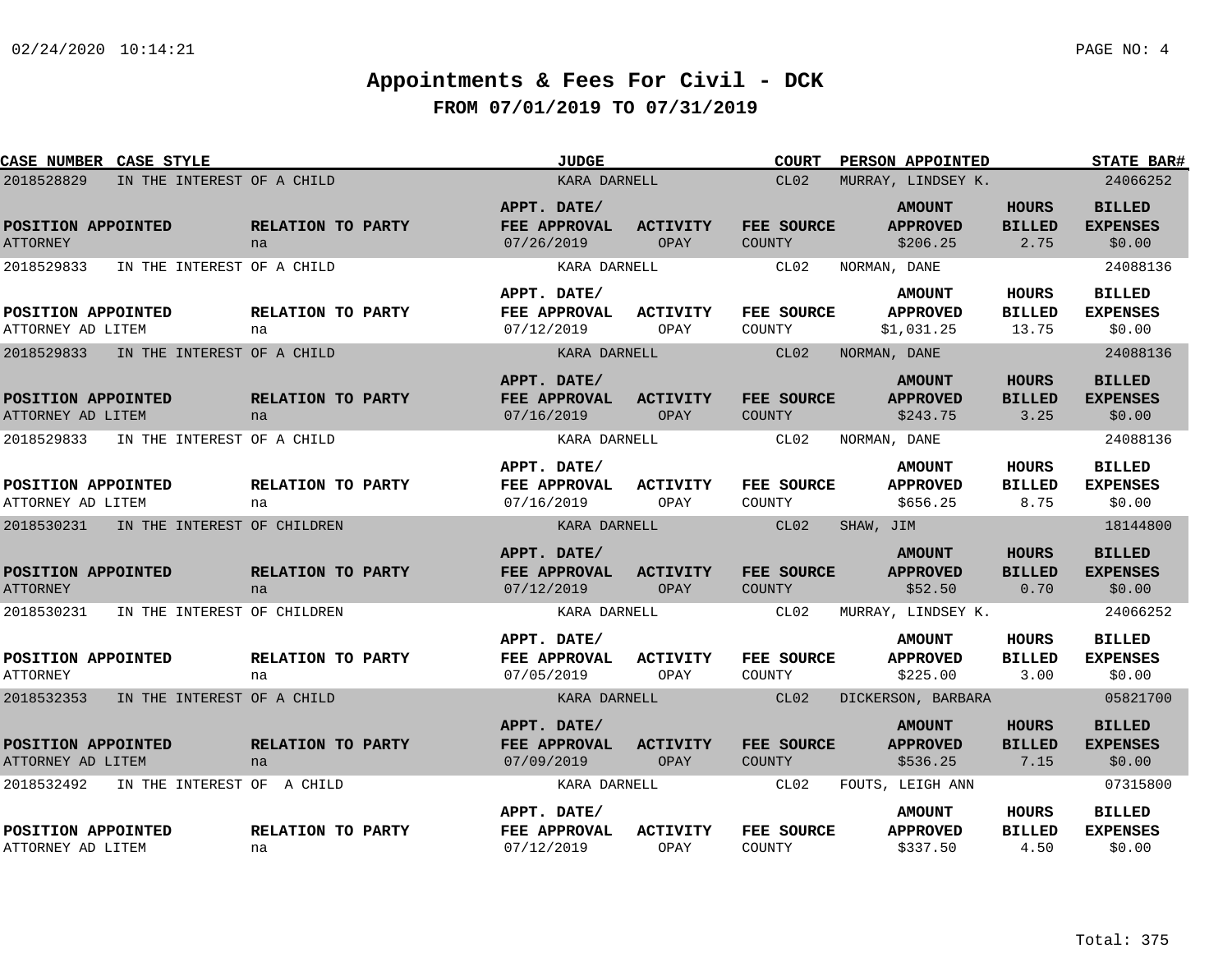| CASE NUMBER CASE STYLE                    |                                      | <b>JUDGE</b>                              |                         | COURT                       | PERSON APPOINTED                             |                                       | <b>STATE BAR#</b>                          |
|-------------------------------------------|--------------------------------------|-------------------------------------------|-------------------------|-----------------------------|----------------------------------------------|---------------------------------------|--------------------------------------------|
| 2018532492<br>IN THE INTEREST OF A CHILD  |                                      | KARA DARNELL                              |                         | CL02                        | MURRAY, LINDSEY K.                           |                                       | 24066252                                   |
| POSITION APPOINTED<br><b>ATTORNEY</b>     | RELATION TO PARTY<br><b>ATTORNEY</b> | APPT. DATE/<br>FEE APPROVAL<br>07/08/2019 | <b>ACTIVITY</b><br>OPAY | FEE SOURCE<br>COUNTY        | <b>AMOUNT</b><br><b>APPROVED</b><br>\$150.00 | <b>HOURS</b><br><b>BILLED</b><br>2.00 | <b>BILLED</b><br><b>EXPENSES</b><br>\$0.00 |
| 2018533457<br>IN THE INTEREST OF CHILDREN |                                      | KARA DARNELL                              |                         | CL02                        | CARTER, AMANDA                               |                                       | 24109695                                   |
| POSITION APPOINTED<br>ATTORNEY AD LITEM   | RELATION TO PARTY<br><b>ATTORNEY</b> | APPT. DATE/<br>FEE APPROVAL<br>07/18/2019 | ACTIVITY<br>OPAY        | FEE SOURCE<br>COUNTY        | <b>AMOUNT</b><br><b>APPROVED</b><br>\$997.50 | HOURS<br><b>BILLED</b><br>13.30       | <b>BILLED</b><br><b>EXPENSES</b><br>\$0.00 |
| 2019534243<br>IN THE INTEREST OF A CHILD  |                                      | KELLY TESCH                               |                         | CL02                        | ADAMS, BARBARA SUE                           |                                       | 24009855                                   |
| POSITION APPOINTED<br>ATTORNEY AD LITEM   | RELATION TO PARTY<br>na              | APPT. DATE/<br>FEE APPROVAL<br>07/30/2019 | <b>ACTIVITY</b><br>OPAY | FEE SOURCE<br><b>COUNTY</b> | <b>AMOUNT</b><br><b>APPROVED</b><br>\$255.00 | <b>HOURS</b><br><b>BILLED</b><br>3.40 | <b>BILLED</b><br><b>EXPENSES</b><br>\$0.00 |
| 2019535569<br>IN THE INTEREST OF A CHILD  |                                      | KARA DARNELL                              |                         | CL02                        | JOHNSTON, J CRAIG                            |                                       | 00787784                                   |
| POSITION APPOINTED<br><b>ATTORNEY</b>     | RELATION TO PARTY<br><b>ATTORNEY</b> | APPT. DATE/<br>FEE APPROVAL<br>07/17/2019 | ACTIVITY<br>OPAY        | FEE SOURCE<br>COUNTY        | <b>AMOUNT</b><br><b>APPROVED</b><br>\$285.00 | <b>HOURS</b><br><b>BILLED</b><br>3.80 | <b>BILLED</b><br><b>EXPENSES</b><br>\$0.00 |
| 2019535647 IN THE INTEREST OF CHILDREN    |                                      | KARA DARNELL                              |                         | CL <sub>02</sub>            | THREADGILL, HEATHER                          |                                       | 24049286                                   |
| POSITION APPOINTED<br>ATTORNEY AD LITEM   | RELATION TO PARTY<br>na              | APPT. DATE/<br>FEE APPROVAL<br>07/24/2019 | <b>ACTIVITY</b><br>OPAY | FEE SOURCE<br><b>COUNTY</b> | <b>AMOUNT</b><br><b>APPROVED</b><br>\$315.00 | <b>HOURS</b><br><b>BILLED</b><br>4.20 | <b>BILLED</b><br><b>EXPENSES</b><br>\$0.00 |
| 2019535673<br>IN THE INTEREST OF CHILDREN |                                      | KARA DARNELL                              |                         | CL02                        | MURRAY, LINDSEY K.                           |                                       | 24066252                                   |
| POSITION APPOINTED<br><b>ATTORNEY</b>     | RELATION TO PARTY<br>na              | APPT. DATE/<br>FEE APPROVAL<br>07/08/2019 | <b>ACTIVITY</b><br>OPAY | FEE SOURCE<br>COUNTY        | <b>AMOUNT</b><br><b>APPROVED</b><br>\$450.00 | HOURS<br><b>BILLED</b><br>6.00        | <b>BILLED</b><br><b>EXPENSES</b><br>\$0.00 |
| 2019535673<br>IN THE INTEREST OF CHILDREN |                                      | KARA DARNELL                              |                         | CL02                        | CARTER, AMANDA                               |                                       | 24109695                                   |
| POSITION APPOINTED<br>ATTORNEY AD LITEM   | RELATION TO PARTY<br>ATTORNEY        | APPT. DATE/<br>FEE APPROVAL<br>07/18/2019 | ACTIVITY<br>OPAY        | FEE SOURCE<br><b>COUNTY</b> | <b>AMOUNT</b><br><b>APPROVED</b><br>\$435.00 | <b>HOURS</b><br><b>BILLED</b><br>5.80 | <b>BILLED</b><br><b>EXPENSES</b><br>\$0.00 |
| IN THE INTEREST OF A CHILD<br>2003521803  |                                      | KELLY TESCH                               |                         | CL03                        | GEIHSLER, SHANNON BRADY                      |                                       | 00796619                                   |
| POSITION APPOINTED<br>ATTORNEY AD LITEM   | RELATION TO PARTY<br>ATTORNEY        | APPT. DATE/<br>FEE APPROVAL<br>07/18/2019 | <b>ACTIVITY</b><br>OPAY | FEE SOURCE<br>COUNTY        | <b>AMOUNT</b><br><b>APPROVED</b><br>\$22.50  | HOURS<br><b>BILLED</b><br>0.30        | <b>BILLED</b><br><b>EXPENSES</b><br>\$0.00 |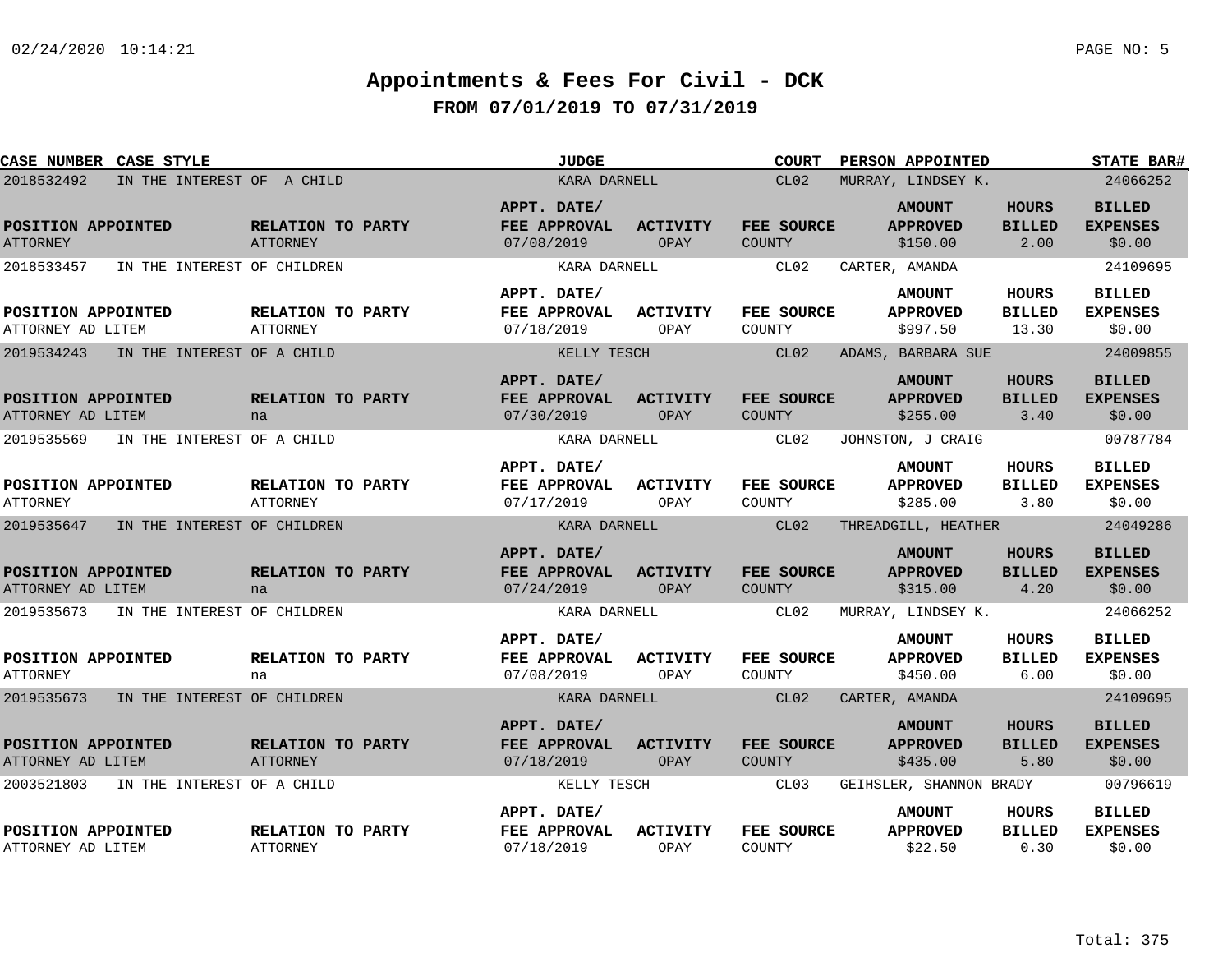| CASE NUMBER CASE STYLE                                |                                  |                                        | <b>JUDGE</b>                              |                                              | <b>COURT</b>                        | PERSON APPOINTED                                                  |                                        | <b>STATE BAR#</b>                                       |
|-------------------------------------------------------|----------------------------------|----------------------------------------|-------------------------------------------|----------------------------------------------|-------------------------------------|-------------------------------------------------------------------|----------------------------------------|---------------------------------------------------------|
| 2009547221                                            |                                  | BURNS, SARA MORGAN VS BURNS, SEAN LENN | KELLY TESCH                               |                                              | CL <sub>03</sub>                    | OLIBAS, LEZLIE D.                                                 |                                        | 24067352                                                |
| POSITION APPOINTED<br>ATTORNEY AD LITEM               | na                               | <b>RELATION TO PARTY</b>               | APPT. DATE/<br>FEE APPROVAL<br>07/09/2019 | <b>ACTIVITY</b><br>OPAY                      | FEE SOURCE<br>COUNTY                | <b>AMOUNT</b><br><b>APPROVED</b><br>\$172.50                      | <b>HOURS</b><br><b>BILLED</b><br>2.30  | <b>BILLED</b><br><b>EXPENSES</b><br>\$0.00              |
| 2009547488<br>POSITION APPOINTED<br>ATTORNEY AD LITEM | IN THE INTEREST OF A CHILD<br>na | RELATION TO PARTY                      | APPT. DATE/<br>FEE APPROVAL<br>07/02/2019 | ANN-MARIE CARRUTH<br><b>ACTIVITY</b><br>OPAY | CL03<br>FEE SOURCE<br><b>COUNTY</b> | WARRICK, DANIEL J<br><b>AMOUNT</b><br><b>APPROVED</b><br>\$160.00 | <b>HOURS</b><br><b>BILLED</b><br>1.60  | 20893515<br><b>BILLED</b><br><b>EXPENSES</b><br>\$40.00 |
| 2009549413                                            | IN THE INTEREST OF CHILDREN      |                                        | KELLY TESCH                               |                                              | CL03                                | AGUILAR, ARTIE                                                    |                                        | 24004427                                                |
| POSITION APPOINTED<br>ATTORNEY AD LITEM               | na                               | RELATION TO PARTY                      | APPT. DATE/<br>FEE APPROVAL<br>07/30/2019 | <b>ACTIVITY</b><br>OPAY                      | FEE SOURCE<br><b>COUNTY</b>         | <b>AMOUNT</b><br><b>APPROVED</b><br>\$112.50                      | <b>HOURS</b><br><b>BILLED</b><br>1.50  | <b>BILLED</b><br><b>EXPENSES</b><br>\$0.00              |
| 2009549413                                            | IN THE INTEREST OF CHILDREN      |                                        | KELLY TESCH                               |                                              | CL03                                | WILLIAMS, TIMOTHY A.                                              |                                        | 24072428                                                |
| POSITION APPOINTED<br>ATTORNEY AD LITEM               | na                               | RELATION TO PARTY                      | APPT. DATE/<br>FEE APPROVAL<br>07/29/2019 | <b>ACTIVITY</b><br>OPAY                      | FEE SOURCE<br>COUNTY                | <b>AMOUNT</b><br><b>APPROVED</b><br>\$142.50                      | HOURS<br><b>BILLED</b><br>1.90         | <b>BILLED</b><br><b>EXPENSES</b><br>\$0.00              |
| 2010553552                                            | IN THE INTEREST OF A CHILD       |                                        | MEG JORDAN                                |                                              | CL03                                | MOORE, JAMES M "JIM"                                              |                                        | 24065783                                                |
| POSITION APPOINTED<br><b>ATTORNEY</b>                 | na                               | RELATION TO PARTY                      | APPT. DATE/<br>FEE APPROVAL<br>07/01/2019 | <b>ACTIVITY</b><br>OPAY                      | FEE SOURCE<br><b>STATE</b>          | <b>AMOUNT</b><br><b>APPROVED</b><br>\$250.00                      | <b>HOURS</b><br><b>BILLED</b><br>2.50  | <b>BILLED</b><br><b>EXPENSES</b><br>\$0.00              |
| 2010554563                                            | IN THE INTEREST OF A CHILD       |                                        | KELLY TESCH                               |                                              | CL03                                | TREVINO, LIZA                                                     |                                        | 24081755                                                |
| POSITION APPOINTED<br>ATTORNEY AD LITEM               | na                               | <b>RELATION TO PARTY</b>               | APPT. DATE/<br>FEE APPROVAL<br>07/01/2019 | <b>ACTIVITY</b><br>OPAY                      | FEE SOURCE<br>COUNTY                | <b>AMOUNT</b><br><b>APPROVED</b><br>\$825.00                      | <b>HOURS</b><br><b>BILLED</b><br>11.00 | <b>BILLED</b><br><b>EXPENSES</b><br>\$0.00              |
| 2010554563 IN THE INTEREST OF A CHILD                 |                                  |                                        | KELLY TESCH                               |                                              | CL03                                | TREVINO, LIZA                                                     |                                        | 24081755                                                |
| POSITION APPOINTED<br>ATTORNEY AD LITEM               | na                               | RELATION TO PARTY                      | APPT. DATE/<br>FEE APPROVAL<br>07/01/2019 | <b>ACTIVITY</b><br>OPAY                      | FEE SOURCE<br>COUNTY                | <b>AMOUNT</b><br><b>APPROVED</b><br>\$832.50                      | <b>HOURS</b><br><b>BILLED</b><br>11.10 | <b>BILLED</b><br><b>EXPENSES</b><br>\$0.00              |
| 2011557724                                            | IN THE INTEREST OF A CHILD       |                                        |                                           | ANN-MARIE CARRUTH                            | CL03                                | RATLIFF, THERESA H.                                               |                                        | 24090690                                                |
| POSITION APPOINTED<br><b>ATTORNEY</b>                 | na                               | RELATION TO PARTY                      | APPT. DATE/<br>FEE APPROVAL<br>07/31/2019 | <b>ACTIVITY</b><br>OAPT                      | FEE SOURCE<br>na                    | <b>AMOUNT</b><br><b>APPROVED</b><br>\$0.00                        | HOURS<br><b>BILLED</b><br>0.00         | <b>BILLED</b><br><b>EXPENSES</b><br>\$0.00              |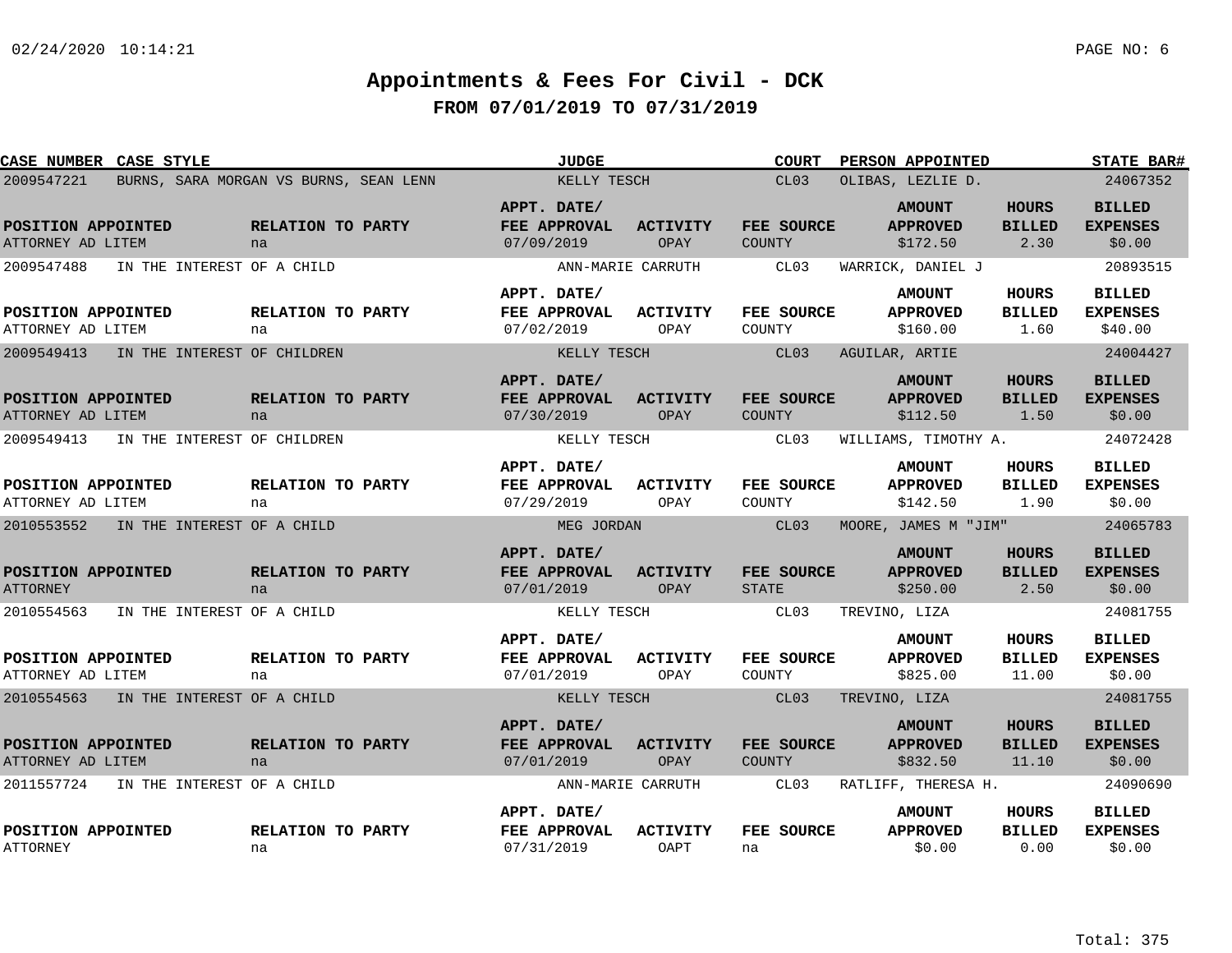| CASE NUMBER CASE STYLE                  |                             |                                | JUDGE                                     |                         | <b>COURT</b>                | PERSON APPOINTED                               |                                        | <b>STATE BAR#</b>                          |
|-----------------------------------------|-----------------------------|--------------------------------|-------------------------------------------|-------------------------|-----------------------------|------------------------------------------------|----------------------------------------|--------------------------------------------|
| 2011558966                              | IN THE INTEREST OF A CHILD  |                                | KELLY TESCH                               |                         | CL03<br>OLIBAS, LEZLIE D.   | 24067352                                       |                                        |                                            |
| POSITION APPOINTED<br>ATTORNEY AD LITEM |                             | RELATION TO PARTY<br>na        | APPT. DATE/<br>FEE APPROVAL<br>07/09/2019 | ACTIVITY<br>OPAY        | FEE SOURCE<br><b>COUNTY</b> | <b>AMOUNT</b><br><b>APPROVED</b><br>\$285.00   | <b>HOURS</b><br><b>BILLED</b><br>3.80  | <b>BILLED</b><br><b>EXPENSES</b><br>\$0.00 |
| 2013505637                              | IN THE INTEREST OF CHILDREN |                                | KARA DARNELL                              |                         | CL03                        | SHAW, JIM                                      |                                        | 18144800                                   |
|                                         |                             |                                | APPT. DATE/                               |                         |                             | <b>AMOUNT</b>                                  | <b>HOURS</b>                           | <b>BILLED</b>                              |
| POSITION APPOINTED<br><b>ATTORNEY</b>   |                             | <b>RELATION TO PARTY</b><br>na | FEE APPROVAL<br>07/23/2019                | ACTIVITY<br>OPAY        | FEE SOURCE<br>COUNTY        | <b>APPROVED</b><br>\$277.50                    | <b>BILLED</b><br>3.70                  | <b>EXPENSES</b><br>\$0.00                  |
| 2013505637                              | IN THE INTEREST OF CHILDREN |                                | KARA DARNELL                              |                         | CL03                        | WATSON, CARDINE                                |                                        | 24084842                                   |
| POSITION APPOINTED<br>ATTORNEY AD LITEM |                             | RELATION TO PARTY<br>na        | APPT. DATE/<br>FEE APPROVAL<br>07/31/2019 | <b>ACTIVITY</b><br>OPAY | FEE SOURCE<br><b>COUNTY</b> | <b>AMOUNT</b><br><b>APPROVED</b><br>\$1,631.25 | <b>HOURS</b><br><b>BILLED</b><br>21.75 | <b>BILLED</b><br><b>EXPENSES</b><br>\$0.00 |
| 2014510939                              | IN THE INTEREST OF CHILDREN |                                | STEPHEN JOHNSON                           |                         | CL03                        | LOPEZ, JAIME O                                 |                                        | 24013058                                   |
| POSITION APPOINTED<br><b>ATTORNEY</b>   |                             | RELATION TO PARTY<br>na        | APPT. DATE/<br>FEE APPROVAL<br>07/17/2019 | <b>ACTIVITY</b><br>OAPT | FEE SOURCE<br>na            | <b>AMOUNT</b><br><b>APPROVED</b><br>\$0.00     | <b>HOURS</b><br><b>BILLED</b><br>0.00  | <b>BILLED</b><br><b>EXPENSES</b><br>\$0.00 |
| 2016522331                              | IN THE INTEREST OF CHILDREN |                                | KELLY TESCH                               |                         | CL03                        | AGUILAR, ARTIE                                 |                                        | 24004427                                   |
| POSITION APPOINTED<br>ATTORNEY AD LITEM |                             | RELATION TO PARTY<br>na        | APPT. DATE/<br>FEE APPROVAL<br>07/15/2019 | <b>ACTIVITY</b><br>OPAY | FEE SOURCE<br><b>COUNTY</b> | <b>AMOUNT</b><br><b>APPROVED</b><br>\$112.50   | <b>HOURS</b><br><b>BILLED</b><br>1.50  | <b>BILLED</b><br><b>EXPENSES</b><br>\$0.00 |
| 2016522331                              | IN THE INTEREST OF CHILDREN |                                | KELLY TESCH                               |                         | CL03                        | AGUILAR, ARTIE                                 |                                        | 24004427                                   |
| POSITION APPOINTED<br>ATTORNEY AD LITEM |                             | RELATION TO PARTY<br>na        | APPT. DATE/<br>FEE APPROVAL<br>07/30/2019 | <b>ACTIVITY</b><br>OPAY | FEE SOURCE<br>COUNTY        | <b>AMOUNT</b><br><b>APPROVED</b><br>\$225.00   | <b>HOURS</b><br><b>BILLED</b><br>0.03  | <b>BILLED</b><br><b>EXPENSES</b><br>\$0.00 |
| 2016522331 IN THE INTEREST OF CHILDREN  |                             |                                | KELLY TESCH                               |                         | CL <sub>03</sub>            | TREVINO, LIZA                                  |                                        | 24081755                                   |
| POSITION APPOINTED<br>ATTORNEY AD LITEM |                             | RELATION TO PARTY<br>na        | APPT. DATE/<br>FEE APPROVAL<br>07/29/2019 | ACTIVITY<br>OPAY        | FEE SOURCE<br><b>COUNTY</b> | <b>AMOUNT</b><br><b>APPROVED</b><br>\$720.00   | <b>HOURS</b><br><b>BILLED</b><br>9.60  | <b>BILLED</b><br><b>EXPENSES</b><br>\$0.00 |
| 2017525221                              | IN THE INTEREST OF A CHILD  |                                | KELLY TESCH                               |                         | CL03                        | MOORE, JAMES M "JIM"                           |                                        | 24065783                                   |
| POSITION APPOINTED<br><b>ATTORNEY</b>   |                             | RELATION TO PARTY<br>na        | APPT. DATE/<br>FEE APPROVAL<br>07/15/2019 | <b>ACTIVITY</b><br>OPAY | FEE SOURCE<br><b>STATE</b>  | <b>AMOUNT</b><br><b>APPROVED</b><br>\$360.00   | <b>HOURS</b><br><b>BILLED</b><br>4.80  | <b>BILLED</b><br><b>EXPENSES</b><br>\$0.00 |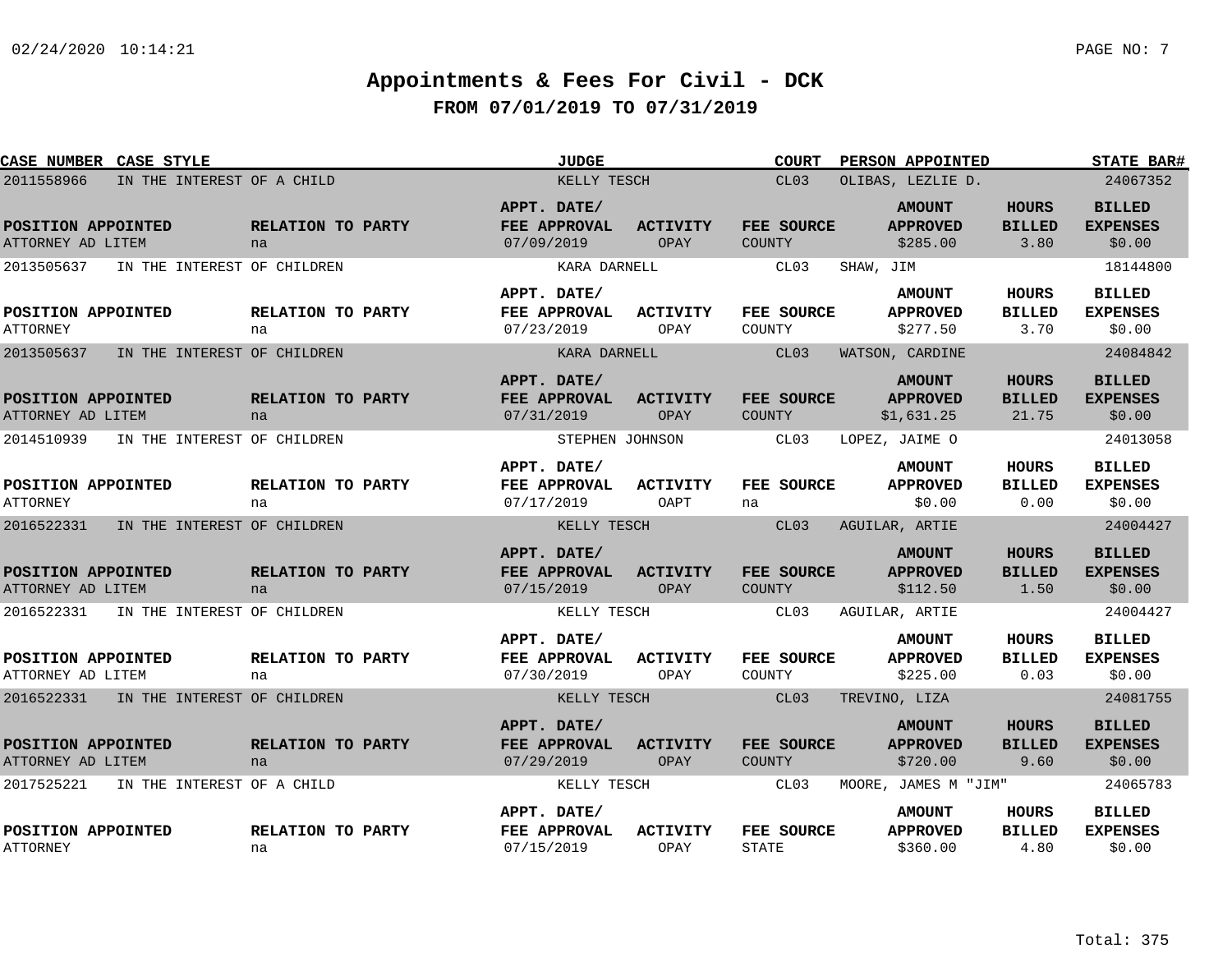| CASE NUMBER CASE STYLE                  |                                       |                         | <b>JUDGE</b>                              |                                | <b>COURT</b>                | PERSON APPOINTED                               |                                       | <b>STATE BAR#</b>                          |
|-----------------------------------------|---------------------------------------|-------------------------|-------------------------------------------|--------------------------------|-----------------------------|------------------------------------------------|---------------------------------------|--------------------------------------------|
| 2017527059                              | IN THE INTEREST OF A CHILD            |                         | KARA DARNELL                              |                                | CL03                        | NORMAN, DANE                                   |                                       | 24088136                                   |
| POSITION APPOINTED<br>ATTORNEY AD LITEM |                                       | RELATION TO PARTY<br>na | APPT. DATE/<br>FEE APPROVAL<br>07/16/2019 | <b>ACTIVITY</b><br>OPAY        | FEE SOURCE<br>COUNTY        | <b>AMOUNT</b><br><b>APPROVED</b><br>\$618.75   | <b>HOURS</b><br><b>BILLED</b><br>8.25 | <b>BILLED</b><br><b>EXPENSES</b><br>\$0.00 |
| 2017527059                              | IN THE INTEREST OF A CHILD            |                         | KARA DARNELL                              |                                | CL03                        | NORMAN, DANE                                   |                                       | 24088136                                   |
| POSITION APPOINTED<br>ATTORNEY AD LITEM |                                       | RELATION TO PARTY<br>na | APPT. DATE/<br>FEE APPROVAL<br>07/16/2019 | ACTIVITY<br>OPAY               | FEE SOURCE<br>COUNTY        | <b>AMOUNT</b><br><b>APPROVED</b><br>\$1,181.25 | HOURS<br><b>BILLED</b><br>15.75       | <b>BILLED</b><br><b>EXPENSES</b><br>\$0.00 |
| 2018529867                              | IN THE INTEREST OF A CHILD            |                         | WILLIAM SOWDER                            |                                | CL03                        | DEHAAS, WILLIAM D                              |                                       | 00793603                                   |
| POSITION APPOINTED<br>ATTORNEY AD LITEM |                                       | RELATION TO PARTY<br>na | APPT. DATE/<br>FEE APPROVAL<br>07/10/2019 | <b>ACTIVITY</b><br><b>OAPT</b> | FEE SOURCE<br>na            | <b>AMOUNT</b><br><b>APPROVED</b><br>\$0.00     | <b>HOURS</b><br><b>BILLED</b><br>0.00 | <b>BILLED</b><br><b>EXPENSES</b><br>\$0.00 |
| 2018529867                              | IN THE INTEREST OF A CHILD            |                         | KELLY TESCH                               |                                | CL03                        | AGUILAR, ARTIE                                 |                                       | 24004427                                   |
| POSITION APPOINTED<br><b>ATTORNEY</b>   |                                       | RELATION TO PARTY<br>na | APPT. DATE/<br>FEE APPROVAL<br>07/15/2019 | ACTIVITY<br>OAPT               | FEE SOURCE<br>na            | <b>AMOUNT</b><br><b>APPROVED</b><br>\$0.00     | <b>HOURS</b><br><b>BILLED</b><br>0.00 | <b>BILLED</b><br><b>EXPENSES</b><br>\$0.00 |
| 2018529867                              | IN THE INTEREST OF A CHILD            |                         | KELLY TESCH                               |                                | CL <sub>03</sub>            | KRAYNOK, AMANDA                                |                                       | 24107838                                   |
| POSITION APPOINTED<br><b>ATTORNEY</b>   |                                       | RELATION TO PARTY<br>na | APPT. DATE/<br>FEE APPROVAL<br>07/15/2019 | <b>ACTIVITY</b><br><b>OAPT</b> | FEE SOURCE<br>na            | <b>AMOUNT</b><br><b>APPROVED</b><br>\$0.00     | <b>HOURS</b><br><b>BILLED</b><br>0.00 | <b>BILLED</b><br><b>EXPENSES</b><br>\$0.00 |
| 2018530744                              | IN THE INTEREST OF A CHILD            |                         | KELLY TESCH                               |                                | CL03                        | OLIBAS-YANEZ, LINDSAY M.                       |                                       | 24071119                                   |
| POSITION APPOINTED<br>ATTORNEY AD LITEM |                                       | RELATION TO PARTY<br>na | APPT. DATE/<br>FEE APPROVAL<br>07/15/2019 | <b>ACTIVITY</b><br>OPAY        | FEE SOURCE<br>COUNTY        | <b>AMOUNT</b><br><b>APPROVED</b><br>\$480.00   | HOURS<br><b>BILLED</b><br>6.40        | <b>BILLED</b><br><b>EXPENSES</b><br>\$0.00 |
|                                         | 2018531442 IN THE INTEREST OF A CHILD |                         | KELLY TESCH                               |                                | CL <sub>03</sub>            | AGUILAR, ARTIE                                 |                                       | 24004427                                   |
| POSITION APPOINTED<br>ATTORNEY AD LITEM |                                       | RELATION TO PARTY<br>na | APPT. DATE/<br>FEE APPROVAL<br>07/29/2019 | <b>ACTIVITY</b><br>OPAY        | FEE SOURCE<br><b>COUNTY</b> | <b>AMOUNT</b><br><b>APPROVED</b><br>\$300.00   | <b>HOURS</b><br><b>BILLED</b><br>4.00 | <b>BILLED</b><br><b>EXPENSES</b><br>\$0.00 |
| 2018531967                              | IN THE INTEREST OF CHILDREN           |                         | KELLY TESCH                               |                                | CL03                        | OLIBAS, LEZLIE D.                              |                                       | 24067352                                   |
| POSITION APPOINTED<br>ATTORNEY AD LITEM |                                       | RELATION TO PARTY<br>na | APPT. DATE/<br>FEE APPROVAL<br>07/09/2019 | <b>ACTIVITY</b><br>OPAY        | FEE SOURCE<br>COUNTY        | <b>AMOUNT</b><br><b>APPROVED</b><br>\$330.00   | <b>HOURS</b><br><b>BILLED</b><br>4.40 | <b>BILLED</b><br><b>EXPENSES</b><br>\$0.00 |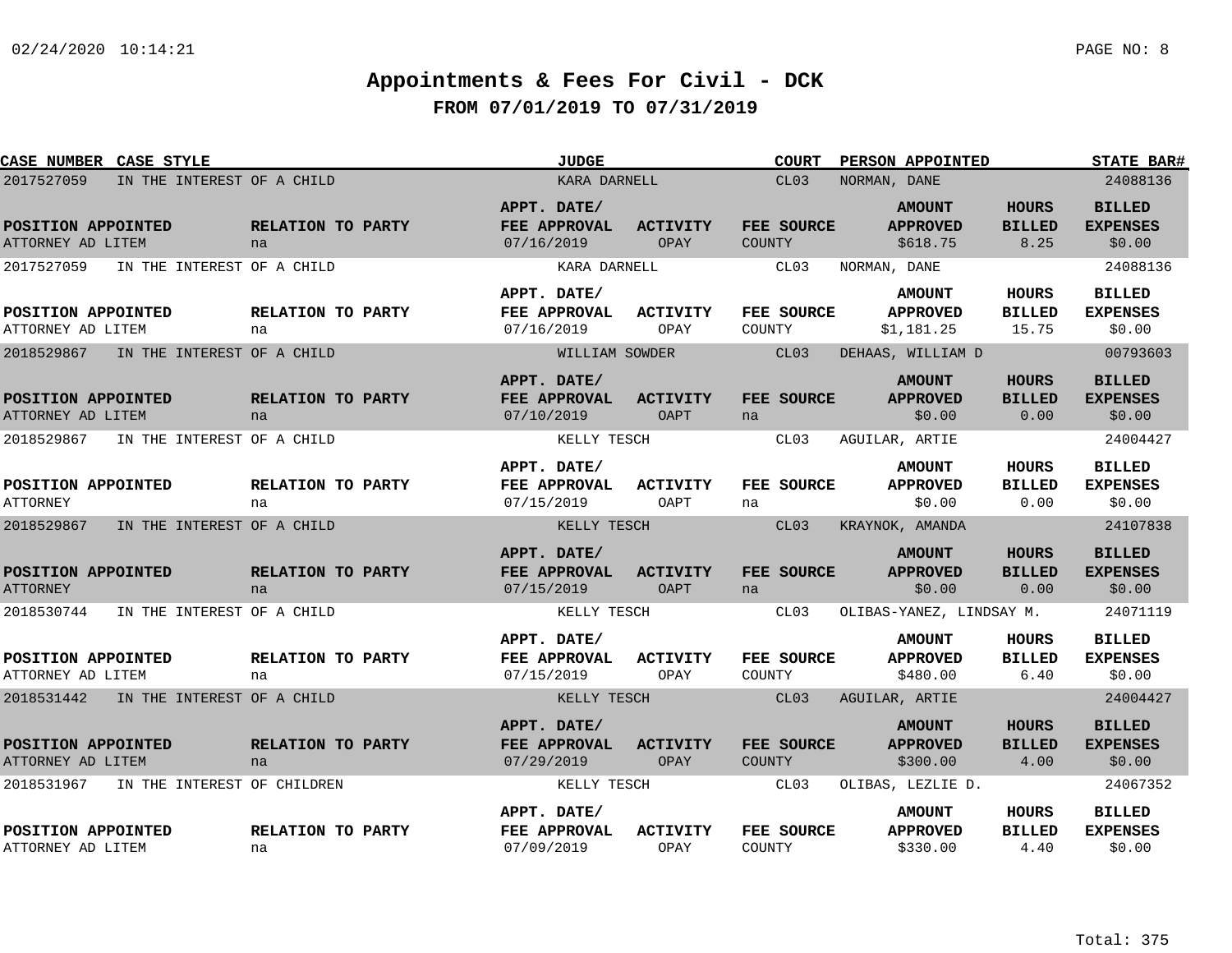| CASE NUMBER CASE STYLE                    |                         | <b>JUDGE</b>                              |                         | <b>COURT</b>                | <b>PERSON APPOINTED</b>                        |                                        | <b>STATE BAR#</b>                          |
|-------------------------------------------|-------------------------|-------------------------------------------|-------------------------|-----------------------------|------------------------------------------------|----------------------------------------|--------------------------------------------|
| 2018532268<br>IN THE INTEREST OF CHILDREN |                         | KELLY TESCH                               |                         | CL03                        | FERRARO, MARITZA GAMBOA                        |                                        | 24053216                                   |
| POSITION APPOINTED<br><b>ATTORNEY</b>     | RELATION TO PARTY<br>na | APPT. DATE/<br>FEE APPROVAL<br>07/03/2019 | <b>ACTIVITY</b><br>OPAY | FEE SOURCE<br>APPLICANT     | <b>AMOUNT</b><br><b>APPROVED</b><br>\$120.00   | <b>HOURS</b><br><b>BILLED</b><br>1.60  | <b>BILLED</b><br><b>EXPENSES</b><br>\$0.00 |
| 2019533690<br>IN THE INTEREST OF CHILDREN |                         | KELLY TESCH                               |                         | CL03                        | OLIBAS, LEZLIE D.                              |                                        | 24067352                                   |
|                                           |                         | APPT. DATE/                               |                         |                             | <b>AMOUNT</b>                                  | <b>HOURS</b>                           | <b>BILLED</b>                              |
| POSITION APPOINTED<br>ATTORNEY AD LITEM   | RELATION TO PARTY<br>na | FEE APPROVAL<br>07/09/2019                | ACTIVITY<br>OPAY        | FEE SOURCE<br>COUNTY        | <b>APPROVED</b><br>\$150.00                    | <b>BILLED</b><br>2.00                  | <b>EXPENSES</b><br>\$0.00                  |
| 2019533844<br>IN THE INTEREST OF CHILDREN |                         | KELLY TESCH                               |                         | CL03                        | OLIBAS, LEZLIE D.                              |                                        | 24067352                                   |
| POSITION APPOINTED<br>ATTORNEY AD LITEM   | RELATION TO PARTY<br>na | APPT. DATE/<br>FEE APPROVAL<br>07/08/2019 | <b>ACTIVITY</b><br>OPAY | FEE SOURCE<br><b>COUNTY</b> | <b>AMOUNT</b><br><b>APPROVED</b><br>\$90.00    | <b>HOURS</b><br><b>BILLED</b><br>1.20  | <b>BILLED</b><br><b>EXPENSES</b><br>\$0.00 |
| 2019533927<br>IN THE INTEREST OF A CHILD  |                         | KELLY TESCH                               |                         | CL03                        | AGUILAR, ARTIE                                 |                                        | 24004427                                   |
| POSITION APPOINTED<br>ATTORNEY AD LITEM   | RELATION TO PARTY<br>na | APPT. DATE/<br>FEE APPROVAL<br>07/30/2019 | ACTIVITY<br>OPAY        | FEE SOURCE<br>COUNTY        | <b>AMOUNT</b><br><b>APPROVED</b><br>\$600.00   | <b>HOURS</b><br><b>BILLED</b><br>8.00  | <b>BILLED</b><br><b>EXPENSES</b><br>\$0.00 |
| 2019533927<br>IN THE INTEREST OF A CHILD  |                         | KELLY TESCH                               |                         | CL03                        | TREVINO, LIZA                                  |                                        | 24081755                                   |
| POSITION APPOINTED<br>ATTORNEY AD LITEM   | RELATION TO PARTY<br>na | APPT. DATE/<br>FEE APPROVAL<br>07/29/2019 | <b>ACTIVITY</b><br>OPAY | FEE SOURCE<br>COUNTY        | <b>AMOUNT</b><br><b>APPROVED</b><br>\$1,278.75 | <b>HOURS</b><br><b>BILLED</b><br>17.05 | <b>BILLED</b><br><b>EXPENSES</b><br>\$0.00 |
| 2019534410<br>IN THE INTEREST OF A CHILD  |                         | KELLY TESCH                               |                         | CL03                        | OLIBAS, LEZLIE D.                              |                                        | 24067352                                   |
| POSITION APPOINTED<br>ATTORNEY AD LITEM   | RELATION TO PARTY<br>na | APPT. DATE/<br>FEE APPROVAL<br>07/09/2019 | <b>ACTIVITY</b><br>OPAY | FEE SOURCE<br>COUNTY        | <b>AMOUNT</b><br><b>APPROVED</b><br>\$105.00   | <b>HOURS</b><br><b>BILLED</b><br>1.40  | <b>BILLED</b><br><b>EXPENSES</b><br>\$0.00 |
| 2019534694 IN THE INTEREST OF CHILDREN    |                         | KELLY TESCH                               |                         | CL03                        | OLIBAS, LEZLIE D.                              |                                        | 24067352                                   |
| POSITION APPOINTED<br>ATTORNEY AD LITEM   | RELATION TO PARTY<br>na | APPT. DATE/<br>FEE APPROVAL<br>07/09/2019 | <b>ACTIVITY</b><br>OPAY | FEE SOURCE<br><b>COUNTY</b> | <b>AMOUNT</b><br><b>APPROVED</b><br>\$120.00   | <b>HOURS</b><br><b>BILLED</b><br>1.60  | <b>BILLED</b><br><b>EXPENSES</b><br>\$0.00 |
| 2019535107<br>IN THE INTEREST OF CHILDREN |                         | KELLY TESCH                               |                         | CL03                        | OLIBAS, LEZLIE D.                              |                                        | 24067352                                   |
| POSITION APPOINTED<br>ATTORNEY AD LITEM   | RELATION TO PARTY<br>na | APPT. DATE/<br>FEE APPROVAL<br>07/09/2019 | <b>ACTIVITY</b><br>OPAY | FEE SOURCE<br>COUNTY        | <b>AMOUNT</b><br><b>APPROVED</b><br>\$982.50   | <b>HOURS</b><br><b>BILLED</b><br>13.10 | <b>BILLED</b><br><b>EXPENSES</b><br>\$0.00 |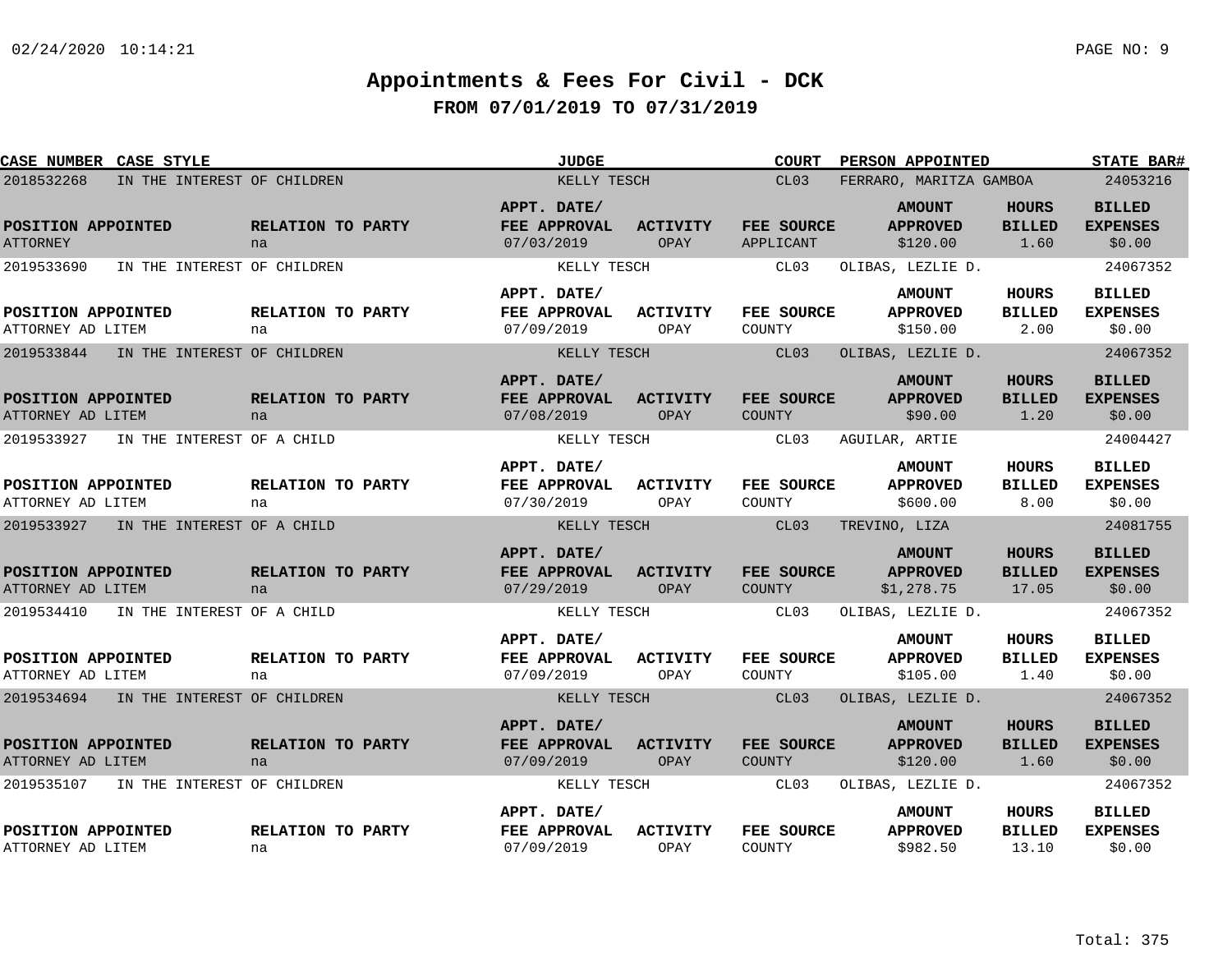| CASE NUMBER CASE STYLE                    |                         | <b>JUDGE</b>                              |                         | <b>COURT</b>                | <b>PERSON APPOINTED</b>                      |                                       | <b>STATE BAR#</b>                          |
|-------------------------------------------|-------------------------|-------------------------------------------|-------------------------|-----------------------------|----------------------------------------------|---------------------------------------|--------------------------------------------|
| 2019535267<br>IN THE INTEREST OF A CHILD  |                         | KELLY TESCH                               |                         | CL03                        | OLIBAS-YANEZ, LINDSAY M.                     |                                       | 24071119                                   |
| POSITION APPOINTED<br>ATTORNEY AD LITEM   | RELATION TO PARTY<br>na | APPT. DATE/<br>FEE APPROVAL<br>07/09/2019 | ACTIVITY<br>OPAY        | FEE SOURCE<br>COUNTY        | <b>AMOUNT</b><br><b>APPROVED</b><br>\$127.50 | <b>HOURS</b><br><b>BILLED</b><br>1.70 | <b>BILLED</b><br><b>EXPENSES</b><br>\$0.00 |
| 2019535307<br>IN THE INTEREST OF CHILDREN |                         | KELLY TESCH                               |                         | CL03                        | OLIBAS-YANEZ, LINDSAY M.                     |                                       | 24071119                                   |
| POSITION APPOINTED<br><b>ATTORNEY</b>     | RELATION TO PARTY<br>na | APPT. DATE/<br>FEE APPROVAL<br>07/09/2019 | <b>ACTIVITY</b><br>OPAY | FEE SOURCE<br>COUNTY        | <b>AMOUNT</b><br><b>APPROVED</b><br>\$450.00 | HOURS<br><b>BILLED</b><br>6.00        | <b>BILLED</b><br><b>EXPENSES</b><br>\$0.00 |
| 2019535307<br>IN THE INTEREST OF CHILDREN |                         | KELLY TESCH                               |                         | CL03                        | TREVINO, LIZA                                |                                       | 24081755                                   |
| POSITION APPOINTED<br>ATTORNEY AD LITEM   | RELATION TO PARTY<br>na | APPT. DATE/<br>FEE APPROVAL<br>07/01/2019 | <b>ACTIVITY</b><br>OPAY | FEE SOURCE<br><b>COUNTY</b> | <b>AMOUNT</b><br><b>APPROVED</b><br>\$570.00 | <b>HOURS</b><br><b>BILLED</b><br>7.60 | <b>BILLED</b><br><b>EXPENSES</b><br>\$0.00 |
| 2019535599<br>IN THE INTEREST OF A CHILD  |                         | KELLY TESCH                               |                         | CL03                        | AGUILAR, ARTIE                               |                                       | 24004427                                   |
| POSITION APPOINTED<br>ATTORNEY AD LITEM   | RELATION TO PARTY<br>na | APPT. DATE/<br>FEE APPROVAL<br>07/30/2019 | <b>ACTIVITY</b><br>OPAY | FEE SOURCE<br>COUNTY        | <b>AMOUNT</b><br><b>APPROVED</b><br>\$112.50 | HOURS<br><b>BILLED</b><br>1.50        | <b>BILLED</b><br><b>EXPENSES</b><br>\$0.00 |
| 2019536078<br>IN THE INTEREST OF A CHILD  |                         | KELLY TESCH                               |                         | CL03                        | BASSETT, JENNIFER                            |                                       | 02145532                                   |
| POSITION APPOINTED<br>ATTORNEY AD LITEM   | RELATION TO PARTY<br>na | APPT. DATE/<br>FEE APPROVAL<br>07/09/2019 | <b>ACTIVITY</b><br>OAPT | FEE SOURCE<br>na            | <b>AMOUNT</b><br><b>APPROVED</b><br>\$0.00   | <b>HOURS</b><br><b>BILLED</b><br>0.00 | <b>BILLED</b><br><b>EXPENSES</b><br>\$0.00 |
| 2019536123<br>IN THE INTEREST OF A CHILD  |                         |                                           | ANN-MARIE CARRUTH       | CL03                        | HERNANDEZ, NATALIO                           |                                       | 24032412                                   |
| POSITION APPOINTED<br>ATTORNEY AD LITEM   | RELATION TO PARTY<br>na | APPT. DATE/<br>FEE APPROVAL<br>07/11/2019 | <b>ACTIVITY</b><br>OAPT | FEE SOURCE<br>na            | <b>AMOUNT</b><br><b>APPROVED</b><br>\$0.00   | HOURS<br><b>BILLED</b><br>0.00        | <b>BILLED</b><br><b>EXPENSES</b><br>\$0.00 |
| 2019536123<br>IN THE INTEREST OF A CHILD  |                         | KELLY TESCH                               |                         | CL03                        | MOORE, JAMES M "JIM"                         |                                       | 24065783                                   |
| POSITION APPOINTED<br><b>ATTORNEY</b>     | RELATION TO PARTY<br>na | APPT. DATE/<br>FEE APPROVAL<br>07/15/2019 | <b>ACTIVITY</b><br>OAPT | FEE SOURCE<br>na            | <b>AMOUNT</b><br><b>APPROVED</b><br>\$0.00   | <b>HOURS</b><br><b>BILLED</b><br>0.00 | <b>BILLED</b><br><b>EXPENSES</b><br>\$0.00 |
| 2019536123<br>IN THE INTEREST OF A CHILD  |                         | KELLY TESCH                               |                         | CL03                        | MIRLL, JENNIFER                              |                                       | 24085477                                   |
| POSITION APPOINTED<br><b>ATTORNEY</b>     | RELATION TO PARTY<br>na | APPT. DATE/<br>FEE APPROVAL<br>07/15/2019 | <b>ACTIVITY</b><br>OAPT | FEE SOURCE<br>na            | <b>AMOUNT</b><br><b>APPROVED</b><br>\$0.00   | HOURS<br><b>BILLED</b><br>0.00        | <b>BILLED</b><br><b>EXPENSES</b><br>\$0.00 |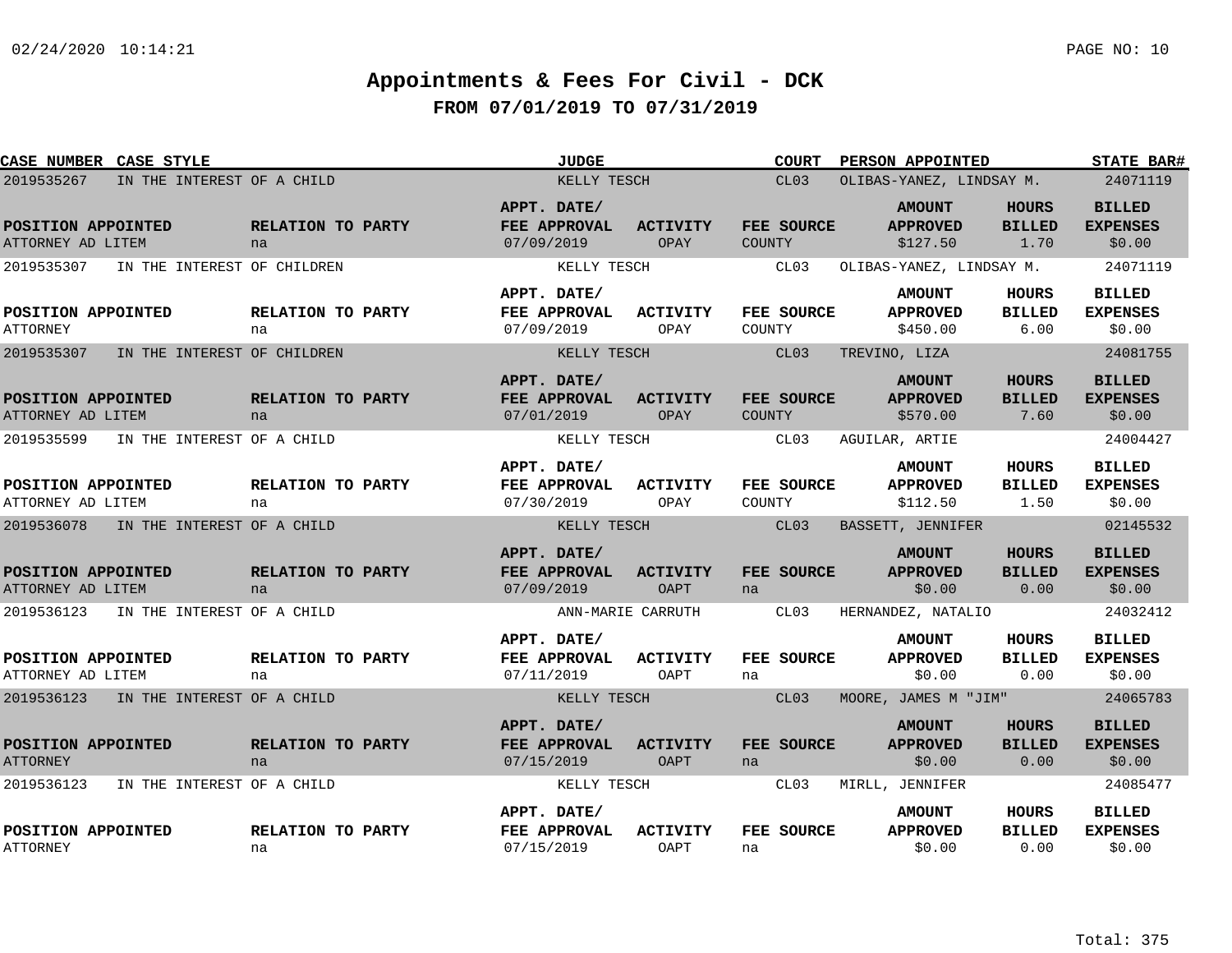| CASE NUMBER CASE STYLE                  |                            | <b>JUDGE</b>                                     |                                | <b>COURT</b>         | <b>PERSON APPOINTED</b>                      |                                       | <b>STATE BAR#</b>                          |
|-----------------------------------------|----------------------------|--------------------------------------------------|--------------------------------|----------------------|----------------------------------------------|---------------------------------------|--------------------------------------------|
| 2019536166                              | IN THE INTEREST OF A CHILD | KELLY TESCH                                      |                                | CL <sub>03</sub>     | AGUILAR, ARTIE                               |                                       | 24004427                                   |
| POSITION APPOINTED<br><b>ATTORNEY</b>   | RELATION TO PARTY<br>na    | APPT. DATE/<br>FEE APPROVAL<br>07/15/2019        | <b>ACTIVITY</b><br>OAPT        | FEE SOURCE<br>na     | <b>AMOUNT</b><br><b>APPROVED</b><br>\$0.00   | <b>HOURS</b><br><b>BILLED</b><br>0.00 | <b>BILLED</b><br><b>EXPENSES</b><br>\$0.00 |
| 2019536166                              | IN THE INTEREST OF A CHILD | KELLY TESCH                                      |                                | CL03                 | AGUILAR, ARTIE                               |                                       | 24004427                                   |
| POSITION APPOINTED<br>ATTORNEY AD LITEM | RELATION TO PARTY<br>na    | APPT. DATE/<br>FEE APPROVAL<br>07/30/2019        | ACTIVITY<br>OPAY               | FEE SOURCE<br>COUNTY | <b>AMOUNT</b><br><b>APPROVED</b><br>\$112.50 | <b>HOURS</b><br><b>BILLED</b><br>1.50 | <b>BILLED</b><br><b>EXPENSES</b><br>\$0.00 |
| 2019536166                              | IN THE INTEREST OF A CHILD | KELLY TESCH                                      |                                | CL03                 | COOPER, BRIANA PARRAMORE                     |                                       | 24079107                                   |
| POSITION APPOINTED<br><b>ATTORNEY</b>   | RELATION TO PARTY<br>na    | APPT. DATE/<br><b>FEE APPROVAL</b><br>07/15/2019 | <b>ACTIVITY</b><br><b>OAPT</b> | FEE SOURCE<br>na     | <b>AMOUNT</b><br><b>APPROVED</b><br>\$0.00   | <b>HOURS</b><br><b>BILLED</b><br>0.00 | <b>BILLED</b><br><b>EXPENSES</b><br>\$0.00 |
| 2019536166                              | IN THE INTEREST OF A CHILD | KELLY TESCH                                      |                                | CL03                 | TREVINO, LIZA                                |                                       | 24081755                                   |
| POSITION APPOINTED<br><b>ATTORNEY</b>   | RELATION TO PARTY<br>na    | APPT. DATE/<br>FEE APPROVAL<br>07/15/2019        | <b>ACTIVITY</b><br>OAPT        | FEE SOURCE<br>na     | <b>AMOUNT</b><br><b>APPROVED</b><br>\$0.00   | HOURS<br><b>BILLED</b><br>0.00        | <b>BILLED</b><br><b>EXPENSES</b><br>\$0.00 |
| 2019536166                              | IN THE INTEREST OF A CHILD | KELLY TESCH                                      |                                | CL03                 | MIRLL, JENNIFER                              |                                       | 24085477                                   |
| POSITION APPOINTED<br>ATTORNEY AD LITEM | RELATION TO PARTY<br>na    | APPT. DATE/<br>FEE APPROVAL<br>07/15/2019        | <b>ACTIVITY</b><br><b>OAPT</b> | FEE SOURCE<br>na     | <b>AMOUNT</b><br><b>APPROVED</b><br>\$0.00   | <b>HOURS</b><br><b>BILLED</b><br>0.00 | <b>BILLED</b><br><b>EXPENSES</b><br>\$0.00 |
| 2019536332                              | IN THE INTEREST OF A CHILD | KELLY TESCH                                      |                                | CL03                 | HERNANDEZ, NATALIO                           |                                       | 24032412                                   |
| POSITION APPOINTED<br>ATTORNEY          | RELATION TO PARTY<br>na    | APPT. DATE/<br>FEE APPROVAL<br>07/26/2019        | <b>ACTIVITY</b><br>OAPT        | FEE SOURCE<br>na     | <b>AMOUNT</b><br><b>APPROVED</b><br>\$0.00   | <b>HOURS</b><br><b>BILLED</b><br>0.00 | <b>BILLED</b><br><b>EXPENSES</b><br>\$0.00 |
| 2019536332                              | IN THE INTEREST OF A CHILD | KELLY TESCH                                      |                                | CL <sub>03</sub>     | PANGER, JULIE GOEN                           |                                       | 24069793                                   |
| POSITION APPOINTED<br>ATTORNEY AD LITEM | RELATION TO PARTY<br>na    | APPT. DATE/<br>FEE APPROVAL<br>07/26/2019        | <b>ACTIVITY</b><br>OAPT        | FEE SOURCE<br>na     | <b>AMOUNT</b><br><b>APPROVED</b><br>\$0.00   | <b>HOURS</b><br><b>BILLED</b><br>0.00 | <b>BILLED</b><br><b>EXPENSES</b><br>\$0.00 |
| 2019536332                              | IN THE INTEREST OF A CHILD | KELLY TESCH                                      |                                | CL03                 | GARCIA, ELIAS J.                             |                                       | 24083046                                   |
| POSITION APPOINTED<br><b>ATTORNEY</b>   | RELATION TO PARTY<br>na    | APPT. DATE/<br>FEE APPROVAL<br>07/26/2019        | <b>ACTIVITY</b><br>OAPT        | FEE SOURCE<br>na     | <b>AMOUNT</b><br><b>APPROVED</b><br>\$0.00   | <b>HOURS</b><br><b>BILLED</b><br>0.00 | <b>BILLED</b><br><b>EXPENSES</b><br>\$0.00 |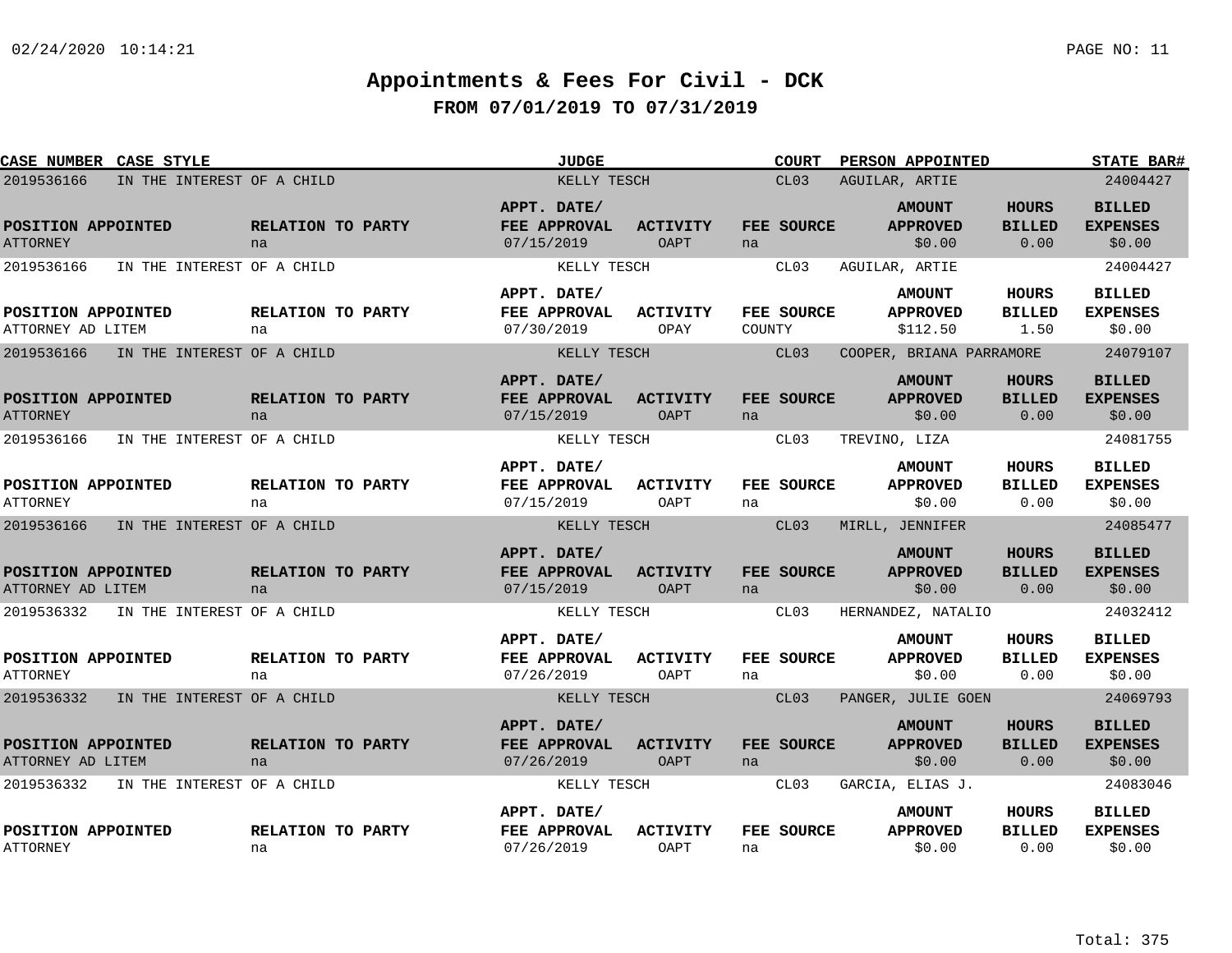| CASE NUMBER CASE STYLE                  |                                            |                                                     |                                                                                                      |                                                  | <b>JUDGE</b>      |                                             |        | <b>COURT</b>      |                   | PERSON APPOINTED                             |                                       | <b>STATE BAR#</b>                          |
|-----------------------------------------|--------------------------------------------|-----------------------------------------------------|------------------------------------------------------------------------------------------------------|--------------------------------------------------|-------------------|---------------------------------------------|--------|-------------------|-------------------|----------------------------------------------|---------------------------------------|--------------------------------------------|
| 2019791714                              | IN THE INTEREST OF A CHILD                 |                                                     |                                                                                                      |                                                  | ANN-MARIE CARRUTH |                                             |        | CL03              |                   |                                              |                                       | OLIBAS-YANEZ, LINDSAY M. 24071119          |
| POSITION APPOINTED<br>AMICUS ATTORNEY   |                                            | RELATION TO PARTY<br>na                             |                                                                                                      | APPT. DATE/<br><b>FEE APPROVAL</b><br>07/31/2019 |                   | ACTIVITY<br>OAPT                            | na     | FEE SOURCE        |                   | <b>AMOUNT</b><br><b>APPROVED</b><br>\$0.00   | <b>HOURS</b><br><b>BILLED</b><br>0.00 | <b>BILLED</b><br><b>EXPENSES</b><br>\$0.00 |
| 2008542786                              | IN THE INTEREST OF CHILDREN                |                                                     |                                                                                                      |                                                  | MEG JORDAN        |                                             |        | D072              |                   | WILLIAMS, TIMOTHY A.                         |                                       | 24072428                                   |
| POSITION APPOINTED<br>ATTORNEY AD LITEM |                                            | <b>RELATION TO PARTY</b><br>ATTORNEY                |                                                                                                      | APPT. DATE/<br><b>FEE APPROVAL</b><br>07/29/2019 |                   | <b>ACTIVITY</b><br>OPAY                     | COUNTY | <b>FEE SOURCE</b> |                   | <b>AMOUNT</b><br><b>APPROVED</b><br>\$525.00 | HOURS<br><b>BILLED</b><br>7.00        | <b>BILLED</b><br><b>EXPENSES</b><br>\$0.00 |
|                                         | 2008545821 IN THE INTEREST OF A CHILD      |                                                     |                                                                                                      |                                                  | KARA DARNELL      | <b>DOTA</b>                                 |        |                   | JOHNSTON, J CRAIG |                                              |                                       | 00787784                                   |
| POSITION APPOINTED<br>ATTORNEY AD LITEM |                                            | RELATION TO PARTY<br><b>ATTORNEY</b>                |                                                                                                      | APPT. DATE/<br>FEE APPROVAL<br>07/18/2019        |                   | ACTIVITY<br>OPAY                            | COUNTY | FEE SOURCE        |                   | <b>AMOUNT</b><br><b>APPROVED</b><br>\$405.00 | <b>HOURS</b><br><b>BILLED</b><br>5.40 | <b>BILLED</b><br><b>EXPENSES</b><br>\$0.00 |
|                                         |                                            |                                                     | 2012725232 LUBBOCK CENTRAL APPRAISAL DISTRICT VS JUANA                                               |                                                  |                   | WILLIAM R EICHMAN I I D072                  |        |                   | NELSON, GEORGE H  |                                              |                                       | 14894000                                   |
| POSITION APPOINTED<br>na                |                                            | <b>RELATION TO PARTY</b><br>na                      |                                                                                                      | APPT. DATE/<br>FEE APPROVAL<br>07/17/2019        |                   | <b>ACTIVITY</b><br>OPAY                     | na     | FEE SOURCE        |                   | <b>AMOUNT</b><br><b>APPROVED</b><br>\$0.00   | HOURS<br><b>BILLED</b><br>0.00        | <b>BILLED</b><br><b>EXPENSES</b><br>\$0.00 |
|                                         | 2014513337 IN THE INTEREST OF CHILDREN     |                                                     |                                                                                                      |                                                  | KARA DARNELL      | DD072                                       |        |                   |                   | WIMBERLEY, KAYLA R.                          |                                       | 24085662                                   |
| POSITION APPOINTED<br>ATTORNEY AD LITEM |                                            | <b>EXAMPLE RELATION TO PARTY</b><br><b>ATTORNEY</b> |                                                                                                      | APPT. DATE/<br>FEE APPROVAL<br>07/08/2019        |                   | <b>ACTIVITY</b><br>OPAY                     | COUNTY | FEE SOURCE        |                   | <b>AMOUNT</b><br><b>APPROVED</b><br>\$93.75  | <b>HOURS</b><br><b>BILLED</b><br>1.25 | <b>BILLED</b><br><b>EXPENSES</b><br>\$0.00 |
|                                         | 2014725639 LCAD VS ANDERSON SAMANTHA ET AL |                                                     |                                                                                                      |                                                  |                   | WILLIAM R EICHMAN I I D072 NELSON, GEORGE H |        |                   |                   |                                              |                                       | 14894000                                   |
| POSITION APPOINTED<br>na                |                                            | RELATION TO PARTY<br>na                             |                                                                                                      | APPT. DATE/<br><b>FEE APPROVAL</b><br>07/16/2019 |                   | <b>ACTIVITY</b><br>OPAY                     | na     | FEE SOURCE        |                   | <b>AMOUNT</b><br><b>APPROVED</b><br>\$0.00   | <b>HOURS</b><br><b>BILLED</b><br>0.00 | <b>BILLED</b><br><b>EXPENSES</b><br>\$0.00 |
|                                         |                                            |                                                     | 2014725748 LCAD VS MARMOLEJO LUPE B. DECEASED, THE UNKNOWN WILLIAM R EICHMAN I I D072                |                                                  |                   |                                             |        |                   | NELSON, GEORGE H  |                                              |                                       | 14894000                                   |
| POSITION APPOINTED<br>na                |                                            | RELATION TO PARTY<br>na                             |                                                                                                      | APPT. DATE/<br>FEE APPROVAL<br>07/16/2019        |                   | ACTIVITY<br>OPAY                            | na     | <b>FEE SOURCE</b> |                   | <b>AMOUNT</b><br><b>APPROVED</b><br>\$0.00   | <b>HOURS</b><br><b>BILLED</b><br>0.00 | <b>BILLED</b><br><b>EXPENSES</b><br>\$0.00 |
|                                         |                                            |                                                     | 2014725756 LCAD VS WAMPLER, FRANCES IN HER CAPACITY AS A WILLIAM R EICHMAN I I D072 NELSON, GEORGE H |                                                  |                   |                                             |        |                   |                   |                                              |                                       | 14894000                                   |
| POSITION APPOINTED<br>na                |                                            | RELATION TO PARTY<br>na                             |                                                                                                      | APPT. DATE/<br>07/16/2019                        |                   | FEE APPROVAL ACTIVITY<br>OPAY               | na     | FEE SOURCE        |                   | <b>AMOUNT</b><br><b>APPROVED</b><br>\$0.00   | HOURS<br><b>BILLED</b><br>0.00        | BILLED<br><b>EXPENSES</b><br>\$0.00        |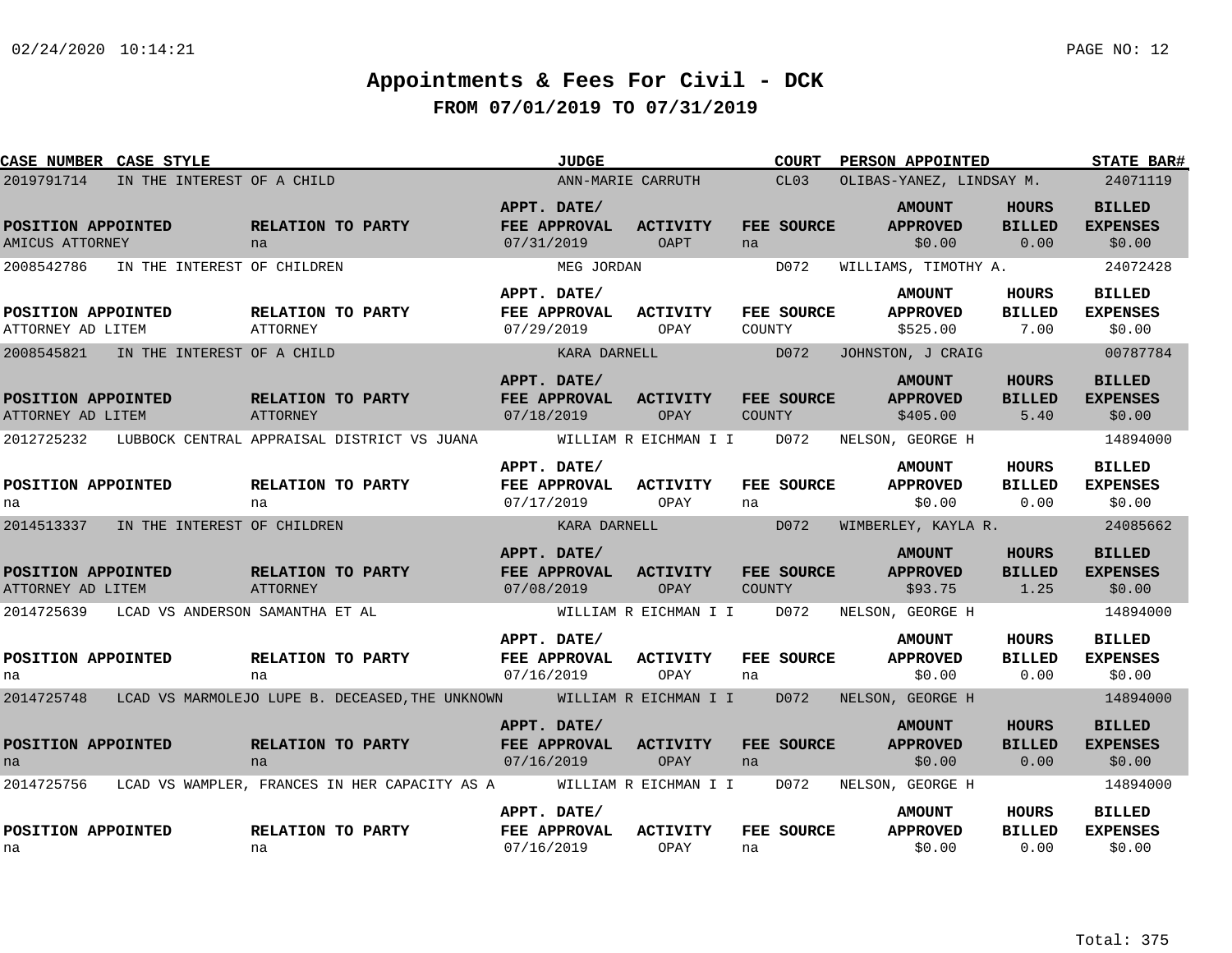| CASE NUMBER CASE STYLE                  |                                                  | <b>JUDGE</b>                                     |                                | <b>COURT</b>                | <b>PERSON APPOINTED</b>                        |                                        | <b>STATE BAR#</b>                          |
|-----------------------------------------|--------------------------------------------------|--------------------------------------------------|--------------------------------|-----------------------------|------------------------------------------------|----------------------------------------|--------------------------------------------|
| 2016520742                              | IN THE INTEREST OF A CHILD                       | KARA DARNELL                                     |                                | D072                        | NORMAN, DANE                                   |                                        | 24088136                                   |
| POSITION APPOINTED<br>ATTORNEY AD LITEM | RELATION TO PARTY<br><b>ATTORNEY</b>             | APPT. DATE/<br>FEE APPROVAL<br>07/16/2019        | <b>ACTIVITY</b><br>OPAY        | FEE SOURCE<br><b>COUNTY</b> | <b>AMOUNT</b><br><b>APPROVED</b><br>\$487.50   | <b>HOURS</b><br><b>BILLED</b><br>6.50  | <b>BILLED</b><br><b>EXPENSES</b><br>\$0.00 |
| 2016520742                              | IN THE INTEREST OF A CHILD                       | KARA DARNELL                                     |                                | D072                        | NORMAN, DANE                                   |                                        | 24088136                                   |
| POSITION APPOINTED<br>ATTORNEY AD LITEM | RELATION TO PARTY<br>ATTORNEY                    | APPT. DATE/<br>FEE APPROVAL<br>07/16/2019        | ACTIVITY<br>OPAY               | FEE SOURCE<br><b>COUNTY</b> | <b>AMOUNT</b><br><b>APPROVED</b><br>\$1,106.25 | HOURS<br><b>BILLED</b><br>14.75        | <b>BILLED</b><br><b>EXPENSES</b><br>\$0.00 |
| 2016521142                              | IN THE INTEREST OF CHILDREN                      | KARA DARNELL                                     |                                | D072                        | SHAW, JIM                                      |                                        | 18144800                                   |
| POSITION APPOINTED<br><b>ATTORNEY</b>   | RELATION TO PARTY<br>ATTORNEY                    | APPT. DATE/<br>FEE APPROVAL<br>07/29/2019        | <b>ACTIVITY</b><br>OPAY        | FEE SOURCE<br><b>COUNTY</b> | <b>AMOUNT</b><br><b>APPROVED</b><br>\$82.50    | <b>HOURS</b><br><b>BILLED</b><br>1.10  | <b>BILLED</b><br><b>EXPENSES</b><br>\$0.00 |
| 2016521142                              | IN THE INTEREST OF CHILDREN                      | KARA DARNELL                                     |                                | D072                        | THREADGILL, HEATHER                            |                                        | 24049286                                   |
| POSITION APPOINTED<br>ATTORNEY AD LITEM | RELATION TO PARTY<br><b>ATTORNEY</b>             | APPT. DATE/<br>FEE APPROVAL<br>07/22/2019        | <b>ACTIVITY</b><br>OPAY        | FEE SOURCE<br>COUNTY        | <b>AMOUNT</b><br><b>APPROVED</b><br>\$157.50   | <b>HOURS</b><br><b>BILLED</b><br>2.10  | <b>BILLED</b><br><b>EXPENSES</b><br>\$0.00 |
| 2016521283                              | IN THE INTEREST OF A CHILD                       | KARA DARNELL                                     |                                | D072                        | WATSON, CARDINE                                |                                        | 24084842                                   |
| POSITION APPOINTED<br>ATTORNEY AD LITEM | RELATION TO PARTY<br><b>ATTORNEY</b>             | APPT. DATE/<br>FEE APPROVAL<br>07/31/2019        | <b>ACTIVITY</b><br><b>OPAY</b> | FEE SOURCE<br><b>COUNTY</b> | <b>AMOUNT</b><br><b>APPROVED</b><br>\$1,481.25 | <b>HOURS</b><br><b>BILLED</b><br>19.75 | <b>BILLED</b><br><b>EXPENSES</b><br>\$0.00 |
| 2016523408                              | IN THE INTEREST OF A CHILD                       | KARA DARNELL                                     |                                | D072                        | SHAW, JIM                                      |                                        | 18144800                                   |
| POSITION APPOINTED<br><b>ATTORNEY</b>   | RELATION TO PARTY<br>ATTORNEY                    | APPT. DATE/<br><b>FEE APPROVAL</b><br>07/08/2019 | ACTIVITY<br>OPAY               | FEE SOURCE<br>COUNTY        | <b>AMOUNT</b><br><b>APPROVED</b><br>\$412.50   | HOURS<br><b>BILLED</b><br>5.50         | <b>BILLED</b><br><b>EXPENSES</b><br>\$0.00 |
| 2016726109                              | LCAD VS SCHNEIDER DOYLE R. DECEASED, THE UNKNOWN |                                                  | WILLIAM R EICHMAN I I          | D072                        | NELSON, GEORGE H                               |                                        | 14894000                                   |
| POSITION APPOINTED<br>na                | RELATION TO PARTY<br>na                          | APPT. DATE/<br>FEE APPROVAL<br>07/16/2019        | <b>ACTIVITY</b><br><b>OPAY</b> | FEE SOURCE<br>na            | <b>AMOUNT</b><br><b>APPROVED</b><br>\$0.00     | <b>HOURS</b><br><b>BILLED</b><br>0.00  | <b>BILLED</b><br><b>EXPENSES</b><br>\$0.00 |
| 2017527519                              | IN THE INTEREST OF CHILDREN                      | KARA DARNELL                                     |                                | D072                        | MORROW, MATT K.                                |                                        | 24081053                                   |
| POSITION APPOINTED<br>ATTORNEY AD LITEM | RELATION TO PARTY<br><b>ATTORNEY</b>             | APPT. DATE/<br>FEE APPROVAL<br>07/26/2019        | <b>ACTIVITY</b><br>OPAY        | FEE SOURCE<br>COUNTY        | <b>AMOUNT</b><br><b>APPROVED</b><br>\$532.50   | <b>HOURS</b><br><b>BILLED</b><br>7.10  | <b>BILLED</b><br><b>EXPENSES</b><br>\$0.00 |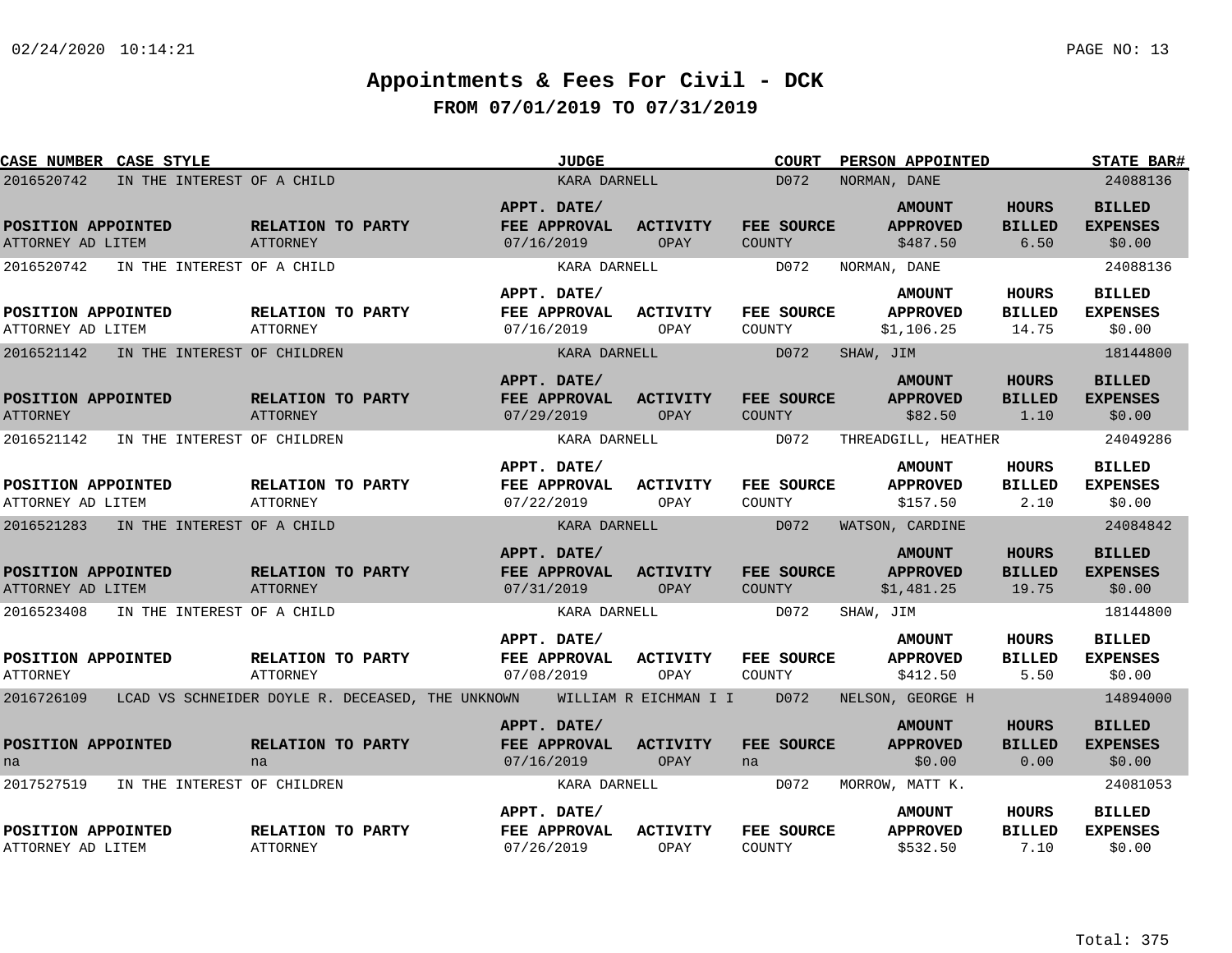| CASE NUMBER CASE STYLE                       |                             |                                      | <b>JUDGE</b>                              |                         | <b>COURT</b>                | PERSON APPOINTED                               |                                        | <b>STATE BAR#</b>                           |
|----------------------------------------------|-----------------------------|--------------------------------------|-------------------------------------------|-------------------------|-----------------------------|------------------------------------------------|----------------------------------------|---------------------------------------------|
| 2017528273                                   | IN THE INTEREST OF CHILDREN |                                      | KARA DARNELL                              |                         | D072                        | FOUTS, LEIGH ANN                               |                                        | 07315800                                    |
| POSITION APPOINTED<br>ATTORNEY AD LITEM      |                             | RELATION TO PARTY<br><b>ATTORNEY</b> | APPT. DATE/<br>FEE APPROVAL<br>07/12/2019 | <b>ACTIVITY</b><br>OPAY | FEE SOURCE<br><b>COUNTY</b> | <b>AMOUNT</b><br><b>APPROVED</b><br>\$187.50   | <b>HOURS</b><br><b>BILLED</b><br>2.50  | <b>BILLED</b><br><b>EXPENSES</b><br>\$0.00  |
| 2017528594                                   | IN THE INTEREST OF A CHILD  |                                      | KARA DARNELL                              |                         | D072                        | HAWKINS, MATTHEW                               |                                        | 24038948                                    |
| POSITION APPOINTED<br><b>ATTORNEY</b>        |                             | RELATION TO PARTY<br><b>ATTORNEY</b> | APPT. DATE/<br>FEE APPROVAL<br>07/05/2019 | <b>ACTIVITY</b><br>OPAY | FEE SOURCE<br>COUNTY        | <b>AMOUNT</b><br><b>APPROVED</b><br>\$1,072.50 | <b>HOURS</b><br><b>BILLED</b><br>14.30 | <b>BILLED</b><br><b>EXPENSES</b><br>\$0.00  |
| 2017528627                                   | IN THE INTEREST OF CHILDREN |                                      | KARA DARNELL                              |                         | D072                        | JOHNSTON, J CRAIG                              |                                        | 00787784                                    |
| <b>POSITION APPOINTED</b><br><b>ATTORNEY</b> |                             | RELATION TO PARTY<br>ATTORNEY        | APPT. DATE/<br>FEE APPROVAL<br>07/18/2019 | <b>ACTIVITY</b><br>OPAY | FEE SOURCE<br><b>COUNTY</b> | <b>AMOUNT</b><br><b>APPROVED</b><br>\$285.00   | <b>HOURS</b><br><b>BILLED</b><br>3.80  | <b>BILLED</b><br><b>EXPENSES</b><br>\$0.00  |
| 2018529832                                   | IN THE INTEREST OF CHILDREN |                                      | KARA DARNELL                              |                         | D072                        | MURRAY, LINDSEY K.                             |                                        | 24066252                                    |
| POSITION APPOINTED<br><b>ATTORNEY</b>        |                             | RELATION TO PARTY<br><b>ATTORNEY</b> | APPT. DATE/<br>FEE APPROVAL<br>07/08/2019 | <b>ACTIVITY</b><br>OPAY | FEE SOURCE<br>COUNTY        | <b>AMOUNT</b><br><b>APPROVED</b><br>\$192.32   | <b>HOURS</b><br><b>BILLED</b><br>2.00  | <b>BILLED</b><br><b>EXPENSES</b><br>\$42.32 |
| 2018530843                                   | IN THE INTEREST OF CHILDREN |                                      | KARA DARNELL                              |                         | D072                        | WHITE, STEVE                                   |                                        | 21339500                                    |
| POSITION APPOINTED<br>ATTORNEY AD LITEM      |                             | RELATION TO PARTY<br><b>ATTORNEY</b> | APPT. DATE/<br>FEE APPROVAL<br>07/30/2019 | <b>ACTIVITY</b><br>OPAY | FEE SOURCE<br><b>STATE</b>  | <b>AMOUNT</b><br><b>APPROVED</b><br>\$412.50   | <b>HOURS</b><br><b>BILLED</b><br>5.50  | <b>BILLED</b><br><b>EXPENSES</b><br>\$0.00  |
| 2018530843                                   | IN THE INTEREST OF CHILDREN |                                      | KARA DARNELL                              |                         | D072                        | NORMAN, DANE                                   |                                        | 24088136                                    |
| POSITION APPOINTED<br>ATTORNEY AD LITEM      |                             | RELATION TO PARTY<br><b>ATTORNEY</b> | APPT. DATE/<br>FEE APPROVAL<br>07/16/2019 | <b>ACTIVITY</b><br>OPAY | FEE SOURCE<br>COUNTY        | <b>AMOUNT</b><br><b>APPROVED</b><br>\$412.50   | <b>HOURS</b><br><b>BILLED</b><br>5.50  | <b>BILLED</b><br><b>EXPENSES</b><br>\$0.00  |
| 2018530843 IN THE INTEREST OF CHILDREN       |                             |                                      | KARA DARNELL                              |                         | D072                        | NORMAN, DANE                                   |                                        | 24088136                                    |
| POSITION APPOINTED<br>ATTORNEY AD LITEM      |                             | RELATION TO PARTY<br>ATTORNEY        | APPT. DATE/<br>FEE APPROVAL<br>07/16/2019 | <b>ACTIVITY</b><br>OPAY | FEE SOURCE<br>COUNTY        | <b>AMOUNT</b><br><b>APPROVED</b><br>\$750.00   | <b>HOURS</b><br><b>BILLED</b><br>10.00 | <b>BILLED</b><br><b>EXPENSES</b><br>\$0.00  |
| 2018530843                                   | IN THE INTEREST OF CHILDREN |                                      | KARA DARNELL                              |                         | D072                        | NORMAN, DANE                                   |                                        | 24088136                                    |
| POSITION APPOINTED<br>ATTORNEY AD LITEM      |                             | RELATION TO PARTY<br><b>ATTORNEY</b> | APPT. DATE/<br>FEE APPROVAL<br>07/16/2019 | <b>ACTIVITY</b><br>OPAY | FEE SOURCE<br>COUNTY        | <b>AMOUNT</b><br><b>APPROVED</b><br>\$937.50   | <b>HOURS</b><br><b>BILLED</b><br>12.50 | <b>BILLED</b><br><b>EXPENSES</b><br>\$0.00  |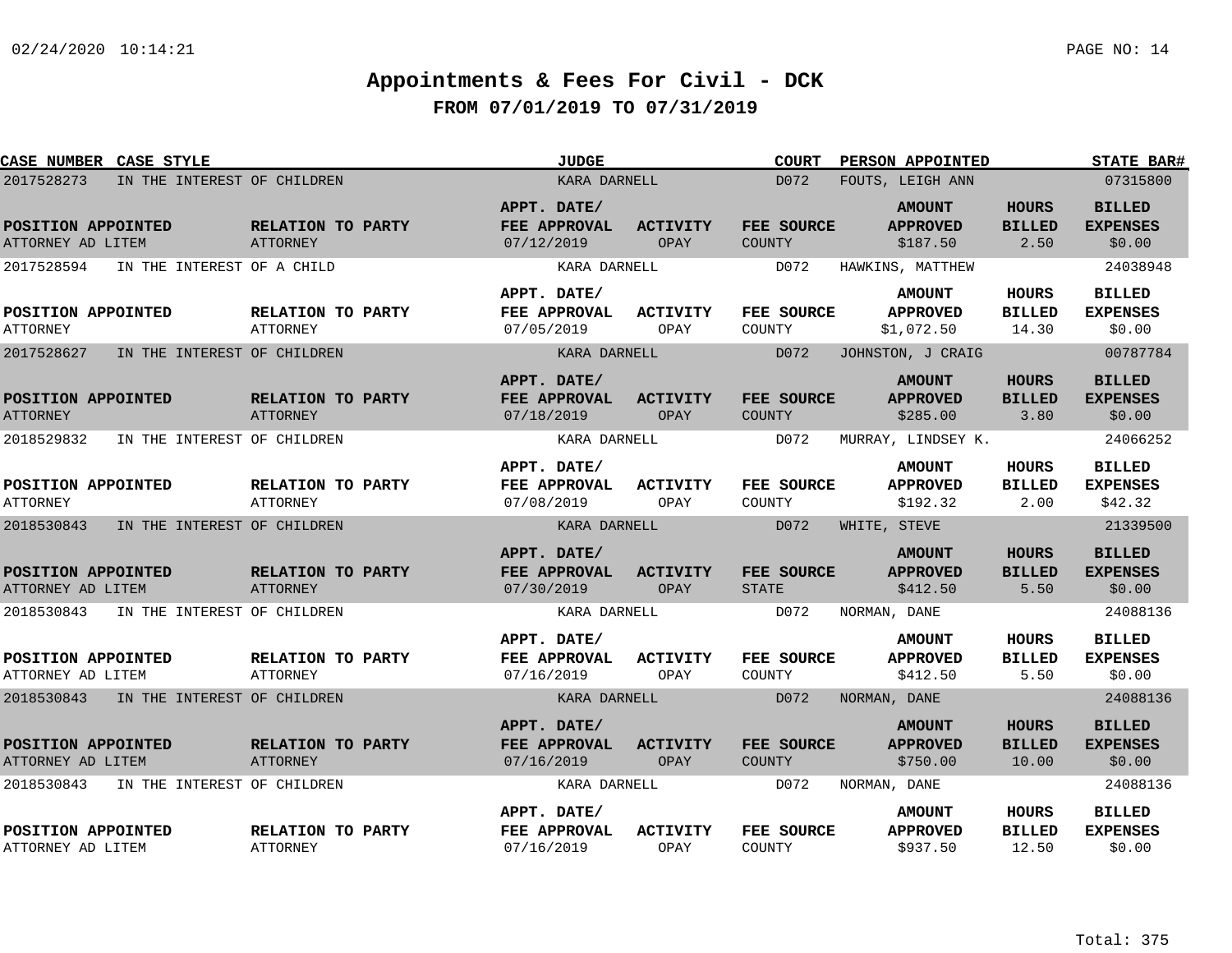| CASE NUMBER CASE STYLE                    |                                      | <b>JUDGE</b>                              |                                | <b>COURT</b>         | <b>PERSON APPOINTED</b>                      |                                        | <b>STATE BAR#</b>                          |
|-------------------------------------------|--------------------------------------|-------------------------------------------|--------------------------------|----------------------|----------------------------------------------|----------------------------------------|--------------------------------------------|
| 2018531157<br>IN THE INTEREST OF CHILDREN |                                      | KARA DARNELL                              |                                | D072                 | THREADGILL, HEATHER                          |                                        | 24049286                                   |
| POSITION APPOINTED<br><b>ATTORNEY</b>     | RELATION TO PARTY<br><b>ATTORNEY</b> | APPT. DATE/<br>FEE APPROVAL<br>07/22/2019 | <b>ACTIVITY</b><br>OPAY        | FEE SOURCE<br>COUNTY | <b>AMOUNT</b><br><b>APPROVED</b><br>\$150.00 | <b>HOURS</b><br><b>BILLED</b><br>2.00  | <b>BILLED</b><br><b>EXPENSES</b><br>\$0.00 |
| 2018533034<br>IN THE INTEREST OF CHILDREN |                                      | KARA DARNELL                              |                                | D072                 | SHAW, JIM                                    |                                        | 18144800                                   |
| POSITION APPOINTED<br><b>ATTORNEY</b>     | RELATION TO PARTY<br><b>ATTORNEY</b> | APPT. DATE/<br>FEE APPROVAL<br>07/22/2019 | <b>ACTIVITY</b><br>OPAY        | FEE SOURCE<br>COUNTY | <b>AMOUNT</b><br><b>APPROVED</b><br>\$135.00 | HOURS<br><b>BILLED</b><br>1.80         | <b>BILLED</b><br><b>EXPENSES</b><br>\$0.00 |
| 2019534373<br>IN THE INTEREST OF A CHILD  |                                      | KARA DARNELL                              |                                | D072                 | MORROW, MATT K.                              |                                        | 24081053                                   |
| POSITION APPOINTED<br>ATTORNEY AD LITEM   | RELATION TO PARTY<br><b>ATTORNEY</b> | APPT. DATE/<br>FEE APPROVAL<br>07/18/2019 | <b>ACTIVITY</b><br>OPAY        | FEE SOURCE<br>COUNTY | <b>AMOUNT</b><br><b>APPROVED</b><br>\$630.00 | <b>HOURS</b><br><b>BILLED</b><br>8.40  | <b>BILLED</b><br><b>EXPENSES</b><br>\$0.00 |
| 2019534830<br>IN THE INTEREST OF A CHILD  |                                      | KARA DARNELL                              |                                | D072                 | MORROW, MATT K.                              |                                        | 24081053                                   |
| POSITION APPOINTED<br><b>ATTORNEY</b>     | RELATION TO PARTY<br><b>ATTORNEY</b> | APPT. DATE/<br>FEE APPROVAL<br>07/18/2019 | <b>ACTIVITY</b><br>OPAY        | FEE SOURCE<br>COUNTY | <b>AMOUNT</b><br><b>APPROVED</b><br>\$382.50 | <b>HOURS</b><br><b>BILLED</b><br>5.10  | <b>BILLED</b><br><b>EXPENSES</b><br>\$0.00 |
| 2019535289<br>IN THE INTEREST OF CHILDREN |                                      | KARA DARNELL                              |                                | D072                 | DICKERSON, BARBARA                           |                                        | 05821700                                   |
| POSITION APPOINTED<br><b>ATTORNEY</b>     | RELATION TO PARTY<br>na              | APPT. DATE/<br>FEE APPROVAL<br>07/25/2019 | <b>ACTIVITY</b><br><b>OAPT</b> | FEE SOURCE<br>na     | <b>AMOUNT</b><br><b>APPROVED</b><br>\$0.00   | <b>HOURS</b><br><b>BILLED</b><br>0.00  | <b>BILLED</b><br><b>EXPENSES</b><br>\$0.00 |
| 2019535289<br>IN THE INTEREST OF CHILDREN |                                      | KARA DARNELL                              |                                | D072                 | THREADGILL, HEATHER                          |                                        | 24049286                                   |
| POSITION APPOINTED<br>ATTORNEY AD LITEM   | RELATION TO PARTY<br>ATTORNEY        | APPT. DATE/<br>FEE APPROVAL<br>07/22/2019 | <b>ACTIVITY</b><br>OPAY        | FEE SOURCE<br>COUNTY | <b>AMOUNT</b><br><b>APPROVED</b><br>\$420.00 | <b>HOURS</b><br><b>BILLED</b><br>5.60  | <b>BILLED</b><br><b>EXPENSES</b><br>\$0.00 |
| 2019535630 IN THE INTEREST OF A CHILD     |                                      | KARA DARNELL                              |                                | D072                 | SKELTON, D MARK                              |                                        | 00794645                                   |
| POSITION APPOINTED<br>ATTORNEY AD LITEM   | RELATION TO PARTY<br>na              | APPT. DATE/<br>FEE APPROVAL<br>07/30/2019 | ACTIVITY<br>OAPT               | FEE SOURCE<br>na     | <b>AMOUNT</b><br><b>APPROVED</b><br>\$0.00   | <b>HOURS</b><br><b>BILLED</b><br>0.00  | <b>BILLED</b><br><b>EXPENSES</b><br>\$0.00 |
| 2019535630<br>IN THE INTEREST OF A CHILD  |                                      | KARA DARNELL                              |                                | D072                 | WATSON, CARDINE                              |                                        | 24084842                                   |
| POSITION APPOINTED<br>ATTORNEY AD LITEM   | RELATION TO PARTY<br><b>ATTORNEY</b> | APPT. DATE/<br>FEE APPROVAL<br>07/12/2019 | <b>ACTIVITY</b><br>OPAY        | FEE SOURCE<br>COUNTY | <b>AMOUNT</b><br><b>APPROVED</b><br>\$787.50 | <b>HOURS</b><br><b>BILLED</b><br>10.50 | <b>BILLED</b><br><b>EXPENSES</b><br>\$0.00 |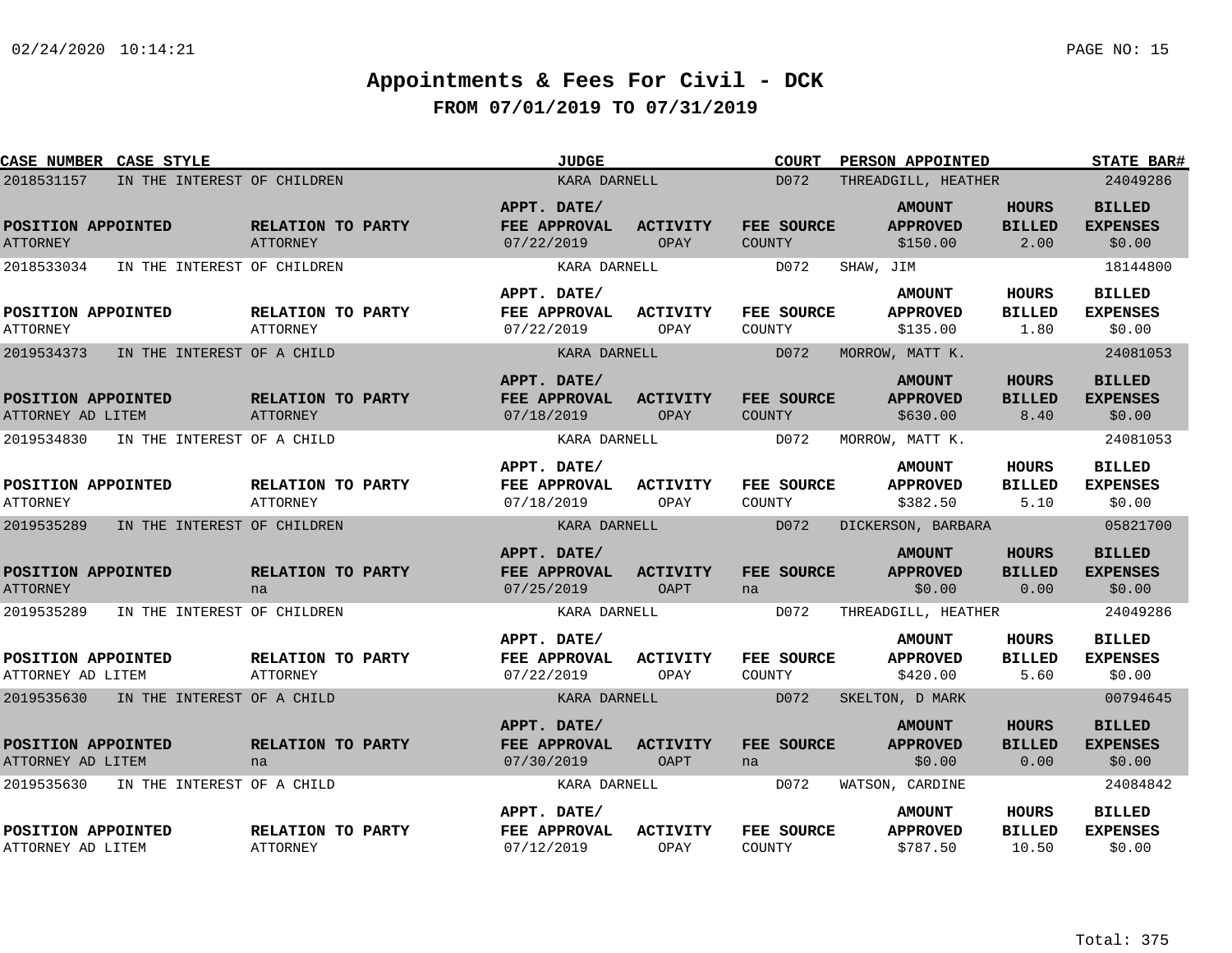| CASE NUMBER CASE STYLE                   |                                      | <b>JUDGE</b>                              |                                | <b>COURT</b>                | <b>PERSON APPOINTED</b>                      |                                       | <b>STATE BAR#</b>                          |
|------------------------------------------|--------------------------------------|-------------------------------------------|--------------------------------|-----------------------------|----------------------------------------------|---------------------------------------|--------------------------------------------|
| 2019535744<br>IN THE INTEREST OF A CHILD |                                      | KARA DARNELL                              |                                | D072                        | CARTER, AMANDA                               |                                       | 24109695                                   |
| POSITION APPOINTED<br>ATTORNEY AD LITEM  | RELATION TO PARTY<br>ATTORNEY        | APPT. DATE/<br>FEE APPROVAL<br>07/18/2019 | <b>ACTIVITY</b><br><b>OPAY</b> | FEE SOURCE<br><b>COUNTY</b> | <b>AMOUNT</b><br><b>APPROVED</b><br>\$390.00 | <b>HOURS</b><br><b>BILLED</b><br>5.20 | <b>BILLED</b><br><b>EXPENSES</b><br>\$0.00 |
| 2019535882<br>IN THE INTEREST OF A CHILD |                                      | KARA DARNELL                              |                                | D072                        | DICKERSON, BARBARA                           |                                       | 05821700                                   |
| POSITION APPOINTED<br>ATTORNEY AD LITEM  | RELATION TO PARTY<br>ATTORNEY        | APPT. DATE/<br>FEE APPROVAL<br>07/22/2019 | <b>ACTIVITY</b><br>OPAY        | FEE SOURCE<br>COUNTY        | <b>AMOUNT</b><br><b>APPROVED</b><br>\$427.50 | <b>HOURS</b><br><b>BILLED</b><br>5.70 | <b>BILLED</b><br><b>EXPENSES</b><br>\$0.00 |
| 2019535882<br>IN THE INTEREST OF A CHILD |                                      | KEVIN HART                                |                                | D072                        | THREADGILL, HEATHER                          |                                       | 24049286                                   |
| POSITION APPOINTED<br><b>ATTORNEY</b>    | RELATION TO PARTY<br>na              | APPT. DATE/<br>FEE APPROVAL<br>07/02/2019 | <b>ACTIVITY</b><br>OAPT        | FEE SOURCE<br>na            | <b>AMOUNT</b><br><b>APPROVED</b><br>\$0.00   | <b>HOURS</b><br><b>BILLED</b><br>0.00 | <b>BILLED</b><br><b>EXPENSES</b><br>\$0.00 |
| 2019535882<br>IN THE INTEREST OF A CHILD |                                      | KARA DARNELL                              |                                | D072                        | THREADGILL, HEATHER                          |                                       | 24049286                                   |
| POSITION APPOINTED<br>ATTORNEY AD LITEM  | RELATION TO PARTY<br><b>ATTORNEY</b> | APPT. DATE/<br>FEE APPROVAL<br>07/22/2019 | ACTIVITY<br>OPAY               | FEE SOURCE<br><b>COUNTY</b> | <b>AMOUNT</b><br><b>APPROVED</b><br>\$480.00 | HOURS<br><b>BILLED</b><br>6.40        | <b>BILLED</b><br><b>EXPENSES</b><br>\$0.00 |
| 2019535882<br>IN THE INTEREST OF A CHILD |                                      | KEVIN HART                                |                                | D072                        | WATSON, CARDINE                              |                                       | 24084842                                   |
| POSITION APPOINTED<br><b>ATTORNEY</b>    | RELATION TO PARTY<br>na              | APPT. DATE/<br>FEE APPROVAL<br>07/02/2019 | <b>ACTIVITY</b><br><b>OAPT</b> | FEE SOURCE<br>na            | <b>AMOUNT</b><br><b>APPROVED</b><br>\$0.00   | <b>HOURS</b><br><b>BILLED</b><br>0.00 | <b>BILLED</b><br><b>EXPENSES</b><br>\$0.00 |
| 2019535927<br>IN THE INTEREST OF A CHILD |                                      | KARA DARNELL                              |                                | D072                        | ADAMS, BARBARA SUE                           |                                       | 24009855                                   |
| POSITION APPOINTED<br>ATTORNEY AD LITEM  | RELATION TO PARTY<br>ATTORNEY        | APPT. DATE/<br>FEE APPROVAL<br>07/22/2019 | <b>ACTIVITY</b><br>OPAY        | FEE SOURCE<br>COUNTY        | <b>AMOUNT</b><br><b>APPROVED</b><br>\$367.50 | HOURS<br><b>BILLED</b><br>4.90        | <b>BILLED</b><br><b>EXPENSES</b><br>\$0.00 |
| 2019536090<br>IN THE INTEREST OF A CHILD |                                      | KARA DARNELL                              |                                | D072                        | JOHNSTON, J CRAIG                            |                                       | 00787784                                   |
| POSITION APPOINTED<br>ATTORNEY AD LITEM  | RELATION TO PARTY<br>na              | APPT. DATE/<br>FEE APPROVAL<br>07/16/2019 | <b>ACTIVITY</b><br>OAPT        | FEE SOURCE<br>na            | <b>AMOUNT</b><br><b>APPROVED</b><br>\$0.00   | <b>HOURS</b><br><b>BILLED</b><br>0.00 | <b>BILLED</b><br><b>EXPENSES</b><br>\$0.00 |
| 2019536090<br>IN THE INTEREST OF A CHILD |                                      | KARA DARNELL                              |                                | D072                        | JOHNSTON, J CRAIG                            |                                       | 00787784                                   |
| POSITION APPOINTED<br>ATTORNEY AD LITEM  | RELATION TO PARTY<br>na              | APPT. DATE/<br>FEE APPROVAL<br>07/23/2019 | <b>ACTIVITY</b><br>OAPT        | FEE SOURCE<br>na            | <b>AMOUNT</b><br><b>APPROVED</b><br>\$0.00   | HOURS<br><b>BILLED</b><br>0.00        | <b>BILLED</b><br><b>EXPENSES</b><br>\$0.00 |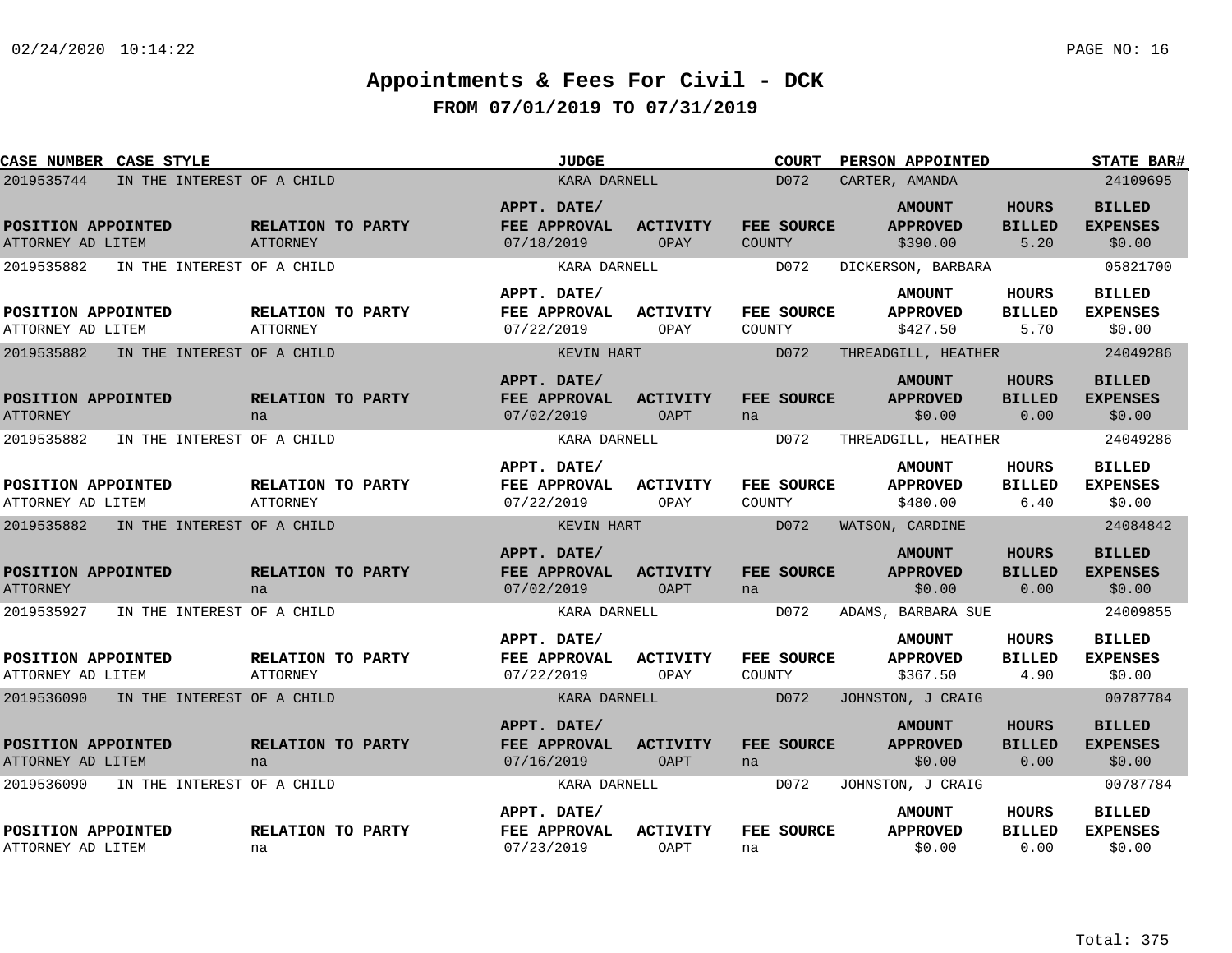| CASE NUMBER CASE STYLE                    |                               | <b>JUDGE</b>                                     |                                | <b>COURT</b>                       | <b>PERSON APPOINTED</b>                      |                                       | <b>STATE BAR#</b>                          |
|-------------------------------------------|-------------------------------|--------------------------------------------------|--------------------------------|------------------------------------|----------------------------------------------|---------------------------------------|--------------------------------------------|
| 2019536090<br>IN THE INTEREST OF A CHILD  |                               | KARA DARNELL                                     |                                | D072                               | JOHNSTON, J CRAIG                            |                                       | 00787784                                   |
| POSITION APPOINTED<br><b>ATTORNEY</b>     | RELATION TO PARTY<br>ATTORNEY | APPT. DATE/<br>FEE APPROVAL<br>07/30/2019        | <b>ACTIVITY</b><br>OPAY        | <b>FEE SOURCE</b><br><b>COUNTY</b> | <b>AMOUNT</b><br><b>APPROVED</b><br>\$435.00 | <b>HOURS</b><br><b>BILLED</b><br>5.80 | <b>BILLED</b><br><b>EXPENSES</b><br>\$0.00 |
| 2019536090<br>IN THE INTEREST OF A CHILD  |                               | WILLIAM SOWDER                                   |                                | D072                               | SHAW, JIM                                    |                                       | 18144800                                   |
|                                           |                               | APPT. DATE/                                      |                                |                                    | <b>AMOUNT</b>                                | HOURS                                 | <b>BILLED</b>                              |
| POSITION APPOINTED<br>ATTORNEY AD LITEM   | RELATION TO PARTY<br>na       | FEE APPROVAL<br>07/10/2019                       | <b>ACTIVITY</b><br>OAPT        | FEE SOURCE<br>na                   | <b>APPROVED</b><br>\$0.00                    | <b>BILLED</b><br>0.00                 | <b>EXPENSES</b><br>\$0.00                  |
| 2019536090<br>IN THE INTEREST OF A CHILD  |                               | KARA DARNELL                                     |                                | D072                               | SHAW, JIM                                    |                                       | 18144800                                   |
| POSITION APPOINTED<br>ATTORNEY AD LITEM   | RELATION TO PARTY<br>ATTORNEY | APPT. DATE/<br>FEE APPROVAL<br>07/29/2019        | <b>ACTIVITY</b><br>OPAY        | FEE SOURCE<br><b>COUNTY</b>        | <b>AMOUNT</b><br><b>APPROVED</b><br>\$172.50 | <b>HOURS</b><br><b>BILLED</b><br>2.30 | <b>BILLED</b><br><b>EXPENSES</b><br>\$0.00 |
| 2019536090<br>IN THE INTEREST OF A CHILD  |                               | KARA DARNELL                                     |                                | D072                               | MORROW, MATT K.                              |                                       | 24081053                                   |
| POSITION APPOINTED<br>ATTORNEY AD LITEM   | RELATION TO PARTY<br>na       | APPT. DATE/<br><b>FEE APPROVAL</b><br>07/16/2019 | ACTIVITY<br>OAPT               | FEE SOURCE<br>na                   | <b>AMOUNT</b><br><b>APPROVED</b><br>\$0.00   | <b>HOURS</b><br><b>BILLED</b><br>0.00 | <b>BILLED</b><br><b>EXPENSES</b><br>\$0.00 |
| 2019536157<br>IN THE INTEREST OF CHILDREN |                               | KARA DARNELL                                     |                                | D072                               | EBELING, DELLINDA JO                         |                                       | 06384700                                   |
| POSITION APPOINTED<br>ATTORNEY AD LITEM   | RELATION TO PARTY<br>na       | APPT. DATE/<br>FEE APPROVAL<br>07/16/2019        | <b>ACTIVITY</b><br><b>OAPT</b> | FEE SOURCE<br>na                   | <b>AMOUNT</b><br><b>APPROVED</b><br>\$0.00   | <b>HOURS</b><br><b>BILLED</b><br>0.00 | <b>BILLED</b><br><b>EXPENSES</b><br>\$0.00 |
| 2019536157<br>IN THE INTEREST OF CHILDREN |                               | KARA DARNELL                                     |                                | D072                               | EBELING, DELLINDA JO                         |                                       | 06384700                                   |
| POSITION APPOINTED<br>ATTORNEY AD LITEM   | RELATION TO PARTY<br>ATTORNEY | APPT. DATE/<br>FEE APPROVAL<br>07/25/2019        | <b>ACTIVITY</b><br>OPAY        | FEE SOURCE<br>COUNTY               | <b>AMOUNT</b><br><b>APPROVED</b><br>\$382.50 | <b>HOURS</b><br><b>BILLED</b><br>5.10 | <b>BILLED</b><br><b>EXPENSES</b><br>\$0.00 |
| 2019536157<br>IN THE INTEREST OF CHILDREN |                               | KARA DARNELL                                     |                                | D072                               | SHAW, JIM                                    |                                       | 18144800                                   |
| POSITION APPOINTED<br>ATTORNEY AD LITEM   | RELATION TO PARTY<br>na       | APPT. DATE/<br>FEE APPROVAL<br>07/23/2019        | <b>ACTIVITY</b><br><b>OAPT</b> | FEE SOURCE<br>na                   | <b>AMOUNT</b><br><b>APPROVED</b><br>\$0.00   | <b>HOURS</b><br><b>BILLED</b><br>0.00 | <b>BILLED</b><br><b>EXPENSES</b><br>\$0.00 |
| 2019536304<br>IN THE INTEREST OF A CHILD  |                               | KARA DARNELL                                     |                                | D072                               | DICKERSON, BARBARA                           |                                       | 05821700                                   |
| POSITION APPOINTED<br>ATTORNEY AD LITEM   | RELATION TO PARTY<br>na       | APPT. DATE/<br>FEE APPROVAL<br>07/24/2019        | <b>ACTIVITY</b><br>OAPT        | FEE SOURCE<br>na                   | <b>AMOUNT</b><br><b>APPROVED</b><br>\$0.00   | HOURS<br><b>BILLED</b><br>0.00        | <b>BILLED</b><br><b>EXPENSES</b><br>\$0.00 |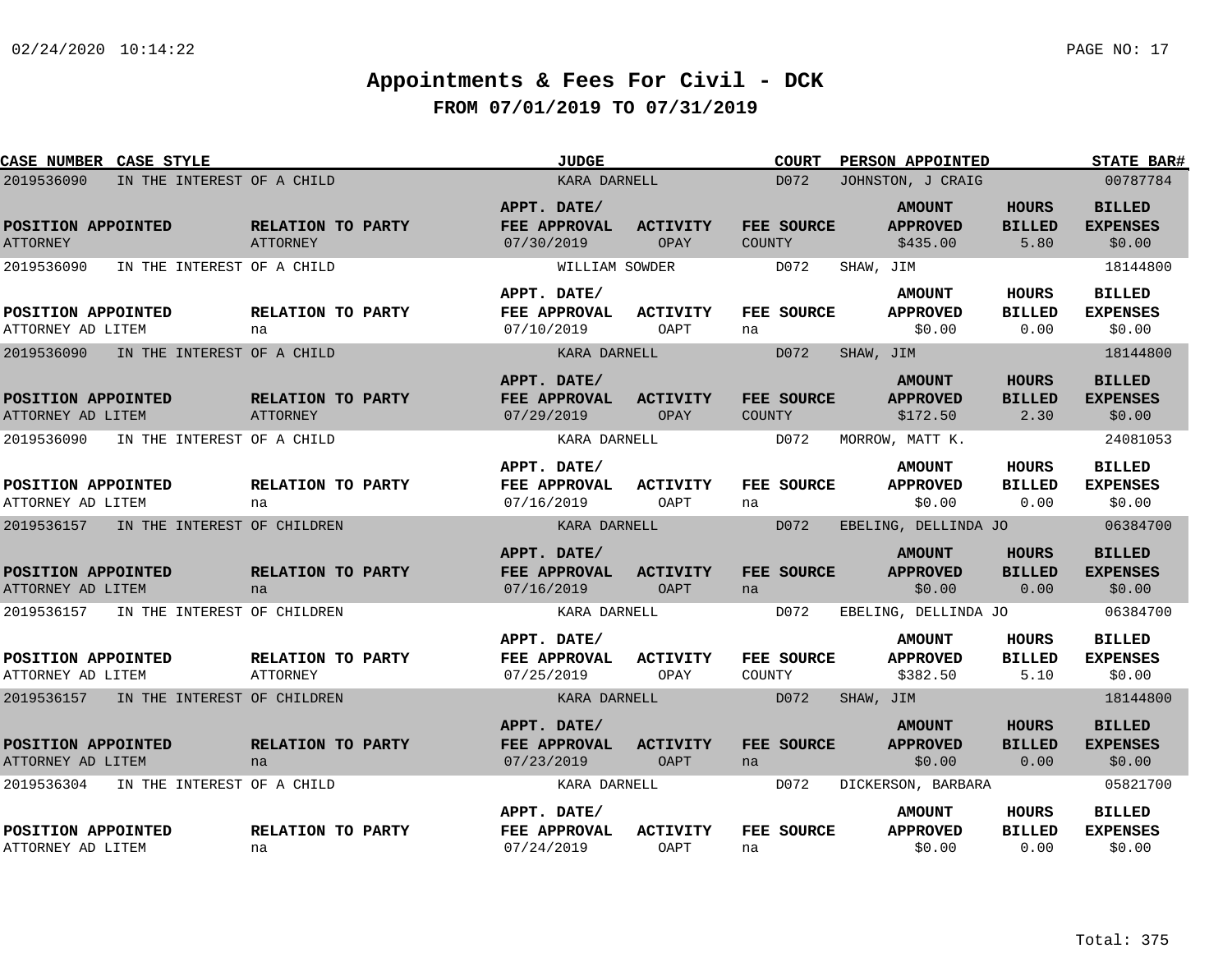| CASE NUMBER CASE STYLE                                                                                 |                            |                                        |                                                                   |            | <b>JUDGE</b>                       |                                      |                   | <b>COURT</b>      | <b>PERSON APPOINTED</b>                      |                                                                                                    | <b>STATE BAR#</b>                          |
|--------------------------------------------------------------------------------------------------------|----------------------------|----------------------------------------|-------------------------------------------------------------------|------------|------------------------------------|--------------------------------------|-------------------|-------------------|----------------------------------------------|----------------------------------------------------------------------------------------------------|--------------------------------------------|
| 2019536304                                                                                             | IN THE INTEREST OF A CHILD |                                        |                                                                   |            |                                    | KARA DARNELL                         |                   | D072              | SKELTON, D MARK                              |                                                                                                    | 00794645                                   |
| POSITION APPOINTED<br>ATTORNEY AD LITEM                                                                |                            | RELATION TO PARTY<br>na na             |                                                                   | 07/24/2019 | APPT. DATE/                        | FEE APPROVAL ACTIVITY<br>OAPT        | na                | FEE SOURCE        | <b>AMOUNT</b><br><b>EXAPPROVED</b><br>\$0.00 | <b>HOURS</b><br><b>BILLED</b><br>$\begin{array}{ccc} & & 0.00 \end{array}$                         | <b>BILLED</b><br><b>EXPENSES</b><br>\$0.00 |
| 2019536304 IN THE INTEREST OF A CHILD                                                                  |                            |                                        |                                                                   |            | KARA DARNELL                       |                                      | D072              |                   |                                              |                                                                                                    | MURRAY, LINDSEY K. 24066252                |
| POSITION APPOINTED<br>ATTORNEY AD LITEM                                                                |                            | na                                     | <b>RELATION TO PARTY</b>                                          | 07/24/2019 | APPT. DATE/<br><b>FEE APPROVAL</b> | <b>ACTIVITY</b><br>OAPT              | na                | <b>FEE SOURCE</b> | <b>AMOUNT</b><br><b>APPROVED</b><br>\$0.00   | HOURS<br><b>BILLED</b><br>0.00                                                                     | <b>BILLED</b><br><b>EXPENSES</b><br>\$0.00 |
| 2019726513                                                                                             |                            |                                        | LUBBOCK CENTRAL APPRAIDAL DISTRICT VS. CAGLE, KYLA RUBEN G. REYES |            |                                    |                                      | $\overline{D}072$ |                   | NELSON, GEORGE H                             |                                                                                                    | 14894000                                   |
| POSITION APPOINTED<br>ATTORNEY AD LITEM                                                                |                            | na                                     | RELATION TO PARTY                                                 | 07/15/2019 | APPT. DATE/                        | FEE APPROVAL ACTIVITY<br>OAPT        | na                | FEE SOURCE        | <b>AMOUNT</b><br><b>APPROVED</b><br>\$0.00   | <b>HOURS</b><br><b>BILLED</b><br>$\begin{array}{ c c c c c }\n\hline\n0.00 \\ \hline\n\end{array}$ | <b>BILLED</b><br><b>EXPENSES</b><br>\$0.00 |
| 2019726515 LUBBOCK CENTRAL APPRAISAL DISTRICT VS. NANCY RUBEN G. REYES                                 |                            |                                        |                                                                   |            |                                    |                                      | D072              |                   | NELSON, GEORGE H                             |                                                                                                    | 14894000                                   |
| POSITION APPOINTED<br>ATTORNEY AD LITEM                                                                |                            | <b>RELATION TO PARTY</b><br>na         |                                                                   | 07/15/2019 | APPT. DATE/<br><b>FEE APPROVAL</b> | <b>ACTIVITY</b><br>OAPT              | na                | <b>FEE SOURCE</b> | <b>AMOUNT</b><br><b>APPROVED</b><br>\$0.00   | <b>HOURS</b><br>BILLED<br>0.00                                                                     | <b>BILLED</b><br><b>EXPENSES</b><br>\$0.00 |
| 2019726524 LUBBOCK CENTRAL APPRAISAL DISTRICT, ET AL VS. RUBEN G. REYES DO72 NELSON, GEORGE H 14894000 |                            |                                        |                                                                   |            |                                    |                                      |                   |                   |                                              |                                                                                                    |                                            |
| POSITION APPOINTED<br>ATTORNEY AD LITEM                                                                |                            | <b>EXAMPLE RELATION TO PARTY</b><br>na |                                                                   | 07/22/2019 | APPT. DATE/                        | FEE APPROVAL ACTIVITY<br><b>OAPT</b> | na                | FEE SOURCE        | <b>AMOUNT</b><br><b>APPROVED</b><br>\$0.00   | <b>HOURS</b><br><b>BILLED</b><br>0.00                                                              | <b>BILLED</b><br><b>EXPENSES</b><br>\$0.00 |
| 2006536070 IN THE INTEREST OF A CHILD                                                                  |                            |                                        |                                                                   |            | KARA DARNELL                       |                                      |                   |                   | D099 MOORE, JAMES M "JIM"                    |                                                                                                    | 24065783                                   |
| POSITION APPOINTED<br>ATTORNEY                                                                         |                            | ATTORNEY                               | <b>RELATION TO PARTY</b>                                          | 07/12/2019 | APPT. DATE/<br>FEE APPROVAL        | ACTIVITY<br>OPAY                     | COUNTY            | <b>FEE SOURCE</b> | <b>AMOUNT</b><br><b>APPROVED</b><br>\$300.00 | <b>HOURS</b><br><b>BILLED</b><br>3.00                                                              | <b>BILLED</b><br><b>EXPENSES</b><br>\$0.00 |
| 2008734309 LUBBOCK CENTRAL APPRAISAL DISTRICT VS. FERNANDEZ, WILLIAM R EICHMAN I I D099                |                            |                                        |                                                                   |            |                                    |                                      |                   |                   | NELSON, GEORGE H                             |                                                                                                    | 14894000                                   |
| POSITION APPOINTED<br>na                                                                               |                            | <b>RELATION TO PARTY</b><br>na         |                                                                   | 07/16/2019 | APPT. DATE/<br><b>FEE APPROVAL</b> | <b>ACTIVITY</b><br>OPAY              | na na ma          | <b>FEE SOURCE</b> | <b>AMOUNT</b><br><b>APPROVED</b><br>\$0.00   | <b>HOURS</b><br><b>BILLED</b><br>0.00                                                              | <b>BILLED</b><br><b>EXPENSES</b><br>\$0.00 |
| 2008734309 LUBBOCK CENTRAL APPRAISAL DISTRICT VS. FERNANDEZ, WILLIAM SOWDER DO99 NELSON, GEORGE H      |                            |                                        |                                                                   |            |                                    |                                      |                   |                   |                                              |                                                                                                    | 14894000                                   |
| POSITION APPOINTED<br>ATTORNEY AD LITEM                                                                |                            | na                                     | RELATION TO PARTY                                                 | 07/25/2019 | APPT. DATE/                        | FEE APPROVAL ACTIVITY<br>OAPT        | na na             | FEE SOURCE        | <b>AMOUNT</b><br><b>APPROVED</b><br>\$0.00   | HOURS<br><b>BILLED</b><br>0.00                                                                     | BILLED<br><b>EXPENSES</b><br>\$0.00        |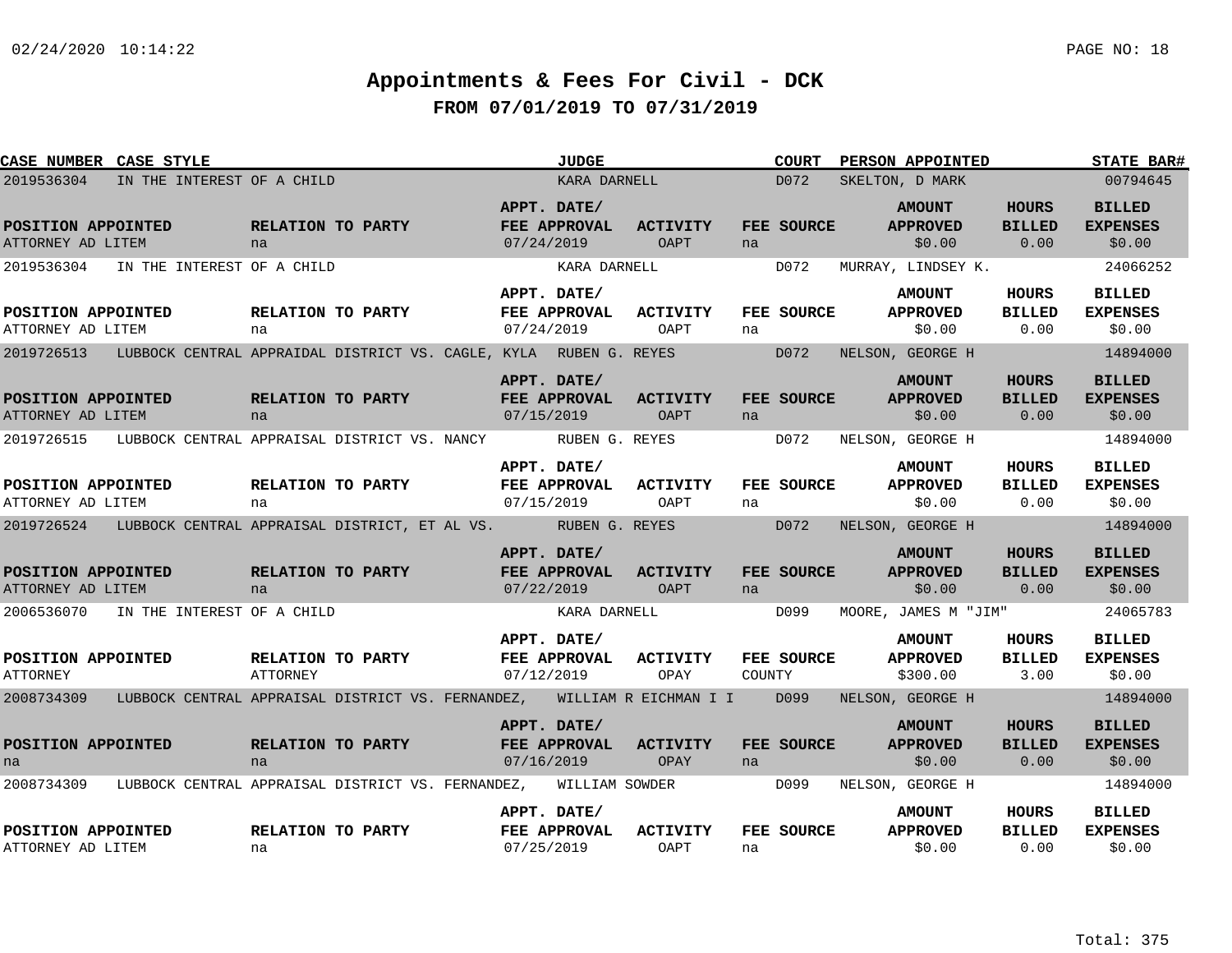| <b>CASE NUMBER CASE STYLE</b>           |                                                  | <b>JUDGE</b>                                                                | <b>COURT</b>                | <b>PERSON APPOINTED</b>                                                                | <b>STATE BAR#</b>                          |
|-----------------------------------------|--------------------------------------------------|-----------------------------------------------------------------------------|-----------------------------|----------------------------------------------------------------------------------------|--------------------------------------------|
| 2009549920                              | IN THE INTEREST OF A CHILD                       | MEG JORDAN                                                                  | D099                        | CARTER, AARON                                                                          | 24058331                                   |
| POSITION APPOINTED<br><b>ATTORNEY</b>   | RELATION TO PARTY<br>ATTORNEY                    | APPT. DATE/<br>FEE APPROVAL<br><b>ACTIVITY</b><br>07/02/2019<br>OPAY        | <b>FEE SOURCE</b><br>COUNTY | <b>HOURS</b><br><b>AMOUNT</b><br><b>APPROVED</b><br><b>BILLED</b><br>3.30<br>\$322.50  | <b>BILLED</b><br><b>EXPENSES</b><br>\$0.00 |
| 2010550636                              | IN THE INTEREST OF A CHILD                       | KARA DARNELL                                                                | D099                        | HARRIS, HUNTER                                                                         | 24087672                                   |
| POSITION APPOINTED<br>ATTORNEY AD LITEM | RELATION TO PARTY<br>ATTORNEY                    | APPT. DATE/<br>FEE APPROVAL<br><b>ACTIVITY</b><br>07/05/2019<br>OPAY        | FEE SOURCE<br>COUNTY        | HOURS<br><b>AMOUNT</b><br><b>BILLED</b><br><b>APPROVED</b><br>\$112.50<br>1.50         | <b>BILLED</b><br><b>EXPENSES</b><br>\$0.00 |
| 2012503985                              | IN THE INTEREST OF CHILDREN                      | VISITING JUDGE                                                              | D099                        | MIRLL, JENNIFER                                                                        | 24085477                                   |
| POSITION APPOINTED<br><b>ATTORNEY</b>   | RELATION TO PARTY<br>na                          | APPT. DATE/<br>FEE APPROVAL<br><b>ACTIVITY</b><br>07/23/2019<br>OAPT        | FEE SOURCE<br>na            | <b>AMOUNT</b><br>HOURS<br><b>APPROVED</b><br><b>BILLED</b><br>\$0.00<br>0.00           | <b>BILLED</b><br><b>EXPENSES</b><br>\$0.00 |
| 2013506558                              | IN THE INTEREST OF A CHILD                       | KARA DARNELL                                                                | D099                        | CONN, TANYA BOUCHER                                                                    | 24034737                                   |
| POSITION APPOINTED<br>ATTORNEY AD LITEM | RELATION TO PARTY<br>ATTORNEY                    | APPT. DATE/<br><b>FEE APPROVAL</b><br><b>ACTIVITY</b><br>07/12/2019<br>OPAY | FEE SOURCE<br>COUNTY        | <b>AMOUNT</b><br><b>HOURS</b><br><b>APPROVED</b><br><b>BILLED</b><br>\$780.00<br>10.40 | <b>BILLED</b><br><b>EXPENSES</b><br>\$0.00 |
| 2014512983                              | IN THE INTEREST OF A CHILD                       | KARA DARNELL                                                                | D099                        | OLIBAS-YANEZ, LINDSAY M.                                                               | 24071119                                   |
| POSITION APPOINTED<br>ATTORNEY AD LITEM | RELATION TO PARTY<br>ATTORNEY                    | APPT. DATE/<br>FEE APPROVAL<br><b>ACTIVITY</b><br>07/08/2019<br>OPAY        | FEE SOURCE<br><b>COUNTY</b> | <b>AMOUNT</b><br>HOURS<br><b>BILLED</b><br><b>APPROVED</b><br>6.70<br>\$502.50         | <b>BILLED</b><br><b>EXPENSES</b><br>\$0.00 |
| 2014725805                              | LCAD VS RENTERIA JOSEPHINE DECEASED, THE UNKNOWN | WILLIAM R EICHMAN I I                                                       | D099                        | NELSON, GEORGE H                                                                       | 14894000                                   |
| POSITION APPOINTED<br>na                | RELATION TO PARTY<br>na                          | APPT. DATE/<br>FEE APPROVAL<br><b>ACTIVITY</b><br>07/16/2019<br>OPAY        | FEE SOURCE<br>na            | <b>AMOUNT</b><br><b>HOURS</b><br><b>APPROVED</b><br><b>BILLED</b><br>\$0.00<br>0.00    | <b>BILLED</b><br><b>EXPENSES</b><br>\$0.00 |
| 2015516268                              | IN THE INTEREST OF A CHILD                       | STEPHEN JOHNSON                                                             | D099                        | WEBB, BENJAMIN A.                                                                      | 24044204                                   |
| POSITION APPOINTED<br><b>ATTORNEY</b>   | RELATION TO PARTY<br>na                          | APPT. DATE/<br>FEE APPROVAL<br><b>ACTIVITY</b><br>07/18/2019<br>OAPT        | FEE SOURCE<br>na            | <b>AMOUNT</b><br><b>HOURS</b><br><b>APPROVED</b><br><b>BILLED</b><br>\$0.00<br>0.00    | <b>BILLED</b><br><b>EXPENSES</b><br>\$0.00 |
| 2015725942                              | LCAD VS PARRA ROBERT ET AL.                      | WILLIAM R EICHMAN I I                                                       | D099                        | NELSON, GEORGE H                                                                       | 14894000                                   |
| POSITION APPOINTED<br>na                | RELATION TO PARTY<br>na                          | APPT. DATE/<br>FEE APPROVAL<br><b>ACTIVITY</b><br>07/16/2019<br>OPAY        | FEE SOURCE<br>na            | <b>HOURS</b><br><b>AMOUNT</b><br><b>APPROVED</b><br><b>BILLED</b><br>\$0.00<br>0.00    | <b>BILLED</b><br><b>EXPENSES</b><br>\$0.00 |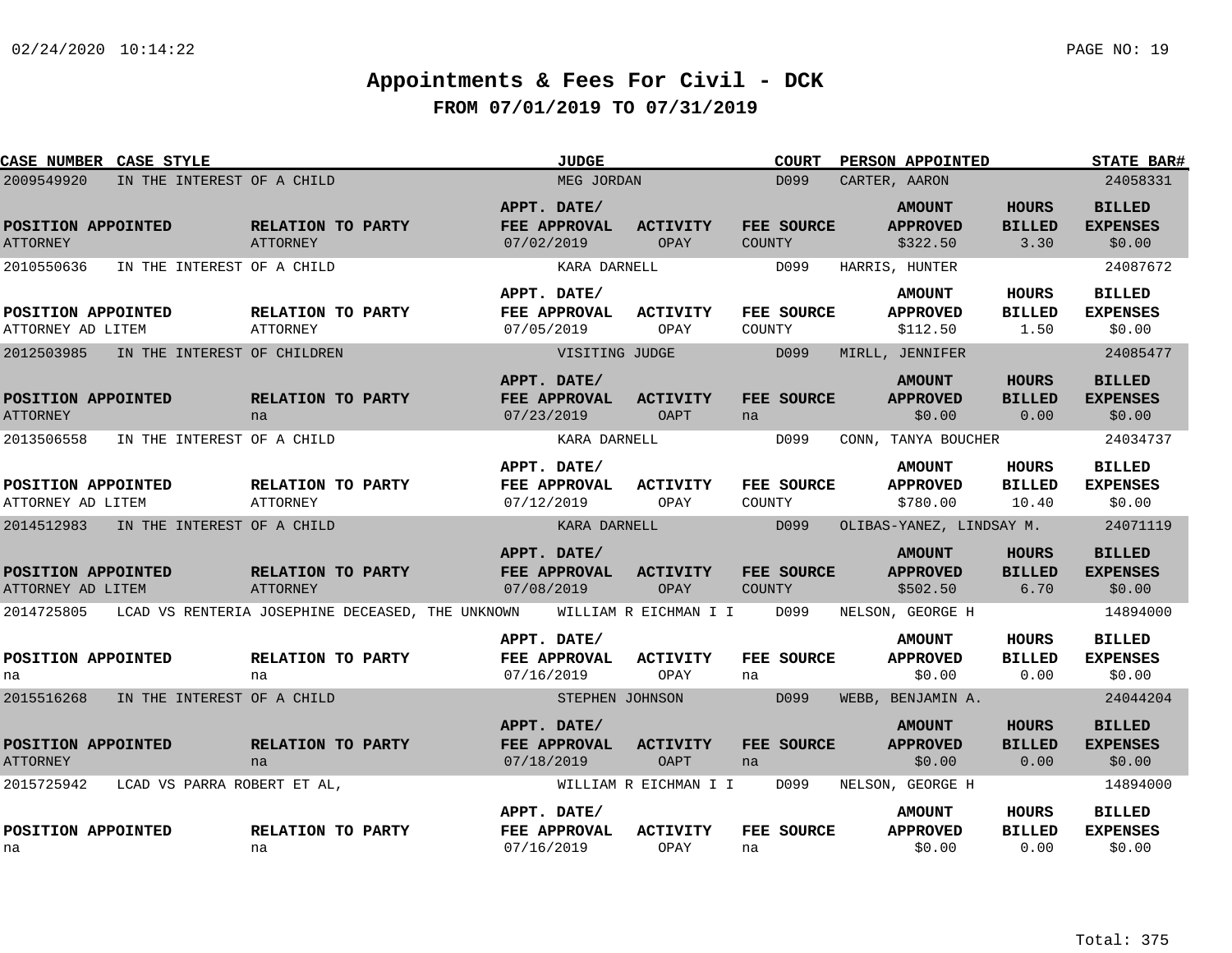| CASE NUMBER CASE STYLE                    |                                             | <b>JUDGE</b>                                     |                         | <b>COURT</b>                | PERSON APPOINTED                             |                                       | <b>STATE BAR#</b>                          |
|-------------------------------------------|---------------------------------------------|--------------------------------------------------|-------------------------|-----------------------------|----------------------------------------------|---------------------------------------|--------------------------------------------|
| 2017527784<br>IN THE INTEREST OF CHILDREN |                                             | KARA DARNELL                                     |                         | D099                        | WHITE, STEVE                                 |                                       | 21339500                                   |
| POSITION APPOINTED<br>ATTORNEY AD LITEM   | <b>RELATION TO PARTY</b><br>ATTORNEY        | APPT. DATE/<br>FEE APPROVAL<br>07/09/2019        | <b>ACTIVITY</b><br>OPAY | FEE SOURCE<br><b>COUNTY</b> | <b>AMOUNT</b><br><b>APPROVED</b><br>\$255.00 | <b>HOURS</b><br><b>BILLED</b><br>3.40 | <b>BILLED</b><br><b>EXPENSES</b><br>\$0.00 |
| 2017528615                                | VS AS INDEPENDENT EXECUTOR OF THE ESTATE OF | WILLIAM SOWDER                                   |                         | D099                        | HAYS, J PHILLIP                              |                                       | 09303200                                   |
| POSITION APPOINTED<br>ATTORNEY AD LITEM   | RELATION TO PARTY<br>na                     | APPT. DATE/<br>FEE APPROVAL<br>07/03/2019        | <b>ACTIVITY</b><br>OAPT | FEE SOURCE<br>na            | <b>AMOUNT</b><br><b>APPROVED</b><br>\$0.00   | HOURS<br><b>BILLED</b><br>0.00        | <b>BILLED</b><br><b>EXPENSES</b><br>\$0.00 |
| 2018528762<br>IN THE INTEREST OF A CHILD  |                                             | KARA DARNELL                                     |                         | D099                        | MURRAY, LINDSEY K.                           |                                       | 24066252                                   |
| POSITION APPOINTED<br><b>ATTORNEY</b>     | RELATION TO PARTY<br>ATTORNEY               | APPT. DATE/<br><b>FEE APPROVAL</b><br>07/05/2019 | ACTIVITY<br>OPAY        | FEE SOURCE<br><b>COUNTY</b> | <b>AMOUNT</b><br><b>APPROVED</b><br>\$637.50 | <b>HOURS</b><br><b>BILLED</b><br>8.50 | <b>BILLED</b><br><b>EXPENSES</b><br>\$0.00 |
| 2018528795<br>IN THE INTEREST OF CHILDREN |                                             | KARA DARNELL                                     |                         | D099                        | THREADGILL, HEATHER                          |                                       | 24049286                                   |
| POSITION APPOINTED<br><b>ATTORNEY</b>     | RELATION TO PARTY<br>ATTORNEY               | APPT. DATE/<br>FEE APPROVAL<br>07/22/2019        | <b>ACTIVITY</b><br>OPAY | FEE SOURCE<br>COUNTY        | <b>AMOUNT</b><br><b>APPROVED</b><br>\$202.50 | <b>HOURS</b><br><b>BILLED</b><br>2.70 | <b>BILLED</b><br><b>EXPENSES</b><br>\$0.00 |
| 2018529884<br>IN THE INTEREST OF A CHILD  |                                             | KARA DARNELL                                     |                         | D099                        | THREADGILL, HEATHER                          |                                       | 24049286                                   |
| POSITION APPOINTED<br>ATTORNEY AD LITEM   | RELATION TO PARTY<br>ATTORNEY               | APPT. DATE/<br>FEE APPROVAL<br>07/22/2019        | <b>ACTIVITY</b><br>OPAY | FEE SOURCE<br><b>COUNTY</b> | <b>AMOUNT</b><br><b>APPROVED</b><br>\$247.50 | <b>HOURS</b><br><b>BILLED</b><br>3.30 | <b>BILLED</b><br><b>EXPENSES</b><br>\$0.00 |
| 2018531316<br>IN THE INTEREST OF CHILDREN |                                             | KARA DARNELL                                     |                         | D099                        | MORROW, MATT K.                              |                                       | 24081053                                   |
| POSITION APPOINTED<br>ATTORNEY AD LITEM   | <b>RELATION TO PARTY</b><br>ATTORNEY        | APPT. DATE/<br>FEE APPROVAL<br>07/22/2019        | <b>ACTIVITY</b><br>OPAY | FEE SOURCE<br>COUNTY        | <b>AMOUNT</b><br><b>APPROVED</b><br>\$547.50 | <b>HOURS</b><br><b>BILLED</b><br>7.30 | <b>BILLED</b><br><b>EXPENSES</b><br>\$0.00 |
| 2018531376 IN THE INTEREST OF A CHILD     |                                             | KARA DARNELL                                     |                         | D099                        | MORROW, MATT K.                              |                                       | 24081053                                   |
| POSITION APPOINTED<br>ATTORNEY AD LITEM   | RELATION TO PARTY<br>ATTORNEY               | APPT. DATE/<br>FEE APPROVAL<br>07/22/2019        | <b>ACTIVITY</b><br>OPAY | FEE SOURCE<br><b>COUNTY</b> | <b>AMOUNT</b><br><b>APPROVED</b><br>\$502.50 | <b>HOURS</b><br><b>BILLED</b><br>6.70 | <b>BILLED</b><br><b>EXPENSES</b><br>\$0.00 |
| 2018531697 IN THE INTEREST OF A CHILD     |                                             | KARA DARNELL                                     |                         | D099                        | MORROW, MATT K.                              |                                       | 24081053                                   |
| POSITION APPOINTED<br>ATTORNEY AD LITEM   | RELATION TO PARTY<br><b>ATTORNEY</b>        | APPT. DATE/<br>FEE APPROVAL<br>07/22/2019        | <b>ACTIVITY</b><br>OPAY | FEE SOURCE<br>COUNTY        | <b>AMOUNT</b><br><b>APPROVED</b><br>\$442.50 | HOURS<br><b>BILLED</b><br>5.90        | <b>BILLED</b><br><b>EXPENSES</b><br>\$0.00 |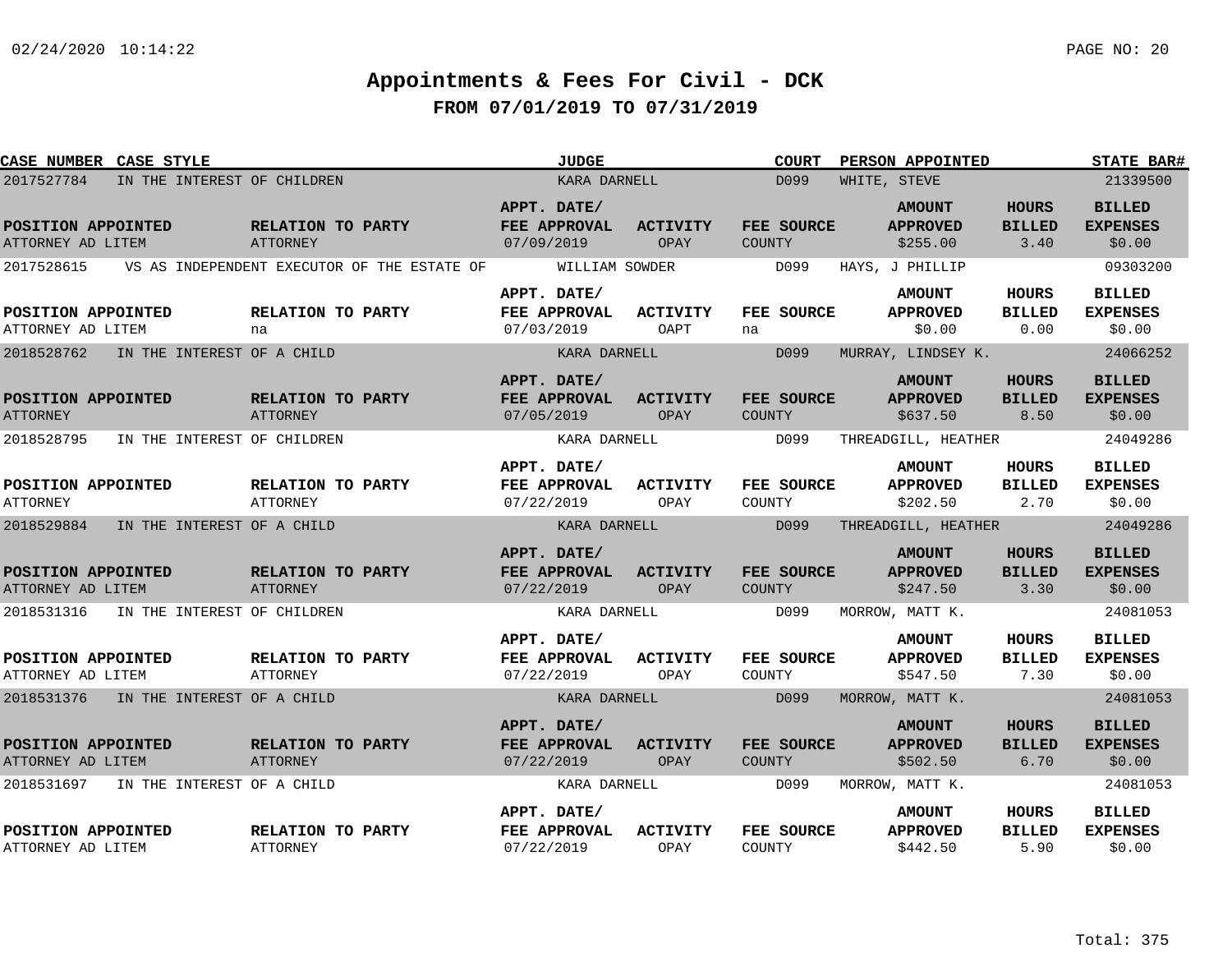| CASE NUMBER CASE STYLE                      |                                      | <b>JUDGE</b>                              |                         | <b>COURT</b>                | PERSON APPOINTED                             |                                       | <b>STATE BAR#</b>                          |
|---------------------------------------------|--------------------------------------|-------------------------------------------|-------------------------|-----------------------------|----------------------------------------------|---------------------------------------|--------------------------------------------|
| IN THE INTEREST OF A CHILDREN<br>2018532766 |                                      | KARA DARNELL                              |                         | D099                        | FOUTS, LEIGH ANN                             |                                       | 07315800                                   |
| POSITION APPOINTED<br>AD LITEM              | RELATION TO PARTY<br>na              | APPT. DATE/<br>FEE APPROVAL<br>07/18/2019 | <b>ACTIVITY</b><br>OAPT | FEE SOURCE<br>na            | <b>AMOUNT</b><br><b>APPROVED</b><br>\$0.00   | <b>HOURS</b><br><b>BILLED</b><br>0.00 | <b>BILLED</b><br><b>EXPENSES</b><br>\$0.00 |
| IN THE INTEREST OF A CHILD<br>2018532815    |                                      | KARA DARNELL                              |                         | D099                        | DICKERSON, BARBARA                           |                                       | 05821700                                   |
| POSITION APPOINTED<br>ATTORNEY AD LITEM     | RELATION TO PARTY<br><b>ATTORNEY</b> | APPT. DATE/<br>FEE APPROVAL<br>07/30/2019 | <b>ACTIVITY</b><br>OPAY | FEE SOURCE<br>COUNTY        | <b>AMOUNT</b><br><b>APPROVED</b><br>\$431.25 | HOURS<br><b>BILLED</b><br>5.75        | <b>BILLED</b><br><b>EXPENSES</b><br>\$0.00 |
| 2018533192<br>IN THE INTEREST OF A CHILD    |                                      | WILLIAM SOWDER                            |                         | D099                        | DICKERSON, BARBARA                           |                                       | 05821700                                   |
| POSITION APPOINTED<br><b>ATTORNEY</b>       | RELATION TO PARTY<br>na              | APPT. DATE/<br>FEE APPROVAL<br>07/18/2019 | <b>ACTIVITY</b><br>OAPT | FEE SOURCE<br>na            | <b>AMOUNT</b><br><b>APPROVED</b><br>\$0.00   | <b>HOURS</b><br><b>BILLED</b><br>0.00 | <b>BILLED</b><br><b>EXPENSES</b><br>\$0.00 |
| 2018533192<br>IN THE INTEREST OF A CHILD    |                                      | KARA DARNELL                              |                         | D099                        | ADAMS, BARBARA SUE                           |                                       | 24009855                                   |
| POSITION APPOINTED<br>ATTORNEY AD LITEM     | RELATION TO PARTY<br><b>ATTORNEY</b> | APPT. DATE/<br>FEE APPROVAL<br>07/12/2019 | ACTIVITY<br>OPAY        | FEE SOURCE<br>COUNTY        | <b>AMOUNT</b><br><b>APPROVED</b><br>\$397.50 | <b>HOURS</b><br><b>BILLED</b><br>5.30 | <b>BILLED</b><br><b>EXPENSES</b><br>\$0.00 |
| 2019534688<br>IN THE INTEREST OF A CHILD    |                                      | KARA DARNELL                              |                         | D099                        | CARTER, AMANDA                               |                                       | 24109695                                   |
| POSITION APPOINTED<br>ATTORNEY AD LITEM     | RELATION TO PARTY<br><b>ATTORNEY</b> | APPT. DATE/<br>FEE APPROVAL<br>07/18/2019 | <b>ACTIVITY</b><br>OPAY | FEE SOURCE<br><b>COUNTY</b> | <b>AMOUNT</b><br><b>APPROVED</b><br>\$165.00 | <b>HOURS</b><br><b>BILLED</b><br>2.20 | <b>BILLED</b><br><b>EXPENSES</b><br>\$0.00 |
| 2019534859<br>IN THE INTEREST OF A CHILD    |                                      | KARA DARNELL                              |                         | D099                        | THREADGILL, HEATHER                          |                                       | 24049286                                   |
| POSITION APPOINTED<br>ATTORNEY AD LITEM     | RELATION TO PARTY<br>ATTORNEY        | APPT. DATE/<br>FEE APPROVAL<br>07/22/2019 | <b>ACTIVITY</b><br>OPAY | FEE SOURCE<br>COUNTY        | <b>AMOUNT</b><br><b>APPROVED</b><br>\$487.50 | <b>HOURS</b><br><b>BILLED</b><br>6.50 | <b>BILLED</b><br><b>EXPENSES</b><br>\$0.00 |
| 2019535352<br>IN THE INTEREST OF CHILDREN   |                                      | KARA DARNELL                              |                         | D099                        | DICKERSON, BARBARA                           |                                       | 05821700                                   |
| POSITION APPOINTED<br>ATTORNEY AD LITEM     | RELATION TO PARTY<br>ATTORNEY        | APPT. DATE/<br>FEE APPROVAL<br>07/12/2019 | <b>ACTIVITY</b><br>OPAY | FEE SOURCE<br><b>COUNTY</b> | <b>AMOUNT</b><br><b>APPROVED</b><br>\$573.75 | <b>HOURS</b><br><b>BILLED</b><br>7.65 | <b>BILLED</b><br><b>EXPENSES</b><br>\$0.00 |
| 2019535352<br>IN THE INTEREST OF CHILDREN   |                                      | KARA DARNELL                              |                         | D099                        | EBELING, DELLINDA JO                         |                                       | 06384700                                   |
| POSITION APPOINTED<br><b>ATTORNEY</b>       | RELATION TO PARTY<br>na              | APPT. DATE/<br>FEE APPROVAL<br>07/25/2019 | <b>ACTIVITY</b><br>OAPT | FEE SOURCE<br>na            | <b>AMOUNT</b><br><b>APPROVED</b><br>\$0.00   | HOURS<br><b>BILLED</b><br>0.00        | <b>BILLED</b><br><b>EXPENSES</b><br>\$0.00 |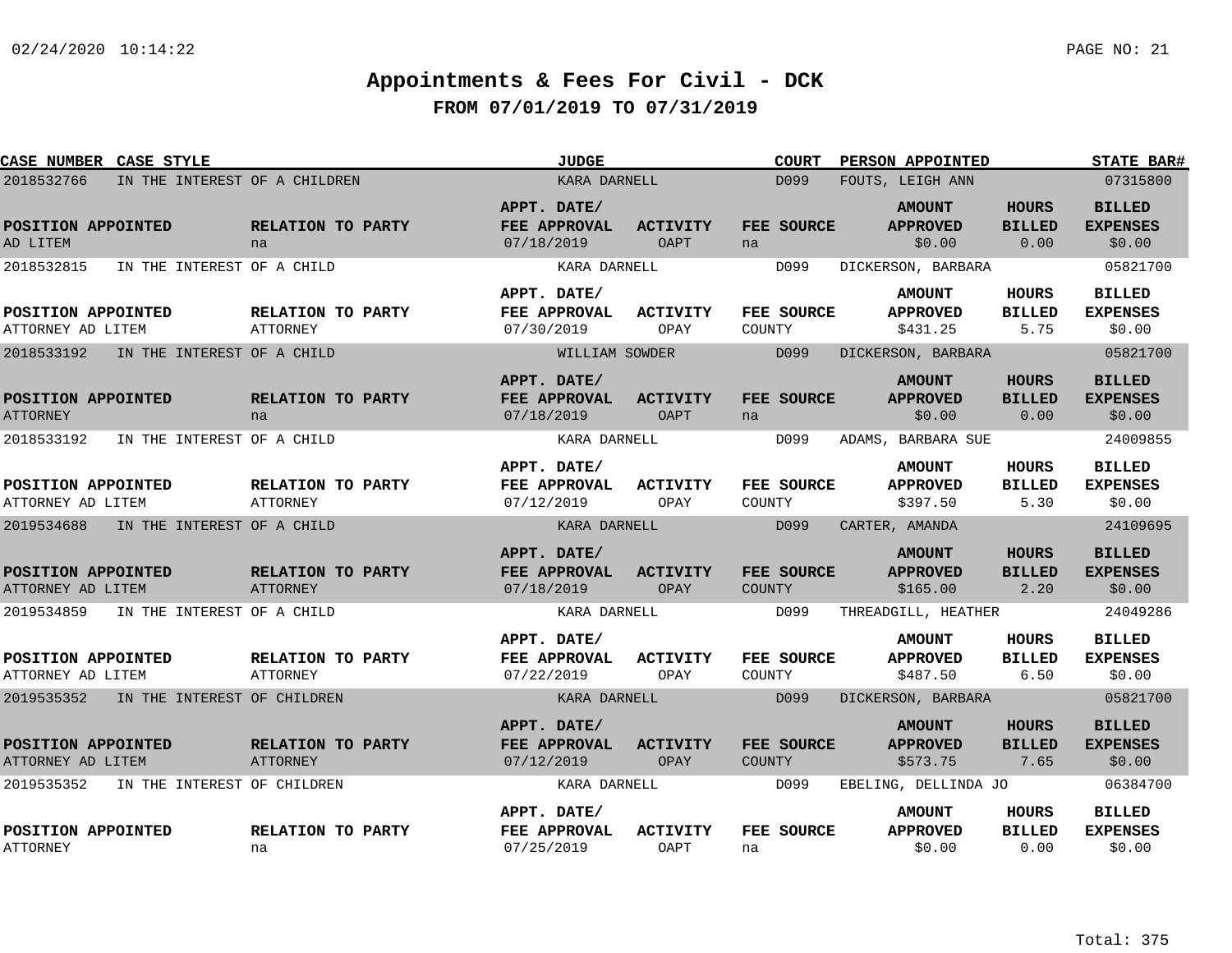| <b>CASE STYLE</b><br><b>CASE NUMBER</b> |                                                    | <b>JUDGE</b>                                                                       | <b>COURT</b>                | PERSON APPOINTED                             |                                       | <b>STATE BAR#</b>                            |
|-----------------------------------------|----------------------------------------------------|------------------------------------------------------------------------------------|-----------------------------|----------------------------------------------|---------------------------------------|----------------------------------------------|
| 2019535764                              | IN THE INTEREST OF A CHILD                         | KARA DARNELL                                                                       | D099                        | MURRAY, LINDSEY K.                           |                                       | 24066252                                     |
| POSITION APPOINTED<br><b>ATTORNEY</b>   | RELATION TO PARTY<br><b>ATTORNEY</b>               | APPT. DATE/<br>FEE APPROVAL<br><b>ACTIVITY</b><br>07/10/2019<br>OPAY               | FEE SOURCE<br><b>COUNTY</b> | <b>AMOUNT</b><br><b>APPROVED</b><br>\$641.25 | <b>HOURS</b><br><b>BILLED</b><br>6.75 | <b>BILLED</b><br><b>EXPENSES</b><br>\$135.00 |
| 2019535830                              | IN THE INTEREST OF A CHILD                         | KARA DARNELL                                                                       | D099                        | SHAW, JIM                                    |                                       | 18144800                                     |
| POSITION APPOINTED<br>GUARDIAN AD LITEM | RELATION TO PARTY<br><b>ATTORNEY</b>               | APPT. DATE/<br>FEE APPROVAL<br>ACTIVITY<br>07/12/2019<br>OPAY                      | FEE SOURCE<br>COUNTY        | <b>AMOUNT</b><br><b>APPROVED</b><br>\$105.00 | <b>HOURS</b><br><b>BILLED</b><br>1.40 | <b>BILLED</b><br><b>EXPENSES</b><br>\$0.00   |
| 2019535938                              | IN THE INTEREST OF CHILDREN                        | KARA DARNELL                                                                       | D099                        | CARTER, AMANDA                               |                                       | 24109695                                     |
| POSITION APPOINTED<br>ATTORNEY AD LITEM | RELATION TO PARTY<br>ATTORNEY                      | APPT. DATE/<br><b>FEE APPROVAL</b><br><b>ACTIVITY</b><br>07/18/2019<br>OPAY        | FEE SOURCE<br><b>COUNTY</b> | <b>AMOUNT</b><br><b>APPROVED</b><br>\$135.00 | <b>HOURS</b><br><b>BILLED</b><br>1.80 | <b>BILLED</b><br><b>EXPENSES</b><br>\$0.00   |
| 2019536069                              | JACOB RAY MITCHELL VS JENNIFER COVINGTON           | WILLIAM SOWDER                                                                     | D099                        | PITTS, THOMAS E                              |                                       | 16055550                                     |
| POSITION APPOINTED<br>AMICUS ATTORNEY   | RELATION TO PARTY<br>na                            | APPT. DATE/<br>FEE APPROVAL<br>ACTIVITY<br>07/08/2019<br>OAPT                      | FEE SOURCE<br>na            | <b>AMOUNT</b><br><b>APPROVED</b><br>\$0.00   | <b>HOURS</b><br><b>BILLED</b><br>0.00 | <b>BILLED</b><br><b>EXPENSES</b><br>\$0.00   |
| 2019536267<br>IN RE:                    |                                                    | WILLIAM SOWDER                                                                     | D099                        | KORDUBA, LARYSSA MARIA                       |                                       | 24043763                                     |
| POSITION APPOINTED<br>AD LITEM          | RELATION TO PARTY<br>na                            | APPT. DATE/<br>FEE APPROVAL<br><b>ACTIVITY</b><br>07/26/2019<br><b>OAPT</b>        | FEE SOURCE<br>na            | <b>AMOUNT</b><br><b>APPROVED</b><br>\$0.00   | HOURS<br><b>BILLED</b><br>0.00        | <b>BILLED</b><br><b>EXPENSES</b><br>\$0.00   |
| 2019536402                              | IN THE INTEREST OF A CHILD                         | WILLIAM SOWDER                                                                     | D099                        | DICKERSON, BARBARA                           |                                       | 05821700                                     |
| POSITION APPOINTED<br>ATTORNEY          | RELATION TO PARTY<br>na                            | APPT. DATE/<br>FEE APPROVAL<br><b>ACTIVITY</b><br>07/31/2019<br>OAPT               | FEE SOURCE<br>na            | <b>AMOUNT</b><br><b>APPROVED</b><br>\$0.00   | <b>HOURS</b><br><b>BILLED</b><br>0.00 | <b>BILLED</b><br><b>EXPENSES</b><br>\$0.00   |
| 2019536402                              | IN THE INTEREST OF A CHILD                         | WILLIAM SOWDER                                                                     | D099                        | FOUTS, LEIGH ANN                             |                                       | 07315800                                     |
| POSITION APPOINTED<br><b>ATTORNEY</b>   | RELATION TO PARTY<br>na                            | APPT. DATE/<br><b>FEE APPROVAL</b><br><b>ACTIVITY</b><br>07/31/2019<br><b>OAPT</b> | FEE SOURCE<br>na            | <b>AMOUNT</b><br><b>APPROVED</b><br>\$0.00   | <b>HOURS</b><br><b>BILLED</b><br>0.00 | <b>BILLED</b><br><b>EXPENSES</b><br>\$0.00   |
| 2019726490                              | LUBBOCK CENTRAL APPRAISAL DISTRICT VS PHILLIPS TIM | WILLIAM R EICHMAN I I                                                              | D099                        | NELSON, GEORGE H                             |                                       | 14894000                                     |
| POSITION APPOINTED<br>na                | RELATION TO PARTY<br>na                            | APPT. DATE/<br>FEE APPROVAL<br><b>ACTIVITY</b><br>OPAY<br>07/16/2019               | FEE SOURCE<br>na            | <b>AMOUNT</b><br><b>APPROVED</b><br>\$0.00   | HOURS<br><b>BILLED</b><br>0.00        | BILLED<br><b>EXPENSES</b><br>\$0.00          |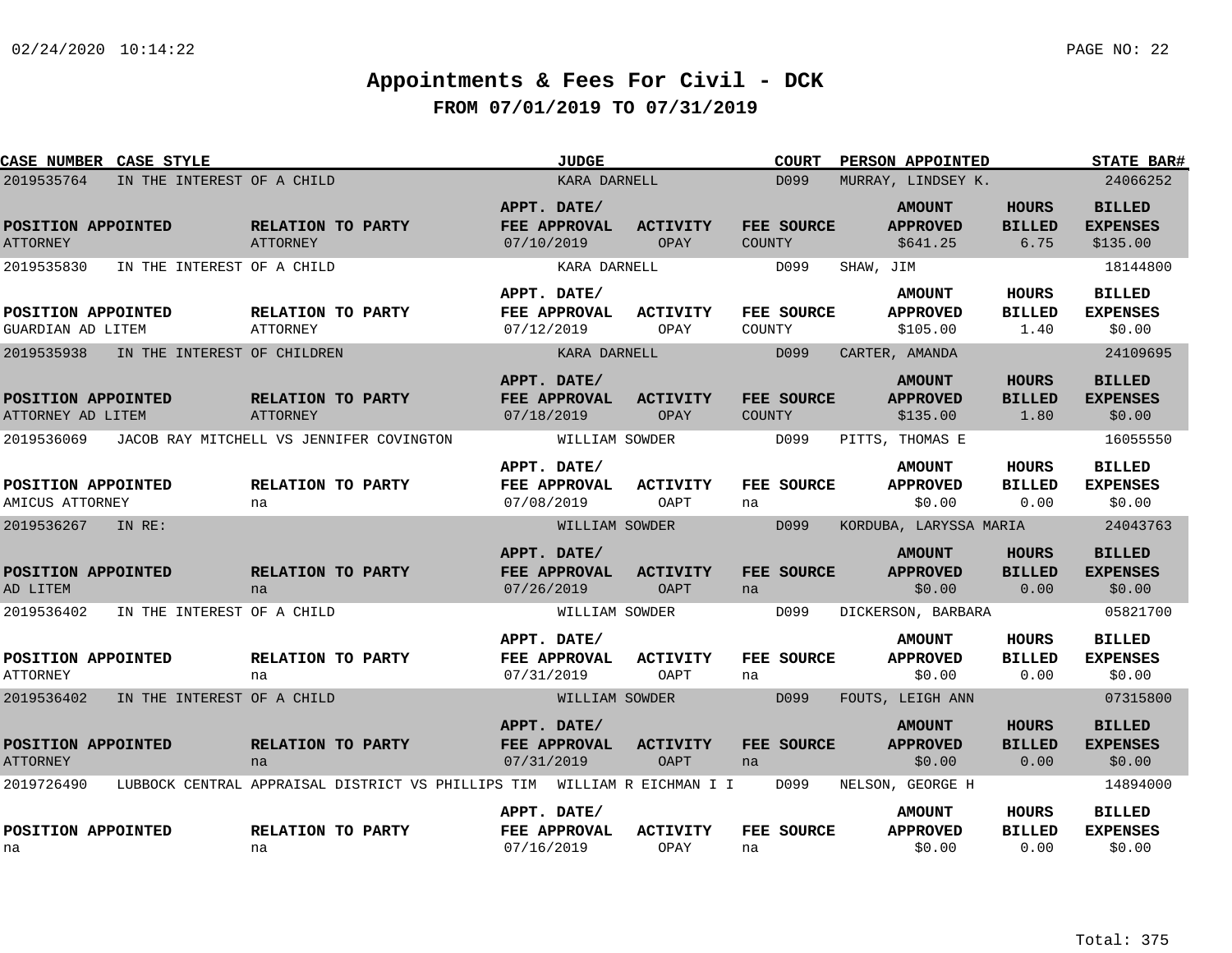| CASE NUMBER CASE STYLE                  |                             |                                      |                                               | <b>JUDGE</b>                              |                                | <b>COURT</b>                       | <b>PERSON APPOINTED</b>                      |                                       | <b>STATE BAR#</b>                           |
|-----------------------------------------|-----------------------------|--------------------------------------|-----------------------------------------------|-------------------------------------------|--------------------------------|------------------------------------|----------------------------------------------|---------------------------------------|---------------------------------------------|
| 2019726522                              |                             |                                      | LUBBOCK CENTRAL APPRAISAL DISTRICT, ET AL VS. | WILLIAM SOWDER                            |                                | D099                               | NELSON, GEORGE H                             |                                       | 14894000                                    |
| POSITION APPOINTED<br>ATTORNEY AD LITEM |                             | RELATION TO PARTY<br>na              |                                               | APPT. DATE/<br>FEE APPROVAL<br>07/17/2019 | <b>ACTIVITY</b><br><b>OAPT</b> | FEE SOURCE<br>na                   | <b>AMOUNT</b><br><b>APPROVED</b><br>\$0.00   | <b>HOURS</b><br><b>BILLED</b><br>0.00 | <b>BILLED</b><br><b>EXPENSES</b><br>\$0.00  |
| 2009548429                              | IN THE INTEREST OF A CHILD  |                                      |                                               | DRUE FARMER                               |                                | D137                               | HAWKINS, MATTHEW                             |                                       | 24038948                                    |
| POSITION APPOINTED<br>ATTORNEY          |                             | RELATION TO PARTY<br>na              |                                               | APPT. DATE/<br>FEE APPROVAL<br>07/01/2019 | <b>ACTIVITY</b><br>OAPT        | FEE SOURCE<br>na                   | <b>AMOUNT</b><br><b>APPROVED</b><br>\$0.00   | <b>HOURS</b><br><b>BILLED</b><br>0.00 | <b>BILLED</b><br><b>EXPENSES</b><br>\$0.00  |
| 2010555163                              | IN THE INTEREST OF A CHILD  |                                      |                                               | KELLY TESCH                               |                                | D137                               | OLIBAS, LEZLIE D.                            |                                       | 24067352                                    |
| POSITION APPOINTED<br>ATTORNEY AD LITEM |                             | RELATION TO PARTY<br>ATTORNEY        |                                               | APPT. DATE/<br>FEE APPROVAL<br>07/09/2019 | <b>ACTIVITY</b><br>OPAY        | FEE SOURCE<br><b>COUNTY</b>        | <b>AMOUNT</b><br><b>APPROVED</b><br>\$232.50 | <b>HOURS</b><br><b>BILLED</b><br>3.10 | <b>BILLED</b><br><b>EXPENSES</b><br>\$0.00  |
| 2012725104                              | LCAD VS JOSIE MARIE MOSES   |                                      |                                               |                                           | WILLIAM R EICHMAN I I          | D137                               | NELSON, GEORGE H                             |                                       | 14894000                                    |
| POSITION APPOINTED<br>na                |                             | RELATION TO PARTY<br>na              |                                               | APPT. DATE/<br>FEE APPROVAL<br>07/16/2019 | <b>ACTIVITY</b><br>OPAY        | FEE SOURCE<br>na                   | <b>AMOUNT</b><br><b>APPROVED</b><br>\$0.00   | HOURS<br><b>BILLED</b><br>0.00        | <b>BILLED</b><br><b>EXPENSES</b><br>\$0.00  |
| 2013505408                              | IN THE INTEREST OF CHILDREN |                                      |                                               |                                           | JOHN J. MC CLENDON             | I D137                             | OLIBAS, LEZLIE D.                            |                                       | 24067352                                    |
| POSITION APPOINTED<br>ATTORNEY AD LITEM |                             | RELATION TO PARTY<br><b>ATTORNEY</b> |                                               | APPT. DATE/<br>FEE APPROVAL<br>07/09/2019 | <b>ACTIVITY</b><br>OPAY        | <b>FEE SOURCE</b><br><b>COUNTY</b> | <b>AMOUNT</b><br><b>APPROVED</b><br>\$142.50 | <b>HOURS</b><br><b>BILLED</b><br>1.90 | <b>BILLED</b><br><b>EXPENSES</b><br>\$0.00  |
| 2013508026                              | IN THE INTEREST OF A CHILD  |                                      |                                               | MEG JORDAN                                |                                | D137                               | HAWKINS, MATTHEW                             |                                       | 24038948                                    |
| POSITION APPOINTED<br><b>ATTORNEY</b>   |                             | RELATION TO PARTY<br>ATTORNEY        |                                               | APPT. DATE/<br>FEE APPROVAL<br>07/17/2019 | <b>ACTIVITY</b><br>OPAY        | FEE SOURCE<br>GENERAL FUND         | <b>AMOUNT</b><br><b>APPROVED</b><br>\$150.00 | <b>HOURS</b><br><b>BILLED</b><br>2.00 | <b>BILLED</b><br><b>EXPENSES</b><br>\$0.00  |
| 2014513942                              | IN THE INTEREST OF A CHILD  |                                      |                                               |                                           | JOHN J. MC CLENDON             | I D137                             | MURRAY, LINDSEY K.                           |                                       | 24066252                                    |
| POSITION APPOINTED<br><b>ATTORNEY</b>   |                             | RELATION TO PARTY<br>ATTORNEY        |                                               | APPT. DATE/<br>FEE APPROVAL<br>07/12/2019 | <b>ACTIVITY</b><br>OPAY        | FEE SOURCE<br><b>COUNTY</b>        | <b>AMOUNT</b><br><b>APPROVED</b><br>\$300.00 | <b>HOURS</b><br><b>BILLED</b><br>3.00 | <b>BILLED</b><br><b>EXPENSES</b><br>\$75.00 |
| 2016521847                              | IN THE INTEREST OF CHILDREN |                                      |                                               |                                           | JOHN J. MC CLENDON             | I D137                             | OLIBAS, LEZLIE D.                            |                                       | 24067352                                    |
| POSITION APPOINTED<br>ATTORNEY AD LITEM |                             | RELATION TO PARTY<br><b>ATTORNEY</b> |                                               | APPT. DATE/<br>FEE APPROVAL<br>07/09/2019 | <b>ACTIVITY</b><br>OPAY        | FEE SOURCE<br>COUNTY               | <b>AMOUNT</b><br><b>APPROVED</b><br>\$562.50 | <b>HOURS</b><br><b>BILLED</b><br>5.80 | <b>BILLED</b><br><b>EXPENSES</b><br>\$0.00  |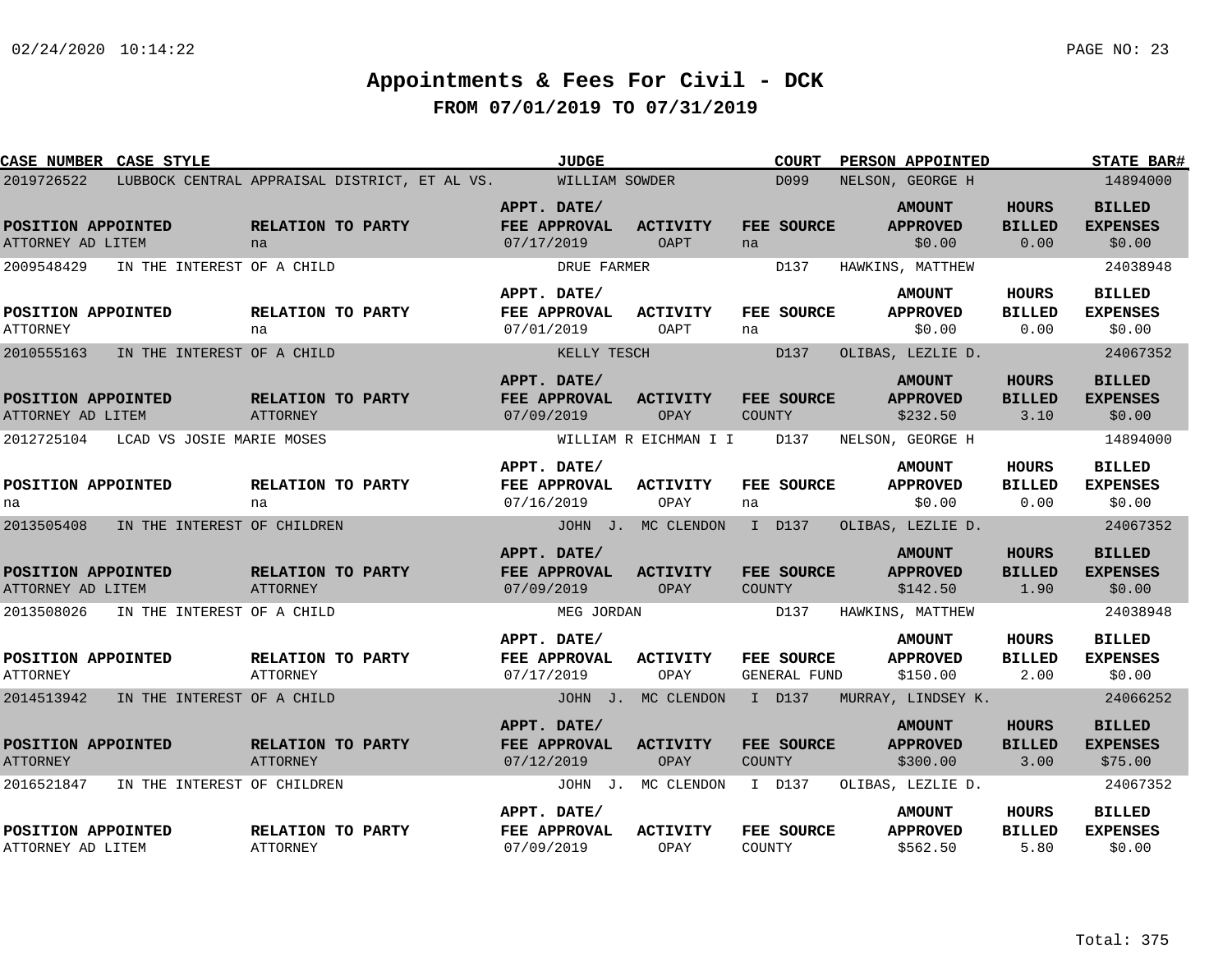| CASE NUMBER CASE STYLE                    |                                      | <b>JUDGE</b>                              |                         | <b>COURT</b>                | PERSON APPOINTED                               |                                       | <b>STATE BAR#</b>                          |
|-------------------------------------------|--------------------------------------|-------------------------------------------|-------------------------|-----------------------------|------------------------------------------------|---------------------------------------|--------------------------------------------|
| IN THE INTEREST OF CHILDREN<br>2016522633 |                                      | KELLY TESCH                               |                         | D137                        | HARRIS, HUNTER                                 |                                       | 24087672                                   |
| POSITION APPOINTED<br>ATTORNEY AD LITEM   | RELATION TO PARTY<br>ATTORNEY        | APPT. DATE/<br>FEE APPROVAL<br>07/09/2019 | <b>ACTIVITY</b><br>OPAY | FEE SOURCE<br>COUNTY        | <b>AMOUNT</b><br><b>APPROVED</b><br>\$127.50   | <b>HOURS</b><br><b>BILLED</b><br>1.70 | <b>BILLED</b><br><b>EXPENSES</b><br>\$0.00 |
| 2017523925<br>IN THE INTEREST OF A CHILD  |                                      | KARA DARNELL                              |                         | D137                        | JOHNSTON, J CRAIG                              |                                       | 00787784                                   |
| POSITION APPOINTED<br><b>ATTORNEY</b>     | RELATION TO PARTY<br><b>ATTORNEY</b> | APPT. DATE/<br>FEE APPROVAL<br>07/24/2019 | <b>ACTIVITY</b><br>OPAY | FEE SOURCE<br>COUNTY        | <b>AMOUNT</b><br><b>APPROVED</b><br>\$750.00   | HOURS<br><b>BILLED</b><br>10.00       | <b>BILLED</b><br><b>EXPENSES</b><br>\$0.00 |
| 2017523925<br>IN THE INTEREST OF A CHILD  |                                      | KARA DARNELL                              |                         | D137                        | HAWKINS, MATTHEW                               |                                       | 24038948                                   |
| POSITION APPOINTED<br>ATTORNEY AD LITEM   | RELATION TO PARTY<br>ATTORNEY        | APPT. DATE/<br>FEE APPROVAL<br>07/31/2019 | <b>ACTIVITY</b><br>OPAY | FEE SOURCE<br><b>COUNTY</b> | <b>AMOUNT</b><br><b>APPROVED</b><br>\$690.00   | <b>HOURS</b><br><b>BILLED</b><br>9.20 | <b>BILLED</b><br><b>EXPENSES</b><br>\$0.00 |
| 2017523925<br>IN THE INTEREST OF A CHILD  |                                      | KARA DARNELL                              |                         | D137                        | WATSON, CARDINE                                |                                       | 24084842                                   |
| POSITION APPOINTED<br>ATTORNEY AD LITEM   | RELATION TO PARTY<br>ATTORNEY        | APPT. DATE/<br>FEE APPROVAL<br>07/31/2019 | <b>ACTIVITY</b><br>OPAY | FEE SOURCE<br>COUNTY        | <b>AMOUNT</b><br><b>APPROVED</b><br>\$300.00   | <b>HOURS</b><br><b>BILLED</b><br>4.00 | <b>BILLED</b><br><b>EXPENSES</b><br>\$0.00 |
| 2017527563<br>IN THE INTEREST OF A CHILD  |                                      | KELLY TESCH                               |                         | D137                        | WATSON, CARDINE                                |                                       | 24084842                                   |
| POSITION APPOINTED<br>ATTORNEY AD LITEM   | RELATION TO PARTY<br><b>ATTORNEY</b> | APPT. DATE/<br>FEE APPROVAL<br>07/15/2019 | ACTIVITY<br>OPAY        | FEE SOURCE<br>COUNTY        | <b>AMOUNT</b><br><b>APPROVED</b><br>\$731.25   | <b>HOURS</b><br><b>BILLED</b><br>9.75 | <b>BILLED</b><br><b>EXPENSES</b><br>\$0.00 |
| 2017527563<br>IN THE INTEREST OF A CHILD  |                                      | KELLY TESCH                               |                         | D137                        | WATSON, CARDINE                                |                                       | 24084842                                   |
| POSITION APPOINTED<br>ATTORNEY AD LITEM   | RELATION TO PARTY<br>ATTORNEY        | APPT. DATE/<br>FEE APPROVAL<br>07/31/2019 | <b>ACTIVITY</b><br>OPAY | FEE SOURCE<br>COUNTY        | <b>AMOUNT</b><br><b>APPROVED</b><br>\$2,212.50 | HOURS<br><b>BILLED</b><br>29.50       | <b>BILLED</b><br><b>EXPENSES</b><br>\$0.00 |
| 2018530040 IN THE INTEREST OF CHILDREN    |                                      | KELLY TESCH                               |                         | D137                        | MOORE, JAMES M "JIM"                           |                                       | 24065783                                   |
| POSITION APPOINTED<br><b>ATTORNEY</b>     | RELATION TO PARTY<br><b>ATTORNEY</b> | APPT. DATE/<br>FEE APPROVAL<br>07/22/2019 | ACTIVITY<br>OPAY        | FEE SOURCE<br><b>STATE</b>  | <b>AMOUNT</b><br><b>APPROVED</b><br>\$517.50   | <b>HOURS</b><br><b>BILLED</b><br>6.90 | <b>BILLED</b><br><b>EXPENSES</b><br>\$0.00 |
| 2018530911<br>IN THE INTEREST OF A CHILD  |                                      | KELLY TESCH                               |                         | D137                        | OLIBAS, LEZLIE D.                              |                                       | 24067352                                   |
| POSITION APPOINTED<br>ATTORNEY AD LITEM   | RELATION TO PARTY<br><b>ATTORNEY</b> | APPT. DATE/<br>FEE APPROVAL<br>07/09/2019 | <b>ACTIVITY</b><br>OPAY | FEE SOURCE<br>COUNTY        | <b>AMOUNT</b><br><b>APPROVED</b><br>\$180.00   | HOURS<br><b>BILLED</b><br>2.40        | <b>BILLED</b><br><b>EXPENSES</b><br>\$0.00 |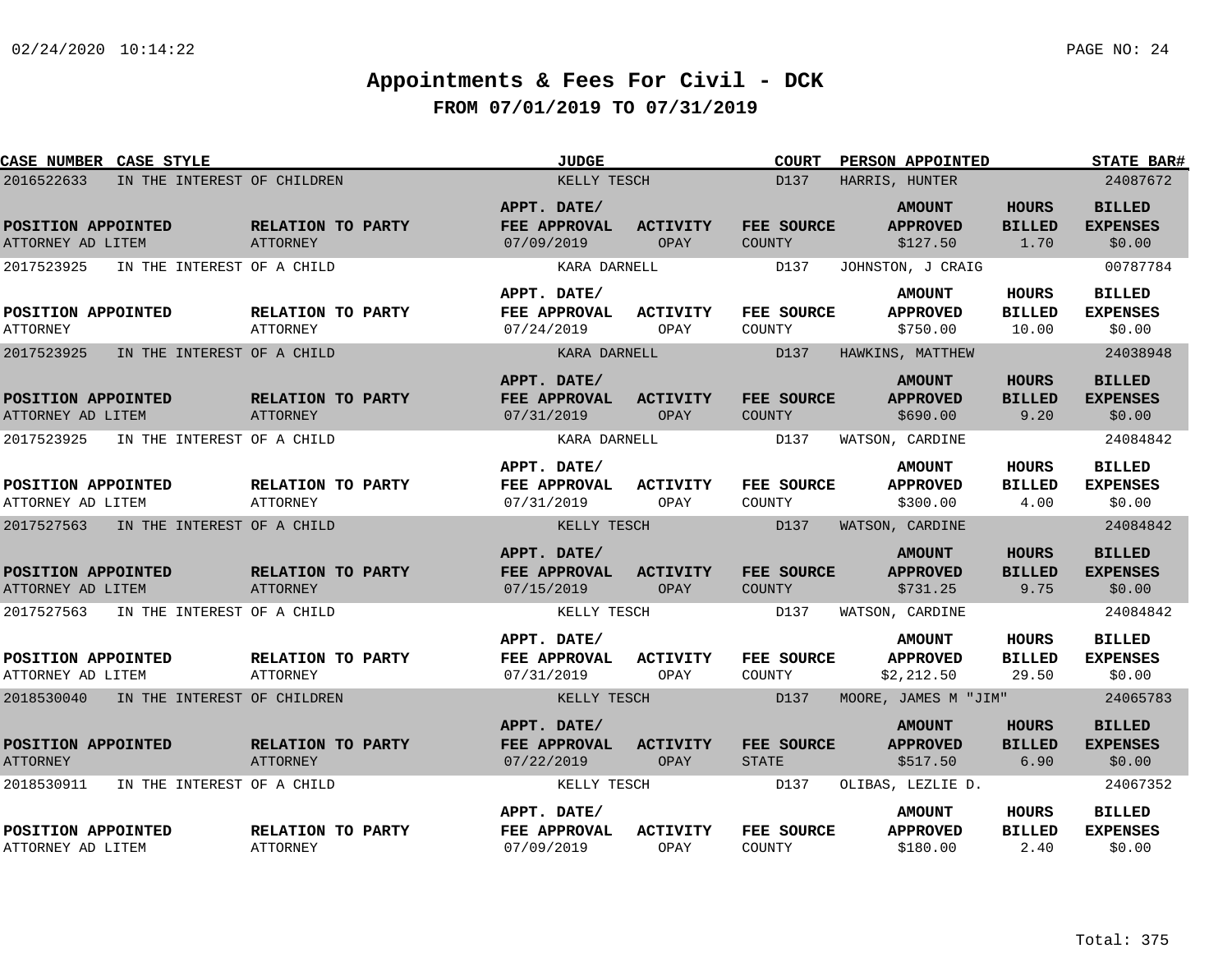| CASE NUMBER CASE STYLE                              |                            |                                      |                                             | <b>JUDGE</b>                                             |                         | <b>COURT</b>                 | PERSON APPOINTED                                                |                                        | <b>STATE BAR#</b>                                       |
|-----------------------------------------------------|----------------------------|--------------------------------------|---------------------------------------------|----------------------------------------------------------|-------------------------|------------------------------|-----------------------------------------------------------------|----------------------------------------|---------------------------------------------------------|
| 2018531975                                          | IN THE INTEREST OF A CHILD |                                      |                                             | KELLY TESCH                                              |                         | D137                         | JONES, DENIECE                                                  |                                        | 10937420                                                |
| POSITION APPOINTED<br>ATTORNEY AD LITEM             |                            | RELATION TO PARTY<br>ATTORNEY        |                                             | APPT. DATE/<br>FEE APPROVAL<br>07/03/2019                | <b>ACTIVITY</b><br>OPAY | FEE SOURCE<br><b>COUNTY</b>  | <b>AMOUNT</b><br><b>APPROVED</b><br>\$810.00                    | <b>HOURS</b><br><b>BILLED</b><br>10.80 | <b>BILLED</b><br><b>EXPENSES</b><br>\$0.00              |
| 2018531975<br>POSITION APPOINTED<br><b>ATTORNEY</b> | IN THE INTEREST OF A CHILD | RELATION TO PARTY<br><b>ATTORNEY</b> |                                             | KELLY TESCH<br>APPT. DATE/<br>FEE APPROVAL<br>07/09/2019 | <b>ACTIVITY</b><br>OPAY | D137<br>FEE SOURCE<br>COUNTY | KRAYNOK, AMANDA<br><b>AMOUNT</b><br><b>APPROVED</b><br>\$589.70 | HOURS<br><b>BILLED</b><br>7.50         | 24107838<br><b>BILLED</b><br><b>EXPENSES</b><br>\$27.20 |
| 2018533431                                          | IN THE INTEREST OF A CHILD |                                      |                                             | KELLY TESCH                                              |                         | D137                         | MOORE, JAMES M "JIM"                                            |                                        | 24065783                                                |
| POSITION APPOINTED<br><b>ATTORNEY</b>               |                            | RELATION TO PARTY<br>ATTORNEY        |                                             | APPT. DATE/<br>FEE APPROVAL<br>07/22/2019                | <b>ACTIVITY</b><br>OPAY | FEE SOURCE<br><b>COUNTY</b>  | <b>AMOUNT</b><br><b>APPROVED</b><br>\$390.00                    | <b>HOURS</b><br><b>BILLED</b><br>5.20  | <b>BILLED</b><br><b>EXPENSES</b><br>\$0.00              |
| 2018726442                                          |                            |                                      | LUBBOCK CENTRAL APPRAISAL DISTRICT, CITY OF |                                                          | WILLIAM R EICHMAN I I   | D137                         | NELSON, GEORGE H                                                |                                        | 14894000                                                |
| POSITION APPOINTED<br>na                            |                            | RELATION TO PARTY<br>na              |                                             | APPT. DATE/<br>FEE APPROVAL<br>07/16/2019                | <b>ACTIVITY</b><br>OPAY | FEE SOURCE<br>na             | <b>AMOUNT</b><br><b>APPROVED</b><br>\$0.00                      | <b>HOURS</b><br><b>BILLED</b><br>0.00  | <b>BILLED</b><br><b>EXPENSES</b><br>\$0.00              |
| 2019533699 IN THE INTEREST OF CHILDREN              |                            |                                      |                                             |                                                          | JOHN J. MC CLENDON      | I D137                       | OLIBAS, LEZLIE D.                                               |                                        | 24067352                                                |
| POSITION APPOINTED<br>ATTORNEY AD LITEM             |                            | RELATION TO PARTY<br>ATTORNEY        |                                             | APPT. DATE/<br>FEE APPROVAL<br>07/09/2019                | <b>ACTIVITY</b><br>OPAY | FEE SOURCE<br>COUNTY         | <b>AMOUNT</b><br><b>APPROVED</b><br>\$187.50                    | <b>HOURS</b><br><b>BILLED</b><br>2.50  | <b>BILLED</b><br><b>EXPENSES</b><br>\$0.00              |
| 2019534244                                          | IN THE INTEREST OF A CHILD |                                      |                                             |                                                          | JOHN J. MC CLENDON      | I D137                       | OLIBAS, LEZLIE D.                                               |                                        | 24067352                                                |
| POSITION APPOINTED<br><b>ATTORNEY</b>               |                            | RELATION TO PARTY<br>ATTORNEY        |                                             | APPT. DATE/<br>FEE APPROVAL<br>07/09/2019                | ACTIVITY<br>OPAY        | FEE SOURCE<br>COUNTY         | <b>AMOUNT</b><br><b>APPROVED</b><br>\$82.50                     | <b>HOURS</b><br><b>BILLED</b><br>1.10  | <b>BILLED</b><br><b>EXPENSES</b><br>\$0.00              |
| 2019534884                                          | IN THE INTEREST OF A CHILD |                                      |                                             |                                                          | JOHN J. MC CLENDON      | I D137                       | OLIBAS, LEZLIE D.                                               |                                        | 24067352                                                |
| POSITION APPOINTED<br>ATTORNEY AD LITEM             |                            | RELATION TO PARTY<br>ATTORNEY        |                                             | APPT. DATE/<br><b>FEE APPROVAL</b><br>07/09/2019         | <b>ACTIVITY</b><br>OPAY | FEE SOURCE<br><b>COUNTY</b>  | <b>AMOUNT</b><br><b>APPROVED</b><br>\$30.00                     | <b>HOURS</b><br><b>BILLED</b><br>0.40  | <b>BILLED</b><br><b>EXPENSES</b><br>\$0.00              |
| 2019535624                                          | IN THE INTEREST OF A CHILD |                                      |                                             | KELLY TESCH                                              |                         | D137                         | KRAYNOK, AMANDA                                                 |                                        | 24107838                                                |
| POSITION APPOINTED<br><b>ATTORNEY</b>               |                            | RELATION TO PARTY<br>ATTORNEY        |                                             | APPT. DATE/<br>FEE APPROVAL<br>07/09/2019                | <b>ACTIVITY</b><br>OPAY | FEE SOURCE<br>COUNTY         | <b>AMOUNT</b><br><b>APPROVED</b><br>\$135.00                    | <b>HOURS</b><br><b>BILLED</b><br>1.80  | <b>BILLED</b><br><b>EXPENSES</b><br>\$0.00              |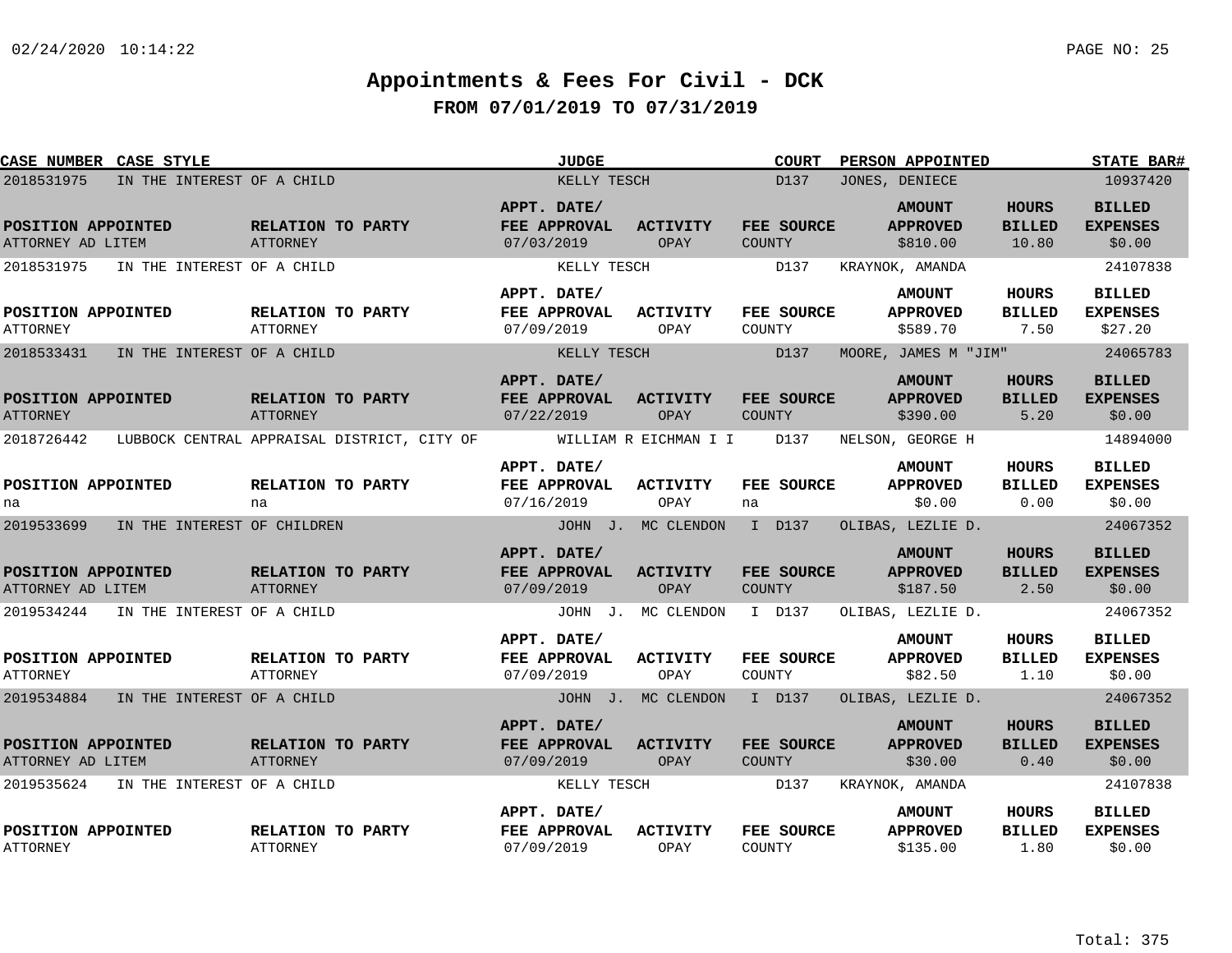| CASE NUMBER CASE STYLE                    |                                      | <b>JUDGE</b>                                     |                         | <b>COURT</b>                   | <b>PERSON APPOINTED</b>                      |                                       | <b>STATE BAR#</b>                          |
|-------------------------------------------|--------------------------------------|--------------------------------------------------|-------------------------|--------------------------------|----------------------------------------------|---------------------------------------|--------------------------------------------|
| 2019535698<br>IN THE INTEREST OF A CHILD  |                                      | KARA DARNELL                                     |                         | D137                           | OLIBAS-YANEZ, LINDSAY M.                     |                                       | 24071119                                   |
| POSITION APPOINTED<br><b>ATTORNEY</b>     | RELATION TO PARTY<br><b>ATTORNEY</b> | APPT. DATE/<br>FEE APPROVAL<br>07/09/2019        | <b>ACTIVITY</b><br>OPAY | FEE SOURCE<br><b>COUNTY</b>    | <b>AMOUNT</b><br><b>APPROVED</b><br>\$367.50 | <b>HOURS</b><br><b>BILLED</b><br>4.90 | <b>BILLED</b><br><b>EXPENSES</b><br>\$0.00 |
| 2019535756<br>IN THE INTEREST OF CHILDREN |                                      |                                                  | JOHN J. MC CLENDON      | I D137                         | HERNANDEZ, NATALIO                           |                                       | 24032412                                   |
|                                           |                                      | APPT. DATE/                                      |                         |                                | <b>AMOUNT</b>                                | <b>HOURS</b>                          | <b>BILLED</b>                              |
| POSITION APPOINTED<br>ATTORNEY AD LITEM   | RELATION TO PARTY<br>na              | FEE APPROVAL<br>07/17/2019                       | <b>ACTIVITY</b><br>OAPT | FEE SOURCE<br>na               | <b>APPROVED</b><br>\$0.00                    | <b>BILLED</b><br>0.00                 | <b>EXPENSES</b><br>\$0.00                  |
| 2019535792<br>IN THE INTEREST OF A CHILD  |                                      | KARA DARNELL                                     |                         | D137                           | OLIBAS-YANEZ, LINDSAY M.                     |                                       | 24071119                                   |
| POSITION APPOINTED<br><b>ATTORNEY</b>     | RELATION TO PARTY<br>ATTORNEY        | APPT. DATE/<br><b>FEE APPROVAL</b><br>07/09/2019 | <b>ACTIVITY</b><br>OPAY | FEE SOURCE<br><b>COUNTY</b>    | <b>AMOUNT</b><br><b>APPROVED</b><br>\$600.00 | <b>HOURS</b><br><b>BILLED</b><br>8.00 | <b>BILLED</b><br><b>EXPENSES</b><br>\$0.00 |
| 2019535985<br>IN THE INTEREST OF A CHILD  |                                      | KELLY TESCH                                      |                         | D137                           | AGUILAR, ARTIE                               |                                       | 24004427                                   |
| POSITION APPOINTED<br>ATTORNEY AD LITEM   | RELATION TO PARTY<br><b>ATTORNEY</b> | APPT. DATE/<br><b>FEE APPROVAL</b><br>07/30/2019 | ACTIVITY<br>OPAY        | FEE SOURCE<br>COUNTY           | <b>AMOUNT</b><br><b>APPROVED</b><br>\$112.50 | HOURS<br><b>BILLED</b><br>1.50        | <b>BILLED</b><br><b>EXPENSES</b><br>\$0.00 |
| 2019535985<br>IN THE INTEREST OF A CHILD  |                                      | KELLY TESCH                                      |                         | D137                           | FERRARO, MARITZA GAMBOA                      |                                       | 24053216                                   |
| POSITION APPOINTED<br>ATTORNEY AD LITEM   | RELATION TO PARTY<br><b>ATTORNEY</b> | APPT. DATE/<br>FEE APPROVAL<br>07/29/2019        | <b>ACTIVITY</b><br>OPAY | <b>FEE SOURCE</b><br>APPLICANT | <b>AMOUNT</b><br><b>APPROVED</b><br>\$202.50 | HOURS<br><b>BILLED</b><br>2.70        | <b>BILLED</b><br><b>EXPENSES</b><br>\$0.00 |
| 2019536018<br>IN THE INTEREST OF CHILDREN |                                      | KELLY TESCH                                      |                         | D137                           | HERNANDEZ, NATALIO                           |                                       | 24032412                                   |
| POSITION APPOINTED<br><b>ATTORNEY</b>     | RELATION TO PARTY<br>na              | APPT. DATE/<br>FEE APPROVAL<br>07/08/2019        | <b>ACTIVITY</b><br>OAPT | FEE SOURCE<br>na               | <b>AMOUNT</b><br><b>APPROVED</b><br>\$0.00   | <b>HOURS</b><br><b>BILLED</b><br>0.00 | <b>BILLED</b><br><b>EXPENSES</b><br>\$0.00 |
| 2019536019<br>IN THE INTEREST OF A CHILD  |                                      |                                                  | JOHN J. MC CLENDON      | I D137                         | FERRARO, MARITZA GAMBOA                      |                                       | 24053216                                   |
| POSITION APPOINTED<br>ATTORNEY AD LITEM   | RELATION TO PARTY<br>na              | APPT. DATE/<br>FEE APPROVAL<br>07/02/2019        | <b>ACTIVITY</b><br>OAPT | FEE SOURCE<br>na               | <b>AMOUNT</b><br><b>APPROVED</b><br>\$0.00   | HOURS<br><b>BILLED</b><br>0.00        | <b>BILLED</b><br><b>EXPENSES</b><br>\$0.00 |
| 2019536019<br>IN THE INTEREST OF A CHILD  |                                      | KELLY TESCH                                      |                         | D137                           | GARCIA, ELIAS J.                             |                                       | 24083046                                   |
| POSITION APPOINTED<br><b>ATTORNEY</b>     | RELATION TO PARTY<br>na              | APPT. DATE/<br>FEE APPROVAL<br>07/08/2019        | <b>ACTIVITY</b><br>OAPT | FEE SOURCE<br>na               | <b>AMOUNT</b><br><b>APPROVED</b><br>\$0.00   | HOURS<br><b>BILLED</b><br>0.00        | <b>BILLED</b><br><b>EXPENSES</b><br>\$0.00 |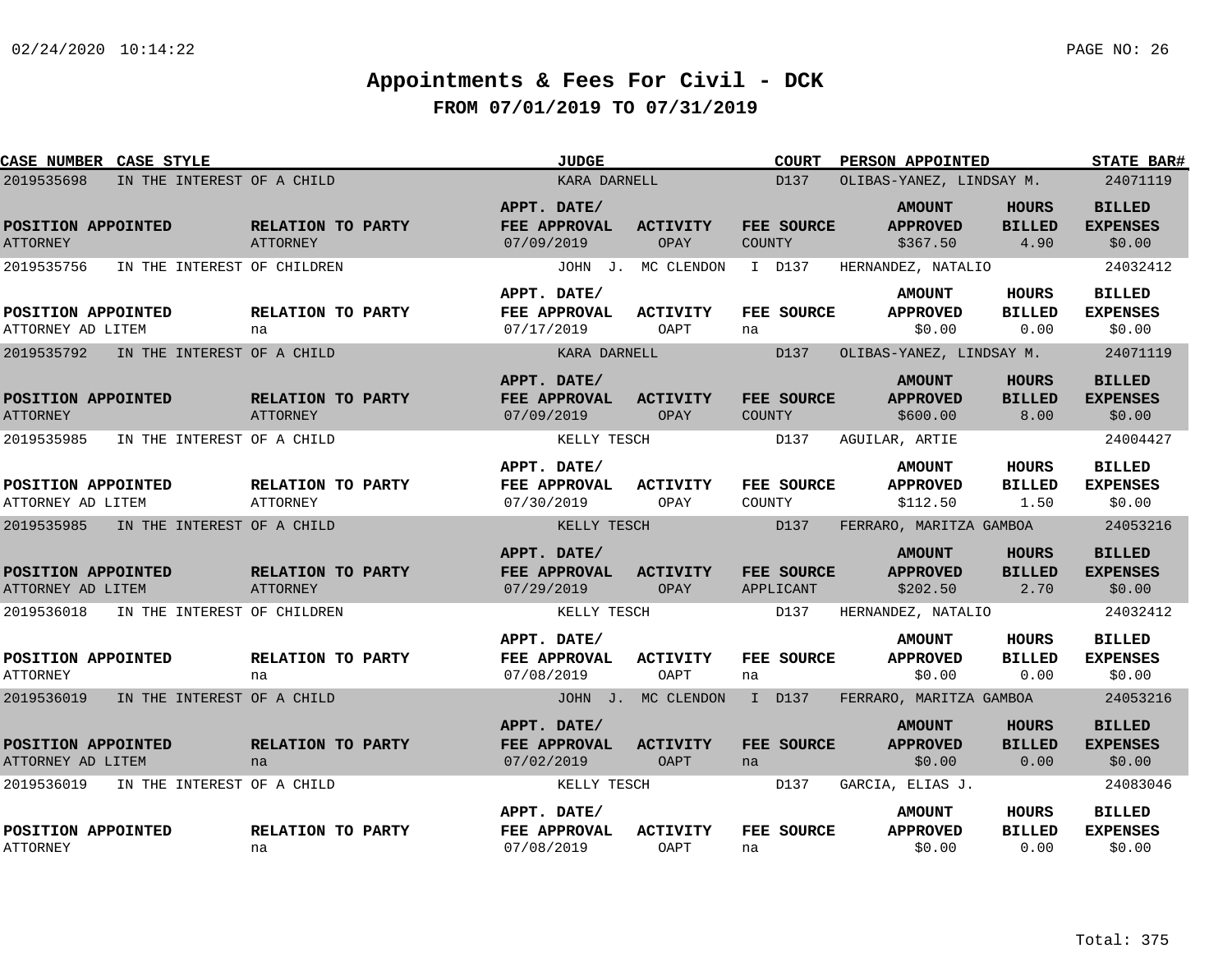| <b>CASE NUMBER CASE STYLE</b>           |                                                                                          |                                      | <b>JUDGE</b>                              |                         | <b>COURT</b>                | PERSON APPOINTED                             |                                         | <b>STATE BAR#</b>                           |
|-----------------------------------------|------------------------------------------------------------------------------------------|--------------------------------------|-------------------------------------------|-------------------------|-----------------------------|----------------------------------------------|-----------------------------------------|---------------------------------------------|
| 2019726516                              | LUBBOCK CENTRAL APPRAISAL DISTRICT, ET AL VS. JOHN J. MC CLENDON                         |                                      |                                           |                         | I D137                      | NELSON, GEORGE H                             |                                         | 14894000                                    |
| POSITION APPOINTED<br>ATTORNEY AD LITEM |                                                                                          | RELATION TO PARTY<br>na              | APPT. DATE/<br>FEE APPROVAL<br>07/12/2019 | <b>ACTIVITY</b><br>OAPT | FEE SOURCE<br>na            | <b>AMOUNT</b><br><b>APPROVED</b><br>\$0.00   | <b>HOURS</b><br><b>BILLED</b><br>0.00   | <b>BILLED</b><br><b>EXPENSES</b><br>\$0.00  |
| 2004525834                              | IN THE INTEREST OF A CHILD                                                               |                                      | MEG JORDAN                                |                         | D140                        | MURRAY, LINDSEY K.                           |                                         | 24066252                                    |
| POSITION APPOINTED<br><b>ATTORNEY</b>   |                                                                                          | RELATION TO PARTY<br><b>ATTORNEY</b> | APPT. DATE/<br>FEE APPROVAL<br>07/12/2019 | <b>ACTIVITY</b><br>OPAY | <b>FEE SOURCE</b><br>COUNTY | <b>AMOUNT</b><br><b>APPROVED</b><br>\$125.00 | HOURS<br><b>BILLED</b><br>1.25          | <b>BILLED</b><br><b>EXPENSES</b><br>\$31.25 |
| 2006534701                              | IN THE INTEREST OF A CHILD                                                               |                                      | MEG JORDAN                                |                         | D140                        | BOTROS, DANNIE B                             |                                         | 02687910                                    |
| POSITION APPOINTED<br><b>ATTORNEY</b>   |                                                                                          | RELATION TO PARTY<br>na              | APPT. DATE/<br>FEE APPROVAL<br>07/16/2019 | <b>ACTIVITY</b><br>OAPT | FEE SOURCE<br>na            | <b>AMOUNT</b><br><b>APPROVED</b><br>\$0.00   | <b>HOURS</b><br><b>BILLED</b><br>0.00   | <b>BILLED</b><br><b>EXPENSES</b><br>\$0.00  |
| 2006537458                              | IN THE INTEREST OF CHILDREN                                                              |                                      | KELLY TESCH                               |                         | D140                        | OLIBAS, LEZLIE D.                            |                                         | 24067352                                    |
| POSITION APPOINTED<br>ATTORNEY AD LITEM |                                                                                          | RELATION TO PARTY<br>ATTORNEY        | APPT. DATE/<br>FEE APPROVAL<br>07/09/2019 | <b>ACTIVITY</b><br>OPAY | FEE SOURCE<br>COUNTY        | <b>AMOUNT</b><br><b>APPROVED</b><br>\$142.50 | <b>HOURS</b><br><b>BILLED</b><br>190.00 | <b>BILLED</b><br><b>EXPENSES</b><br>\$0.00  |
|                                         | 2013507039 IN THE INTEREST OF A CHILD                                                    |                                      | MEG JORDAN                                |                         | D140                        | JONES, DENIECE                               |                                         | 10937420                                    |
| POSITION APPOINTED<br>ATTORNEY AD LITEM |                                                                                          | RELATION TO PARTY<br><b>ATTORNEY</b> | APPT. DATE/<br>FEE APPROVAL<br>07/03/2019 | ACTIVITY<br>OPAY        | FEE SOURCE<br><b>STATE</b>  | <b>AMOUNT</b><br><b>APPROVED</b><br>\$472.50 | <b>HOURS</b><br><b>BILLED</b><br>5.30   | <b>BILLED</b><br><b>EXPENSES</b><br>\$0.00  |
|                                         | 2014512810 IN THE INTEREST OF A CHILD                                                    |                                      | KELLY TESCH                               |                         | D140                        | OLIBAS-YANEZ, LINDSAY M.                     |                                         | 24071119                                    |
| POSITION APPOINTED<br>ATTORNEY AD LITEM |                                                                                          | RELATION TO PARTY<br>ATTORNEY        | APPT. DATE/<br>FEE APPROVAL<br>07/09/2019 | ACTIVITY<br>OPAY        | FEE SOURCE<br>COUNTY        | <b>AMOUNT</b><br><b>APPROVED</b><br>\$202.50 | HOURS<br><b>BILLED</b><br>2.70          | <b>BILLED</b><br><b>EXPENSES</b><br>\$0.00  |
|                                         | 2014725654 LCAD VS PEARS AKA PEARL BAKER D, UNKNOWN HEIRS OF, WILLIAM R EICHMAN I I D140 |                                      |                                           |                         |                             | NELSON, GEORGE H                             |                                         | 14894000                                    |
| POSITION APPOINTED<br>na                |                                                                                          | RELATION TO PARTY<br>na              | APPT. DATE/<br>FEE APPROVAL<br>07/16/2019 | ACTIVITY<br>OPAY        | <b>FEE SOURCE</b><br>na     | <b>AMOUNT</b><br><b>APPROVED</b><br>\$0.00   | HOURS<br><b>BILLED</b><br>0.00          | <b>BILLED</b><br><b>EXPENSES</b><br>\$0.00  |
| 2015517302                              | IN THE INTEREST OF A CHILD                                                               |                                      | KARA DARNELL                              |                         | D140                        | OLIBAS-YANEZ, LINDSAY M.                     |                                         | 24071119                                    |
| POSITION APPOINTED<br>ATTORNEY AD LITEM |                                                                                          | RELATION TO PARTY<br>ATTORNEY        | APPT. DATE/<br>FEE APPROVAL<br>07/09/2019 | <b>ACTIVITY</b><br>OPAY | <b>FEE SOURCE</b><br>COUNTY | <b>AMOUNT</b><br><b>APPROVED</b><br>\$90.00  | HOURS<br><b>BILLED</b><br>1.20          | <b>BILLED</b><br><b>EXPENSES</b><br>\$0.00  |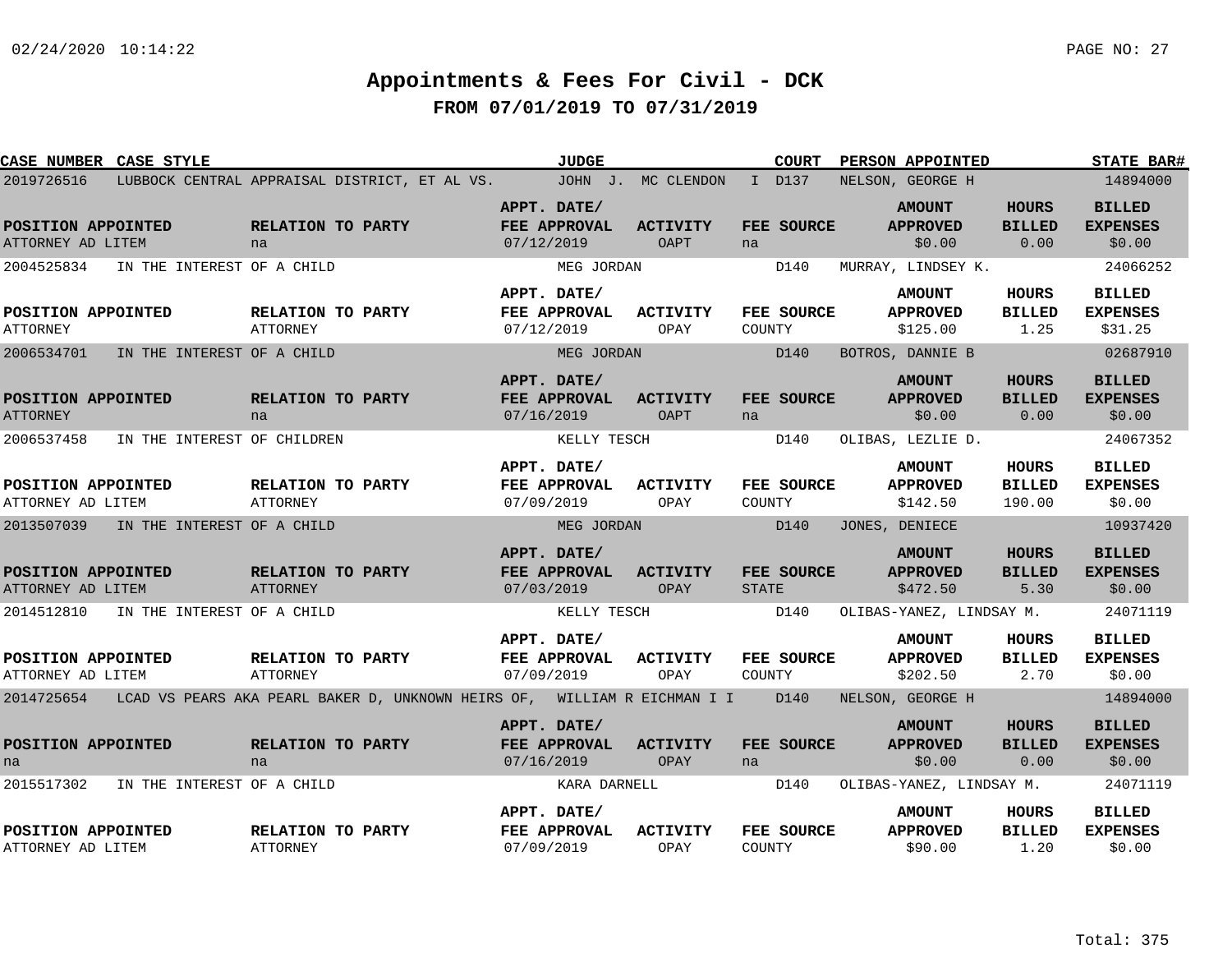| CASE NUMBER CASE STYLE                  |                                      | <b>JUDGE</b>                                     |                                | <b>COURT</b>                      | PERSON APPOINTED                               |                                       | <b>STATE BAR#</b>                            |
|-----------------------------------------|--------------------------------------|--------------------------------------------------|--------------------------------|-----------------------------------|------------------------------------------------|---------------------------------------|----------------------------------------------|
| 2015725860                              | LCAD VS VERGARA ESPERANZA ET VIR,    | JIM BOB DARNELL                                  |                                | D140                              | NELSON, GEORGE H                               |                                       | 14894000                                     |
| POSITION APPOINTED<br>ATTORNEY AD LITEM | RELATION TO PARTY<br>na              | APPT. DATE/<br>FEE APPROVAL<br>07/11/2019        | <b>ACTIVITY</b><br><b>OAPT</b> | FEE SOURCE<br>na                  | <b>AMOUNT</b><br><b>APPROVED</b><br>\$0.00     | <b>HOURS</b><br><b>BILLED</b><br>0.00 | <b>BILLED</b><br><b>EXPENSES</b><br>\$0.00   |
| 2015725860                              | LCAD VS VERGARA ESPERANZA ET VIR,    |                                                  | WILLIAM R EICHMAN I I          | D140                              | NELSON, GEORGE H                               |                                       | 14894000                                     |
| POSITION APPOINTED<br>AD LITEM          | RELATION TO PARTY<br>na              | APPT. DATE/<br>FEE APPROVAL<br>07/16/2019        | ACTIVITY<br>OPAY               | FEE SOURCE<br>na                  | <b>AMOUNT</b><br><b>APPROVED</b><br>\$0.00     | HOURS<br><b>BILLED</b><br>0.00        | <b>BILLED</b><br><b>EXPENSES</b><br>\$0.00   |
| 2016522167                              | IN THE INTEREST OF CHILDREN          | KELLY TESCH                                      |                                | D140                              | MOORE, JAMES M "JIM"                           |                                       | 24065783                                     |
| POSITION APPOINTED<br><b>ATTORNEY</b>   | RELATION TO PARTY<br>ATTORNEY        | APPT. DATE/<br>FEE APPROVAL<br>07/24/2019        | <b>ACTIVITY</b><br>OPAY        | FEE SOURCE<br><b>COUNTY</b>       | <b>AMOUNT</b><br><b>APPROVED</b><br>\$525.00   | <b>HOURS</b><br><b>BILLED</b><br>7.00 | <b>BILLED</b><br><b>EXPENSES</b><br>\$0.00   |
| 2016523420                              | IN THE INTEREST OF A CHILD           | KARA DARNELL                                     |                                | D140                              | TREVINO, LIZA                                  |                                       | 24081755                                     |
| POSITION APPOINTED<br>ATTORNEY AD LITEM | RELATION TO PARTY<br><b>ATTORNEY</b> | APPT. DATE/<br>FEE APPROVAL<br>07/09/2019        | <b>ACTIVITY</b><br>OPAY        | FEE SOURCE<br>COUNTY              | <b>AMOUNT</b><br><b>APPROVED</b><br>\$330.00   | HOURS<br><b>BILLED</b><br>4.40        | <b>BILLED</b><br><b>EXPENSES</b><br>\$0.00   |
| 2017524049                              | IN THE INTEREST OF CHILDREN          | KELLY TESCH                                      |                                | D140                              | ADAMS, BARBARA SUE                             |                                       | 24009855                                     |
| POSITION APPOINTED<br>ATTORNEY AD LITEM | RELATION TO PARTY<br><b>ATTORNEY</b> | APPT. DATE/<br>FEE APPROVAL<br>07/15/2019        | <b>ACTIVITY</b><br>OPAY        | FEE SOURCE<br><b>COUNTY</b>       | <b>AMOUNT</b><br><b>APPROVED</b><br>\$345.00   | <b>HOURS</b><br><b>BILLED</b><br>4.60 | <b>BILLED</b><br><b>EXPENSES</b><br>\$0.00   |
| 2017524049                              | IN THE INTEREST OF CHILDREN          | KELLY TESCH                                      |                                | D140                              | ADAMS, BARBARA SUE                             |                                       | 24009855                                     |
| POSITION APPOINTED<br>ATTORNEY AD LITEM | RELATION TO PARTY<br><b>ATTORNEY</b> | APPT. DATE/<br><b>FEE APPROVAL</b><br>07/22/2019 | ACTIVITY<br>OPAY               | FEE SOURCE<br>COUNTY              | <b>AMOUNT</b><br><b>APPROVED</b><br>\$412.50   | HOURS<br><b>BILLED</b><br>5.50        | <b>BILLED</b><br><b>EXPENSES</b><br>\$0.00   |
| 2017524049                              | IN THE INTEREST OF CHILDREN          | KELLY TESCH                                      |                                | D140                              | KRAYNOK, AMANDA                                |                                       | 24107838                                     |
| POSITION APPOINTED<br><b>ATTORNEY</b>   | RELATION TO PARTY<br><b>ATTORNEY</b> | APPT. DATE/<br>FEE APPROVAL<br>07/03/2019        | <b>ACTIVITY</b><br>OPAY        | FEE SOURCE<br><b>GENERAL FUND</b> | <b>AMOUNT</b><br><b>APPROVED</b><br>\$607.50   | <b>HOURS</b><br><b>BILLED</b><br>8.10 | <b>BILLED</b><br><b>EXPENSES</b><br>\$0.00   |
| 2017524500                              | IN THE INTEREST OF A CHILD           | KELLY TESCH                                      |                                | D140                              | CONN, TANYA BOUCHER                            |                                       | 24034737                                     |
| POSITION APPOINTED<br><b>ATTORNEY</b>   | RELATION TO PARTY<br><b>ATTORNEY</b> | APPT. DATE/<br>FEE APPROVAL<br>07/10/2019        | <b>ACTIVITY</b><br>OPAY        | FEE SOURCE<br><b>COUNTY</b>       | <b>AMOUNT</b><br><b>APPROVED</b><br>\$3,112.50 | HOURS<br><b>BILLED</b><br>39.90       | <b>BILLED</b><br><b>EXPENSES</b><br>\$120.00 |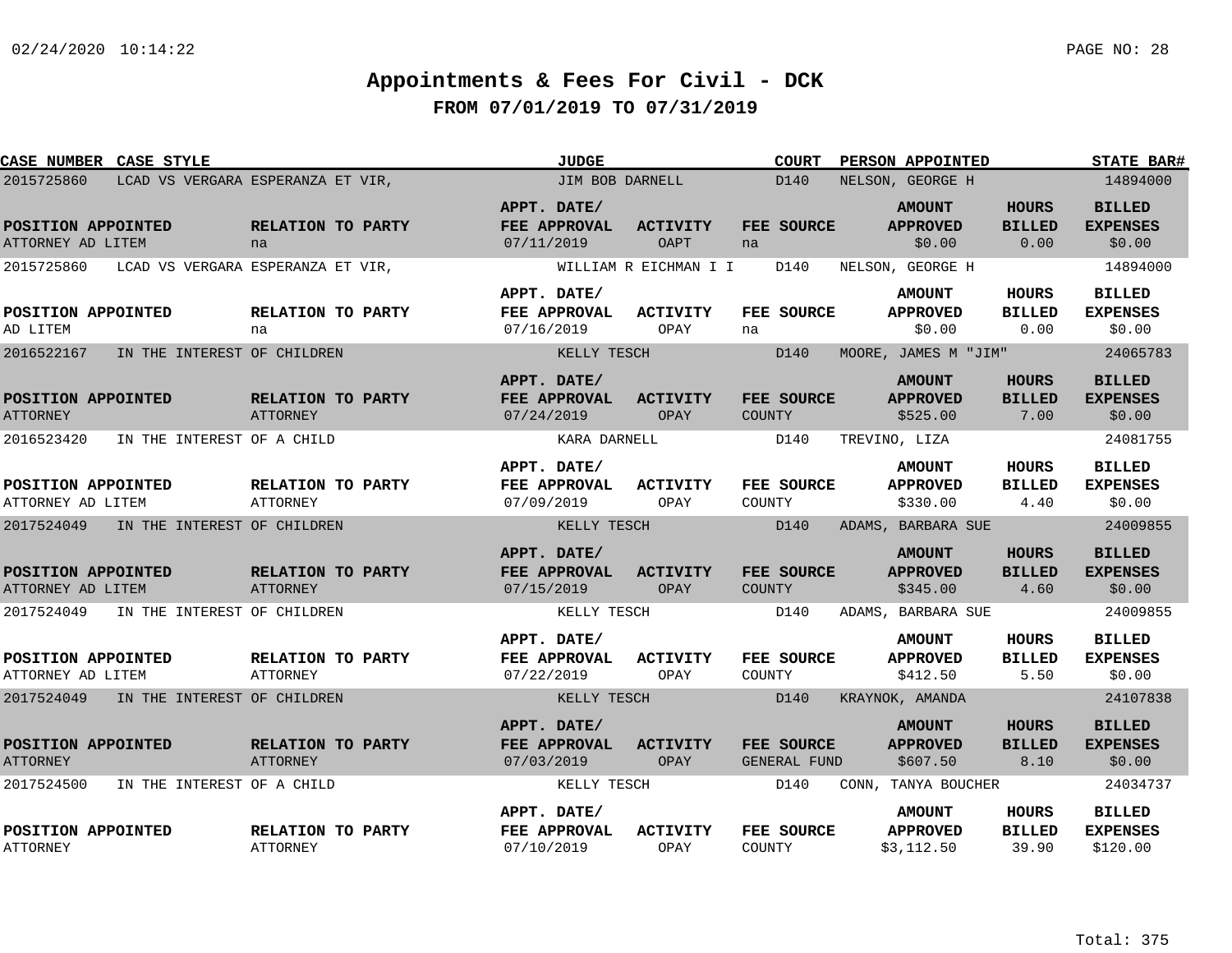| CASE NUMBER CASE STYLE                    |                                      | <b>JUDGE</b>                              |                         | <b>COURT</b><br>PERSON APPOINTED | <b>STATE BAR#</b>                              |                                       |                                            |
|-------------------------------------------|--------------------------------------|-------------------------------------------|-------------------------|----------------------------------|------------------------------------------------|---------------------------------------|--------------------------------------------|
| 2017524500<br>IN THE INTEREST OF A CHILD  |                                      | KELLY TESCH                               |                         | D140                             | MOORE, JAMES M "JIM"                           |                                       | 24065783                                   |
| POSITION APPOINTED<br><b>ATTORNEY</b>     | RELATION TO PARTY<br><b>ATTORNEY</b> | APPT. DATE/<br>FEE APPROVAL<br>07/16/2019 | <b>ACTIVITY</b><br>OPAY | FEE SOURCE<br><b>STATE</b>       | <b>AMOUNT</b><br><b>APPROVED</b><br>\$375.00   | <b>HOURS</b><br><b>BILLED</b><br>5.00 | <b>BILLED</b><br><b>EXPENSES</b><br>\$0.00 |
| 2017525317<br>IN THE INTEREST OF A CHILD  |                                      | KELLY TESCH                               |                         | D140                             | OLIBAS-YANEZ, LINDSAY M.                       |                                       | 24071119                                   |
| POSITION APPOINTED<br>ATTORNEY AD LITEM   | RELATION TO PARTY<br>ATTORNEY        | APPT. DATE/<br>FEE APPROVAL<br>07/09/2019 | ACTIVITY<br>OPAY        | FEE SOURCE<br>COUNTY             | <b>AMOUNT</b><br><b>APPROVED</b><br>\$180.00   | HOURS<br><b>BILLED</b><br>2.40        | <b>BILLED</b><br><b>EXPENSES</b><br>\$0.00 |
| 2017526885<br>IN THE INTEREST OF A CHILD  |                                      | KELLY TESCH                               |                         | D140                             | MOORE, JAMES M "JIM"                           |                                       | 24065783                                   |
| POSITION APPOINTED<br><b>ATTORNEY</b>     | RELATION TO PARTY<br>ATTORNEY        | APPT. DATE/<br>FEE APPROVAL<br>07/15/2019 | <b>ACTIVITY</b><br>OPAY | FEE SOURCE<br><b>STATE</b>       | <b>AMOUNT</b><br><b>APPROVED</b><br>\$202.50   | <b>HOURS</b><br><b>BILLED</b><br>2.70 | <b>BILLED</b><br><b>EXPENSES</b><br>\$0.00 |
| 2017526885<br>IN THE INTEREST OF A CHILD  |                                      | KELLY TESCH                               |                         | D140                             | OLIBAS-YANEZ, LINDSAY M.                       |                                       | 24071119                                   |
| POSITION APPOINTED<br>ATTORNEY AD LITEM   | RELATION TO PARTY<br><b>ATTORNEY</b> | APPT. DATE/<br>FEE APPROVAL<br>07/08/2019 | <b>ACTIVITY</b><br>OPAY | FEE SOURCE<br>COUNTY             | <b>AMOUNT</b><br><b>APPROVED</b><br>\$532.50   | HOURS<br><b>BILLED</b><br>7.10        | <b>BILLED</b><br><b>EXPENSES</b><br>\$0.00 |
| 2017527230<br>IN THE INTEREST OF CHILDREN |                                      | KELLY TESCH                               |                         | D140                             | WILLIAMS, TIMOTHY A.                           |                                       | 24072428                                   |
| POSITION APPOINTED<br>ATTORNEY AD LITEM   | RELATION TO PARTY<br>ATTORNEY        | APPT. DATE/<br>FEE APPROVAL<br>07/16/2019 | <b>ACTIVITY</b><br>OPAY | FEE SOURCE<br><b>COUNTY</b>      | <b>AMOUNT</b><br><b>APPROVED</b><br>\$712.50   | <b>HOURS</b><br><b>BILLED</b><br>9.50 | <b>BILLED</b><br><b>EXPENSES</b><br>\$0.00 |
| 2017527573<br>IN THE INTEREST OF CHILDREN |                                      | KELLY TESCH                               |                         | D140                             | WIMBERLEY, KAYLA R.                            |                                       | 24085662                                   |
| POSITION APPOINTED<br>ATTORNEY AD LITEM   | RELATION TO PARTY<br>ATTORNEY        | APPT. DATE/<br>FEE APPROVAL<br>07/02/2019 | <b>ACTIVITY</b><br>OPAY | FEE SOURCE<br>COUNTY             | <b>AMOUNT</b><br><b>APPROVED</b><br>\$75.00    | HOURS<br><b>BILLED</b><br>1.00        | <b>BILLED</b><br><b>EXPENSES</b><br>\$0.00 |
| 2017527682<br>IN THE INTEREST OF CHILDREN |                                      | KELLY TESCH                               |                         | D140                             | MOORE, JAMES M "JIM"                           |                                       | 24065783                                   |
| POSITION APPOINTED<br><b>ATTORNEY</b>     | RELATION TO PARTY<br><b>ATTORNEY</b> | APPT. DATE/<br>FEE APPROVAL<br>07/15/2019 | <b>ACTIVITY</b><br>OPAY | FEE SOURCE<br><b>STATE</b>       | <b>AMOUNT</b><br><b>APPROVED</b><br>\$240.00   | <b>HOURS</b><br><b>BILLED</b><br>3.20 | <b>BILLED</b><br><b>EXPENSES</b><br>\$0.00 |
| 2018529656<br>IN THE INTEREST OF CHILDREN |                                      | KELLY TESCH                               |                         | D140                             | TREVINO, LIZA                                  |                                       | 24081755                                   |
| POSITION APPOINTED<br>ATTORNEY AD LITEM   | RELATION TO PARTY<br><b>ATTORNEY</b> | APPT. DATE/<br>FEE APPROVAL<br>07/15/2019 | <b>ACTIVITY</b><br>OPAY | FEE SOURCE<br>COUNTY             | <b>AMOUNT</b><br><b>APPROVED</b><br>\$1,177.50 | HOURS<br><b>BILLED</b><br>15.70       | <b>BILLED</b><br><b>EXPENSES</b><br>\$0.00 |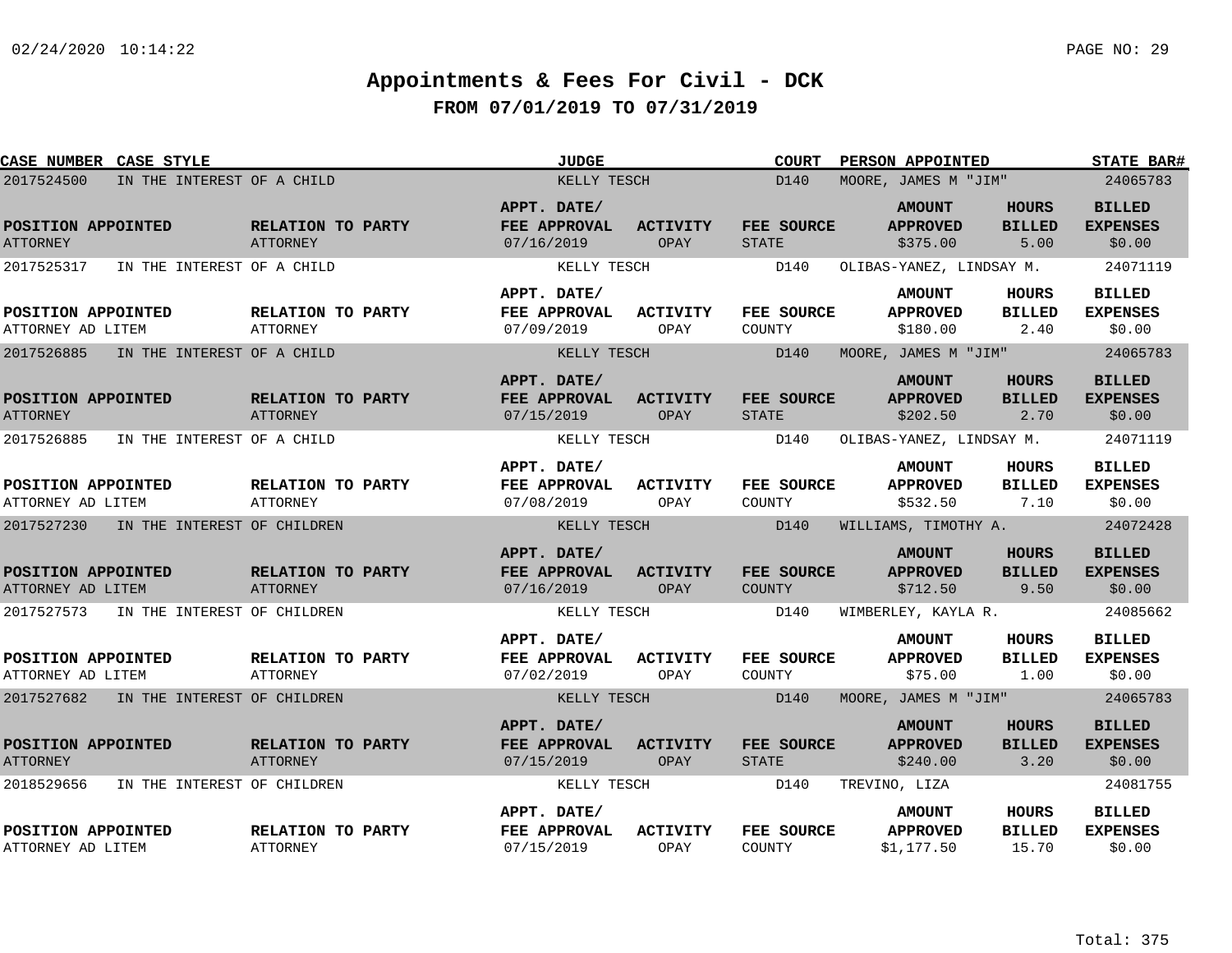| CASE NUMBER CASE STYLE                    |                                      | <b>JUDGE</b>                              |                         | <b>COURT</b>                      | PERSON APPOINTED                               |                                        | <b>STATE BAR#</b>                           |
|-------------------------------------------|--------------------------------------|-------------------------------------------|-------------------------|-----------------------------------|------------------------------------------------|----------------------------------------|---------------------------------------------|
| 2018529656<br>IN THE INTEREST OF CHILDREN |                                      | KELLY TESCH                               |                         | D140                              | TREVINO, LIZA                                  |                                        | 24081755                                    |
| POSITION APPOINTED<br>ATTORNEY AD LITEM   | RELATION TO PARTY<br>ATTORNEY        | APPT. DATE/<br>FEE APPROVAL<br>07/17/2019 | <b>ACTIVITY</b><br>OPAY | FEE SOURCE<br><b>COUNTY</b>       | <b>AMOUNT</b><br><b>APPROVED</b><br>\$1,155.00 | <b>HOURS</b><br><b>BILLED</b><br>15.40 | <b>BILLED</b><br><b>EXPENSES</b><br>\$0.00  |
| IN THE INTEREST OF CHILDREN<br>2018530806 |                                      | JIM BOB DARNELL                           |                         | D140                              | KRAYNOK, AMANDA                                |                                        | 24107838                                    |
| POSITION APPOINTED<br><b>ATTORNEY</b>     | RELATION TO PARTY<br><b>ATTORNEY</b> | APPT. DATE/<br>FEE APPROVAL<br>07/02/2019 | <b>ACTIVITY</b><br>OPAY | <b>FEE SOURCE</b><br>COUNTY       | <b>AMOUNT</b><br><b>APPROVED</b><br>\$105.00   | HOURS<br><b>BILLED</b><br>1.40         | <b>BILLED</b><br><b>EXPENSES</b><br>\$0.00  |
| 2018530887<br>IN THE INTEREST OF CHILDREN |                                      | KELLY TESCH                               |                         | D140                              | AGUILAR, ARTIE                                 |                                        | 24004427                                    |
| POSITION APPOINTED<br>ATTORNEY AD LITEM   | RELATION TO PARTY<br>ATTORNEY        | APPT. DATE/<br>FEE APPROVAL<br>07/15/2019 | <b>ACTIVITY</b><br>OPAY | FEE SOURCE<br>COUNTY              | <b>AMOUNT</b><br><b>APPROVED</b><br>\$75.00    | <b>HOURS</b><br><b>BILLED</b><br>1.00  | <b>BILLED</b><br><b>EXPENSES</b><br>\$0.00  |
| 2018530887<br>IN THE INTEREST OF CHILDREN |                                      | KELLY TESCH                               |                         | D140                              | KRAYNOK, AMANDA                                |                                        | 24107838                                    |
| POSITION APPOINTED<br><b>ATTORNEY</b>     | RELATION TO PARTY<br><b>ATTORNEY</b> | APPT. DATE/<br>FEE APPROVAL<br>07/03/2019 | ACTIVITY<br>OPAY        | FEE SOURCE<br><b>GENERAL FUND</b> | <b>AMOUNT</b><br><b>APPROVED</b><br>\$134.30   | <b>HOURS</b><br><b>BILLED</b><br>1.70  | <b>BILLED</b><br><b>EXPENSES</b><br>\$0.00  |
| 2018531233<br>IN THE INTEREST OF CHILDREN |                                      | JIM BOB DARNELL                           |                         | D140                              | OLIBAS, LEZLIE D.                              |                                        | 24067352                                    |
| POSITION APPOINTED<br>ATTORNEY AD LITEM   | RELATION TO PARTY<br><b>ATTORNEY</b> | APPT. DATE/<br>FEE APPROVAL<br>07/12/2019 | <b>ACTIVITY</b><br>OPAY | FEE SOURCE<br><b>COUNTY</b>       | <b>AMOUNT</b><br><b>APPROVED</b><br>\$727.50   | <b>HOURS</b><br><b>BILLED</b><br>9.70  | <b>BILLED</b><br><b>EXPENSES</b><br>\$0.00  |
| IN THE INTEREST OF CHILDREN<br>2018531233 |                                      | KELLY TESCH                               |                         | D140                              | WILLIAMS, TIMOTHY A.                           |                                        | 24072428                                    |
| POSITION APPOINTED<br>ATTORNEY AD LITEM   | <b>RELATION TO PARTY</b><br>ATTORNEY | APPT. DATE/<br>FEE APPROVAL<br>07/01/2019 | <b>ACTIVITY</b><br>OPAY | FEE SOURCE<br>COUNTY              | <b>AMOUNT</b><br><b>APPROVED</b><br>\$320.55   | HOURS<br><b>BILLED</b><br>4.00         | <b>BILLED</b><br><b>EXPENSES</b><br>\$20.55 |
| 2018531879 IN THE INTEREST OF CHILDREN    |                                      | KELLY TESCH                               |                         | D140                              | WILLIAMS, TIMOTHY A.                           |                                        | 24072428                                    |
| POSITION APPOINTED<br>ATTORNEY AD LITEM   | RELATION TO PARTY<br>ATTORNEY        | APPT. DATE/<br>FEE APPROVAL<br>07/02/2019 | <b>ACTIVITY</b><br>OPAY | FEE SOURCE<br><b>GENERAL FUND</b> | <b>AMOUNT</b><br><b>APPROVED</b><br>\$225.00   | <b>HOURS</b><br><b>BILLED</b><br>3.00  | <b>BILLED</b><br><b>EXPENSES</b><br>\$0.00  |
| 2018532675<br>IN THE INTEREST OF A CHILD  |                                      | KELLY TESCH                               |                         | D140                              | AGUILAR, ARTIE                                 |                                        | 24004427                                    |
| POSITION APPOINTED<br>ATTORNEY AD LITEM   | RELATION TO PARTY<br><b>ATTORNEY</b> | APPT. DATE/<br>FEE APPROVAL<br>07/30/2019 | <b>ACTIVITY</b><br>OPAY | FEE SOURCE<br>COUNTY              | <b>AMOUNT</b><br><b>APPROVED</b><br>\$112.50   | HOURS<br><b>BILLED</b><br>1.50         | <b>BILLED</b><br><b>EXPENSES</b><br>\$0.00  |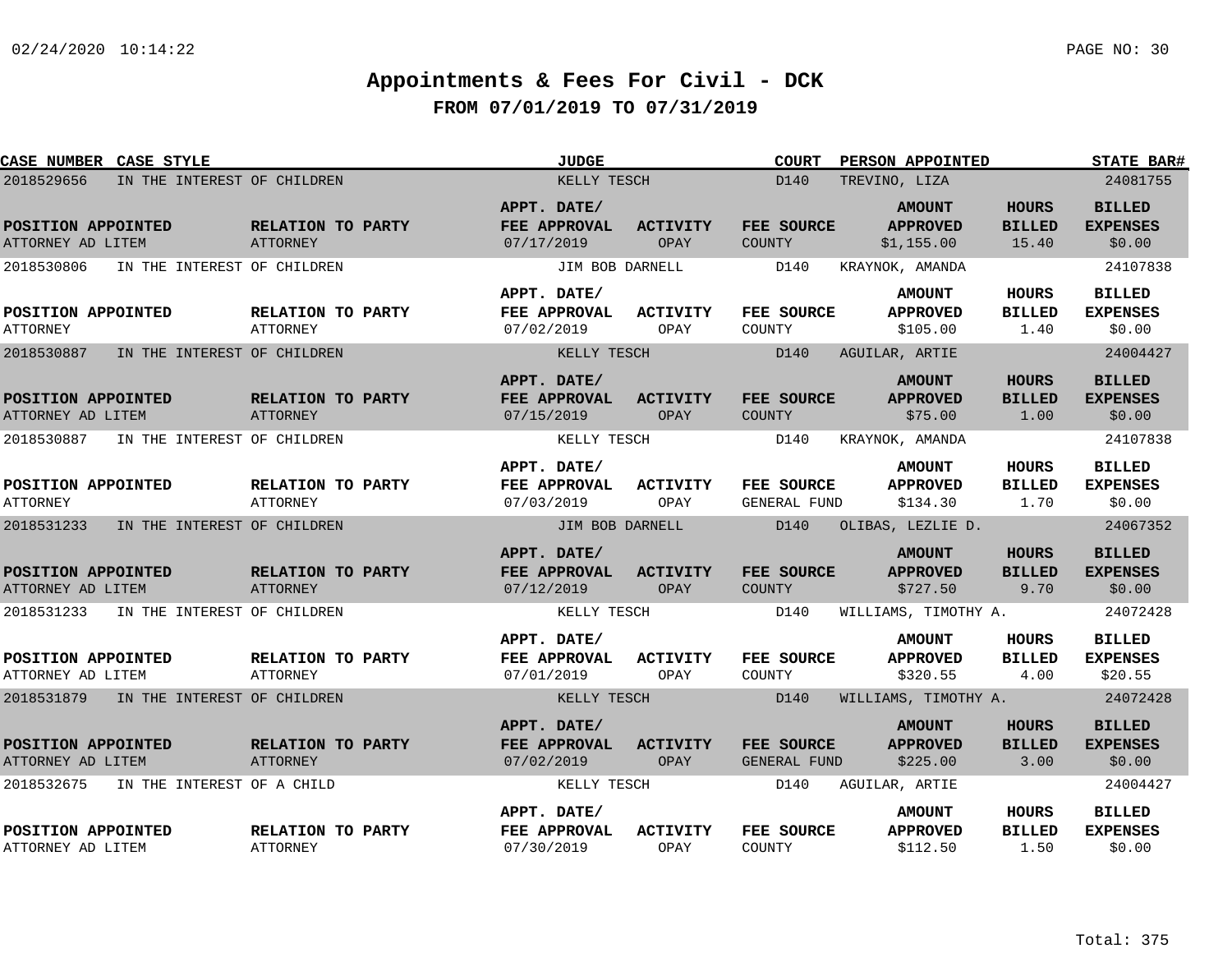| CASE NUMBER CASE STYLE                  |                             |                                      |                                                  |                                                  | <b>JUDGE</b>    |                                |               | <b>COURT</b>      | PERSON APPOINTED                             |                                       | <b>STATE BAR#</b>                            |
|-----------------------------------------|-----------------------------|--------------------------------------|--------------------------------------------------|--------------------------------------------------|-----------------|--------------------------------|---------------|-------------------|----------------------------------------------|---------------------------------------|----------------------------------------------|
| 2018791584                              | IN THE INTEREST OF A CHILD  |                                      |                                                  |                                                  | KARA DARNELL    |                                |               | D140              | MORGESON, TERRI M.                           |                                       | 24043835                                     |
| POSITION APPOINTED<br>ATTORNEY AD LITEM |                             | RELATION TO PARTY<br>ATTORNEY        |                                                  | APPT. DATE/<br>FEE APPROVAL<br>07/16/2019        |                 | <b>ACTIVITY</b><br>OPAY        | <b>COUNTY</b> | FEE SOURCE        | <b>AMOUNT</b><br><b>APPROVED</b><br>\$708.75 | <b>HOURS</b><br><b>BILLED</b><br>9.45 | <b>BILLED</b><br><b>EXPENSES</b><br>\$0.00   |
| 2018791584                              | IN THE INTEREST OF A CHILD  |                                      |                                                  |                                                  | KELLY TESCH     |                                |               | D140              | MURRAY, LINDSEY K.                           |                                       | 24066252                                     |
| POSITION APPOINTED<br>ATTORNEY          |                             | RELATION TO PARTY<br><b>ATTORNEY</b> |                                                  | APPT. DATE/<br>FEE APPROVAL<br>07/08/2019        |                 | <b>ACTIVITY</b><br>OPAY        | COUNTY        | <b>FEE SOURCE</b> | <b>AMOUNT</b><br><b>APPROVED</b><br>\$250.00 | <b>HOURS</b><br><b>BILLED</b><br>1.25 | <b>BILLED</b><br><b>EXPENSES</b><br>\$156.25 |
| 2019533605                              | IN THE INTEREST OF A CHILD  |                                      |                                                  |                                                  | KELLY TESCH     |                                |               | D140              | JONES, DENIECE                               |                                       | 10937420                                     |
| POSITION APPOINTED<br>ATTORNEY AD LITEM |                             | RELATION TO PARTY<br>ATTORNEY        |                                                  | APPT. DATE/<br>FEE APPROVAL<br>07/03/2019        |                 | <b>ACTIVITY</b><br>OPAY        | <b>COUNTY</b> | <b>FEE SOURCE</b> | <b>AMOUNT</b><br><b>APPROVED</b><br>\$607.50 | <b>HOURS</b><br><b>BILLED</b><br>8.10 | <b>BILLED</b><br><b>EXPENSES</b><br>\$0.00   |
| 2019534663                              |                             |                                      | IN THE MATTER OF THE MARRIAGE OF JEFFREY MCGOWAN |                                                  | JIM BOB DARNELL |                                |               | D140              | BLEVINS, CHARLES                             |                                       | 24077261                                     |
| POSITION APPOINTED<br>ATTORNEY AD LITEM |                             | RELATION TO PARTY<br>na              |                                                  | APPT. DATE/<br>FEE APPROVAL<br>07/30/2019        |                 | <b>ACTIVITY</b><br>OAPT        | na            | FEE SOURCE        | <b>AMOUNT</b><br><b>APPROVED</b><br>\$0.00   | <b>HOURS</b><br><b>BILLED</b><br>0.00 | <b>BILLED</b><br><b>EXPENSES</b><br>\$0.00   |
| 2019534905                              | IN THE INTEREST OF A CHILD  |                                      |                                                  |                                                  | KELLY TESCH     |                                |               | D140              | FERRARO, MARITZA GAMBOA                      |                                       | 24053216                                     |
| POSITION APPOINTED<br><b>ATTORNEY</b>   |                             | RELATION TO PARTY<br>na              |                                                  | APPT. DATE/<br><b>FEE APPROVAL</b><br>07/17/2019 |                 | <b>ACTIVITY</b><br><b>OAPT</b> | na            | FEE SOURCE        | <b>AMOUNT</b><br><b>APPROVED</b><br>\$0.00   | <b>HOURS</b><br><b>BILLED</b><br>0.00 | <b>BILLED</b><br><b>EXPENSES</b><br>\$0.00   |
| 2019535710                              | IN THE INTEREST OF A CHILD  |                                      |                                                  |                                                  | KARA DARNELL    |                                |               | D140              | OLIBAS-YANEZ, LINDSAY M.                     |                                       | 24071119                                     |
| POSITION APPOINTED<br>ATTORNEY AD LITEM |                             | RELATION TO PARTY<br>ATTORNEY        |                                                  | APPT. DATE/<br>FEE APPROVAL<br>07/09/2019        |                 | <b>ACTIVITY</b><br>OPAY        | COUNTY        | FEE SOURCE        | <b>AMOUNT</b><br><b>APPROVED</b><br>\$217.50 | HOURS<br><b>BILLED</b><br>2.90        | <b>BILLED</b><br><b>EXPENSES</b><br>\$0.00   |
| 2019535893                              | IN THE INTEREST OF CHILDREN |                                      |                                                  |                                                  | KELLY TESCH     |                                |               | D140              | BASSETT, JENNIFER                            |                                       | 02145532                                     |
| POSITION APPOINTED<br>ATTORNEY AD LITEM |                             | RELATION TO PARTY<br>na              |                                                  | APPT. DATE/<br><b>FEE APPROVAL</b><br>07/17/2019 |                 | <b>ACTIVITY</b><br>OAPT        | na            | <b>FEE SOURCE</b> | <b>AMOUNT</b><br><b>APPROVED</b><br>\$0.00   | HOURS<br><b>BILLED</b><br>0.00        | <b>BILLED</b><br><b>EXPENSES</b><br>\$0.00   |
| 2019535902                              | IN THE INTEREST OF CHILDREN |                                      |                                                  |                                                  | KELLY TESCH     |                                |               | D140              | SRINIVASAN, JANANI                           |                                       | 24108611                                     |
| POSITION APPOINTED<br><b>ATTORNEY</b>   |                             | RELATION TO PARTY<br><b>ATTORNEY</b> |                                                  | APPT. DATE/<br>FEE APPROVAL<br>07/15/2019        |                 | <b>ACTIVITY</b><br>OPAY        | COUNTY        | FEE SOURCE        | <b>AMOUNT</b><br><b>APPROVED</b><br>\$600.00 | HOURS<br><b>BILLED</b><br>8.00        | <b>BILLED</b><br><b>EXPENSES</b><br>\$0.00   |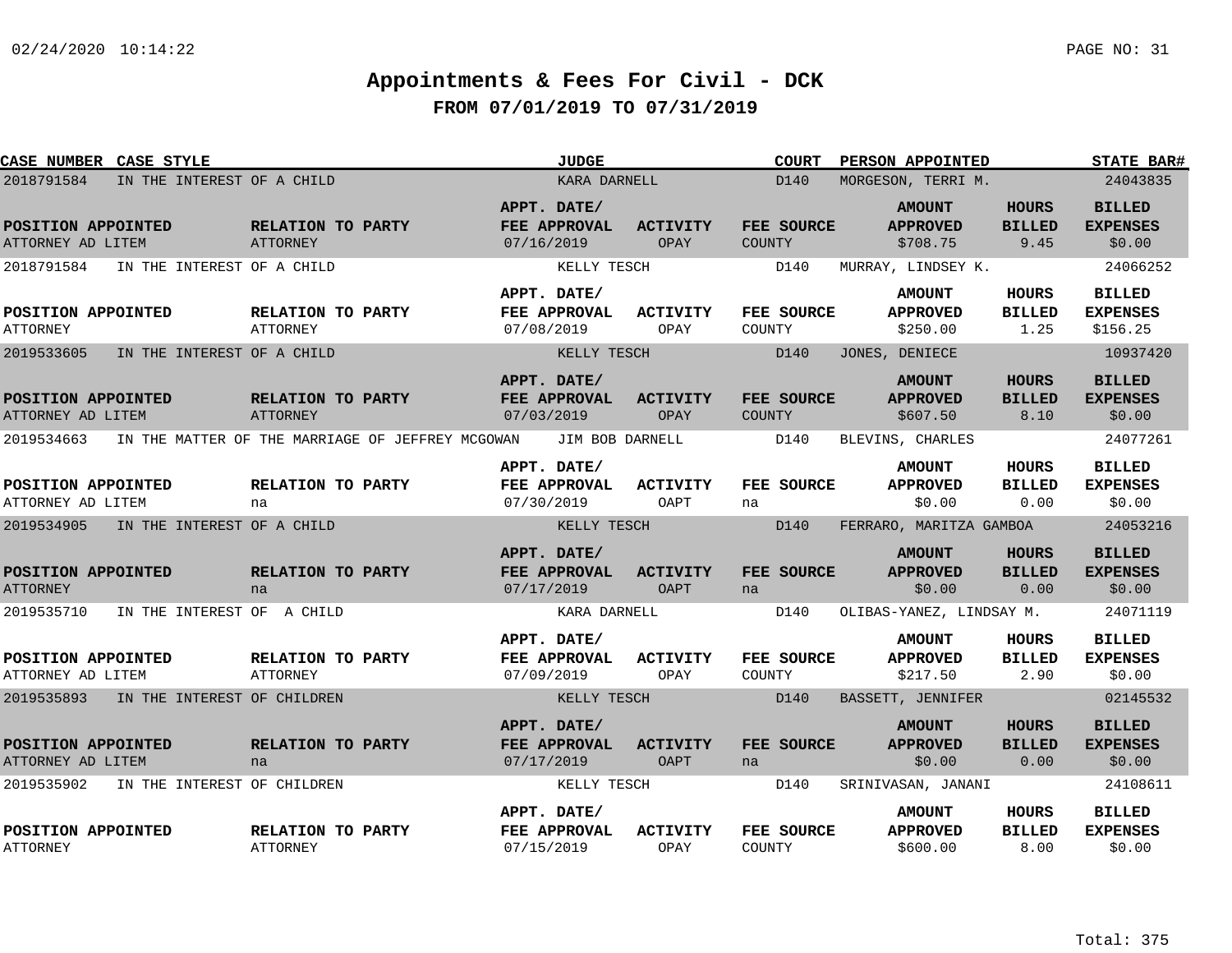| CASE NUMBER CASE STYLE                  |                             |                               | <b>JUDGE</b>                              |                                | <b>COURT</b>         | PERSON APPOINTED                             |                                       | <b>STATE BAR#</b>                          |
|-----------------------------------------|-----------------------------|-------------------------------|-------------------------------------------|--------------------------------|----------------------|----------------------------------------------|---------------------------------------|--------------------------------------------|
| 2019536012                              | IN THE INTEREST OF CHILDREN |                               | JIM BOB DARNELL                           |                                | D140                 | DEHAAS, WILLIAM D                            |                                       | 00793603                                   |
| POSITION APPOINTED<br>ATTORNEY AD LITEM |                             | RELATION TO PARTY<br>na       | APPT. DATE/<br>FEE APPROVAL<br>07/02/2019 | <b>ACTIVITY</b><br><b>OAPT</b> | FEE SOURCE<br>na     | <b>AMOUNT</b><br><b>APPROVED</b><br>\$0.00   | <b>HOURS</b><br><b>BILLED</b><br>0.00 | <b>BILLED</b><br><b>EXPENSES</b><br>\$0.00 |
| 2019536012                              | IN THE INTEREST OF CHILDREN |                               | KELLY TESCH                               |                                | D140                 | AGUILAR, ARTIE                               |                                       | 24004427                                   |
| POSITION APPOINTED<br><b>ATTORNEY</b>   |                             | RELATION TO PARTY<br>na       | APPT. DATE/<br>FEE APPROVAL<br>07/02/2019 | ACTIVITY<br>OAPT               | FEE SOURCE<br>na     | <b>AMOUNT</b><br><b>APPROVED</b><br>\$0.00   | HOURS<br><b>BILLED</b><br>0.00        | <b>BILLED</b><br><b>EXPENSES</b><br>\$0.00 |
| 2019536012                              | IN THE INTEREST OF CHILDREN |                               | KELLY TESCH                               |                                | D140                 | AGUILAR, ARTIE                               |                                       | 24004427                                   |
| POSITION APPOINTED<br>ATTORNEY AD LITEM |                             | RELATION TO PARTY<br>ATTORNEY | APPT. DATE/<br>FEE APPROVAL<br>07/30/2019 | <b>ACTIVITY</b><br>OPAY        | FEE SOURCE<br>COUNTY | <b>AMOUNT</b><br><b>APPROVED</b><br>\$112.50 | <b>HOURS</b><br><b>BILLED</b><br>1.50 | <b>BILLED</b><br><b>EXPENSES</b><br>\$0.00 |
| 2019536012                              | IN THE INTEREST OF CHILDREN |                               | KELLY TESCH                               |                                | D140                 | RATLIFF, THERESA H.                          |                                       | 24090690                                   |
| POSITION APPOINTED<br><b>ATTORNEY</b>   |                             | RELATION TO PARTY<br>na       | APPT. DATE/<br>FEE APPROVAL<br>07/02/2019 | <b>ACTIVITY</b><br>OAPT        | FEE SOURCE<br>na     | <b>AMOUNT</b><br><b>APPROVED</b><br>\$0.00   | <b>HOURS</b><br><b>BILLED</b><br>0.00 | <b>BILLED</b><br><b>EXPENSES</b><br>\$0.00 |
| 2019536012                              | IN THE INTEREST OF CHILDREN |                               | KELLY TESCH                               |                                | D140                 | TREVINO, LIZA                                |                                       | 24081755                                   |
| POSITION APPOINTED<br><b>ATTORNEY</b>   |                             | RELATION TO PARTY<br>na       | APPT. DATE/<br>FEE APPROVAL<br>07/02/2019 | <b>ACTIVITY</b><br><b>OAPT</b> | FEE SOURCE<br>na     | <b>AMOUNT</b><br><b>APPROVED</b><br>\$0.00   | <b>HOURS</b><br><b>BILLED</b><br>0.00 | <b>BILLED</b><br><b>EXPENSES</b><br>\$0.00 |
| 2019536033                              | IN THE INTEREST OF A CHILD  |                               | KELLY TESCH                               |                                | D140                 | FERRARO, MARITZA GAMBOA                      |                                       | 24053216                                   |
| POSITION APPOINTED<br><b>ATTORNEY</b>   |                             | RELATION TO PARTY<br>na       | APPT. DATE/<br>FEE APPROVAL<br>07/03/2019 | <b>ACTIVITY</b><br><b>OAPT</b> | FEE SOURCE<br>na     | <b>AMOUNT</b><br><b>APPROVED</b><br>\$0.00   | <b>HOURS</b><br><b>BILLED</b><br>0.00 | <b>BILLED</b><br><b>EXPENSES</b><br>\$0.00 |
| 2019536033                              | IN THE INTEREST OF A CHILD  |                               | KELLY TESCH                               |                                | D140                 | MIRLL, JENNIFER                              |                                       | 24085477                                   |
| POSITION APPOINTED<br>ATTORNEY AD LITEM |                             | RELATION TO PARTY<br>na       | APPT. DATE/<br>FEE APPROVAL<br>07/03/2019 | <b>ACTIVITY</b><br><b>OAPT</b> | FEE SOURCE<br>na     | <b>AMOUNT</b><br><b>APPROVED</b><br>\$0.00   | <b>HOURS</b><br><b>BILLED</b><br>0.00 | <b>BILLED</b><br><b>EXPENSES</b><br>\$0.00 |
| 2019536094                              | IN THE INTEREST OF A CHILD  |                               | KELLY TESCH                               |                                | D140                 | JONES, DENIECE                               |                                       | 10937420                                   |
| POSITION APPOINTED<br><b>ATTORNEY</b>   |                             | RELATION TO PARTY<br>na       | APPT. DATE/<br>FEE APPROVAL<br>07/15/2019 | <b>ACTIVITY</b><br><b>OAPT</b> | FEE SOURCE<br>na     | <b>AMOUNT</b><br><b>APPROVED</b><br>\$0.00   | <b>HOURS</b><br><b>BILLED</b><br>0.00 | <b>BILLED</b><br><b>EXPENSES</b><br>\$0.00 |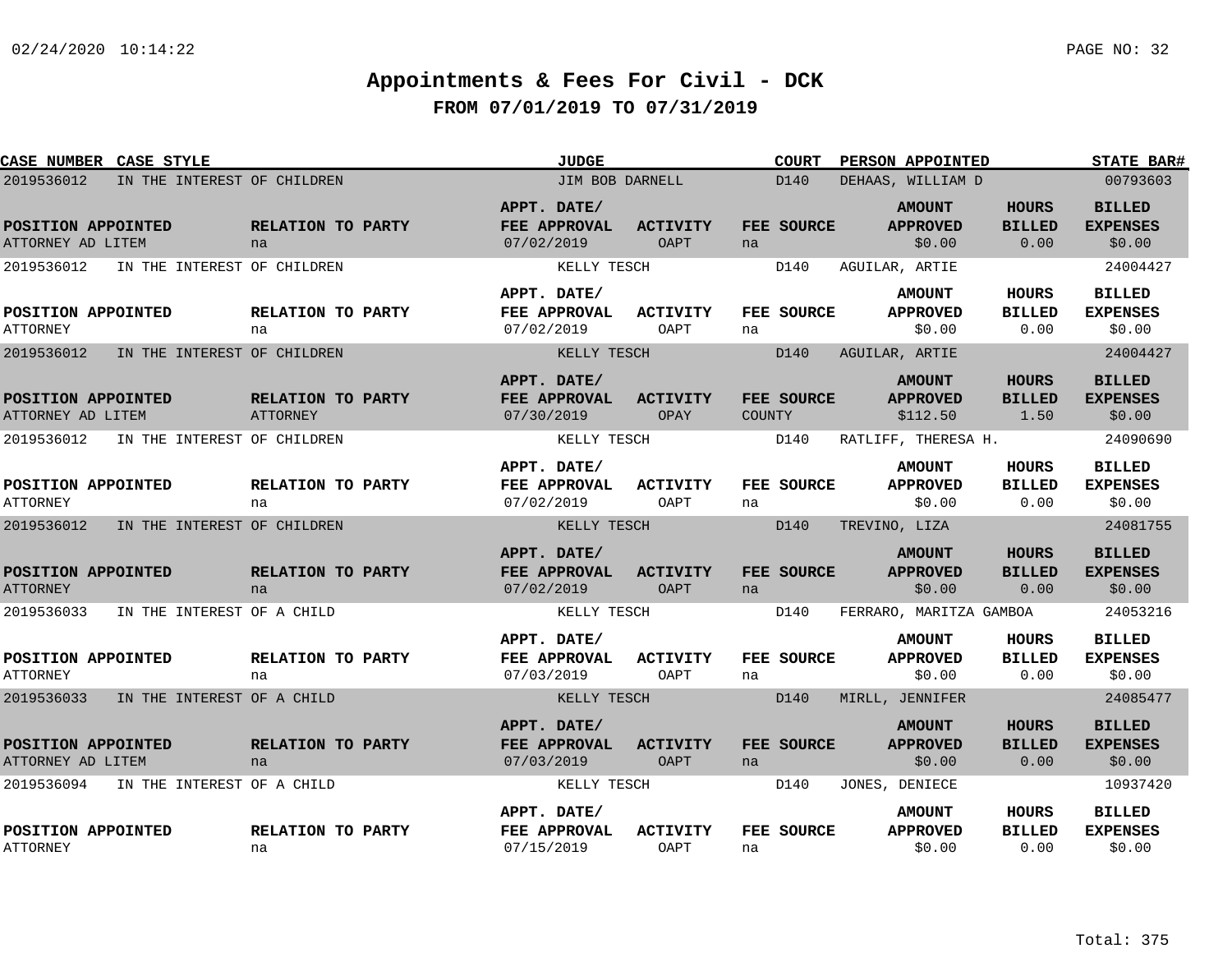| <b>CASE NUMBER CASE STYLE</b>           |                                        |                                      | <b>JUDGE</b>                                                          |                         | <b>COURT</b>                       | PERSON APPOINTED                             |                                       | <b>STATE BAR#</b>                          |
|-----------------------------------------|----------------------------------------|--------------------------------------|-----------------------------------------------------------------------|-------------------------|------------------------------------|----------------------------------------------|---------------------------------------|--------------------------------------------|
| 2019536094                              | IN THE INTEREST OF A CHILD             |                                      |                                                                       | KELLY TESCH             | D140                               | GARCIA, ELIAS J.                             |                                       | 24083046                                   |
| POSITION APPOINTED<br><b>ATTORNEY</b>   |                                        | <b>RELATION TO PARTY</b><br>na       | APPT. DATE/<br><b>FEE APPROVAL</b><br>07/15/2019                      | <b>ACTIVITY</b><br>OAPT | <b>FEE SOURCE</b><br>na            | <b>AMOUNT</b><br><b>APPROVED</b><br>\$0.00   | <b>HOURS</b><br><b>BILLED</b><br>0.00 | <b>BILLED</b><br><b>EXPENSES</b><br>\$0.00 |
| 2019726520                              |                                        |                                      | LUBBOCK CENTRAL APPRAISAL DISTRICT, ET AL VS. JIM BOB DARNELL         |                         | D140                               | NELSON, GEORGE H                             |                                       | 14894000                                   |
| POSITION APPOINTED<br>ATTORNEY AD LITEM |                                        | <b>RELATION TO PARTY</b><br>na       | APPT. DATE/<br>FEE APPROVAL<br>07/16/2019                             | ACTIVITY<br>OAPT        | <b>FEE SOURCE</b><br>na            | <b>AMOUNT</b><br><b>APPROVED</b><br>\$0.00   | HOURS<br><b>BILLED</b><br>0.00        | <b>BILLED</b><br><b>EXPENSES</b><br>\$0.00 |
| 2003523023                              | IN THE INTEREST OF A CHILD             |                                      | KELLY TESCH                                                           |                         | D <sub>237</sub>                   | KRAYNOK, AMANDA                              |                                       | 24107838                                   |
| POSITION APPOINTED<br><b>ATTORNEY</b>   |                                        | RELATION TO PARTY<br><b>ATTORNEY</b> | APPT. DATE/<br>FEE APPROVAL<br>07/02/2019                             | <b>ACTIVITY</b><br>OPAY | FEE SOURCE<br>COUNTY               | <b>AMOUNT</b><br><b>APPROVED</b><br>\$255.00 | <b>HOURS</b><br><b>BILLED</b><br>3.40 | <b>BILLED</b><br><b>EXPENSES</b><br>\$0.00 |
|                                         | 2012504851 IN THE INTEREST OF CHILDREN |                                      | LES HATCH                                                             |                         | D237                               | HEALD, ROBERT C                              |                                       | 09326600                                   |
| POSITION APPOINTED<br><b>ATTORNEY</b>   |                                        | RELATION TO PARTY<br>na              | APPT. DATE/<br>FEE APPROVAL<br>07/11/2019                             | <b>ACTIVITY</b><br>OAPT | FEE SOURCE<br>na                   | <b>AMOUNT</b><br><b>APPROVED</b><br>\$0.00   | HOURS<br><b>BILLED</b><br>0.00        | <b>BILLED</b><br><b>EXPENSES</b><br>\$0.00 |
| 2013508959                              | IN THE INTEREST OF CHILDREN            |                                      | KELLY TESCH                                                           |                         | D237                               | OLIBAS-YANEZ, LINDSAY M. 24071119            |                                       |                                            |
| POSITION APPOINTED<br>ATTORNEY AD LITEM |                                        | RELATION TO PARTY<br>ATTORNEY        | APPT. DATE/<br>FEE APPROVAL<br>07/10/2019                             | ACTIVITY<br>OPAY        | <b>FEE SOURCE</b><br><b>COUNTY</b> | <b>AMOUNT</b><br><b>APPROVED</b><br>\$450.00 | <b>HOURS</b><br><b>BILLED</b><br>6.00 | <b>BILLED</b><br><b>EXPENSES</b><br>\$0.00 |
|                                         | 2013508959 IN THE INTEREST OF CHILDREN |                                      | KELLY TESCH                                                           |                         | D237                               | GARCIA, ELIAS J.                             |                                       | 24083046                                   |
| POSITION APPOINTED<br><b>ATTORNEY</b>   |                                        | <b>RELATION TO PARTY</b><br>ATTORNEY | APPT. DATE/<br><b>FEE APPROVAL</b><br>07/16/2019                      | <b>ACTIVITY</b><br>OPAY | <b>FEE SOURCE</b><br>COUNTY        | <b>AMOUNT</b><br><b>APPROVED</b><br>\$75.00  | HOURS<br><b>BILLED</b><br>1.00        | <b>BILLED</b><br><b>EXPENSES</b><br>\$0.00 |
| 2013725580                              |                                        |                                      | LCAD VS ERNESTO DECEASED RODRIGUEZ, THE UNKNOWN WILLIAM R EICHMAN I I |                         | D237                               | NELSON, GEORGE H                             |                                       | 14894000                                   |
| POSITION APPOINTED<br>na                |                                        | RELATION TO PARTY<br>na              | APPT. DATE/<br>FEE APPROVAL<br>07/16/2019                             | <b>ACTIVITY</b><br>OPAY | FEE SOURCE<br>na                   | <b>AMOUNT</b><br><b>APPROVED</b><br>\$0.00   | <b>HOURS</b><br><b>BILLED</b><br>0.00 | <b>BILLED</b><br><b>EXPENSES</b><br>\$0.00 |
|                                         | 2014512260 IN THE INTEREST OF A CHILD  |                                      | MEG JORDAN                                                            |                         | D <sub>237</sub>                   | THREADGILL, HEATHER                          |                                       | 24049286                                   |
| POSITION APPOINTED<br><b>ATTORNEY</b>   |                                        | RELATION TO PARTY<br>ATTORNEY        | APPT. DATE/<br>FEE APPROVAL<br>07/22/2019                             | <b>ACTIVITY</b><br>OPAY | <b>FEE SOURCE</b><br>COUNTY        | <b>AMOUNT</b><br><b>APPROVED</b><br>\$195.00 | HOURS<br><b>BILLED</b><br>2.60        | <b>BILLED</b><br><b>EXPENSES</b><br>\$0.00 |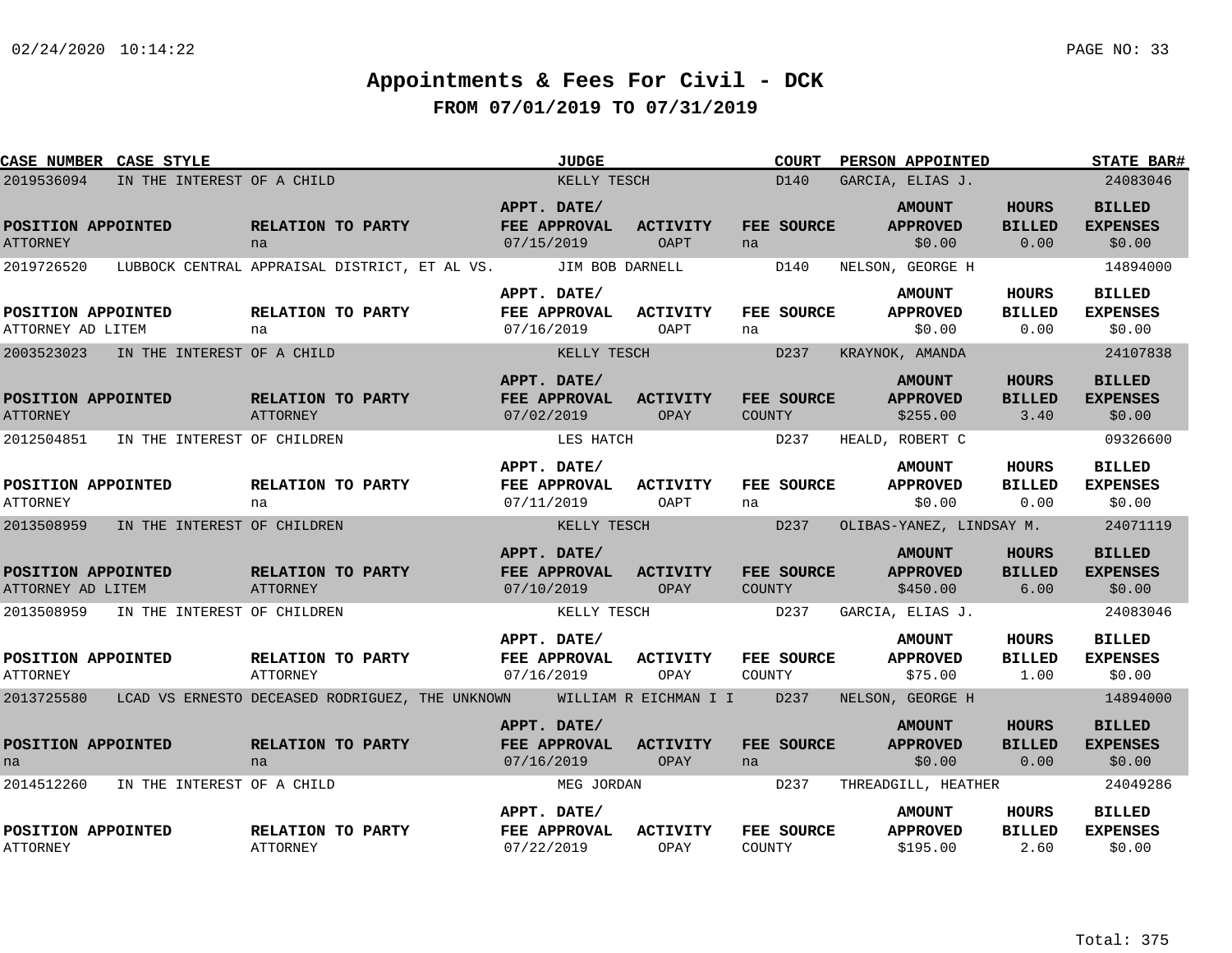| CASE NUMBER CASE STYLE                  |                                       |                                      |                                                          | <b>JUDGE</b>                              |                         | <b>COURT</b>               | PERSON APPOINTED                             |                                        | <b>STATE BAR#</b>                           |
|-----------------------------------------|---------------------------------------|--------------------------------------|----------------------------------------------------------|-------------------------------------------|-------------------------|----------------------------|----------------------------------------------|----------------------------------------|---------------------------------------------|
| 2016521062                              | ATTORNEY GENERAL VS STALLINGS, ASHLEY |                                      |                                                          | KELLY TESCH                               |                         | D237                       | JONES, DENIECE                               |                                        | 10937420                                    |
| POSITION APPOINTED<br>ATTORNEY AD LITEM |                                       | RELATION TO PARTY<br>ATTORNEY        |                                                          | APPT. DATE/<br>FEE APPROVAL<br>07/03/2019 | <b>ACTIVITY</b><br>OPAY | FEE SOURCE<br>COUNTY       | <b>AMOUNT</b><br><b>APPROVED</b><br>\$382.50 | <b>HOURS</b><br><b>BILLED</b><br>5.10  | <b>BILLED</b><br><b>EXPENSES</b><br>\$0.00  |
| 2017523785                              | IN THE INTEREST OF A CHILD            |                                      |                                                          | MEG JORDAN                                |                         | D237                       | JONES, DENIECE                               |                                        | 10937420                                    |
| POSITION APPOINTED<br>ATTORNEY AD LITEM |                                       | RELATION TO PARTY<br>na              |                                                          | APPT. DATE/<br>FEE APPROVAL<br>07/02/2019 | <b>ACTIVITY</b><br>OPAY | FEE SOURCE<br><b>STATE</b> | <b>AMOUNT</b><br><b>APPROVED</b><br>\$487.50 | HOURS<br><b>BILLED</b><br>5.50         | <b>BILLED</b><br><b>EXPENSES</b><br>\$75.00 |
| 2017527842                              | IN THE INTEREST OF A CHILD            |                                      |                                                          | KELLY TESCH                               |                         | D237                       | OLIBAS, LEZLIE D.                            |                                        | 24067352                                    |
| POSITION APPOINTED<br>ATTORNEY AD LITEM |                                       | RELATION TO PARTY<br><b>ATTORNEY</b> |                                                          | APPT. DATE/<br>FEE APPROVAL<br>07/08/2019 | <b>ACTIVITY</b><br>OPAY | FEE SOURCE<br>COUNTY       | <b>AMOUNT</b><br><b>APPROVED</b><br>\$217.50 | <b>HOURS</b><br><b>BILLED</b><br>2.90  | <b>BILLED</b><br><b>EXPENSES</b><br>\$0.00  |
| 2017528200                              | IN THE INTEREST OF A CHILD            |                                      |                                                          | KELLY TESCH                               |                         | D237                       | KRAYNOK, AMANDA                              |                                        | 24107838                                    |
| POSITION APPOINTED<br><b>ATTORNEY</b>   |                                       | RELATION TO PARTY<br><b>ATTORNEY</b> |                                                          | APPT. DATE/<br>FEE APPROVAL<br>07/01/2019 | <b>ACTIVITY</b><br>OPAY | FEE SOURCE<br>COUNTY       | <b>AMOUNT</b><br><b>APPROVED</b><br>\$148.60 | HOURS<br><b>BILLED</b><br>1.80         | <b>BILLED</b><br><b>EXPENSES</b><br>\$13.60 |
| 2017726240                              |                                       |                                      | LUBBOCK CENTRAL APPRAISAL DI VS PENA NATIVIDAD LES HATCH |                                           |                         | D237                       | NELSON, GEORGE H                             |                                        | 14894000                                    |
| POSITION APPOINTED<br>ATTORNEY AD LITEM |                                       | RELATION TO PARTY<br>na              |                                                          | APPT. DATE/<br>FEE APPROVAL<br>07/11/2019 | <b>ACTIVITY</b><br>OAPT | FEE SOURCE<br>na           | <b>AMOUNT</b><br><b>APPROVED</b><br>\$0.00   | <b>HOURS</b><br><b>BILLED</b><br>0.00  | <b>BILLED</b><br><b>EXPENSES</b><br>\$0.00  |
| 2017726240                              |                                       |                                      | LUBBOCK CENTRAL APPRAISAL DI VS PENA NATIVIDAD           | LES HATCH                                 |                         | D237                       | NELSON, GEORGE H                             |                                        | 14894000                                    |
| POSITION APPOINTED<br>na                |                                       | RELATION TO PARTY<br>na              |                                                          | APPT. DATE/<br>FEE APPROVAL<br>07/16/2019 | <b>ACTIVITY</b><br>OPAY | FEE SOURCE<br>na           | <b>AMOUNT</b><br><b>APPROVED</b><br>\$0.00   | HOURS<br><b>BILLED</b><br>0.00         | <b>BILLED</b><br><b>EXPENSES</b><br>\$0.00  |
| 2018530123                              | IN THE INTEREST OF A CHILD            |                                      |                                                          | KELLY TESCH                               |                         | D237                       | WATSON, CARDINE                              |                                        | 24084842                                    |
| POSITION APPOINTED<br>ATTORNEY AD LITEM |                                       | RELATION TO PARTY<br><b>ATTORNEY</b> |                                                          | APPT. DATE/<br>FEE APPROVAL<br>07/31/2019 | <b>ACTIVITY</b><br>OPAY | FEE SOURCE<br>COUNTY       | <b>AMOUNT</b><br><b>APPROVED</b><br>\$956.25 | <b>HOURS</b><br><b>BILLED</b><br>12.75 | <b>BILLED</b><br><b>EXPENSES</b><br>\$0.00  |
| 2018530557                              | IN THE INTEREST OF A CHILD            |                                      |                                                          | KELLY TESCH                               |                         | D237                       | AGUILAR, ARTIE                               |                                        | 24004427                                    |
| POSITION APPOINTED<br>ATTORNEY AD LITEM |                                       | RELATION TO PARTY<br>ATTORNEY        |                                                          | APPT. DATE/<br>FEE APPROVAL<br>07/30/2019 | <b>ACTIVITY</b><br>OPAY | FEE SOURCE<br>COUNTY       | <b>AMOUNT</b><br><b>APPROVED</b><br>\$150.00 | HOURS<br><b>BILLED</b><br>2.00         | <b>BILLED</b><br><b>EXPENSES</b><br>\$0.00  |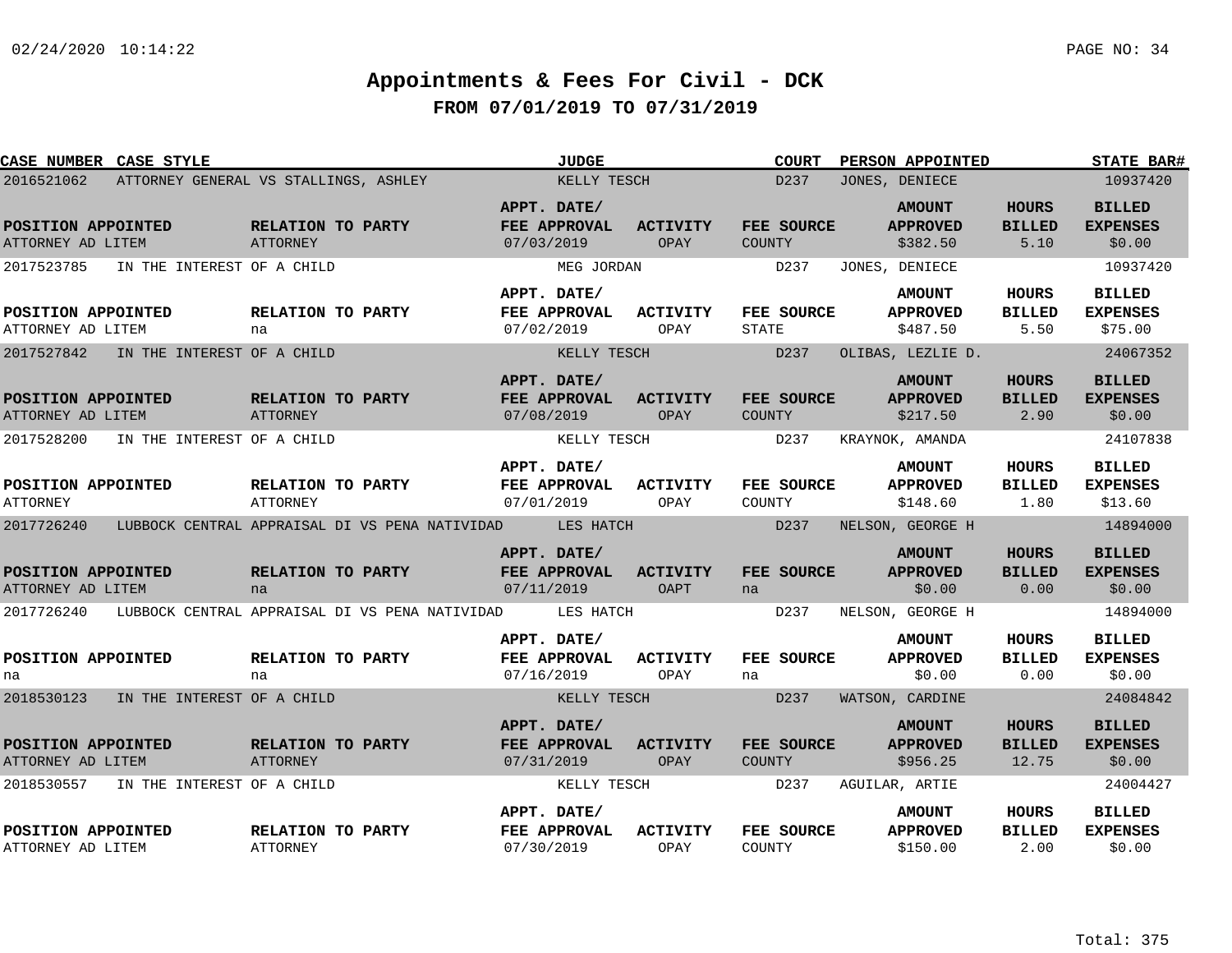| CASE NUMBER CASE STYLE                   |                                                  | <b>JUDGE</b>                              |                         | <b>COURT</b>         | PERSON APPOINTED                             |                                       | <b>STATE BAR#</b>                          |
|------------------------------------------|--------------------------------------------------|-------------------------------------------|-------------------------|----------------------|----------------------------------------------|---------------------------------------|--------------------------------------------|
| 2018530557<br>IN THE INTEREST OF A CHILD |                                                  | KELLY TESCH                               |                         | D237                 | FERRARO, MARITZA GAMBOA                      |                                       | 24053216                                   |
| POSITION APPOINTED<br><b>ATTORNEY</b>    | RELATION TO PARTY<br><b>ATTORNEY</b>             | APPT. DATE/<br>FEE APPROVAL<br>07/25/2019 | <b>ACTIVITY</b><br>OPAY | FEE SOURCE<br>COUNTY | <b>AMOUNT</b><br><b>APPROVED</b><br>\$742.50 | <b>HOURS</b><br><b>BILLED</b><br>9.90 | <b>BILLED</b><br><b>EXPENSES</b><br>\$0.00 |
| 2018530557<br>IN THE INTEREST OF A CHILD |                                                  | KELLY TESCH                               |                         | D237                 | MOORE, JAMES M "JIM"                         |                                       | 24065783                                   |
| POSITION APPOINTED<br><b>ATTORNEY</b>    | RELATION TO PARTY<br><b>ATTORNEY</b>             | APPT. DATE/<br>FEE APPROVAL<br>07/25/2019 | <b>ACTIVITY</b><br>OPAY | FEE SOURCE<br>COUNTY | <b>AMOUNT</b><br><b>APPROVED</b><br>\$915.00 | HOURS<br><b>BILLED</b><br>11.20       | <b>BILLED</b><br><b>EXPENSES</b><br>\$0.00 |
| 2018531545<br>IN THE INTEREST OF A CHILD |                                                  | KELLY TESCH                               |                         | D237                 | OLIBAS-YANEZ, LINDSAY M.                     |                                       | 24071119                                   |
| POSITION APPOINTED<br><b>ATTORNEY</b>    | RELATION TO PARTY<br><b>ATTORNEY</b>             | APPT. DATE/<br>FEE APPROVAL<br>07/09/2019 | <b>ACTIVITY</b><br>OPAY | FEE SOURCE<br>COUNTY | <b>AMOUNT</b><br><b>APPROVED</b><br>\$345.00 | <b>HOURS</b><br><b>BILLED</b><br>4.60 | <b>BILLED</b><br><b>EXPENSES</b><br>\$0.00 |
| 2018532386<br>IN THE INTEREST OF A CHILD |                                                  | KELLY TESCH                               |                         | D237                 | OLIBAS, LEZLIE D.                            |                                       | 24067352                                   |
| POSITION APPOINTED<br>ATTORNEY AD LITEM  | RELATION TO PARTY<br>ATTORNEY                    | APPT. DATE/<br>FEE APPROVAL<br>07/10/2019 | <b>ACTIVITY</b><br>OPAY | FEE SOURCE<br>COUNTY | <b>AMOUNT</b><br><b>APPROVED</b><br>\$442.50 | <b>HOURS</b><br><b>BILLED</b><br>5.90 | <b>BILLED</b><br><b>EXPENSES</b><br>\$0.00 |
| 2018532878                               | MICHAEL LEATHERWOOD VS JAMES TERRY GAGE, MD. AND | LES HATCH                                 |                         | D237                 | KELLEY, JOHN T                               |                                       | 11203010                                   |
| POSITION APPOINTED<br>GUARDIAN AD LITEM  | RELATION TO PARTY<br>na                          | APPT. DATE/<br>FEE APPROVAL<br>07/24/2019 | <b>ACTIVITY</b><br>OAPT | FEE SOURCE<br>na     | <b>AMOUNT</b><br><b>APPROVED</b><br>\$0.00   | <b>HOURS</b><br><b>BILLED</b><br>0.00 | <b>BILLED</b><br><b>EXPENSES</b><br>\$0.00 |
| 2018532995<br>IN THE INTEREST OF A CHILD |                                                  | KELLY TESCH                               |                         | D237                 | OLIBAS-YANEZ, LINDSAY M.                     |                                       | 24071119                                   |
| POSITION APPOINTED<br>ATTORNEY AD LITEM  | RELATION TO PARTY<br>ATTORNEY                    | APPT. DATE/<br>FEE APPROVAL<br>07/16/2019 | <b>ACTIVITY</b><br>OPAY | FEE SOURCE<br>COUNTY | <b>AMOUNT</b><br><b>APPROVED</b><br>\$90.00  | HOURS<br><b>BILLED</b><br>1.20        | <b>BILLED</b><br><b>EXPENSES</b><br>\$0.00 |
| 2018533204 IN THE INTEREST OF A CHILD    |                                                  | KARA DARNELL                              |                         | D237                 | MURRAY, LINDSEY K.                           |                                       | 24066252                                   |
| POSITION APPOINTED<br><b>ATTORNEY</b>    | RELATION TO PARTY<br><b>ATTORNEY</b>             | APPT. DATE/<br>FEE APPROVAL<br>07/10/2019 | <b>ACTIVITY</b><br>OPAY | FEE SOURCE<br>COUNTY | <b>AMOUNT</b><br><b>APPROVED</b><br>\$187.50 | <b>HOURS</b><br><b>BILLED</b><br>2.50 | <b>BILLED</b><br><b>EXPENSES</b><br>\$0.00 |
| 2019533820                               | WELLS FARGO USA HOLDINGS INC VS DEB WEST, BRENDA | LES HATCH                                 |                         | D237                 | JOSEPH, ROBERT                               |                                       | 11030700                                   |
| POSITION APPOINTED<br>ATTORNEY AD LITEM  | RELATION TO PARTY<br>na                          | APPT. DATE/<br>FEE APPROVAL<br>07/21/2019 | <b>ACTIVITY</b><br>OAPT | FEE SOURCE<br>na     | <b>AMOUNT</b><br><b>APPROVED</b><br>\$0.00   | HOURS<br><b>BILLED</b><br>0.00        | <b>BILLED</b><br><b>EXPENSES</b><br>\$0.00 |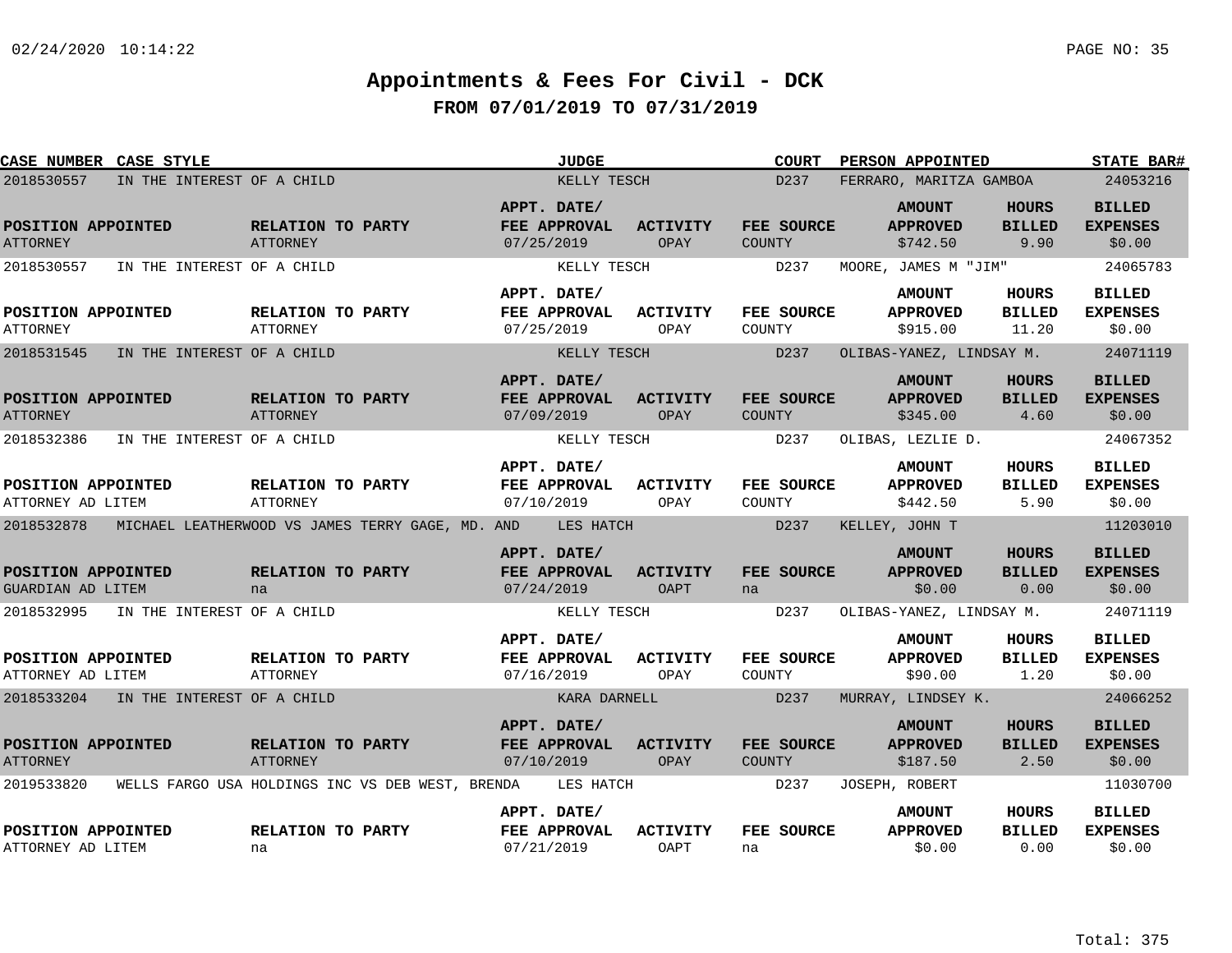| <b>CASE NUMBER CASE STYLE</b>           |                             |                                      |                                                               | <b>JUDGE</b>                      |                         | <b>COURT</b>                | PERSON APPOINTED                 |                               | <b>STATE BAR#</b>                |
|-----------------------------------------|-----------------------------|--------------------------------------|---------------------------------------------------------------|-----------------------------------|-------------------------|-----------------------------|----------------------------------|-------------------------------|----------------------------------|
| 2019533962                              | IN THE INTEREST OF A CHILD  |                                      |                                                               | KELLY TESCH                       |                         | D237                        | RATLIFF, THERESA H.              |                               | 24090690                         |
| POSITION APPOINTED                      |                             | RELATION TO PARTY                    |                                                               | APPT. DATE/<br>FEE APPROVAL       | <b>ACTIVITY</b>         | FEE SOURCE                  | <b>AMOUNT</b><br><b>APPROVED</b> | <b>HOURS</b><br><b>BILLED</b> | <b>BILLED</b><br><b>EXPENSES</b> |
| <b>ATTORNEY</b>                         |                             | na                                   |                                                               | 07/15/2019                        | OAPT                    | na                          | \$0.00                           | 0.00                          | \$0.00                           |
| 2019533962                              | IN THE INTEREST OF A CHILD  |                                      |                                                               | KELLY TESCH                       |                         | D237                        | SRINIVASAN, JANANI               |                               | 24108611                         |
|                                         |                             |                                      |                                                               | APPT. DATE/                       |                         |                             | <b>AMOUNT</b>                    | HOURS                         | <b>BILLED</b>                    |
| POSITION APPOINTED<br><b>ATTORNEY</b>   |                             | RELATION TO PARTY<br>na              |                                                               | FEE APPROVAL<br>07/15/2019        | <b>ACTIVITY</b><br>OAPT | FEE SOURCE<br>na            | <b>APPROVED</b><br>\$0.00        | <b>BILLED</b><br>0.00         | <b>EXPENSES</b><br>\$0.00        |
| 2019534027                              | IN THE INTEREST OF A CHILD  |                                      |                                                               | KELLY TESCH                       |                         | D237                        | OLIBAS, LEZLIE D.                |                               | 24067352                         |
|                                         |                             |                                      |                                                               | APPT. DATE/                       |                         |                             | <b>AMOUNT</b>                    | <b>HOURS</b>                  | <b>BILLED</b>                    |
| POSITION APPOINTED<br>ATTORNEY AD LITEM |                             | RELATION TO PARTY<br>ATTORNEY        |                                                               | FEE APPROVAL<br>07/10/2019        | <b>ACTIVITY</b><br>OPAY | FEE SOURCE<br><b>COUNTY</b> | <b>APPROVED</b><br>\$172.50      | <b>BILLED</b><br>2.30         | <b>EXPENSES</b><br>\$0.00        |
| 2019534061                              | IN THE INTEREST OF A CHILD  |                                      |                                                               | KELLY TESCH                       |                         | D237                        | JONES, DENIECE                   |                               | 10937420                         |
|                                         |                             |                                      |                                                               | APPT. DATE/                       |                         |                             | <b>AMOUNT</b>                    | <b>HOURS</b>                  | <b>BILLED</b>                    |
| POSITION APPOINTED<br>ATTORNEY AD LITEM |                             | RELATION TO PARTY<br><b>ATTORNEY</b> |                                                               | FEE APPROVAL<br>07/03/2019        | ACTIVITY<br>OPAY        | FEE SOURCE<br>COUNTY        | <b>APPROVED</b><br>\$420.00      | <b>BILLED</b><br>5.60         | <b>EXPENSES</b><br>\$0.00        |
| 2019534255                              |                             |                                      | LOUIS ALVEAR AND MARTHA ALVEAR VS JANIE CHAPA GARZA LES HATCH |                                   |                         | D237                        | FOUTS, LEIGH ANN                 |                               | 07315800                         |
|                                         |                             |                                      |                                                               | APPT. DATE/                       |                         |                             | <b>AMOUNT</b>                    | <b>HOURS</b>                  | <b>BILLED</b>                    |
| POSITION APPOINTED<br>ATTORNEY AD LITEM |                             | RELATION TO PARTY<br>na              |                                                               | FEE APPROVAL<br>07/31/2019        | <b>ACTIVITY</b><br>OAPT | FEE SOURCE<br>na            | <b>APPROVED</b><br>\$0.00        | <b>BILLED</b><br>0.00         | <b>EXPENSES</b><br>\$0.00        |
| 2019534485                              | IN THE INTEREST OF A CHILD  |                                      |                                                               | KELLY TESCH                       |                         | D <sub>237</sub>            | KRAYNOK, AMANDA                  |                               | 24107838                         |
|                                         |                             |                                      |                                                               | APPT. DATE/                       |                         |                             | <b>AMOUNT</b>                    | HOURS                         | <b>BILLED</b>                    |
| POSITION APPOINTED<br><b>ATTORNEY</b>   |                             | RELATION TO PARTY<br><b>ATTORNEY</b> |                                                               | <b>FEE APPROVAL</b><br>07/02/2019 | <b>ACTIVITY</b><br>OPAY | FEE SOURCE<br>COUNTY        | <b>APPROVED</b><br>\$247.50      | <b>BILLED</b><br>3.30         | <b>EXPENSES</b><br>\$0.00        |
| 2019534892                              | IN THE INTEREST OF CHILDREN |                                      |                                                               | KELLY TESCH                       |                         | D237                        | AGUILAR, ARTIE                   |                               | 24004427                         |
|                                         |                             |                                      |                                                               | APPT. DATE/                       |                         |                             | <b>AMOUNT</b>                    | <b>HOURS</b>                  | <b>BILLED</b>                    |
| POSITION APPOINTED<br>ATTORNEY AD LITEM |                             | RELATION TO PARTY<br><b>ATTORNEY</b> |                                                               | FEE APPROVAL<br>07/30/2019        | <b>ACTIVITY</b><br>OPAY | FEE SOURCE<br>COUNTY        | <b>APPROVED</b><br>\$262.50      | <b>BILLED</b><br>3.50         | <b>EXPENSES</b><br>\$0.00        |
| 2019535269                              | IN THE INTEREST OF A CHILD  |                                      |                                                               | KELLY TESCH                       |                         | D237                        | OLIBAS-YANEZ, LINDSAY M.         |                               | 24071119                         |
|                                         |                             |                                      |                                                               | APPT. DATE/                       |                         |                             | <b>AMOUNT</b>                    | HOURS                         | <b>BILLED</b>                    |
| POSITION APPOINTED<br>ATTORNEY AD LITEM |                             | RELATION TO PARTY<br>ATTORNEY        |                                                               | FEE APPROVAL<br>07/10/2019        | <b>ACTIVITY</b><br>OPAY | FEE SOURCE<br>COUNTY        | <b>APPROVED</b><br>\$135.00      | <b>BILLED</b><br>1.80         | <b>EXPENSES</b><br>\$0.00        |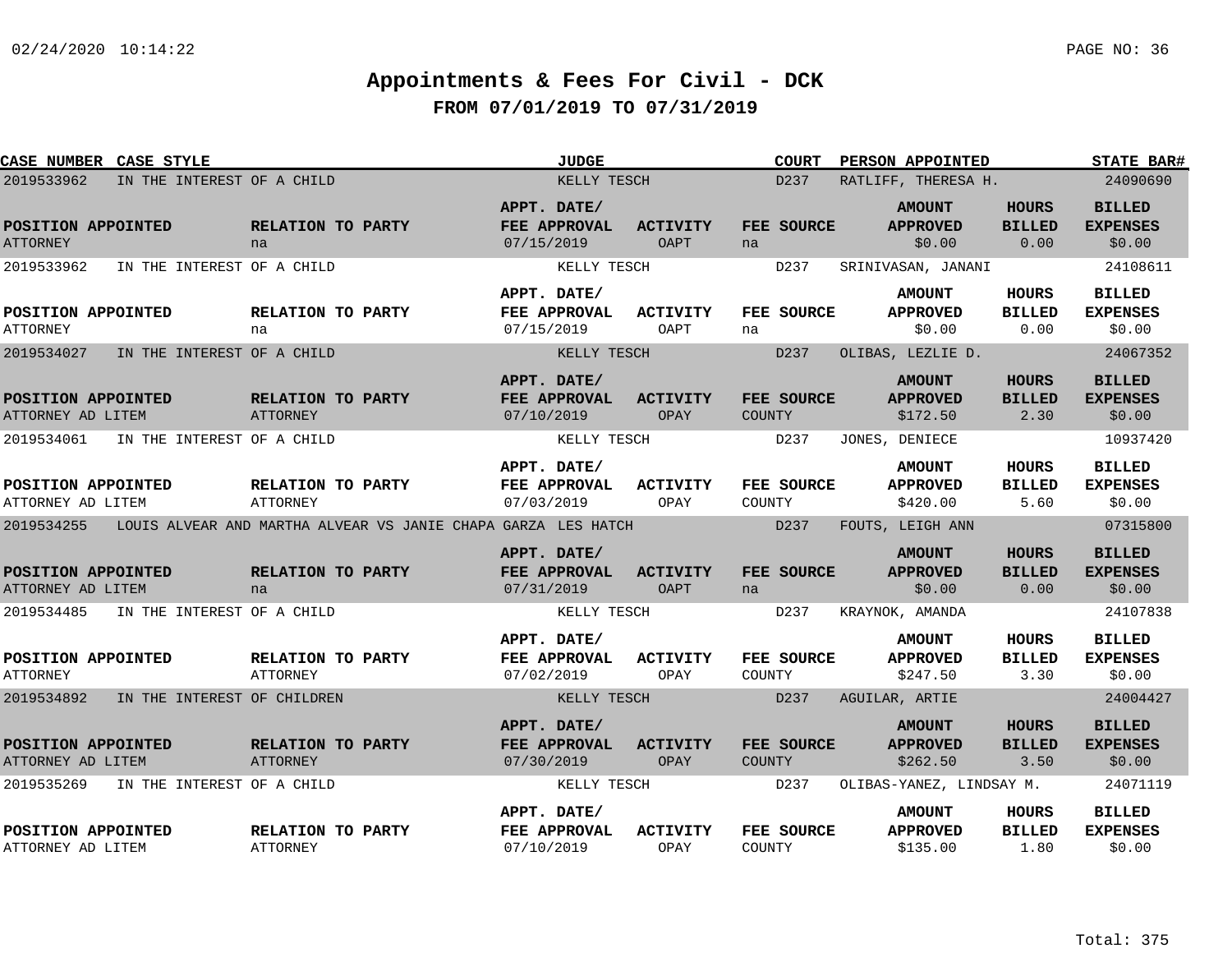| CASE NUMBER CASE STYLE                                     |                                      |                                                                          | <b>JUDGE</b>                       |                                          | <b>COURT</b>     | PERSON APPOINTED                             |                                       | <b>STATE BAR#</b>                          |
|------------------------------------------------------------|--------------------------------------|--------------------------------------------------------------------------|------------------------------------|------------------------------------------|------------------|----------------------------------------------|---------------------------------------|--------------------------------------------|
| 2019535505<br>IN THE INTEREST OF A CHILD                   |                                      |                                                                          | KARA DARNELL                       |                                          | D237             | SHAW, JIM                                    |                                       | 18144800                                   |
| POSITION APPOINTED<br>GUARDIAN AD LITEM                    | RELATION TO PARTY<br><b>ATTORNEY</b> | APPT. DATE/<br>07/25/2019                                                | FEE APPROVAL                       | <b>ACTIVITY</b><br>OPAY<br><b>COUNTY</b> | FEE SOURCE       | <b>AMOUNT</b><br><b>APPROVED</b><br>\$150.00 | <b>HOURS</b><br><b>BILLED</b><br>2.00 | <b>BILLED</b><br><b>EXPENSES</b><br>\$0.00 |
| 2019535505<br>IN THE INTEREST OF A CHILD                   |                                      |                                                                          | LES HATCH                          |                                          | D237             | OLIBAS-YANEZ, LINDSAY M.                     |                                       | 24071119                                   |
| POSITION APPOINTED<br>ATTORNEY AD LITEM                    | RELATION TO PARTY<br>ATTORNEY        | 07/09/2019                                                               | APPT. DATE/<br>FEE APPROVAL        | <b>ACTIVITY</b><br>OPAY<br>COUNTY        | FEE SOURCE       | <b>AMOUNT</b><br><b>APPROVED</b><br>\$337.50 | <b>HOURS</b><br><b>BILLED</b><br>4.50 | <b>BILLED</b><br><b>EXPENSES</b><br>\$0.00 |
| 2019535505<br>IN THE INTEREST OF A CHILD                   |                                      |                                                                          | KELLY TESCH                        |                                          | D237             | OLIBAS-YANEZ, LINDSAY M.                     |                                       | 24071119                                   |
| POSITION APPOINTED<br><b>ATTORNEY</b>                      | RELATION TO PARTY<br>ATTORNEY        | 07/16/2019                                                               | APPT. DATE/<br>FEE APPROVAL        | <b>ACTIVITY</b><br>COUNTY<br>OPAY        | FEE SOURCE       | <b>AMOUNT</b><br><b>APPROVED</b><br>\$277.50 | <b>HOURS</b><br><b>BILLED</b><br>3.70 | <b>BILLED</b><br><b>EXPENSES</b><br>\$0.00 |
| 2019536005<br>IN THE INTEREST OF A CHILD                   |                                      |                                                                          | LES HATCH                          |                                          | D237             | BASSETT, JENNIFER                            |                                       | 02145532                                   |
| POSITION APPOINTED<br>ATTORNEY AD LITEM                    | RELATION TO PARTY<br>na              | 07/01/2019                                                               | APPT. DATE/<br>FEE APPROVAL        | ACTIVITY<br>OAPT<br>na                   | FEE SOURCE       | <b>AMOUNT</b><br><b>APPROVED</b><br>\$0.00   | HOURS<br><b>BILLED</b><br>0.00        | <b>BILLED</b><br><b>EXPENSES</b><br>\$0.00 |
| 2019536005<br>IN THE INTEREST OF A CHILD                   |                                      |                                                                          | KELLY TESCH                        |                                          | D237             | COOPER, BRIANA PARRAMORE                     |                                       | 24079107                                   |
| POSITION APPOINTED<br><b>ATTORNEY</b>                      | RELATION TO PARTY<br>na              | 07/24/2019                                                               | APPT. DATE/<br>FEE APPROVAL        | <b>ACTIVITY</b><br><b>OAPT</b><br>na     | FEE SOURCE       | <b>AMOUNT</b><br><b>APPROVED</b><br>\$0.00   | <b>HOURS</b><br><b>BILLED</b><br>0.00 | <b>BILLED</b><br><b>EXPENSES</b><br>\$0.00 |
| 2019536005<br>IN THE INTEREST OF A CHILD                   |                                      |                                                                          | KELLY TESCH                        |                                          | D237             | TREVINO, LIZA                                |                                       | 24081755                                   |
| POSITION APPOINTED<br><b>ATTORNEY</b>                      | RELATION TO PARTY<br>na              | 07/02/2019                                                               | APPT. DATE/<br><b>FEE APPROVAL</b> | <b>ACTIVITY</b><br>OAPT<br>na            | FEE SOURCE       | <b>AMOUNT</b><br><b>APPROVED</b><br>\$0.00   | <b>HOURS</b><br><b>BILLED</b><br>0.00 | <b>BILLED</b><br><b>EXPENSES</b><br>\$0.00 |
| 2019726488                                                 |                                      | LUBBOCK CENTRAL APPRAISAL DISTRICT VS JAMISON MACK WILLIAM R EICHMAN I I |                                    |                                          | D <sub>237</sub> | NELSON, GEORGE H                             |                                       | 14894000                                   |
| POSITION APPOINTED<br>na                                   | RELATION TO PARTY<br>na              | 07/16/2019                                                               | APPT. DATE/<br><b>FEE APPROVAL</b> | <b>ACTIVITY</b><br><b>OPAY</b><br>na     | FEE SOURCE       | <b>AMOUNT</b><br><b>APPROVED</b><br>\$0.00   | <b>HOURS</b><br><b>BILLED</b><br>0.00 | <b>BILLED</b><br><b>EXPENSES</b><br>\$0.00 |
| 2019726519 LUBBOCK CENTRAL APPRAISAL DISTRICT VS. HINSLEY, |                                      |                                                                          | LES HATCH                          |                                          | D237             | NELSON, GEORGE H                             |                                       | 14894000                                   |
| POSITION APPOINTED<br>ATTORNEY AD LITEM                    | RELATION TO PARTY<br>na              | 07/15/2019                                                               | APPT. DATE/<br>FEE APPROVAL        | <b>ACTIVITY</b><br>OAPT<br>na            | FEE SOURCE       | <b>AMOUNT</b><br><b>APPROVED</b><br>\$0.00   | <b>HOURS</b><br><b>BILLED</b><br>0.00 | <b>BILLED</b><br><b>EXPENSES</b><br>\$0.00 |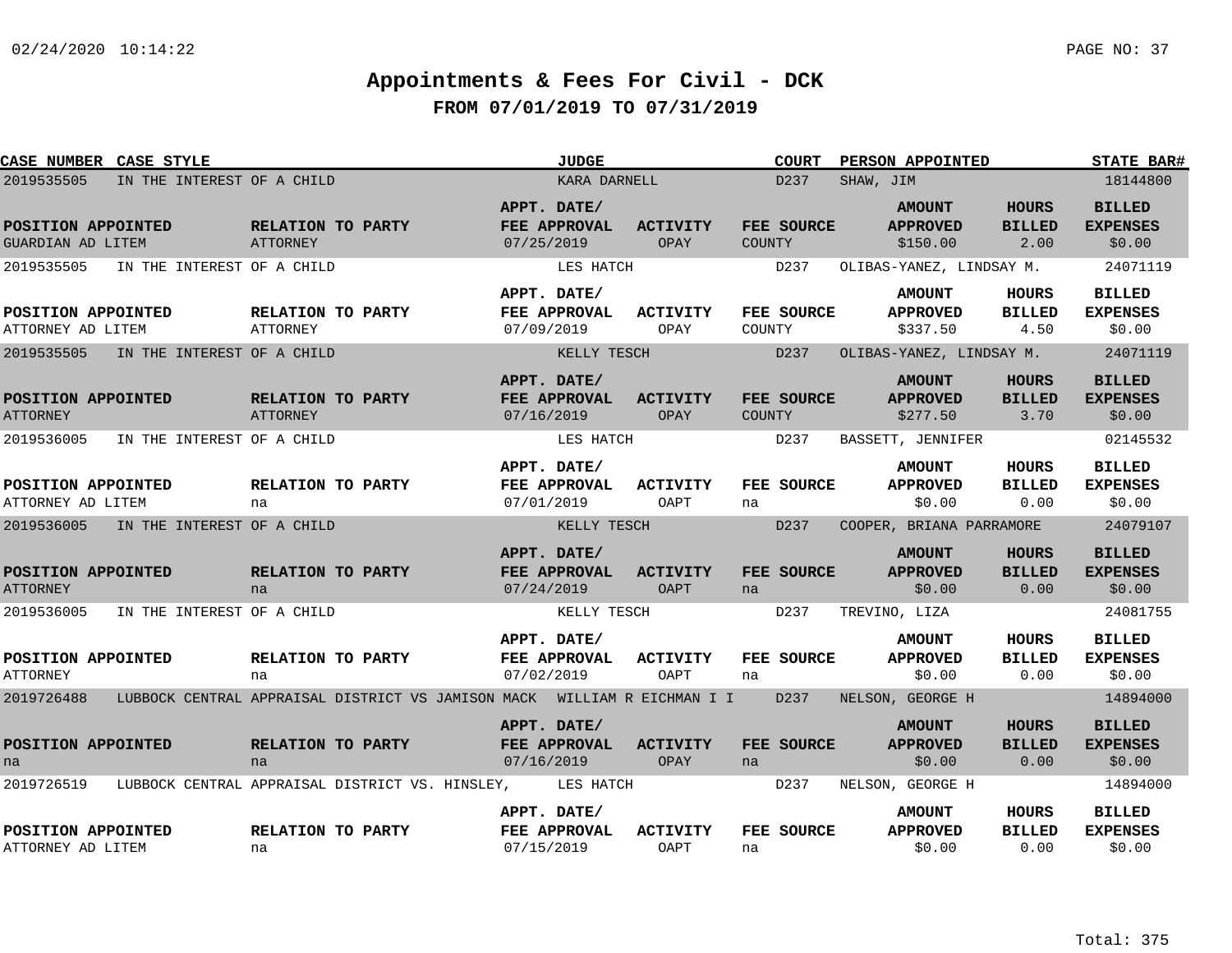| CASE NUMBER CASE STYLE                  |                                       |                                      | <b>JUDGE</b>                              |                                | <b>COURT</b>                | PERSON APPOINTED                             |                                        | <b>STATE BAR#</b>                          |
|-----------------------------------------|---------------------------------------|--------------------------------------|-------------------------------------------|--------------------------------|-----------------------------|----------------------------------------------|----------------------------------------|--------------------------------------------|
| 2005530267                              | IN THE INTEREST OF A CHILD            |                                      | KARA DARNELL                              |                                | D364                        | WHITE, STEVE                                 |                                        | 21339500                                   |
| POSITION APPOINTED<br>ATTORNEY AD LITEM |                                       | RELATION TO PARTY<br>na              | APPT. DATE/<br>FEE APPROVAL<br>07/16/2019 | <b>ACTIVITY</b><br><b>OAPT</b> | FEE SOURCE<br>na            | <b>AMOUNT</b><br><b>APPROVED</b><br>\$0.00   | <b>HOURS</b><br><b>BILLED</b><br>0.00  | <b>BILLED</b><br><b>EXPENSES</b><br>\$0.00 |
| 2005530267                              | IN THE INTEREST OF A CHILD            |                                      | KARA DARNELL                              |                                | D364                        | SKELTON, D MARK                              |                                        | 00794645                                   |
| POSITION APPOINTED<br><b>ATTORNEY</b>   |                                       | RELATION TO PARTY<br>na              | APPT. DATE/<br>FEE APPROVAL<br>07/25/2019 | <b>ACTIVITY</b><br>OAPT        | FEE SOURCE<br>na            | <b>AMOUNT</b><br><b>APPROVED</b><br>\$0.00   | <b>HOURS</b><br><b>BILLED</b><br>0.00  | <b>BILLED</b><br><b>EXPENSES</b><br>\$0.00 |
| 2005530267                              | IN THE INTEREST OF A CHILD            |                                      | KARA DARNELL                              |                                | D364                        | MORROW, MATT K.                              |                                        | 24081053                                   |
| POSITION APPOINTED<br>ATTORNEY AD LITEM |                                       | RELATION TO PARTY<br>ATTORNEY        | APPT. DATE/<br>FEE APPROVAL<br>07/18/2019 | <b>ACTIVITY</b><br>OPAY        | FEE SOURCE<br><b>COUNTY</b> | <b>AMOUNT</b><br><b>APPROVED</b><br>\$442.50 | <b>HOURS</b><br><b>BILLED</b><br>5.90  | <b>BILLED</b><br><b>EXPENSES</b><br>\$0.00 |
| 2011555602                              | IN THE INTEREST OF CHILDREN           |                                      | KARA DARNELL                              |                                | D364                        | NORMAN, DANE                                 |                                        | 24088136                                   |
| POSITION APPOINTED<br>ATTORNEY AD LITEM |                                       | RELATION TO PARTY<br><b>ATTORNEY</b> | APPT. DATE/<br>FEE APPROVAL<br>07/16/2019 | <b>ACTIVITY</b><br>OPAY        | FEE SOURCE<br>COUNTY        | <b>AMOUNT</b><br><b>APPROVED</b><br>\$918.75 | <b>HOURS</b><br><b>BILLED</b><br>12.25 | <b>BILLED</b><br><b>EXPENSES</b><br>\$0.00 |
| 2013505185                              | IN THE INTEREST OF CHILDREN           |                                      | VISITING JUDGE                            |                                | D364                        | MENDEZ, JESSE                                |                                        | 13932590                                   |
| POSITION APPOINTED<br><b>ATTORNEY</b>   |                                       | RELATION TO PARTY<br>na              | APPT. DATE/<br>FEE APPROVAL<br>07/23/2019 | <b>ACTIVITY</b><br><b>OAPT</b> | FEE SOURCE<br>na            | <b>AMOUNT</b><br><b>APPROVED</b><br>\$0.00   | <b>HOURS</b><br><b>BILLED</b><br>0.00  | <b>BILLED</b><br><b>EXPENSES</b><br>\$0.00 |
| 2013509355                              | IN THE INTEREST OF A CHILD            |                                      | KARA DARNELL                              |                                | D364                        | HARRIS, HUNTER                               |                                        | 24087672                                   |
| POSITION APPOINTED<br>ATTORNEY AD LITEM |                                       | RELATION TO PARTY<br><b>ATTORNEY</b> | APPT. DATE/<br>FEE APPROVAL<br>07/09/2019 | ACTIVITY<br>OPAY               | FEE SOURCE<br>COUNTY        | <b>AMOUNT</b><br><b>APPROVED</b><br>\$135.00 | <b>HOURS</b><br><b>BILLED</b><br>1.80  | <b>BILLED</b><br><b>EXPENSES</b><br>\$0.00 |
|                                         | 2013509575 IN THE INTEREST OF A CHILD |                                      | MEG JORDAN                                |                                | D364                        | HEALD, ROBERT C                              |                                        | 09326600                                   |
| POSITION APPOINTED<br><b>ATTORNEY</b>   |                                       | RELATION TO PARTY<br>na              | APPT. DATE/<br>FEE APPROVAL<br>07/23/2019 | <b>ACTIVITY</b><br><b>OAPT</b> | FEE SOURCE<br>na            | <b>AMOUNT</b><br><b>APPROVED</b><br>\$0.00   | <b>HOURS</b><br><b>BILLED</b><br>0.00  | <b>BILLED</b><br><b>EXPENSES</b><br>\$0.00 |
| 2014510059                              | IN THE INTEREST OF CHILDREN           |                                      | MEG JORDAN                                |                                | D364                        | LOPEZ, JAIME O                               |                                        | 24013058                                   |
| POSITION APPOINTED<br><b>ATTORNEY</b>   |                                       | RELATION TO PARTY<br>na              | APPT. DATE/<br>FEE APPROVAL<br>07/24/2019 | ACTIVITY<br><b>OAPT</b>        | FEE SOURCE<br>na            | <b>AMOUNT</b><br><b>APPROVED</b><br>\$0.00   | <b>HOURS</b><br><b>BILLED</b><br>0.00  | <b>BILLED</b><br><b>EXPENSES</b><br>\$0.00 |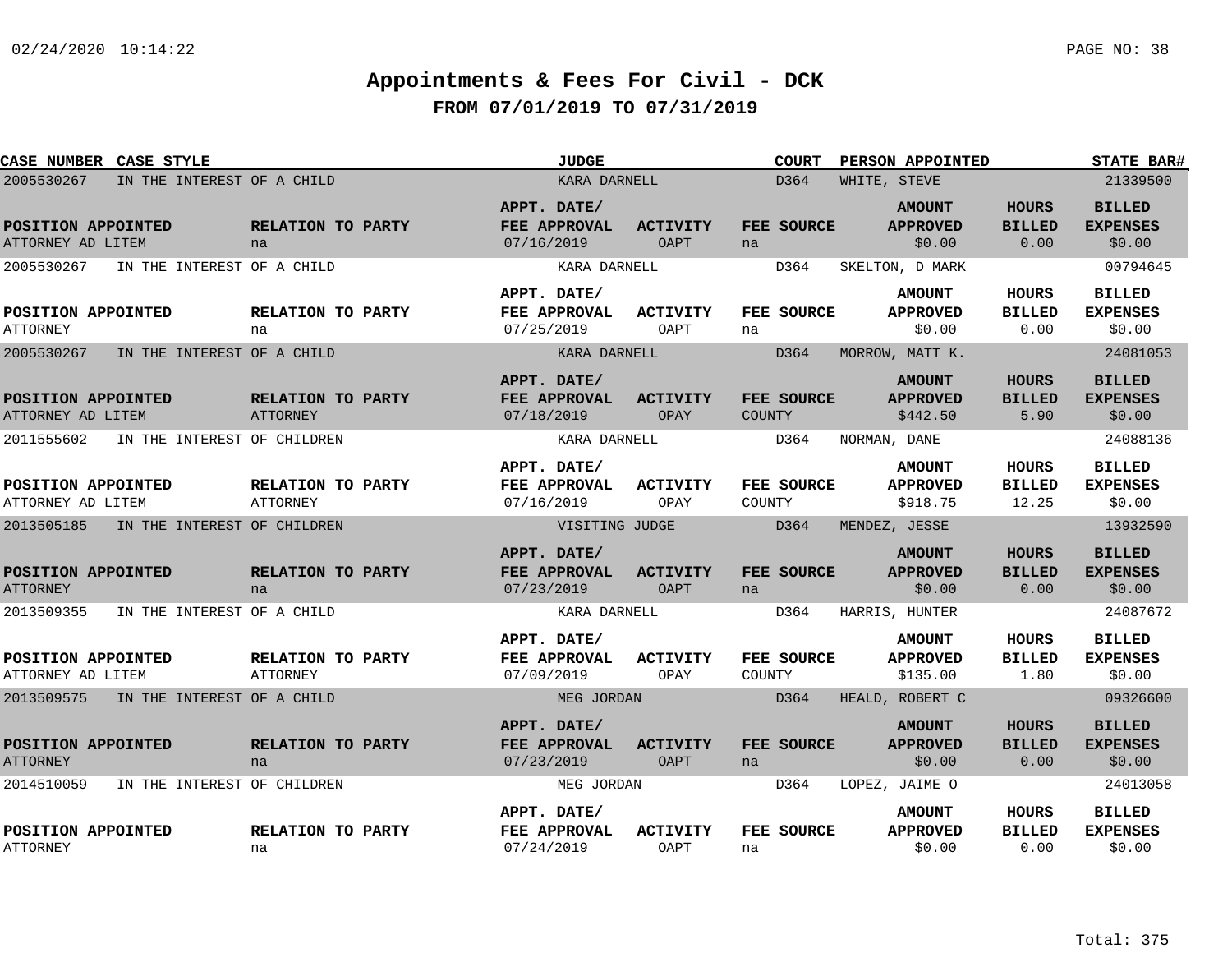| CASE NUMBER CASE STYLE                  |                                      | <b>JUDGE</b>                              |                                | <b>COURT</b>                | PERSON APPOINTED                             |                                        | <b>STATE BAR#</b>                          |
|-----------------------------------------|--------------------------------------|-------------------------------------------|--------------------------------|-----------------------------|----------------------------------------------|----------------------------------------|--------------------------------------------|
| 2014510944                              | IN THE INTEREST OF A CHILD           |                                           | WILLIAM R EICHMAN I I          | D364                        | FOUTS, LEIGH ANN                             |                                        | 07315800                                   |
| POSITION APPOINTED<br>ATTORNEY AD LITEM | RELATION TO PARTY<br><b>ATTORNEY</b> | APPT. DATE/<br>FEE APPROVAL<br>07/12/2019 | ACTIVITY<br>OPAY               | FEE SOURCE<br><b>COUNTY</b> | <b>AMOUNT</b><br><b>APPROVED</b><br>\$210.00 | <b>HOURS</b><br><b>BILLED</b><br>2.80  | <b>BILLED</b><br><b>EXPENSES</b><br>\$0.00 |
| 2014510944                              | IN THE INTEREST OF A CHILD           | STEPHEN JOHNSON                           |                                | D364                        | NORMAN, DANE                                 |                                        | 24088136                                   |
| POSITION APPOINTED<br>ATTORNEY AD LITEM | RELATION TO PARTY<br><b>ATTORNEY</b> | APPT. DATE/<br>FEE APPROVAL<br>07/22/2019 | ACTIVITY<br>OPAY               | FEE SOURCE<br>COUNTY        | <b>AMOUNT</b><br><b>APPROVED</b><br>\$693.75 | HOURS<br><b>BILLED</b><br>9.25         | <b>BILLED</b><br><b>EXPENSES</b><br>\$0.00 |
| 2014510944                              | IN THE INTEREST OF A CHILD           |                                           | WILLIAM R EICHMAN I I          | D364                        | NORMAN, DANE                                 |                                        | 24088136                                   |
| POSITION APPOINTED<br>ATTORNEY AD LITEM | RELATION TO PARTY<br><b>ATTORNEY</b> | APPT. DATE/<br>FEE APPROVAL<br>07/22/2019 | ACTIVITY<br>OPAY               | FEE SOURCE<br><b>COUNTY</b> | <b>AMOUNT</b><br><b>APPROVED</b><br>\$750.00 | <b>HOURS</b><br><b>BILLED</b><br>10.00 | <b>BILLED</b><br><b>EXPENSES</b><br>\$0.00 |
| 2014511327                              | IN THE INTEREST OF A CHILD           | MEG JORDAN                                |                                | D364                        | THREADGILL, HEATHER                          |                                        | 24049286                                   |
| POSITION APPOINTED<br><b>ATTORNEY</b>   | RELATION TO PARTY<br>na              | APPT. DATE/<br>FEE APPROVAL<br>07/30/2019 | <b>ACTIVITY</b><br>OAPT        | FEE SOURCE<br>na            | <b>AMOUNT</b><br><b>APPROVED</b><br>\$0.00   | <b>HOURS</b><br><b>BILLED</b><br>0.00  | <b>BILLED</b><br><b>EXPENSES</b><br>\$0.00 |
| 2014512323                              | IN THE INTEREST OF A CHILD           | KARA DARNELL                              |                                | D364                        | AGUILAR, ARTIE                               |                                        | 24004427                                   |
| POSITION APPOINTED<br>ATTORNEY AD LITEM | RELATION TO PARTY<br><b>ATTORNEY</b> | APPT. DATE/<br>FEE APPROVAL<br>07/30/2019 | <b>ACTIVITY</b><br>OPAY        | FEE SOURCE<br><b>COUNTY</b> | <b>AMOUNT</b><br><b>APPROVED</b><br>\$262.50 | <b>HOURS</b><br><b>BILLED</b><br>3.50  | <b>BILLED</b><br><b>EXPENSES</b><br>\$0.00 |
| 2015516483                              | IN THE INTEREST OF A CHILD           | KARA DARNELL                              |                                | D364                        | WIMBERLEY, KAYLA R.                          |                                        | 24085662                                   |
| POSITION APPOINTED<br>ATTORNEY AD LITEM | RELATION TO PARTY<br><b>ATTORNEY</b> | APPT. DATE/<br>FEE APPROVAL<br>07/08/2019 | <b>ACTIVITY</b><br>OPAY        | FEE SOURCE<br>COUNTY        | <b>AMOUNT</b><br><b>APPROVED</b><br>\$37.50  | HOURS<br><b>BILLED</b><br>0.50         | <b>BILLED</b><br><b>EXPENSES</b><br>\$0.00 |
| 2015518429                              | IN THE INTEREST OF CHILDREN          | KARA DARNELL                              |                                | D364                        | WHITE, STEVE                                 |                                        | 21339500                                   |
| POSITION APPOINTED<br><b>ATTORNEY</b>   | RELATION TO PARTY<br>na              | APPT. DATE/<br>FEE APPROVAL<br>07/16/2019 | <b>ACTIVITY</b><br><b>OAPT</b> | FEE SOURCE<br>na            | <b>AMOUNT</b><br><b>APPROVED</b><br>\$0.00   | <b>HOURS</b><br><b>BILLED</b><br>0.00  | <b>BILLED</b><br><b>EXPENSES</b><br>\$0.00 |
| 2015518429                              | IN THE INTEREST OF CHILDREN          | KARA DARNELL                              |                                | D364                        | SKELTON, D MARK                              |                                        | 00794645                                   |
| POSITION APPOINTED<br><b>ATTORNEY</b>   | RELATION TO PARTY<br>na              | APPT. DATE/<br>FEE APPROVAL<br>07/25/2019 | <b>ACTIVITY</b><br>OAPT        | FEE SOURCE<br>na            | <b>AMOUNT</b><br><b>APPROVED</b><br>\$0.00   | HOURS<br><b>BILLED</b><br>0.00         | <b>BILLED</b><br><b>EXPENSES</b><br>\$0.00 |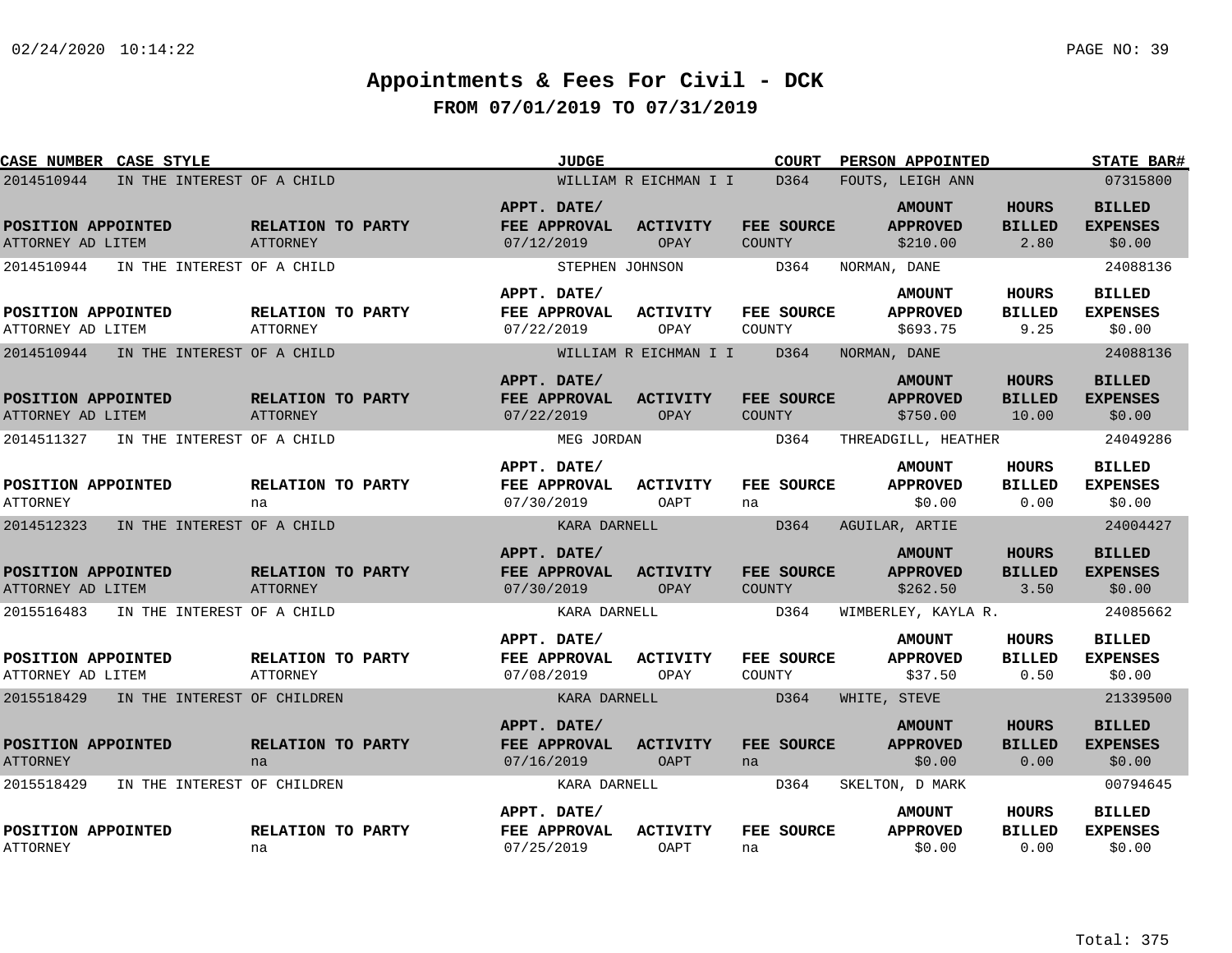| CASE NUMBER CASE STYLE                  |                             |                                      | <b>JUDGE</b>                              |                                | <b>COURT</b>                | PERSON APPOINTED                             |                                        | <b>STATE BAR#</b>                          |
|-----------------------------------------|-----------------------------|--------------------------------------|-------------------------------------------|--------------------------------|-----------------------------|----------------------------------------------|----------------------------------------|--------------------------------------------|
| 2015518429                              | IN THE INTEREST OF CHILDREN |                                      |                                           | WILLIAM R EICHMAN I I          | D364                        | MORROW, MATT K.                              |                                        | 24081053                                   |
| POSITION APPOINTED<br>ATTORNEY AD LITEM |                             | RELATION TO PARTY<br>ATTORNEY        | APPT. DATE/<br>FEE APPROVAL<br>07/26/2019 | <b>ACTIVITY</b><br>OPAY        | FEE SOURCE<br><b>COUNTY</b> | <b>AMOUNT</b><br><b>APPROVED</b><br>\$742.50 | <b>HOURS</b><br><b>BILLED</b><br>9.90  | <b>BILLED</b><br><b>EXPENSES</b><br>\$0.00 |
| 2017525033                              | IN THE INTEREST OF CHILDREN |                                      | KARA DARNELL                              |                                | D364                        | CONN, TANYA BOUCHER                          |                                        | 24034737                                   |
| POSITION APPOINTED<br><b>ATTORNEY</b>   |                             | RELATION TO PARTY<br><b>ATTORNEY</b> | APPT. DATE/<br>FEE APPROVAL<br>07/12/2019 | <b>ACTIVITY</b><br>OPAY        | FEE SOURCE<br>COUNTY        | <b>AMOUNT</b><br><b>APPROVED</b><br>\$375.00 | HOURS<br><b>BILLED</b><br>5.00         | <b>BILLED</b><br><b>EXPENSES</b><br>\$0.00 |
| 2017525298                              | IN THE INTEREST OF A CHILD  |                                      | KARA DARNELL                              |                                | D364                        | NORMAN, DANE                                 |                                        | 24088136                                   |
| POSITION APPOINTED<br>ATTORNEY AD LITEM |                             | RELATION TO PARTY<br><b>ATTORNEY</b> | APPT. DATE/<br>FEE APPROVAL<br>07/05/2019 | <b>ACTIVITY</b><br><b>OPAY</b> | FEE SOURCE<br><b>COUNTY</b> | <b>AMOUNT</b><br><b>APPROVED</b><br>\$618.75 | <b>HOURS</b><br><b>BILLED</b><br>8.25  | <b>BILLED</b><br><b>EXPENSES</b><br>\$0.00 |
| 2017525788                              | IN THE INTEREST OF CHILDREN |                                      | KARA DARNELL                              |                                | D364                        | MURRAY, LINDSEY K.                           |                                        | 24066252                                   |
| POSITION APPOINTED<br><b>ATTORNEY</b>   |                             | RELATION TO PARTY<br><b>ATTORNEY</b> | APPT. DATE/<br>FEE APPROVAL<br>07/26/2019 | ACTIVITY<br>OPAY               | FEE SOURCE<br>COUNTY        | <b>AMOUNT</b><br><b>APPROVED</b><br>\$206.25 | <b>HOURS</b><br><b>BILLED</b><br>2.75  | <b>BILLED</b><br><b>EXPENSES</b><br>\$0.00 |
| 2018529780                              | IN THE INTEREST OF A CHILD  |                                      | KARA DARNELL                              |                                | D364                        | CONN, TANYA BOUCHER                          |                                        | 24034737                                   |
| POSITION APPOINTED<br><b>ATTORNEY</b>   |                             | RELATION TO PARTY<br><b>ATTORNEY</b> | APPT. DATE/<br>FEE APPROVAL<br>07/12/2019 | <b>ACTIVITY</b><br>OPAY        | FEE SOURCE<br><b>COUNTY</b> | <b>AMOUNT</b><br><b>APPROVED</b><br>\$600.00 | <b>HOURS</b><br><b>BILLED</b><br>8.00  | <b>BILLED</b><br><b>EXPENSES</b><br>\$0.00 |
| 2018529984                              | IN THE INTEREST OF A CHILD  |                                      |                                           | WILLIAM R EICHMAN I I          | D364                        | WHITE, STEVE                                 |                                        | 21339500                                   |
| POSITION APPOINTED<br>ATTORNEY AD LITEM |                             | RELATION TO PARTY<br><b>ATTORNEY</b> | APPT. DATE/<br>FEE APPROVAL<br>07/09/2019 | ACTIVITY<br>OPAY               | FEE SOURCE<br>COUNTY        | <b>AMOUNT</b><br><b>APPROVED</b><br>\$375.00 | HOURS<br><b>BILLED</b><br>5.00         | <b>BILLED</b><br><b>EXPENSES</b><br>\$0.00 |
| 2018529984                              | IN THE INTEREST OF A CHILD  |                                      | KARA DARNELL                              |                                | D364                        | NORMAN, DANE                                 |                                        | 24088136                                   |
| POSITION APPOINTED<br>ATTORNEY AD LITEM |                             | RELATION TO PARTY<br><b>ATTORNEY</b> | APPT. DATE/<br>FEE APPROVAL<br>07/08/2019 | <b>ACTIVITY</b><br>OPAY        | FEE SOURCE<br><b>COUNTY</b> | <b>AMOUNT</b><br><b>APPROVED</b><br>\$993.75 | <b>HOURS</b><br><b>BILLED</b><br>13.25 | <b>BILLED</b><br><b>EXPENSES</b><br>\$0.00 |
| 2018530008                              | IN THE INTEREST OF CHILDREN |                                      | KARA DARNELL                              |                                | D364                        | FOUTS, LEIGH ANN                             |                                        | 07315800                                   |
| POSITION APPOINTED<br>ATTORNEY AD LITEM |                             | RELATION TO PARTY<br><b>ATTORNEY</b> | APPT. DATE/<br>FEE APPROVAL<br>07/12/2019 | <b>ACTIVITY</b><br>OPAY        | FEE SOURCE<br>COUNTY        | <b>AMOUNT</b><br><b>APPROVED</b><br>\$240.00 | HOURS<br><b>BILLED</b><br>3.20         | <b>BILLED</b><br><b>EXPENSES</b><br>\$0.00 |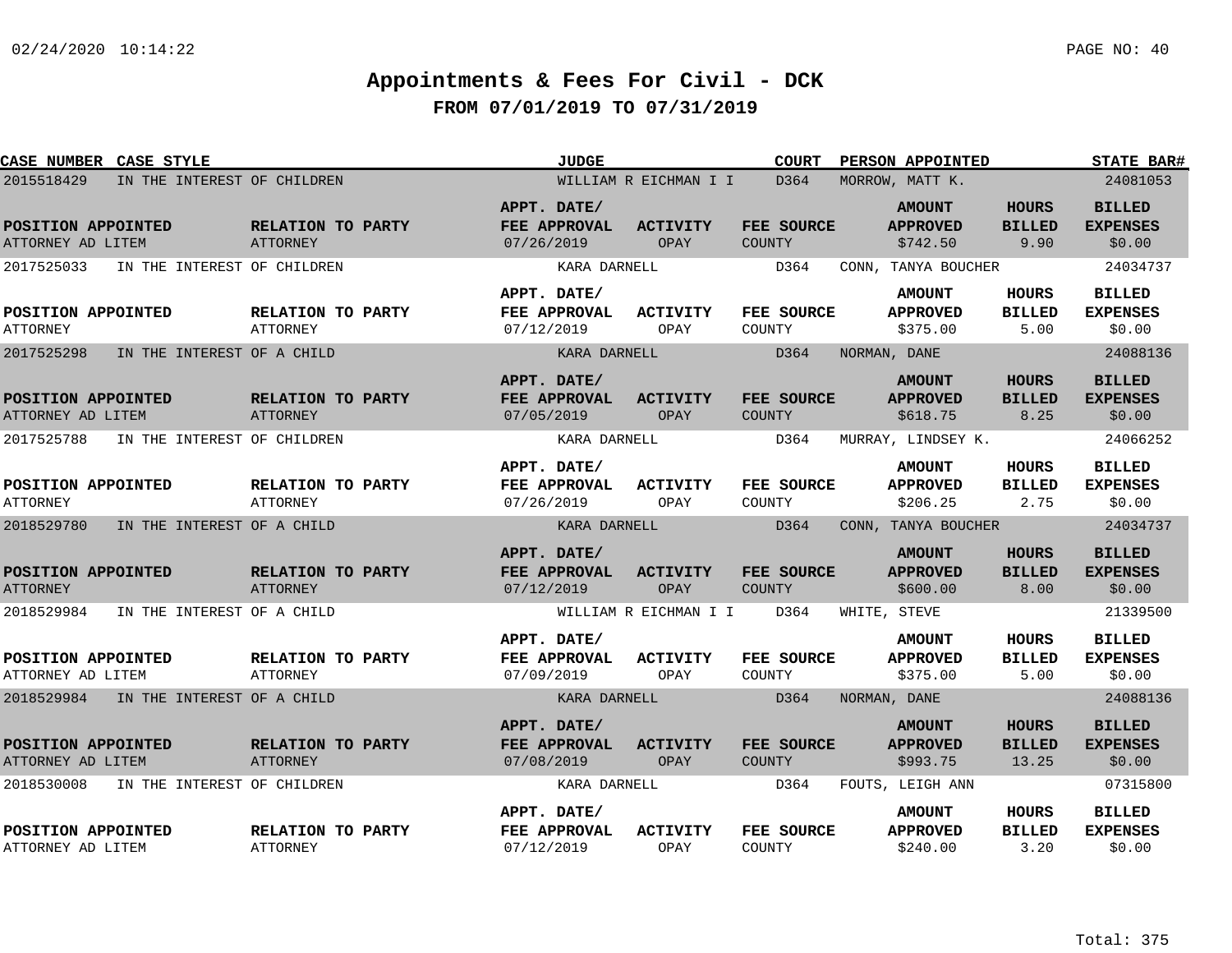| CASE NUMBER CASE STYLE                  |                             |                                      | <b>JUDGE</b>                              |                         | <b>COURT</b>                | PERSON APPOINTED                             |                                        | <b>STATE BAR#</b>                          |
|-----------------------------------------|-----------------------------|--------------------------------------|-------------------------------------------|-------------------------|-----------------------------|----------------------------------------------|----------------------------------------|--------------------------------------------|
| 2018530008                              | IN THE INTEREST OF CHILDREN |                                      |                                           | WILLIAM R EICHMAN I I   | D364                        | HAWKINS, MATTHEW                             |                                        | 24038948                                   |
| POSITION APPOINTED<br>ATTORNEY AD LITEM |                             | RELATION TO PARTY<br>ATTORNEY        | APPT. DATE/<br>FEE APPROVAL<br>07/05/2019 | <b>ACTIVITY</b><br>OPAY | FEE SOURCE<br>COUNTY        | <b>AMOUNT</b><br><b>APPROVED</b><br>\$892.50 | <b>HOURS</b><br><b>BILLED</b><br>11.90 | <b>BILLED</b><br><b>EXPENSES</b><br>\$0.00 |
| 2018530492                              | IN THE INTEREST OF CHILDREN |                                      | KELLY TESCH                               |                         | D364                        | WIMBERLEY, KAYLA R.                          |                                        | 24085662                                   |
| POSITION APPOINTED<br>ATTORNEY AD LITEM |                             | RELATION TO PARTY<br><b>ATTORNEY</b> | APPT. DATE/<br>FEE APPROVAL<br>07/09/2019 | <b>ACTIVITY</b><br>OPAY | FEE SOURCE<br>COUNTY        | <b>AMOUNT</b><br><b>APPROVED</b><br>\$37.50  | <b>HOURS</b><br><b>BILLED</b><br>0.50  | <b>BILLED</b><br><b>EXPENSES</b><br>\$0.00 |
| 2018530497                              | IN THE INTEREST OF A CHILD  |                                      | KARA DARNELL                              |                         | D364                        | SHAW, JIM                                    |                                        | 18144800                                   |
| POSITION APPOINTED<br><b>ATTORNEY</b>   |                             | RELATION TO PARTY<br>ATTORNEY        | APPT. DATE/<br>FEE APPROVAL<br>07/08/2019 | <b>ACTIVITY</b><br>OPAY | FEE SOURCE<br><b>COUNTY</b> | <b>AMOUNT</b><br><b>APPROVED</b><br>\$307.50 | <b>HOURS</b><br><b>BILLED</b><br>4.10  | <b>BILLED</b><br><b>EXPENSES</b><br>\$0.00 |
| 2018530497                              | IN THE INTEREST OF A CHILD  |                                      | KARA DARNELL                              |                         | D364                        | THREADGILL, HEATHER                          |                                        | 24049286                                   |
| POSITION APPOINTED<br><b>ATTORNEY</b>   |                             | RELATION TO PARTY<br>ATTORNEY        | APPT. DATE/<br>FEE APPROVAL<br>07/24/2019 | <b>ACTIVITY</b><br>OPAY | FEE SOURCE<br>COUNTY        | <b>AMOUNT</b><br><b>APPROVED</b><br>\$187.50 | <b>HOURS</b><br><b>BILLED</b><br>2.50  | <b>BILLED</b><br><b>EXPENSES</b><br>\$0.00 |
| 2018530934                              | IN THE INTEREST OF A CHILD  |                                      | KARA DARNELL                              |                         | D364                        | MURRAY, LINDSEY K.                           |                                        | 24066252                                   |
| POSITION APPOINTED<br><b>ATTORNEY</b>   |                             | RELATION TO PARTY<br><b>ATTORNEY</b> | APPT. DATE/<br>FEE APPROVAL<br>07/08/2019 | <b>ACTIVITY</b><br>OPAY | FEE SOURCE<br>COUNTY        | <b>AMOUNT</b><br><b>APPROVED</b><br>\$150.00 | <b>HOURS</b><br><b>BILLED</b><br>2.00  | <b>BILLED</b><br><b>EXPENSES</b><br>\$0.00 |
| 2018530934                              | IN THE INTEREST OF A CHILD  |                                      | KARA DARNELL                              |                         | D364                        | MURRAY, LINDSEY K.                           |                                        | 24066252                                   |
| POSITION APPOINTED<br>ATTORNEY AD LITEM |                             | RELATION TO PARTY<br><b>ATTORNEY</b> | APPT. DATE/<br>FEE APPROVAL<br>07/26/2019 | <b>ACTIVITY</b><br>OPAY | FEE SOURCE<br>COUNTY        | <b>AMOUNT</b><br><b>APPROVED</b><br>\$75.00  | <b>HOURS</b><br><b>BILLED</b><br>1.00  | <b>BILLED</b><br><b>EXPENSES</b><br>\$0.00 |
| 2018531912 IN THE INTEREST OF CHILDREN  |                             |                                      | KARA DARNELL                              |                         | D364                        | MURRAY, LINDSEY K.                           |                                        | 24066252                                   |
| POSITION APPOINTED<br>ATTORNEY AD LITEM |                             | RELATION TO PARTY<br>ATTORNEY        | APPT. DATE/<br>FEE APPROVAL<br>07/26/2019 | <b>ACTIVITY</b><br>OPAY | FEE SOURCE<br>COUNTY        | <b>AMOUNT</b><br><b>APPROVED</b><br>\$112.50 | <b>HOURS</b><br><b>BILLED</b><br>1.50  | <b>BILLED</b><br><b>EXPENSES</b><br>\$0.00 |
| 2018531912                              | IN THE INTEREST OF CHILDREN |                                      | KARA DARNELL                              |                         | D364                        | NORMAN, DANE                                 |                                        | 24088136                                   |
| POSITION APPOINTED<br>ATTORNEY AD LITEM |                             | RELATION TO PARTY<br><b>ATTORNEY</b> | APPT. DATE/<br>FEE APPROVAL<br>07/05/2019 | <b>ACTIVITY</b><br>OPAY | FEE SOURCE<br>COUNTY        | <b>AMOUNT</b><br><b>APPROVED</b><br>\$787.50 | HOURS<br><b>BILLED</b><br>10.50        | <b>BILLED</b><br><b>EXPENSES</b><br>\$0.00 |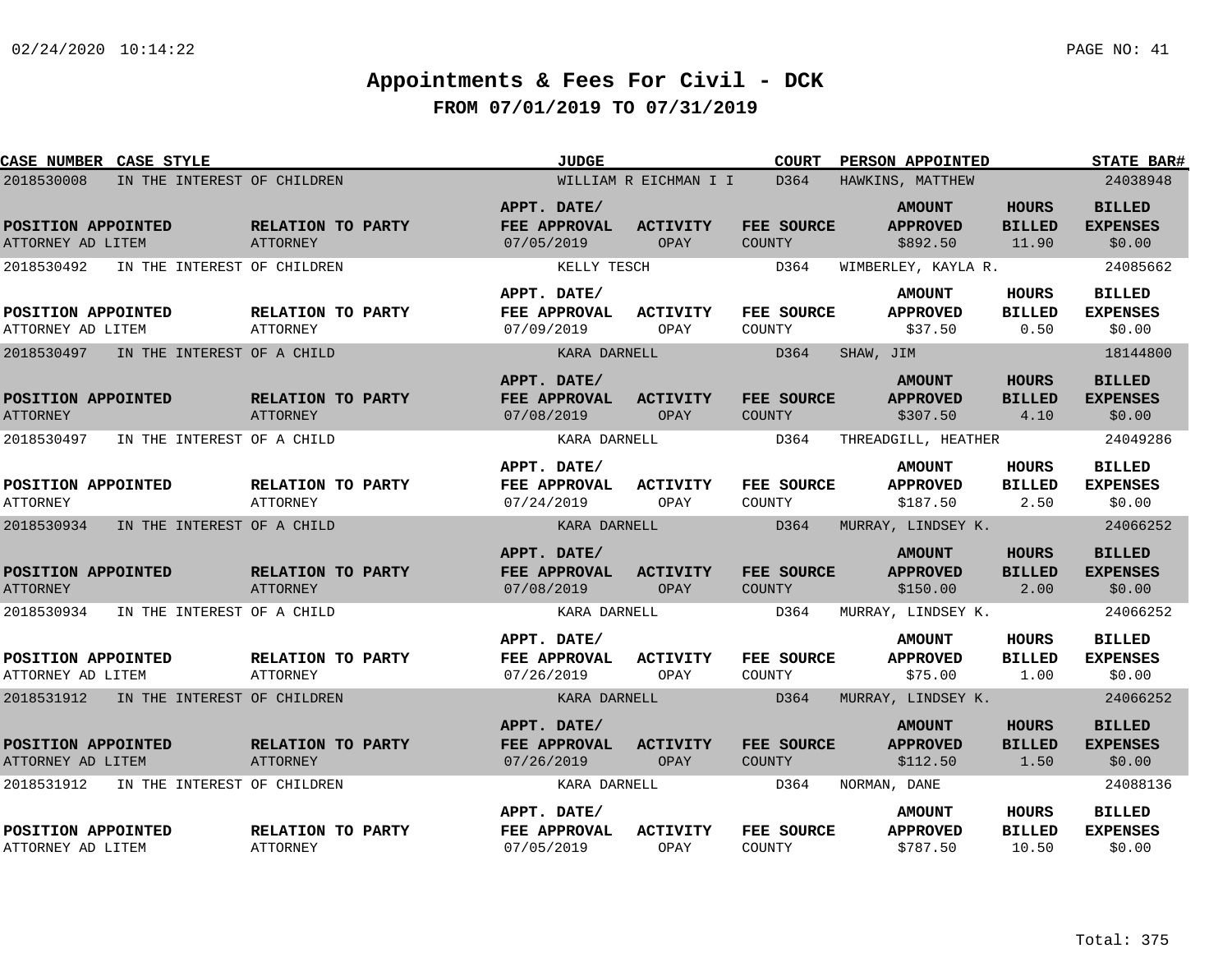| CASE NUMBER CASE STYLE                  |                                      | <b>JUDGE</b>                              |                         | <b>COURT</b>                | <b>PERSON APPOINTED</b>                      |                                        | <b>STATE BAR#</b>                          |
|-----------------------------------------|--------------------------------------|-------------------------------------------|-------------------------|-----------------------------|----------------------------------------------|----------------------------------------|--------------------------------------------|
| 2018531912                              | IN THE INTEREST OF CHILDREN          | KARA DARNELL                              |                         | D364                        | NORMAN, DANE                                 |                                        | 24088136                                   |
| POSITION APPOINTED<br>ATTORNEY AD LITEM | RELATION TO PARTY<br>ATTORNEY        | APPT. DATE/<br>FEE APPROVAL<br>07/08/2019 | <b>ACTIVITY</b><br>OPAY | FEE SOURCE<br>COUNTY        | <b>AMOUNT</b><br><b>APPROVED</b><br>\$993.75 | <b>HOURS</b><br><b>BILLED</b><br>13.25 | <b>BILLED</b><br><b>EXPENSES</b><br>\$0.00 |
| 2018531994                              | IN THE INTEREST OF A CHILD           | STEPHEN JOHNSON                           |                         | D364                        | THREADGILL, HEATHER                          |                                        | 24049286                                   |
| POSITION APPOINTED<br><b>ATTORNEY</b>   | RELATION TO PARTY<br>ATTORNEY        | APPT. DATE/<br>FEE APPROVAL<br>07/22/2019 | <b>ACTIVITY</b><br>OPAY | FEE SOURCE<br>COUNTY        | <b>AMOUNT</b><br><b>APPROVED</b><br>\$202.50 | HOURS<br><b>BILLED</b><br>2.70         | <b>BILLED</b><br><b>EXPENSES</b><br>\$0.00 |
| 2018532384                              | IN THE INTEREST OF A CHILD           | KARA DARNELL                              |                         | D364                        | FOUTS, LEIGH ANN                             |                                        | 07315800                                   |
| POSITION APPOINTED<br>ATTORNEY AD LITEM | RELATION TO PARTY<br>ATTORNEY        | APPT. DATE/<br>FEE APPROVAL<br>07/12/2019 | <b>ACTIVITY</b><br>OPAY | FEE SOURCE<br><b>COUNTY</b> | <b>AMOUNT</b><br><b>APPROVED</b><br>\$457.50 | <b>HOURS</b><br><b>BILLED</b><br>6.10  | <b>BILLED</b><br><b>EXPENSES</b><br>\$0.00 |
| 2018532559                              | IN THE INTEREST OF A CHILD           | KARA DARNELL                              |                         | D364                        | JOHNSTON, J CRAIG                            |                                        | 00787784                                   |
| POSITION APPOINTED<br>ATTORNEY AD LITEM | RELATION TO PARTY<br>na              | APPT. DATE/<br>FEE APPROVAL<br>07/08/2019 | <b>ACTIVITY</b><br>OAPT | FEE SOURCE<br>na            | <b>AMOUNT</b><br><b>APPROVED</b><br>\$0.00   | <b>HOURS</b><br><b>BILLED</b><br>0.00  | <b>BILLED</b><br><b>EXPENSES</b><br>\$0.00 |
| 2018532559 IN THE INTEREST OF A CHILD   |                                      | KARA DARNELL                              |                         | D364                        | JOHNSTON, J CRAIG                            |                                        | 00787784                                   |
| POSITION APPOINTED<br><b>ATTORNEY</b>   | RELATION TO PARTY<br><b>ATTORNEY</b> | APPT. DATE/<br>FEE APPROVAL<br>07/18/2019 | <b>ACTIVITY</b><br>OPAY | FEE SOURCE<br>COUNTY        | <b>AMOUNT</b><br><b>APPROVED</b><br>\$435.00 | <b>HOURS</b><br><b>BILLED</b><br>5.80  | <b>BILLED</b><br><b>EXPENSES</b><br>\$0.00 |
| 2018532678                              | IN THE INTEREST OF A CHILD           | KARA DARNELL                              |                         | D364                        | NORMAN, DANE                                 |                                        | 24088136                                   |
| POSITION APPOINTED<br>ATTORNEY AD LITEM | RELATION TO PARTY<br>ATTORNEY        | APPT. DATE/<br>FEE APPROVAL<br>07/22/2019 | <b>ACTIVITY</b><br>OPAY | FEE SOURCE<br>COUNTY        | <b>AMOUNT</b><br><b>APPROVED</b><br>\$750.00 | HOURS<br><b>BILLED</b><br>10.00        | <b>BILLED</b><br><b>EXPENSES</b><br>\$0.00 |
| 2018533369 IN THE INTEREST OF A CHILD   |                                      | KARA DARNELL                              |                         | D364                        | SHAW, JIM                                    |                                        | 18144800                                   |
| POSITION APPOINTED<br><b>ATTORNEY</b>   | RELATION TO PARTY<br><b>ATTORNEY</b> | APPT. DATE/<br>FEE APPROVAL<br>07/16/2019 | <b>ACTIVITY</b><br>OPAY | FEE SOURCE<br>COUNTY        | <b>AMOUNT</b><br><b>APPROVED</b><br>\$97.50  | <b>HOURS</b><br><b>BILLED</b><br>1.30  | <b>BILLED</b><br><b>EXPENSES</b><br>\$0.00 |
| 2018533369                              | IN THE INTEREST OF A CHILD           | KARA DARNELL                              |                         | D364                        | MURRAY, LINDSEY K.                           |                                        | 24066252                                   |
| POSITION APPOINTED<br><b>ATTORNEY</b>   | RELATION TO PARTY<br><b>ATTORNEY</b> | APPT. DATE/<br>FEE APPROVAL<br>07/08/2019 | <b>ACTIVITY</b><br>OPAY | FEE SOURCE<br>COUNTY        | <b>AMOUNT</b><br><b>APPROVED</b><br>\$131.25 | <b>HOURS</b><br><b>BILLED</b><br>1.75  | <b>BILLED</b><br><b>EXPENSES</b><br>\$0.00 |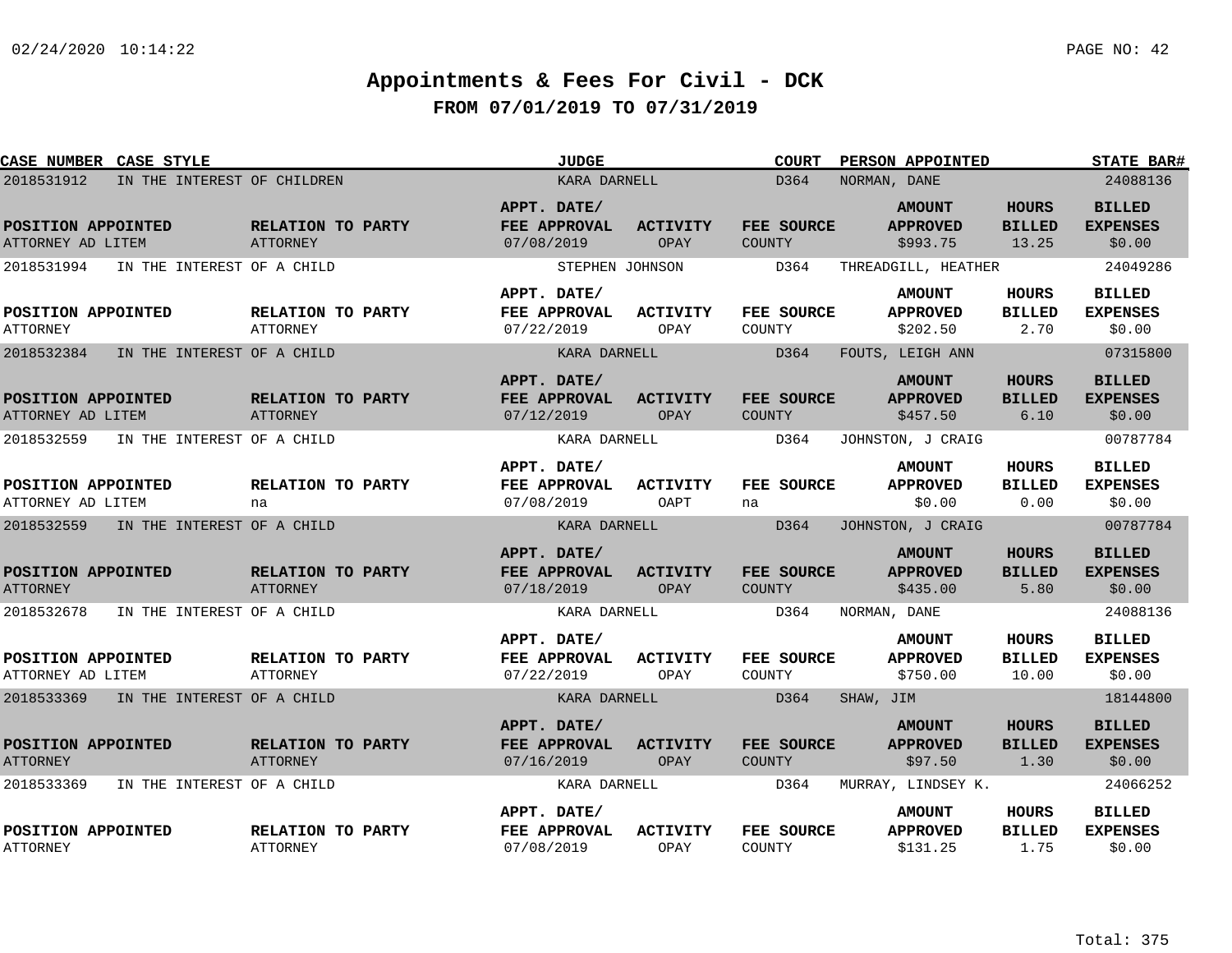| CASE NUMBER CASE STYLE                  |                                      | <b>JUDGE</b>                              |                         | <b>COURT</b>                | PERSON APPOINTED                             |                                        | <b>STATE BAR#</b>                          |
|-----------------------------------------|--------------------------------------|-------------------------------------------|-------------------------|-----------------------------|----------------------------------------------|----------------------------------------|--------------------------------------------|
| 2018533369                              | IN THE INTEREST OF A CHILD           | KARA DARNELL                              |                         | D364                        | MURRAY, LINDSEY K.                           |                                        | 24066252                                   |
| POSITION APPOINTED<br>ATTORNEY AD LITEM | RELATION TO PARTY<br>ATTORNEY        | APPT. DATE/<br>FEE APPROVAL<br>07/26/2019 | <b>ACTIVITY</b><br>OPAY | FEE SOURCE<br>COUNTY        | <b>AMOUNT</b><br><b>APPROVED</b><br>\$75.00  | <b>HOURS</b><br><b>BILLED</b><br>1.00  | <b>BILLED</b><br><b>EXPENSES</b><br>\$0.00 |
| 2019533654                              | IN THE INTEREST OF A CHILD           | KARA DARNELL                              |                         | D364                        | MURRAY, LINDSEY K.                           |                                        | 24066252                                   |
| POSITION APPOINTED<br><b>ATTORNEY</b>   | RELATION TO PARTY<br><b>ATTORNEY</b> | APPT. DATE/<br>FEE APPROVAL<br>07/05/2019 | <b>ACTIVITY</b><br>OPAY | FEE SOURCE<br>COUNTY        | <b>AMOUNT</b><br><b>APPROVED</b><br>\$187.50 | <b>HOURS</b><br><b>BILLED</b><br>2.50  | BILLED<br><b>EXPENSES</b><br>\$0.00        |
| 2019533654                              | IN THE INTEREST OF A CHILD           | KARA DARNELL                              |                         | D364                        | MURRAY, LINDSEY K.                           |                                        | 24066252                                   |
| POSITION APPOINTED<br>ATTORNEY AD LITEM | RELATION TO PARTY<br>ATTORNEY        | APPT. DATE/<br>FEE APPROVAL<br>07/26/2019 | <b>ACTIVITY</b><br>OPAY | FEE SOURCE<br><b>COUNTY</b> | <b>AMOUNT</b><br><b>APPROVED</b><br>\$93.75  | <b>HOURS</b><br><b>BILLED</b><br>1.25  | <b>BILLED</b><br><b>EXPENSES</b><br>\$0.00 |
| 2019533661                              | IN THE INTEREST OF A CHILD           | KARA DARNELL                              |                         | D364                        | MURRAY, LINDSEY K.                           |                                        | 24066252                                   |
| POSITION APPOINTED<br><b>ATTORNEY</b>   | RELATION TO PARTY<br><b>ATTORNEY</b> | APPT. DATE/<br>FEE APPROVAL<br>07/08/2019 | ACTIVITY<br>OPAY        | FEE SOURCE<br>COUNTY        | <b>AMOUNT</b><br><b>APPROVED</b><br>\$187.50 | <b>HOURS</b><br><b>BILLED</b><br>2.50  | <b>BILLED</b><br><b>EXPENSES</b><br>\$0.00 |
| 2019533924                              | IN THE INTEREST OF CHILDREN          | KELLY TESCH                               |                         | D364                        | AGUILAR, ARTIE                               |                                        | 24004427                                   |
| POSITION APPOINTED<br><b>ATTORNEY</b>   | RELATION TO PARTY<br>na              | APPT. DATE/<br>FEE APPROVAL<br>07/19/2019 | <b>ACTIVITY</b><br>OAPT | FEE SOURCE<br>na            | <b>AMOUNT</b><br><b>APPROVED</b><br>\$0.00   | <b>HOURS</b><br><b>BILLED</b><br>0.00  | <b>BILLED</b><br><b>EXPENSES</b><br>\$0.00 |
| 2019533924                              | IN THE INTEREST OF CHILDREN          | KELLY TESCH                               |                         | D364                        | HERNANDEZ, NATALIO                           |                                        | 24032412                                   |
| POSITION APPOINTED<br>ATTORNEY          | RELATION TO PARTY<br>na              | APPT. DATE/<br>FEE APPROVAL<br>07/19/2019 | <b>ACTIVITY</b><br>OAPT | FEE SOURCE<br>na            | <b>AMOUNT</b><br><b>APPROVED</b><br>\$0.00   | <b>HOURS</b><br><b>BILLED</b><br>0.00  | <b>BILLED</b><br><b>EXPENSES</b><br>\$0.00 |
| 2019533924                              | IN THE INTEREST OF CHILDREN          | KELLY TESCH                               |                         | D364                        | FERRARO, MARITZA GAMBOA                      |                                        | 24053216                                   |
| POSITION APPOINTED<br><b>ATTORNEY</b>   | RELATION TO PARTY<br>ATTORNEY        | APPT. DATE/<br>FEE APPROVAL<br>07/24/2019 | <b>ACTIVITY</b><br>OPAY | FEE SOURCE<br><b>COUNTY</b> | <b>AMOUNT</b><br><b>APPROVED</b><br>\$832.50 | <b>HOURS</b><br><b>BILLED</b><br>11.10 | <b>BILLED</b><br><b>EXPENSES</b><br>\$0.00 |
| 2019533924                              | IN THE INTEREST OF CHILDREN          | KELLY TESCH                               |                         | D364                        | TREVINO, LIZA                                |                                        | 24081755                                   |
| POSITION APPOINTED<br><b>ATTORNEY</b>   | RELATION TO PARTY<br>na              | APPT. DATE/<br>FEE APPROVAL<br>07/19/2019 | <b>ACTIVITY</b><br>OAPT | FEE SOURCE<br>na            | <b>AMOUNT</b><br><b>APPROVED</b><br>\$0.00   | HOURS<br><b>BILLED</b><br>0.00         | BILLED<br><b>EXPENSES</b><br>\$0.00        |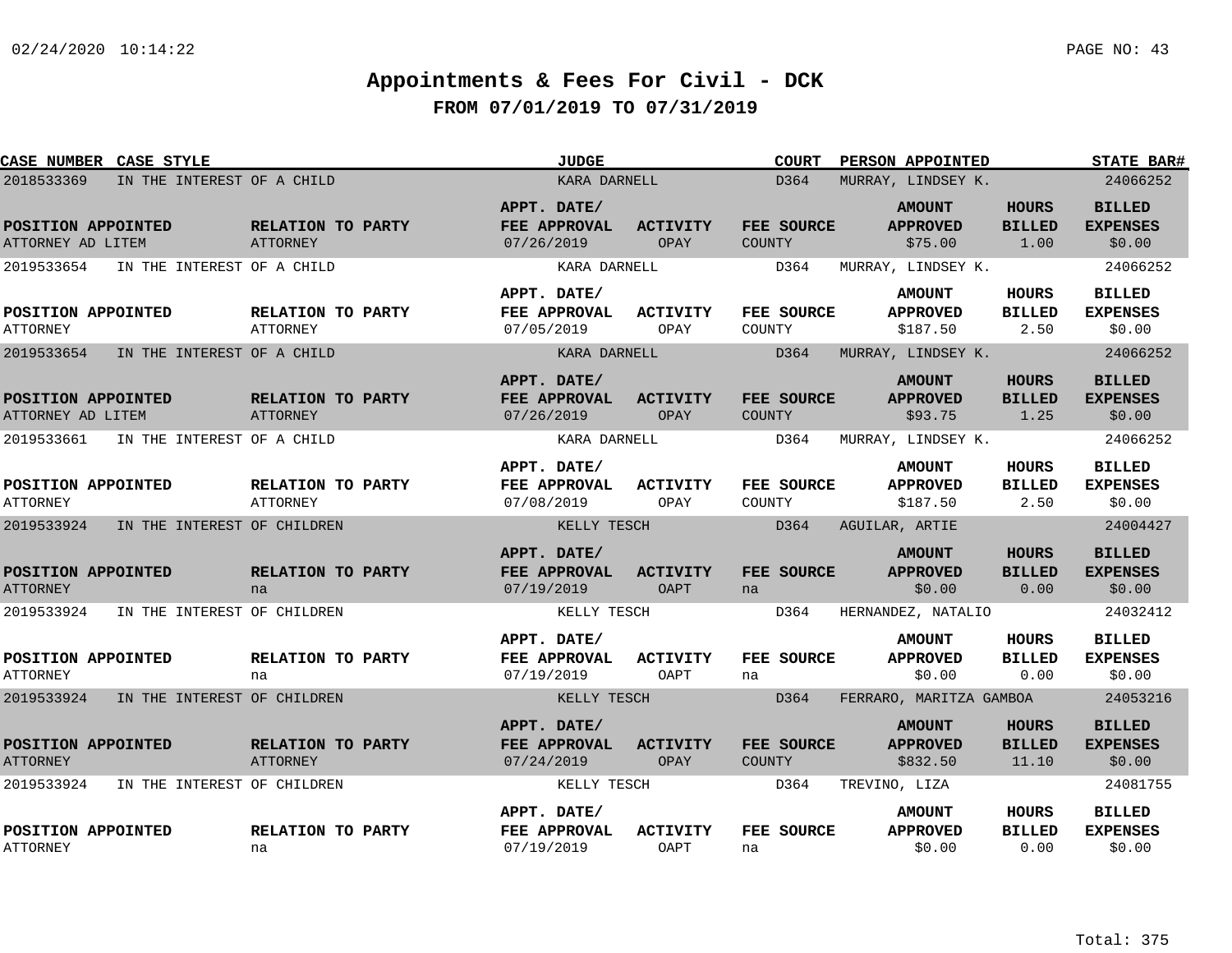| CASE NUMBER CASE STYLE                  |                                          | <b>JUDGE</b>                              |                                | <b>COURT</b>                | PERSON APPOINTED                             |                                       | <b>STATE BAR#</b>                          |
|-----------------------------------------|------------------------------------------|-------------------------------------------|--------------------------------|-----------------------------|----------------------------------------------|---------------------------------------|--------------------------------------------|
| 2019534068                              | IN THE INTEREST OF CHILDREN              | KARA DARNELL                              |                                | D364                        | EBELING, DELLINDA JO                         |                                       | 06384700                                   |
| POSITION APPOINTED<br>ATTORNEY AD LITEM | RELATION TO PARTY<br>na                  | APPT. DATE/<br>FEE APPROVAL<br>07/16/2019 | <b>ACTIVITY</b><br><b>OAPT</b> | FEE SOURCE<br>na            | <b>AMOUNT</b><br><b>APPROVED</b><br>\$0.00   | <b>HOURS</b><br><b>BILLED</b><br>0.00 | <b>BILLED</b><br><b>EXPENSES</b><br>\$0.00 |
| 2019534068                              | IN THE INTEREST OF CHILDREN              | KARA DARNELL                              |                                | D364                        | EBELING, DELLINDA JO                         |                                       | 06384700                                   |
| POSITION APPOINTED<br>ATTORNEY AD LITEM | RELATION TO PARTY<br>na                  | APPT. DATE/<br>FEE APPROVAL<br>07/18/2019 | <b>ACTIVITY</b><br>OAPT        | FEE SOURCE<br>na            | <b>AMOUNT</b><br><b>APPROVED</b><br>\$0.00   | HOURS<br><b>BILLED</b><br>0.00        | <b>BILLED</b><br><b>EXPENSES</b><br>\$0.00 |
| 2019534714                              | IN THE INTEREST OF CHILDREN              | KARA DARNELL                              |                                | D364                        | ADAMS, BARBARA SUE                           |                                       | 24009855                                   |
| POSITION APPOINTED<br>ATTORNEY AD LITEM | RELATION TO PARTY<br><b>ATTORNEY</b>     | APPT. DATE/<br>FEE APPROVAL<br>07/05/2019 | <b>ACTIVITY</b><br>OPAY        | FEE SOURCE<br><b>COUNTY</b> | <b>AMOUNT</b><br><b>APPROVED</b><br>\$450.00 | <b>HOURS</b><br><b>BILLED</b><br>6.00 | <b>BILLED</b><br><b>EXPENSES</b><br>\$0.00 |
| 2019534911<br>TDFPS VS ADRIANA FRUTIS   |                                          | KARA DARNELL                              |                                | D364                        | FOUTS, LEIGH ANN                             |                                       | 07315800                                   |
| POSITION APPOINTED<br>ATTORNEY AD LITEM | RELATION TO PARTY<br>na                  | APPT. DATE/<br>FEE APPROVAL<br>07/18/2019 | <b>ACTIVITY</b><br>OAPT        | FEE SOURCE<br>na            | <b>AMOUNT</b><br><b>APPROVED</b><br>\$0.00   | <b>HOURS</b><br><b>BILLED</b><br>0.00 | <b>BILLED</b><br><b>EXPENSES</b><br>\$0.00 |
| 2019534911<br>TDFPS VS ADRIANA FRUTIS   |                                          |                                           | WILLIAM R EICHMAN I I          | D364                        | CONN, TANYA BOUCHER                          |                                       | 24034737                                   |
| POSITION APPOINTED<br>ATTORNEY AD LITEM | RELATION TO PARTY<br>na                  | APPT. DATE/<br>FEE APPROVAL<br>07/17/2019 | <b>ACTIVITY</b><br><b>OAPT</b> | FEE SOURCE<br>na            | <b>AMOUNT</b><br><b>APPROVED</b><br>\$0.00   | <b>HOURS</b><br><b>BILLED</b><br>0.00 | <b>BILLED</b><br><b>EXPENSES</b><br>\$0.00 |
| 2019534924                              | TDFP VS KARISA JOHNSON AND XAVIER WILSON | KARA DARNELL                              |                                | D364                        | CARTER, AMANDA                               |                                       | 24109695                                   |
| POSITION APPOINTED<br>ATTORNEY AD LITEM | RELATION TO PARTY<br>ATTORNEY            | APPT. DATE/<br>FEE APPROVAL<br>07/18/2019 | <b>ACTIVITY</b><br>OPAY        | FEE SOURCE<br>COUNTY        | <b>AMOUNT</b><br><b>APPROVED</b><br>\$952.50 | HOURS<br><b>BILLED</b><br>12.70       | <b>BILLED</b><br><b>EXPENSES</b><br>\$0.00 |
| 2019535362 IN THE INTEREST OF A CHILD   |                                          | KARA DARNELL                              |                                | D364                        | SHAW, JIM                                    |                                       | 18144800                                   |
| POSITION APPOINTED<br><b>ATTORNEY</b>   | RELATION TO PARTY<br><b>ATTORNEY</b>     | APPT. DATE/<br>FEE APPROVAL<br>07/12/2019 | ACTIVITY<br>OPAY               | FEE SOURCE<br><b>COUNTY</b> | <b>AMOUNT</b><br><b>APPROVED</b><br>\$180.00 | <b>HOURS</b><br><b>BILLED</b><br>2.40 | <b>BILLED</b><br><b>EXPENSES</b><br>\$0.00 |
| 2019535437                              | IN THE INTEREST OF A CHILD               | KARA DARNELL                              |                                | D364                        | MURRAY, LINDSEY K.                           |                                       | 24066252                                   |
| POSITION APPOINTED<br><b>ATTORNEY</b>   | RELATION TO PARTY<br><b>ATTORNEY</b>     | APPT. DATE/<br>FEE APPROVAL<br>07/26/2019 | <b>ACTIVITY</b><br>OPAY        | FEE SOURCE<br><b>COUNTY</b> | <b>AMOUNT</b><br><b>APPROVED</b><br>\$337.50 | HOURS<br><b>BILLED</b><br>4.50        | <b>BILLED</b><br><b>EXPENSES</b><br>\$0.00 |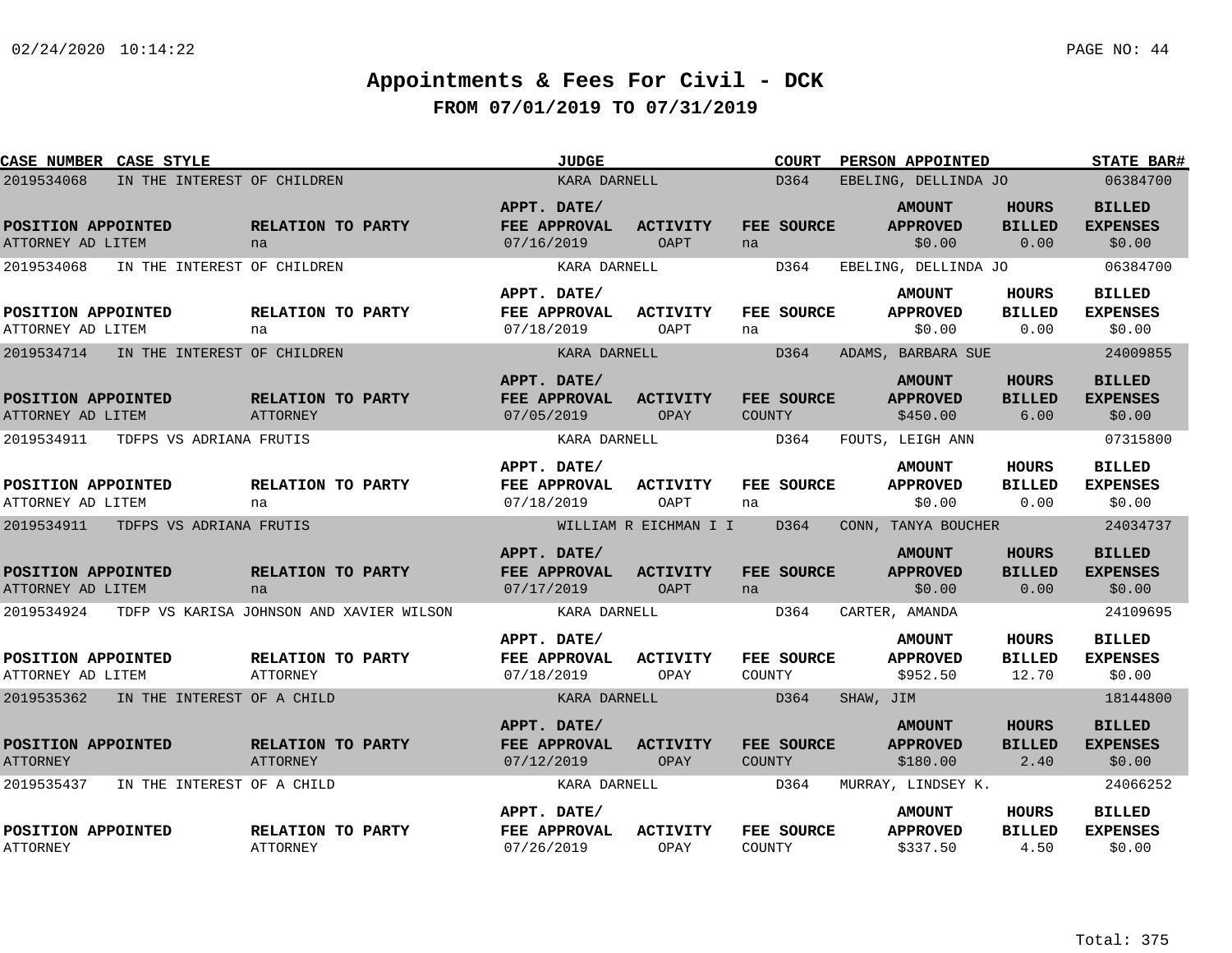| CASE NUMBER CASE STYLE                   |                                      | <b>JUDGE</b>                              |                         | <b>COURT</b>         | PERSON APPOINTED                             |                                       | <b>STATE BAR#</b>                          |
|------------------------------------------|--------------------------------------|-------------------------------------------|-------------------------|----------------------|----------------------------------------------|---------------------------------------|--------------------------------------------|
| 2019535437<br>IN THE INTEREST OF A CHILD |                                      | KARA DARNELL                              |                         | D364                 | MORROW, MATT K.                              |                                       | 24081053                                   |
| POSITION APPOINTED<br>ATTORNEY AD LITEM  | RELATION TO PARTY<br><b>ATTORNEY</b> | APPT. DATE/<br>FEE APPROVAL<br>07/18/2019 | <b>ACTIVITY</b><br>OPAY | FEE SOURCE<br>COUNTY | <b>AMOUNT</b><br><b>APPROVED</b><br>\$420.00 | <b>HOURS</b><br><b>BILLED</b><br>5.60 | <b>BILLED</b><br><b>EXPENSES</b><br>\$0.00 |
| 2019535460<br>IN THE INTEREST OF A CHILD |                                      | KARA DARNELL                              |                         | D364                 | THREADGILL, HEATHER                          |                                       | 24049286                                   |
| POSITION APPOINTED<br>ATTORNEY AD LITEM  | RELATION TO PARTY<br><b>ATTORNEY</b> | APPT. DATE/<br>FEE APPROVAL<br>07/24/2019 | <b>ACTIVITY</b><br>OPAY | FEE SOURCE<br>COUNTY | <b>AMOUNT</b><br><b>APPROVED</b><br>\$150.00 | HOURS<br><b>BILLED</b><br>2.00        | <b>BILLED</b><br><b>EXPENSES</b><br>\$0.00 |
| 2019535536<br>IN THE INTEREST OF A CHILD |                                      | KARA DARNELL                              |                         | D364                 | CARTER, AMANDA                               |                                       | 24109695                                   |
| POSITION APPOINTED<br>ATTORNEY AD LITEM  | RELATION TO PARTY<br><b>ATTORNEY</b> | APPT. DATE/<br>FEE APPROVAL<br>07/18/2019 | <b>ACTIVITY</b><br>OPAY | FEE SOURCE<br>COUNTY | <b>AMOUNT</b><br><b>APPROVED</b><br>\$187.50 | <b>HOURS</b><br><b>BILLED</b><br>2.50 | <b>BILLED</b><br><b>EXPENSES</b><br>\$0.00 |
| 2019535625<br>IN THE INTEREST OF A CHILD |                                      | KARA DARNELL                              |                         | D364                 | DICKERSON, BARBARA                           |                                       | 05821700                                   |
| POSITION APPOINTED<br><b>ATTORNEY</b>    | RELATION TO PARTY<br>na              | APPT. DATE/<br>FEE APPROVAL<br>07/08/2019 | <b>ACTIVITY</b><br>OAPT | FEE SOURCE<br>na     | <b>AMOUNT</b><br><b>APPROVED</b><br>\$0.00   | HOURS<br><b>BILLED</b><br>0.00        | <b>BILLED</b><br><b>EXPENSES</b><br>\$0.00 |
| 2019535625<br>IN THE INTEREST OF A CHILD |                                      | KARA DARNELL                              |                         | D364                 | MURRAY, LINDSEY K.                           |                                       | 24066252                                   |
| POSITION APPOINTED<br><b>ATTORNEY</b>    | RELATION TO PARTY<br><b>ATTORNEY</b> | APPT. DATE/<br>FEE APPROVAL<br>07/08/2019 | <b>ACTIVITY</b><br>OPAY | FEE SOURCE<br>COUNTY | <b>AMOUNT</b><br><b>APPROVED</b><br>\$225.00 | <b>HOURS</b><br><b>BILLED</b><br>3.00 | <b>BILLED</b><br><b>EXPENSES</b><br>\$0.00 |
| 2019535625<br>IN THE INTEREST OF A CHILD |                                      | KARA DARNELL                              |                         | D364                 | MURRAY, LINDSEY K.                           |                                       | 24066252                                   |
| POSITION APPOINTED<br>ATTORNEY AD LITEM  | RELATION TO PARTY<br><b>ATTORNEY</b> | APPT. DATE/<br>FEE APPROVAL<br>07/26/2019 | <b>ACTIVITY</b><br>OPAY | FEE SOURCE<br>COUNTY | <b>AMOUNT</b><br><b>APPROVED</b><br>\$112.50 | HOURS<br><b>BILLED</b><br>1.50        | <b>BILLED</b><br><b>EXPENSES</b><br>\$0.00 |
| 2019535674 IN THE INTEREST OF A CHILD    |                                      |                                           | WILLIAM R EICHMAN I I   | D364                 | ADAMS, BARBARA SUE                           |                                       | 24009855                                   |
| POSITION APPOINTED<br>ATTORNEY AD LITEM  | RELATION TO PARTY<br><b>ATTORNEY</b> | APPT. DATE/<br>FEE APPROVAL<br>07/05/2019 | ACTIVITY<br>OPAY        | FEE SOURCE<br>COUNTY | <b>AMOUNT</b><br><b>APPROVED</b><br>\$315.00 | <b>HOURS</b><br><b>BILLED</b><br>4.20 | <b>BILLED</b><br><b>EXPENSES</b><br>\$0.00 |
| 2019535948<br>IN THE INTEREST OF A CHILD |                                      | KARA DARNELL                              |                         | D364                 | SHAW, JIM                                    |                                       | 18144800                                   |
| POSITION APPOINTED<br><b>ATTORNEY</b>    | RELATION TO PARTY<br><b>ATTORNEY</b> | APPT. DATE/<br>FEE APPROVAL<br>07/22/2019 | <b>ACTIVITY</b><br>OPAY | FEE SOURCE<br>COUNTY | <b>AMOUNT</b><br><b>APPROVED</b><br>\$352.50 | HOURS<br><b>BILLED</b><br>4.70        | <b>BILLED</b><br><b>EXPENSES</b><br>\$0.00 |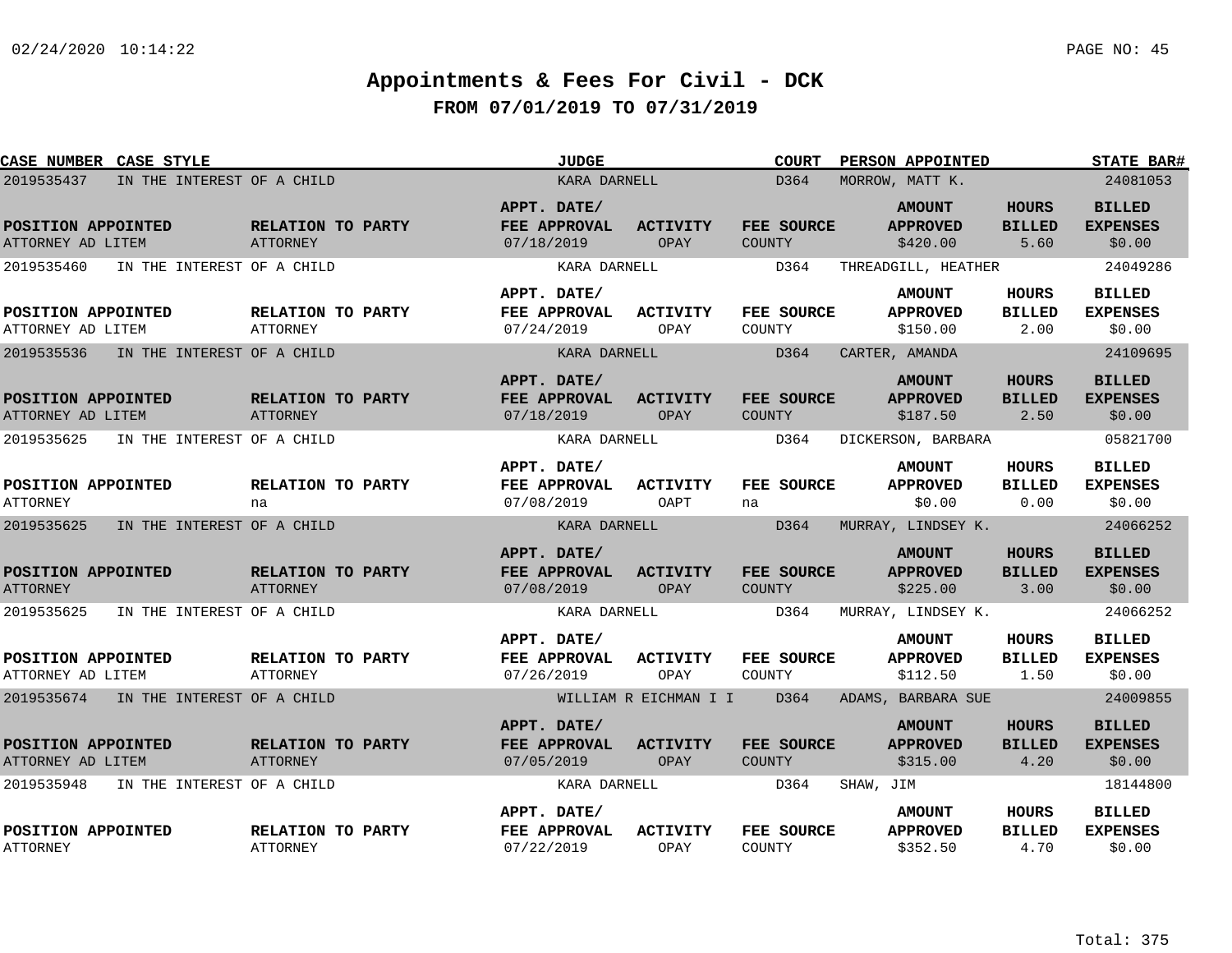| CASE NUMBER CASE STYLE                    |                                      | <b>JUDGE</b>                              |                                | <b>COURT</b>                | PERSON APPOINTED                             |                                       | <b>STATE BAR#</b>                          |
|-------------------------------------------|--------------------------------------|-------------------------------------------|--------------------------------|-----------------------------|----------------------------------------------|---------------------------------------|--------------------------------------------|
| 2019535948<br>IN THE INTEREST OF A CHILD  |                                      | KARA DARNELL                              |                                | D364                        | NORMAN, DANE                                 |                                       | 24088136                                   |
| POSITION APPOINTED<br>ATTORNEY AD LITEM   | RELATION TO PARTY<br>ATTORNEY        | APPT. DATE/<br>FEE APPROVAL<br>07/16/2019 | <b>ACTIVITY</b><br>OPAY        | FEE SOURCE<br><b>COUNTY</b> | <b>AMOUNT</b><br><b>APPROVED</b><br>\$618.75 | <b>HOURS</b><br><b>BILLED</b><br>8.25 | <b>BILLED</b><br><b>EXPENSES</b><br>\$0.00 |
| 2019536083<br>IN THE INTEREST OF CHILDREN |                                      | KARA DARNELL                              |                                | D364                        | FOUTS, LEIGH ANN                             |                                       | 07315800                                   |
|                                           |                                      | APPT. DATE/                               |                                |                             | <b>AMOUNT</b>                                | <b>HOURS</b>                          | <b>BILLED</b>                              |
| POSITION APPOINTED<br><b>ATTORNEY</b>     | RELATION TO PARTY<br>na              | FEE APPROVAL<br>07/16/2019                | <b>ACTIVITY</b><br>OAPT        | FEE SOURCE<br>na            | <b>APPROVED</b><br>\$0.00                    | <b>BILLED</b><br>0.00                 | <b>EXPENSES</b><br>\$0.00                  |
| 2019536181<br>IN THE INTEREST OF A CHILD  |                                      | KARA DARNELL                              |                                | D364                        | SKELTON, D MARK                              |                                       | 00794645                                   |
| POSITION APPOINTED<br>ATTORNEY AD LITEM   | <b>RELATION TO PARTY</b><br>na       | APPT. DATE/<br>FEE APPROVAL<br>07/16/2019 | <b>ACTIVITY</b><br>OAPT        | FEE SOURCE<br>na            | <b>AMOUNT</b><br><b>APPROVED</b><br>\$0.00   | <b>HOURS</b><br><b>BILLED</b><br>0.00 | <b>BILLED</b><br><b>EXPENSES</b><br>\$0.00 |
| 2019536181<br>IN THE INTEREST OF A CHILD  |                                      | KELLY TESCH                               |                                | D364                        | THREADGILL, HEATHER                          |                                       | 24049286                                   |
| POSITION APPOINTED<br>AD LITEM            | RELATION TO PARTY<br>na              | APPT. DATE/<br>FEE APPROVAL<br>07/15/2019 | ACTIVITY<br>OAPT               | FEE SOURCE<br>na            | <b>AMOUNT</b><br><b>APPROVED</b><br>\$0.00   | <b>HOURS</b><br><b>BILLED</b><br>0.00 | <b>BILLED</b><br><b>EXPENSES</b><br>\$0.00 |
| 2019536181<br>IN THE INTEREST OF A CHILD  |                                      | KARA DARNELL                              |                                | D364                        | THREADGILL, HEATHER                          |                                       | 24049286                                   |
| POSITION APPOINTED<br>ATTORNEY AD LITEM   | RELATION TO PARTY<br>ATTORNEY        | APPT. DATE/<br>FEE APPROVAL<br>07/24/2019 | <b>ACTIVITY</b><br>OPAY        | FEE SOURCE<br><b>COUNTY</b> | <b>AMOUNT</b><br><b>APPROVED</b><br>\$255.00 | <b>HOURS</b><br><b>BILLED</b><br>3.40 | <b>BILLED</b><br><b>EXPENSES</b><br>\$0.00 |
| 2019536181 IN THE INTEREST OF A CHILD     |                                      | KARA DARNELL                              |                                | D364                        | WATSON, CARDINE                              |                                       | 24084842                                   |
| POSITION APPOINTED<br>ATTORNEY AD LITEM   | <b>RELATION TO PARTY</b><br>na       | APPT. DATE/<br>FEE APPROVAL<br>07/16/2019 | <b>ACTIVITY</b><br>OAPT        | FEE SOURCE<br>na            | <b>AMOUNT</b><br><b>APPROVED</b><br>\$0.00   | <b>HOURS</b><br><b>BILLED</b><br>0.00 | <b>BILLED</b><br><b>EXPENSES</b><br>\$0.00 |
| 2019536272 IN THE INTEREST OF CHILDREN    |                                      | KARA DARNELL                              |                                | D364                        | JOHNSTON, J CRAIG                            |                                       | 00787784                                   |
| POSITION APPOINTED<br>ATTORNEY AD LITEM   | RELATION TO PARTY<br>na              | APPT. DATE/<br>FEE APPROVAL<br>07/22/2019 | <b>ACTIVITY</b><br><b>OAPT</b> | FEE SOURCE<br>na            | <b>AMOUNT</b><br><b>APPROVED</b><br>\$0.00   | <b>HOURS</b><br><b>BILLED</b><br>0.00 | <b>BILLED</b><br><b>EXPENSES</b><br>\$0.00 |
| 2019536272<br>IN THE INTEREST OF CHILDREN |                                      | KARA DARNELL                              |                                | D364                        | JOHNSTON, J CRAIG                            |                                       | 00787784                                   |
| POSITION APPOINTED<br>ATTORNEY AD LITEM   | RELATION TO PARTY<br><b>ATTORNEY</b> | APPT. DATE/<br>FEE APPROVAL<br>07/30/2019 | <b>ACTIVITY</b><br>OPAY        | FEE SOURCE<br>COUNTY        | <b>AMOUNT</b><br><b>APPROVED</b><br>\$457.50 | <b>HOURS</b><br><b>BILLED</b><br>6.10 | <b>BILLED</b><br><b>EXPENSES</b><br>\$0.00 |